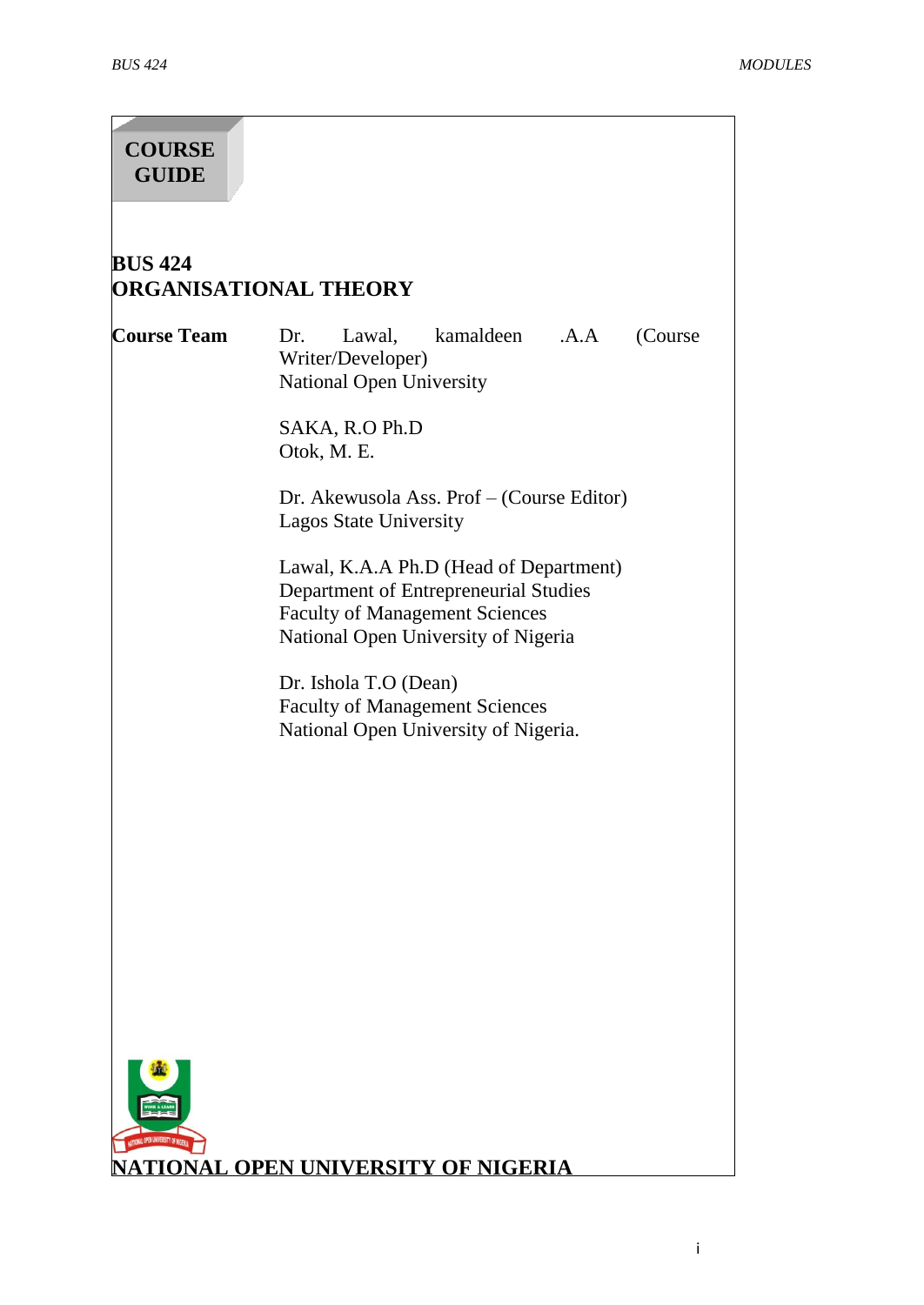National Open University of Nigeria **Headquarters** University Village Plot 91, Cadastral Zone, Nnamdi Azikiwe Expressway Jabi, Abuja.

**Lagos Office** 14/16 Ahmadu Bello Way Victoria Island Lagos. e-mail: [centralinfo@nou.edu.ng](mailto:centralinfo@nou.edu.ng) URL: [www.nou.edu.ng](http://www.nou.edu.ng/)

National Open University of Nigeria

First Printed

ISBN:

All Rights Reserved

Printed by ………………

For: National Open University of Nigeria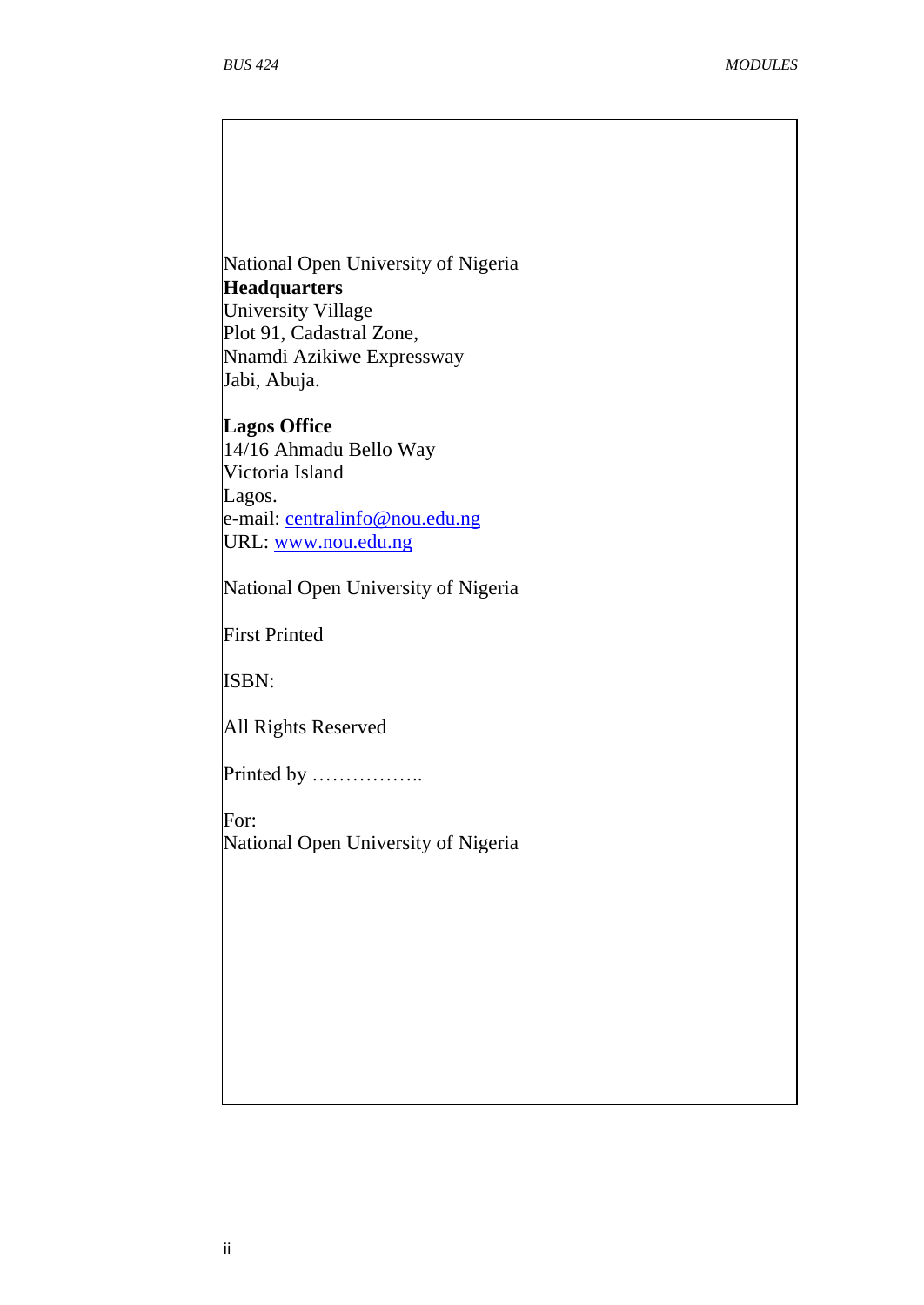# **CONTENTS PAGE**

| 1V             |
|----------------|
| 1V             |
|                |
| iv             |
| 1V             |
| 1V             |
| v              |
| V              |
| V <sub>1</sub> |
| V <sub>1</sub> |
| vi             |
| vi             |
| vii            |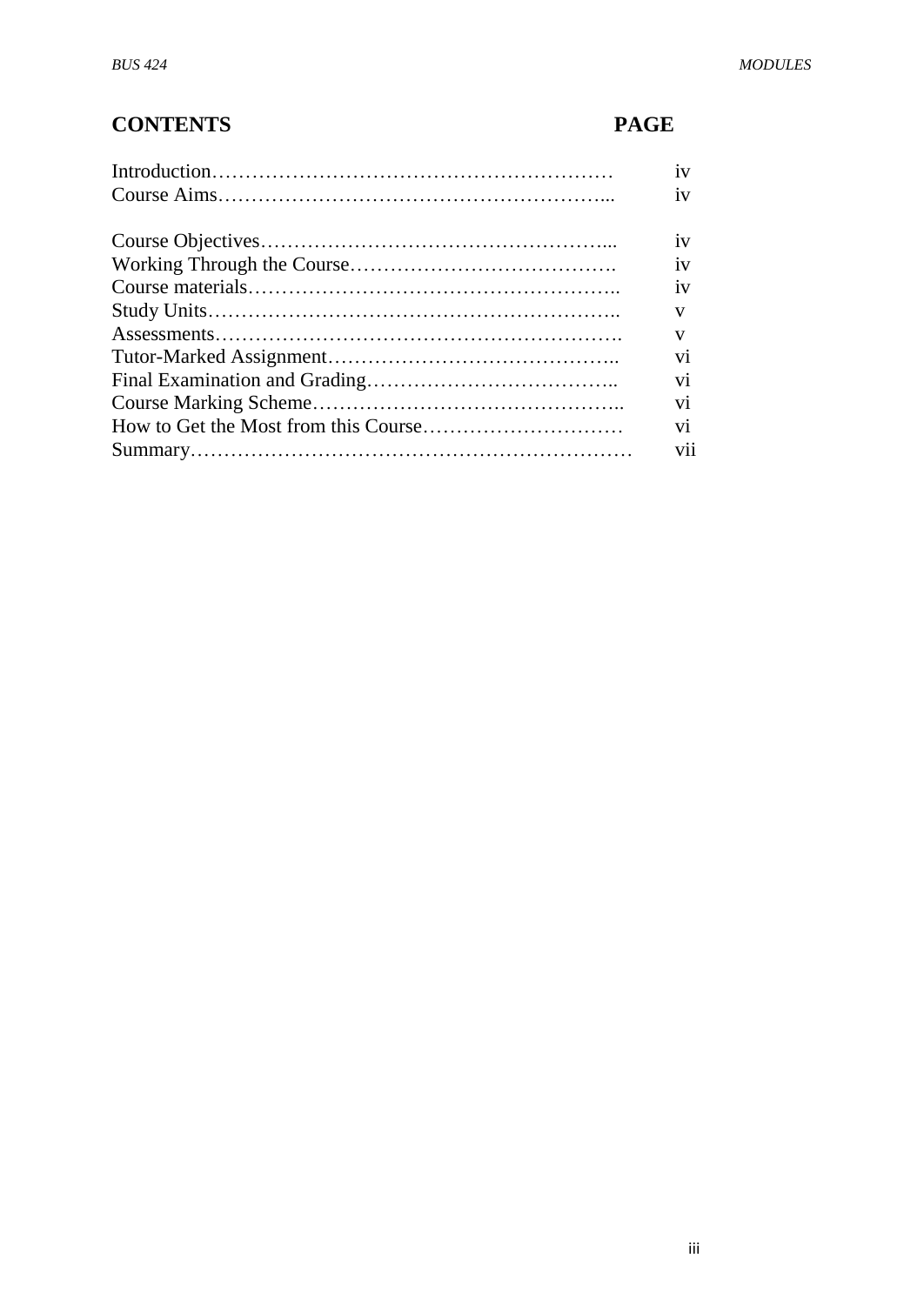## **INTRODUCTION**

BUS 424 Organisational Theory is one semester, course of two units for 400 level students of Bachelor"s degree in Entrepreneurship, Cooperative and Rural development and Business Management programme of the School of Management Sciences. This course consists of six units. The material has been developed to suit for their learning process and prepare them as potential or active entrepreneurs. This course guide tells you briefly what the course is about, what course materials you will be using and how you are to use them. It provides some general guidelines for the amount of time you might be spending in order to successfully completed each unit of the course.

## **COURSE AIMS**

The aim of this course is to explain organisational theory and identify it as the basis for guiding the management and organization of an enterprise.

## **COURSE OBJECTIVES**

At the end of this course, should be able to:

- know the nature of organizations and organization theory
- understand the classical-mechanistic theory of organization and management
- understand the behavioural-humanistic theory of organization and management
- know the modern theories of organization and management
- differentiate between authority and power in organizations
- understand conflict and change in organisations

## **WORKING THROUGH THE COURSE**

This course, BUS 424 – organizational theory expects you to do a lot of reading in order to cover the materials in the course material. It implies that you should devote much time to this course by reading through this material and getting more information from numerous texts and journals in research. The course material has been made easy to read and userfriendly.

To complete this course you are required to read the study units in each module, read also the suggested full books and other materials that will help you achieve the objectives. Each unit contains self-assessment exercises and at intervals in the course you are required to submit assignment for assessment. There will be a final examination at the end of the course.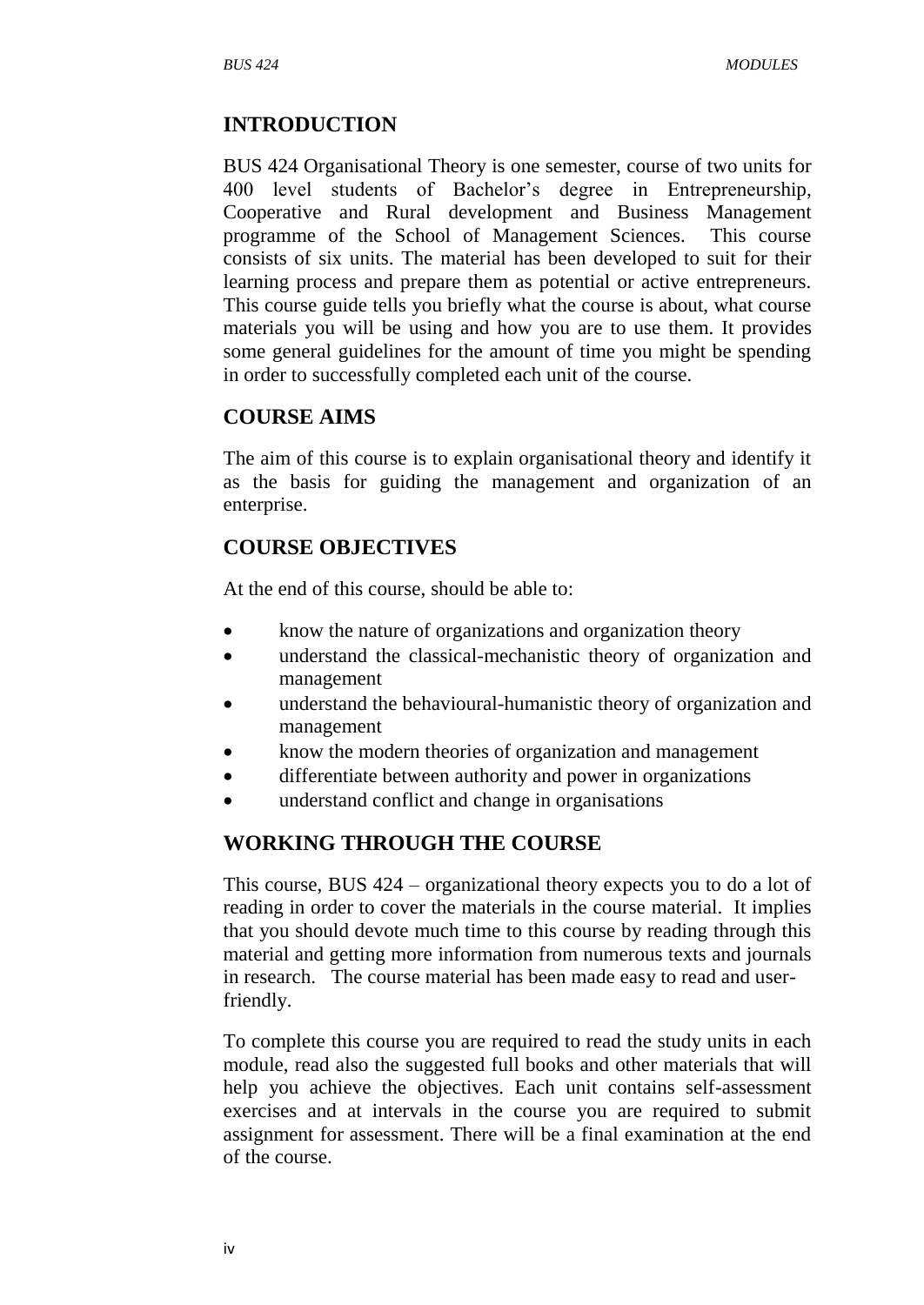# **COURSE MATERIALS**

The National Open University of Nigeria provides you with the following items:

- Course Guide
- Study Units

In addition, at the end of every unit is a list of texts for your references and for further reading. It is not compulsory for you to read all of them. They are only essential supplements to this course material.

# **STUDY UNITS**

The study units in this course are located under Modules as follows:

# **MODULE 1**

| Unit 1 | The Nature of Organisations and Organisation Theory  |
|--------|------------------------------------------------------|
| Unit 2 | What is Management and Organisation Theory           |
| Unit 3 | The Classical-Mechanistic Theory of Organisation and |
|        | Management                                           |
| Unit 4 | The Bureaucratic Model Of Organisations              |
| Unit 5 | The Administrative Approach                          |
| Unit 6 | The Scientific Management Approach                   |
| Unit 7 | Other contributors to Scientific Management          |

# **MODULE 2**

| Unit 1 | The Behavioural-Humanistic Theory of Organisation and |
|--------|-------------------------------------------------------|
|        | Management                                            |
| Unit 2 | The Human Resources Approach                          |
| Unit 3 | Modern Theories of Organisation and Management        |
| Unit 4 | The Socio-Technical Systems Approach                  |
| Unit 5 | Quantitative or Management Science Approach and the   |
|        | Situational or Task-Contingency Approach              |

# **MODULE 3**

| Unit 1 | Authority and Power in Organisations              |
|--------|---------------------------------------------------|
| Unit 2 | The Nature and Causes of Organisational Conflicts |
| Unit 3 | Meaning and Objectives of Organisational Change   |

## **ASSESSMENTS**

There are two aspects to the assessment of the course: first is the tutormarked assignments (TMA); and the end of course examination. Within each unit are self assessment exercises which are aimed at helping you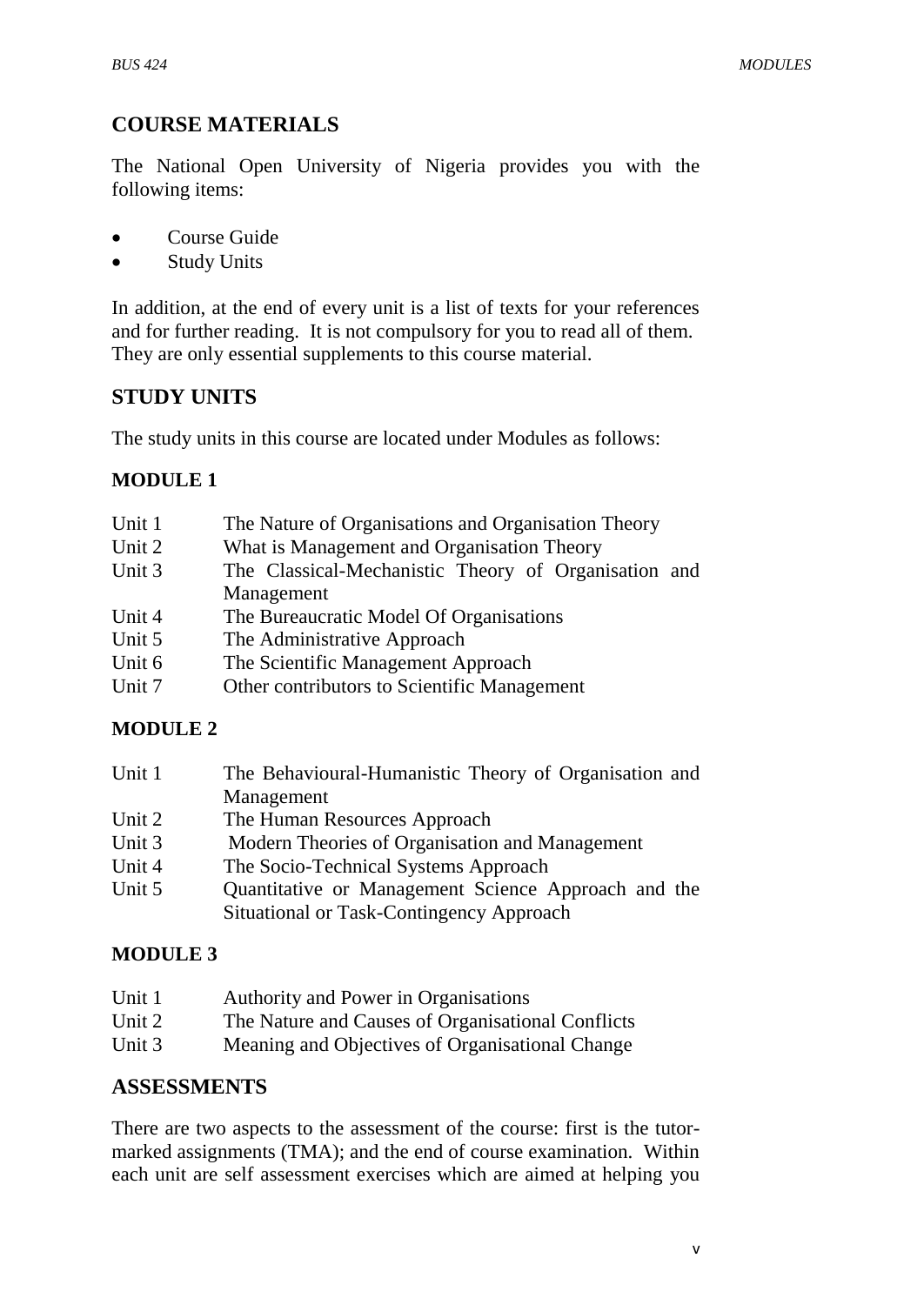check your assimilation as you proceed. Try to attempt each of the exercises before finding out the expected answer from lecture.

# **TUTOR-MARKED ASSIGNMENT**

This is your continuous assessment and accounts for 30% of your total score. You are expected to answer at least four TMA's, three of which must be answered and submitted before you sit for the end of course examination. Your Facilitator will give you the TMA's and you must submit to your Centre your responses.

# **FINAL EXAMINATION AND GRADING**

With this examination written successfully, you have completed your course in Basic Research and one believes you would apply your knowledge (new or up-graded) in your project. The "end of course examinations' would earn you 70% which would be added to your TMA score (30%). The time for this examination would be communicated to you.

## **COURSE MARKING SCHEME**

| <b>ASSESSMENT</b>         | <b>MARKS</b>                             |
|---------------------------|------------------------------------------|
| Assignment (TMAs) $1-4$   | Four $(4)$ assignments, best three $(3)$ |
|                           | marks of the four account at 10%         |
|                           | each = $= 10 \times 3 = 30\%$            |
| End of course examination | 70% of overall course marks              |
| Total                     | 100% of course marks                     |

## **HOW TO GET THE MOST FROM THIS COURSE**

In distance learning, the study units are specially developed and designed to replace the conventional lectures. Hence, you can work through these materials at your own pace, and at a time and place that suits you best.

Visualize it as reading the lecture.

Each of the study units follows a common format. The first item is an introduction to the subject matter of the unit, and how a particular unit is integrated with the other units and the course as a whole. Next is a set of learning objectives. These objectives let you know what you should be able to do by the time you have completed the unit. You should use these objectives to guide your study. When you have finished the unit, you must go back and check whether you have achieved the objectives.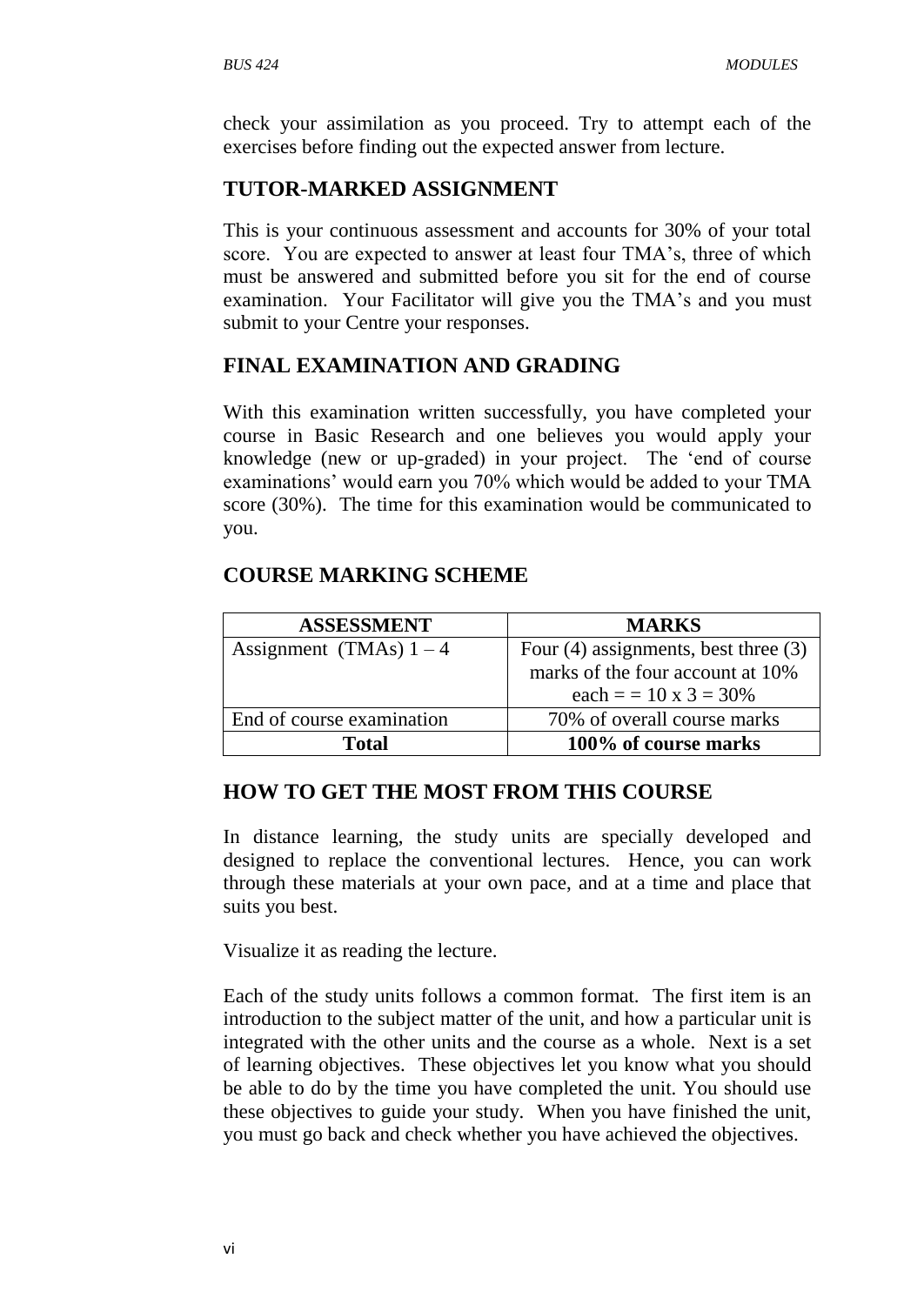If you make a habit of doing this, you will significantly improve your chances of passing the course.

The main body of the unit guides you through the required reading from other sources. This will usually be either from your set books or from a Reading Section.

Activities are interspersed throughout the units, and answers are given at the end of the units. Practice these self-assessment exercises to help you to achieve the objectives of the units and prepare you for the assignments and the examinations. Keep tap with your facilitator for assistance.

#### **In summary:**

- (1) Try to read this course guide.
- (2) Organize a study schedule.
- (3) Do everything you can to stick to the schedule.
- (4) Assemble the study materials.
- (5) Work through the unit. The content of the unit itself has been arranged to provide a sequence for you to follow. As you work through this unit, you will be instructed to read sections from your set books or other further readings.
- (6) Review the objectives for each study unit confirms that you have achieved them. If you feel unsure about any of the objectives, review the study material or consult.
- (7) When you are sure of having achieved a unit"s objectives, you can then start on the next unit.
- (8) After completing the last unit, review the course and prepare yourself for the final examination. Check that you have achieved the unit objectives and the course objectives.

To gain the maximum benefit from course tutorials, prepare a question list before attempting them.

#### **SUMMARY**

This course BUS 423 is designed to give you some knowledge which would help you to understand organizational theory. Endeavour to go through this course successfully and you would be in a good position to pass your examination at the end of the semester.

We wish you success in this life-long and interesting course. GOOD LUCK.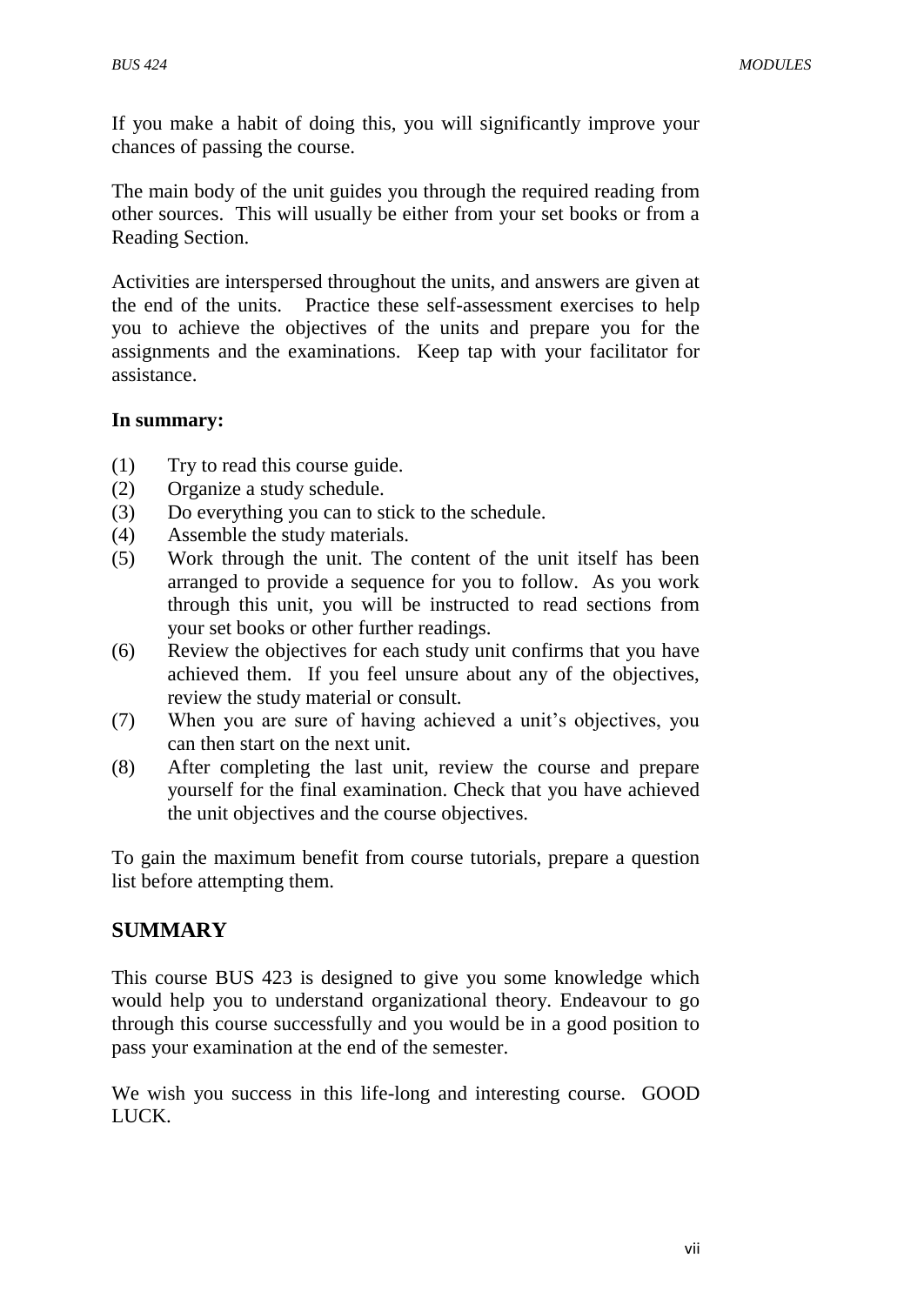#### **COURSE DESCRIPTION AS IN THE OPP/DPP**

The Nature of Organizations and Organisation Theory, Definitions and Characteristics of Organisations, types of Organisations, What Is Management and Organisation Theory, the Classical-Mechanistic Theory of Organisation and Management, Characteristics of Classical Organisations, The Bureaucratic Model of Organisations, the Administrative Approach, The Scientific Management Approach, the Behavioural-Humanistic Theory of Organisation and Management, Characteristics and Elements of Behavioural Theory, the Human Relations Approach, the Human Resources Approach, Modern Theories of Organisation and Management, the System Approach, The Socio-Technical System Approach, the Quantitative or Management Science Approach, the Situational or Task Contingency Approach, Authority and Power in Organisation, the Nature of Authority and Power, Sources of Authority and Power, How People Respond to Power, Conflict and Change in Organisation, the Nature and Causes of Organisational Conflicts, Tools And Strategies of Conflicts, Negative Effects of Organisational Conflicts, Tools and Strategies of Conflict Management, Meaning and Objectives of Organisational Change, Approaches to Organisational Change, Resistance to Organisational Change.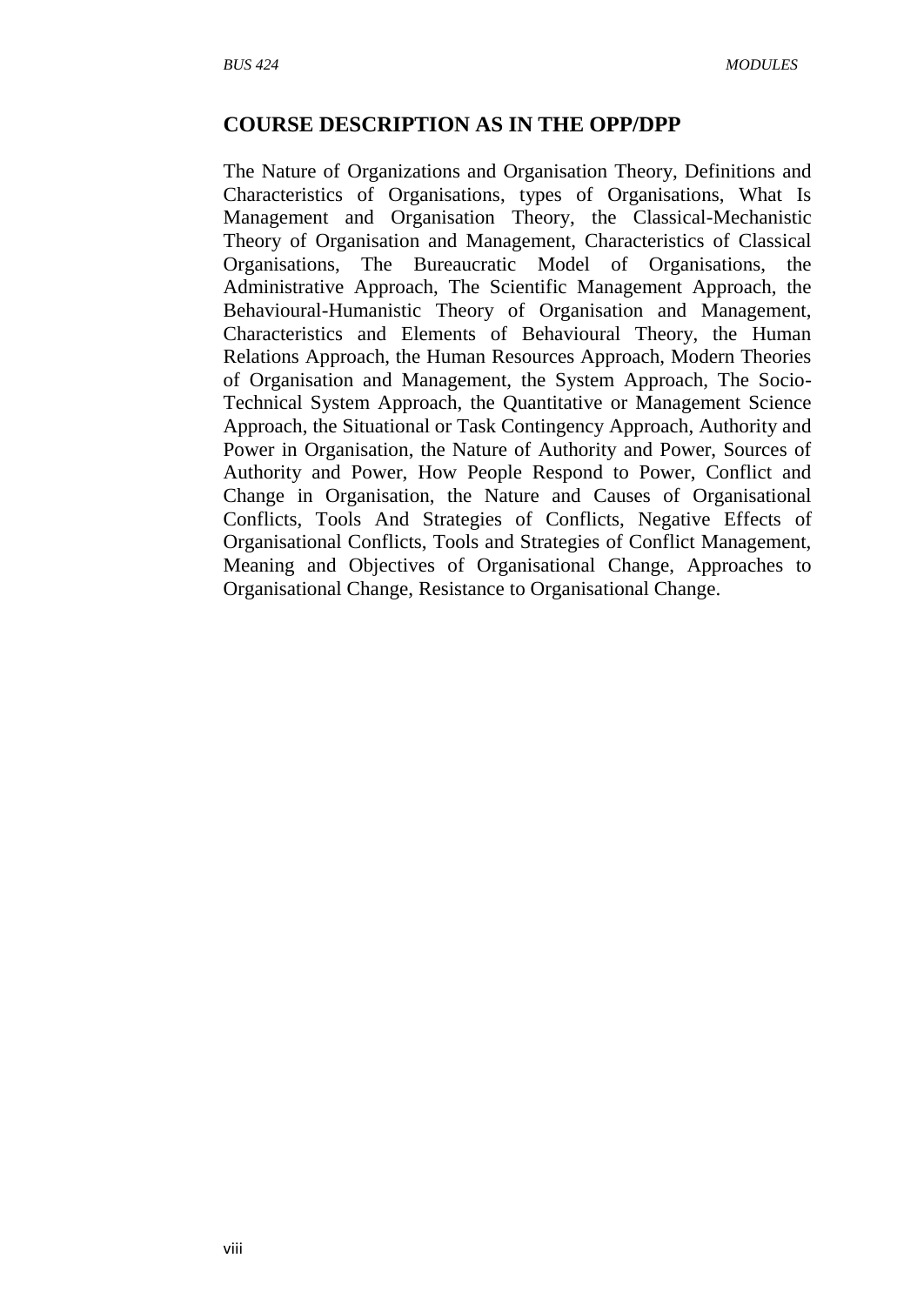| <b>MAIN</b><br><b>CONTENT</b> |                                                                                                 |             |
|-------------------------------|-------------------------------------------------------------------------------------------------|-------------|
| <b>CONTENTS</b>               |                                                                                                 | <b>PAGE</b> |
|                               |                                                                                                 | 1           |
| Unit 1                        | The Nature of Organisations and Organisation Theory                                             | 1           |
| Unit 2                        | What is Management and Organisation Theory                                                      | 7           |
| Unit 3                        | The Classical-Mechanistic Theory of Organisation                                                |             |
|                               |                                                                                                 | 10          |
| Unit 4                        | The Bureaucratic Model of Organisations                                                         | 13          |
| Unit 5                        |                                                                                                 | 19          |
| Unit 6                        | The Scientific Management Approach                                                              | 24          |
| Unit 7                        | Other contributors to Scientific Management                                                     | 31          |
|                               |                                                                                                 | 35          |
| Unit 1                        | The Behavioural-Humanistic Theory of Organisation                                               | 35          |
| Unit 2                        |                                                                                                 | 41          |
| Unit 3                        | Modern Theories of Organisation and Management                                                  | 50          |
| Unit 4                        | The Socio-Technical Systems Approach                                                            | 55          |
| Unit 5                        | Quantitative or Management Science Approach and<br>the Situational or Task-Contingency Approach | 60          |
| <b>MODULE 3.</b>              |                                                                                                 | 68          |
| Unit 1                        |                                                                                                 | 68          |
| Unit 2                        | The Nature and Causes of Organisational Conflicts 73                                            |             |
| Unit 3                        | Meaning and Objectives of Organisational Change                                                 | 80          |
|                               |                                                                                                 |             |
|                               |                                                                                                 |             |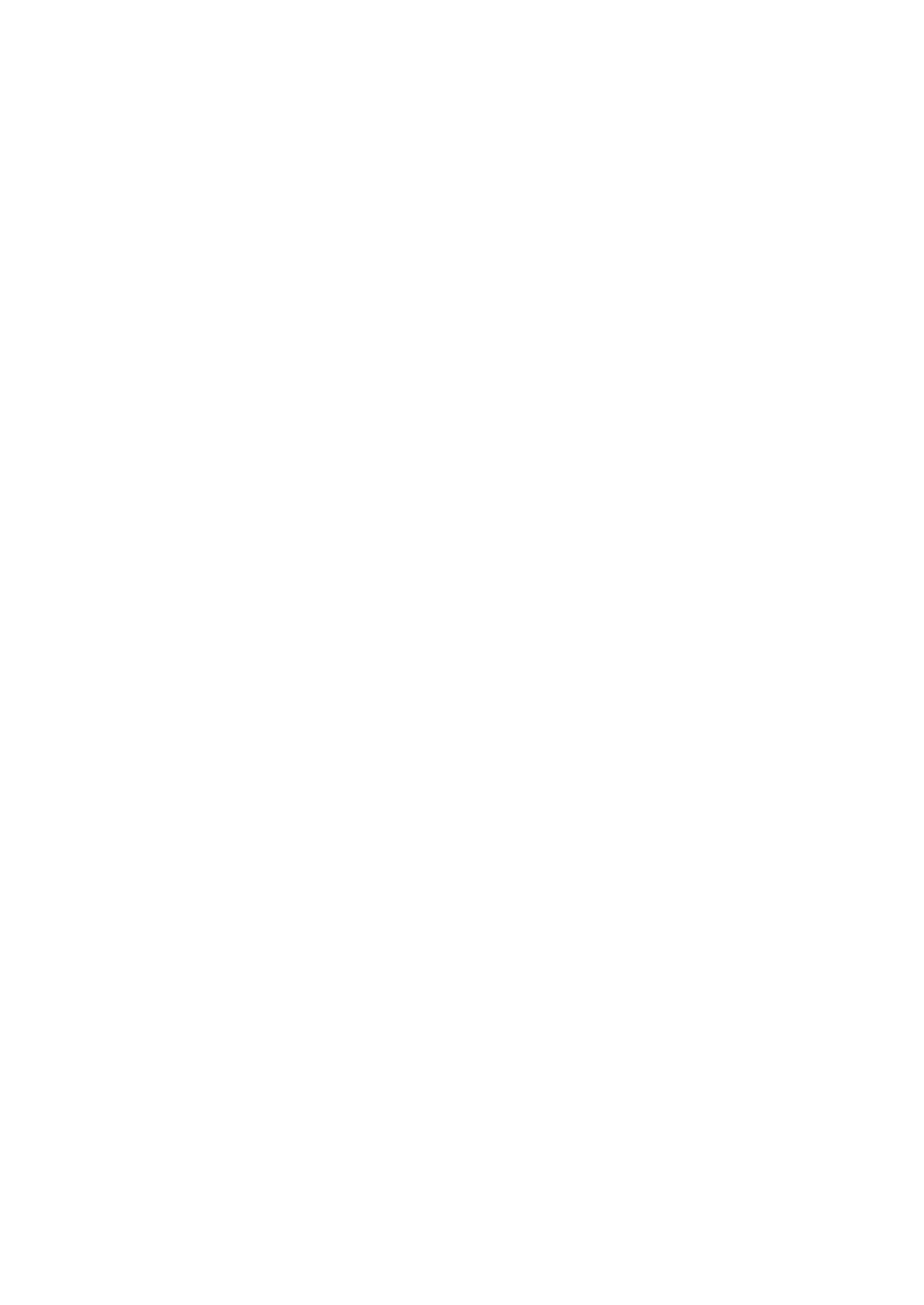# **MODULE 1**

- Unit 1 The Nature of Organisations and Organisation Theory
- Unit 2 What is Management and Organisation Theory
- Unit 3 The Classical-Mechanistic Theory of Organisation and Management
- Unit 4 The Bureaucratic Model of Organisations
- Unit 5 The Administrative Approach
- Unit 6 The Scientific Management Approach
- Unit 7 Other Contributors to Scientific Management

# **UNIT 1 THE NATURE OF ORGANISATIONS AND ORGANISATION THEORY**

# **CONTENTS**

- 1.0 Introduction
- 2.0 Objectives
- 3.0 Main Content
	- 3.1 Definition of Organisations
	- 3.2 Characteristics of Organisations
	- 3.3 Types of Organisations
- 4.0 Conclusion
- 5.0 Summary
- 6.0 Tutor-Marked Assignment
- 7.0 References/Further Readings

# **1.0 INTRODUCTION**

You are welcomed to this course BUS 423 and it is the first unit of the first module of this course.

In this unit, you will be introduced to the definition of organisations, the characteristics and different types of organization, examining typologies by Talcott Parsons Blau and Scott Katz and Kahn and J.D. Thompson.

# **2.0 OBJECTIVES**

.

At the end of this unit, you should be able to:

- define organisation
- know its various characteristics
- identify the different types of organisations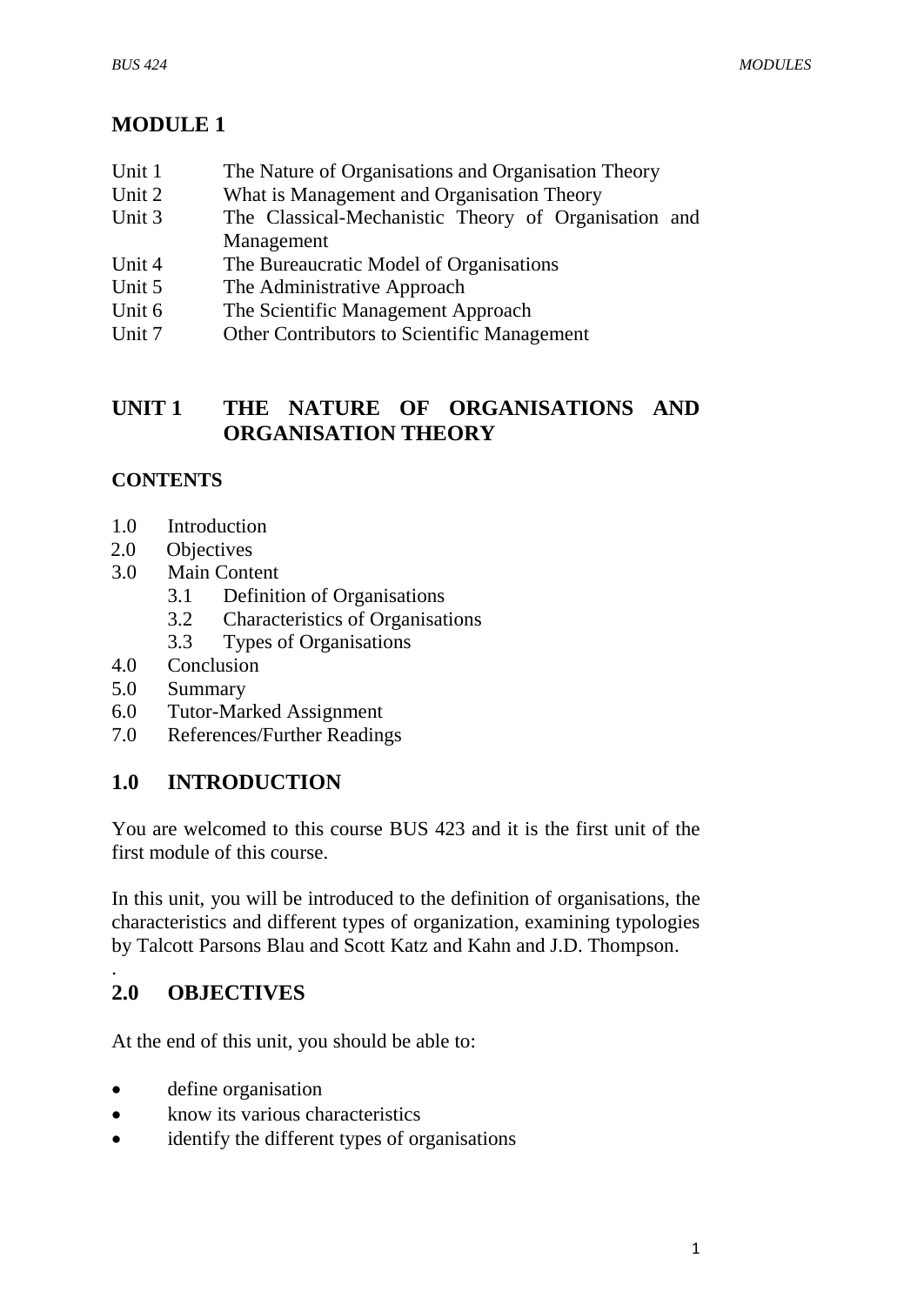## **3.0 MAIN CONTENT**

#### **3.1 Definition of Organisations**

At this starting point in our study of organisations, it is important to know what organisations are and why they exist. According to Hodge and Anthony, an organisation can be thought of as a group of two or more people working co-operatively toward a common objective or set of objective Hodge (1984), it is in their view a social system of cooperation that is designed to enhance individual and group effort aimed at coal accomplishment. A basically similar definition of an organisation is offered by Edgar Schein (1970), according to him, an organisation is the rational co-ordination of the activities of a number of people for the achievement of some common explicit purpose or goal, through division of labour and function, and through a hierarchy of authority and responsibility. Gibson et al. (1976) define organisations as devices for pooling and harnessing talent and ability together into an effective whole that can achieve for them some desired objectives. In short, we can define an organisation as a group of people working together to achieve a special purpose which cannot be achieved by an individual working alone.

The above definitions show that the primary goal and purpose of an organisation is to bring individual talents and abilities together and combine them so that each person could accomplish more results than is possible if he or she were working alone.

#### **3.2 Characteristics of Organization**

The main characteristics that are common to all types of organisation are as follows:-

- **(i) Purpose or objective: -** Every organization has a purpose or objective or goal which it is attempting to accomplish, which brought it into existence and which provides a rallying point for all the activities of its members. Apart from serving as a common bond for the unification of the efforts and activities of an organisation's members, goals are a means for measuring the organisation's performance or benefits to its members.
- **(ii) Task or activity: -** Every organization carries out a major task of one 'kind or another which relates to and is directed towards the realization of its mission or objectives. For instance, the primary task of a bank is to provide financial intermediation.
- **(iii) Division of Labour: -** Every organisation uses a system of division of labour whereby each member is allocated a fraction of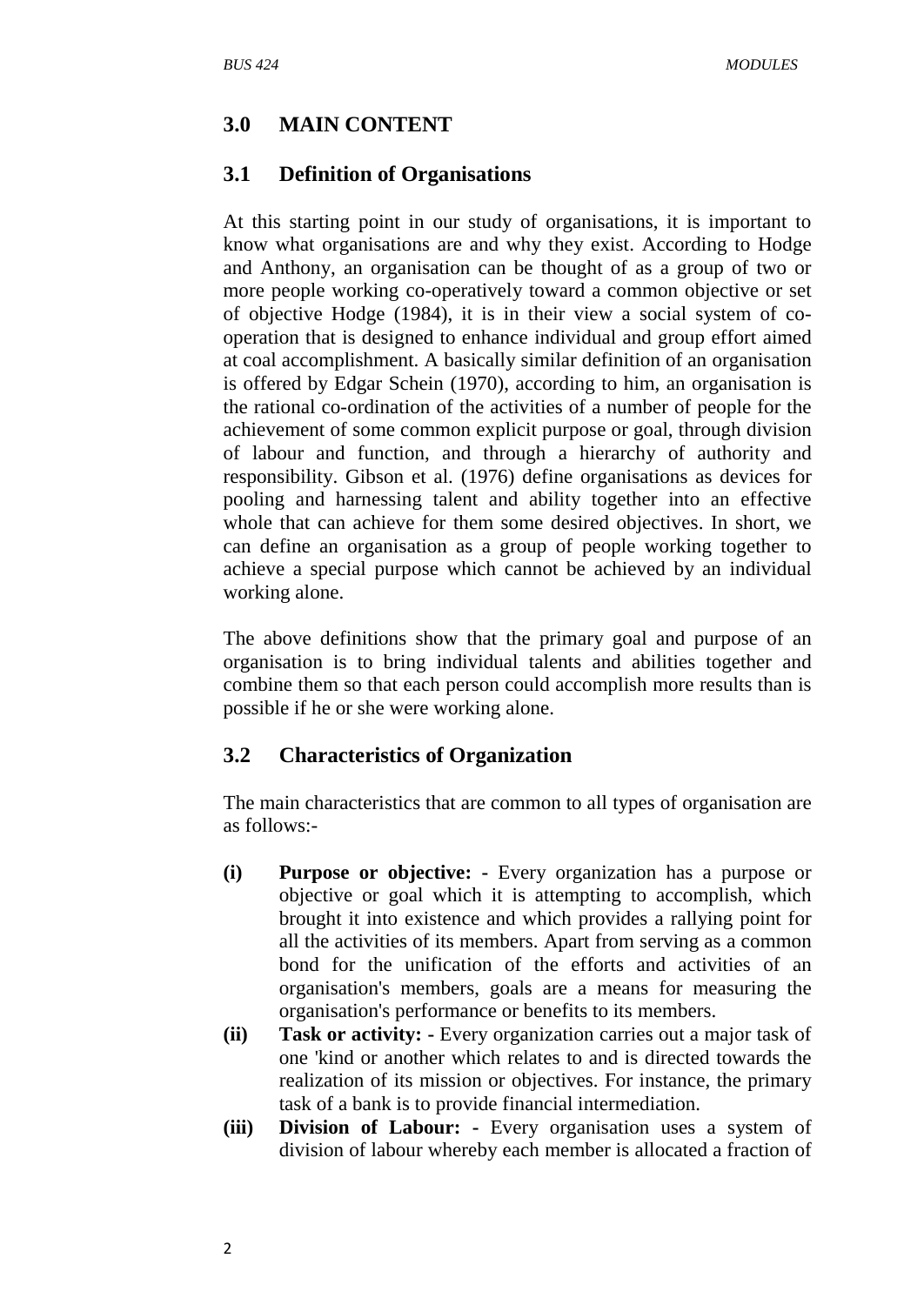the task of the organization. The resulting specialisation increases individual output and overall organisational efficiency.

- **(iv) Hierarchical structure of authority and responsibility: -** Every organisation has a form of structure through which the activities and efforts of its employees are co-ordinated. This system of structural relationships is established to attain co-operation in group activity and to achieve desired goals. It shows the way duties and responsibilities are divided between people and the way the efforts of people engaged in different activities are integrated. It is the structure of the duties and responsibilities of people that defines the formal relationships between them. In most organisations, authority and responsibilities are defined by a hierarchy of ranks and positions.
- **(v) Input-Output process: -** All organisations obtain resources or inputs from the external environment and turn these into outputs which are sent back to the external environment. The inputs are referred to by economists as the factors of production and they include money, machines and equipment, materials, labour, and information. The outputs are the goods and services which are made available to buyers or members of the organisation.

## **3.3 Types of Organisations**

Organisations have been classified differently by various authors each using different classification methods and criteria. An understanding of the types of organisations that exist is essential in order to know the particular problems of each organisation type and to appreciate why organisations behave differently.

As noted above, several typologies of organizations have been formulated by organisation theorists. The most popular of these typologies are those developed by Talcott Parsons (1960), Blau and Scott (1963), Katz and Kahn (1978), and J.D. Thompson (1967).

#### **1. Talcott Parsons**

The Parsonian typology makes use of the function that is performed or the goal that is sought by an organisation as the basis of classification. According to him, all organisations can be classified according to their function or goal. On this basis, he identifies four types of organisations namely:

**(i) Production organisations:** organizations that make thing's or products e.g. Guinness Nigeria Plc.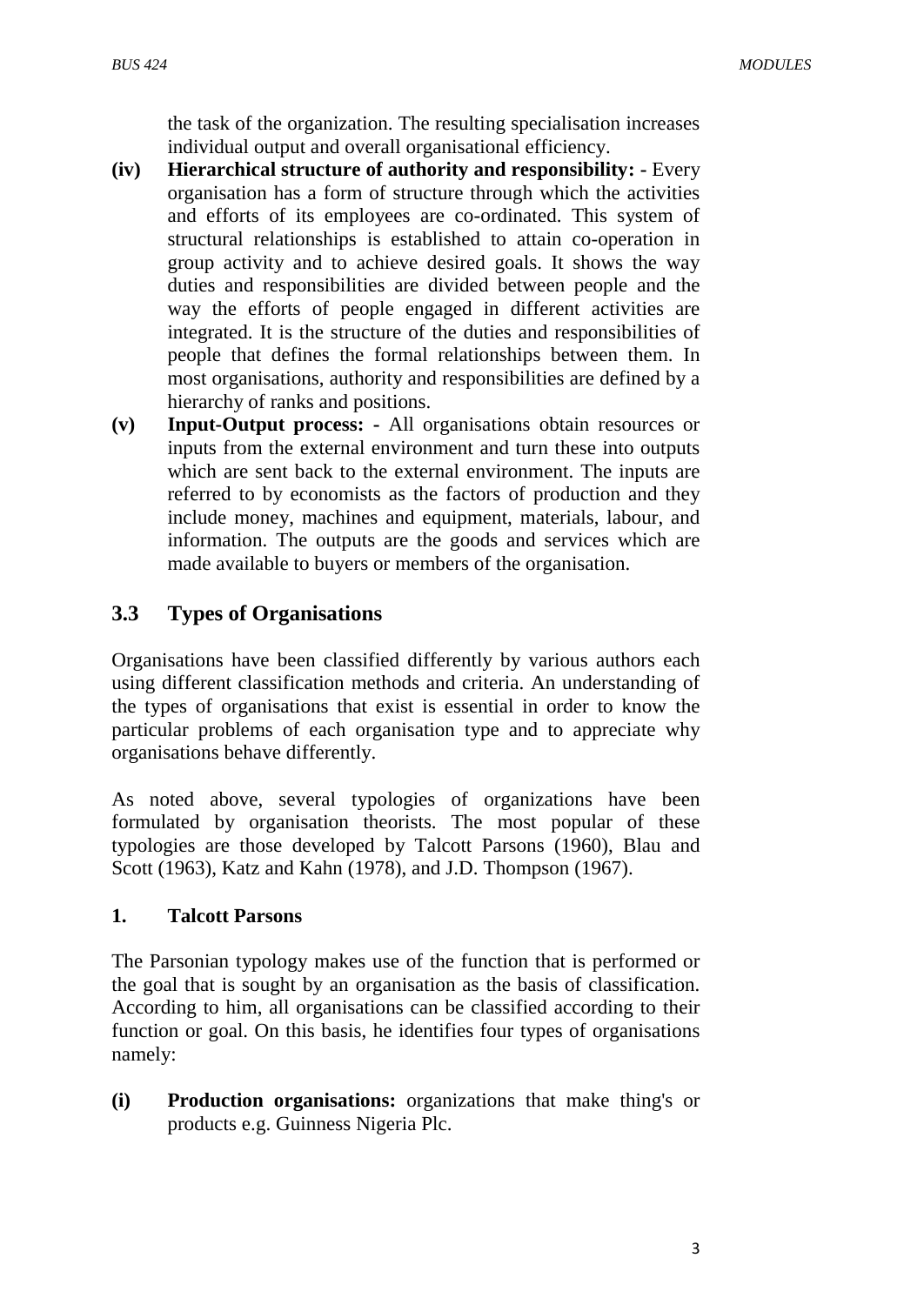- **(ii) Political organizations:** i.e. organisations that are concerned with ensuring that society as a whole achieves its objectives e.g. Government establishments.
- **(iii) Integrative organizations:** i.e. organisations that deal with the resolution or settling of conflict and ensuring that the various parts of the society fit together well e.g. the Judiciary.
- **(iv) Pattern maintenance organizations:** i.e. organisations that provide for the renewal, perpetuation or continuation of society by performing educational, religious and cultural activities e.g. the Schools and Universities, the Church, the family, etc.

## **2. Blau and Scott**

The typology developed by Blau and Scott makes use of the primary beneficiaries of the organisation's output (Cui Bono) as the classification criterion. According to them, organisations can be classified into the following types:

- **(a) Mutual benefit associations:** i.e. organizations in which the members are expected to be the prime beneficiaries. Examples are political parties, trade and professional associations, religious sects, voluntary clubs, etc. The crucial issue facing this type of organisation is how to maintain membership control i.e. internal democracy. This involves finding solutions to the problems of membership apathy and oligarchical control.
- **(b) Business concerns:** i.e. organisations in which the owners are expected to be the prime beneficiaries e.g. industrial firms, banks, insurance companies, wholesale and retail stores and similar organisations privately owned and operated for a profit. The crucial problem facing business concerns is how to maintain operating efficiency i.e. how to achieve maximum gain at minimum cost.
- **(c) Service organizations:** i.e. organisations in which the prime beneficiaries are the part of members of the public who come in direct contact with the organisation, with whom and on whom the members of the organisation work. The basic function of a service organisation is to serve clients. Examples are social-work agencies, hospitals, schools, mental health clinics, legal aid societies and human rights organisations. The crucial problem of service organisations is how to provide professional services that meet the needs of their clients.
- **(d) Commonweal organizations:** i.e. organizations in which the prime beneficiary is the public - at - large. Examples are the military service, the police force, fire service departments, the Board of Inland Revenue, the Customs and Excise, etc. The main issue that a commonweal organisation must resolve is how to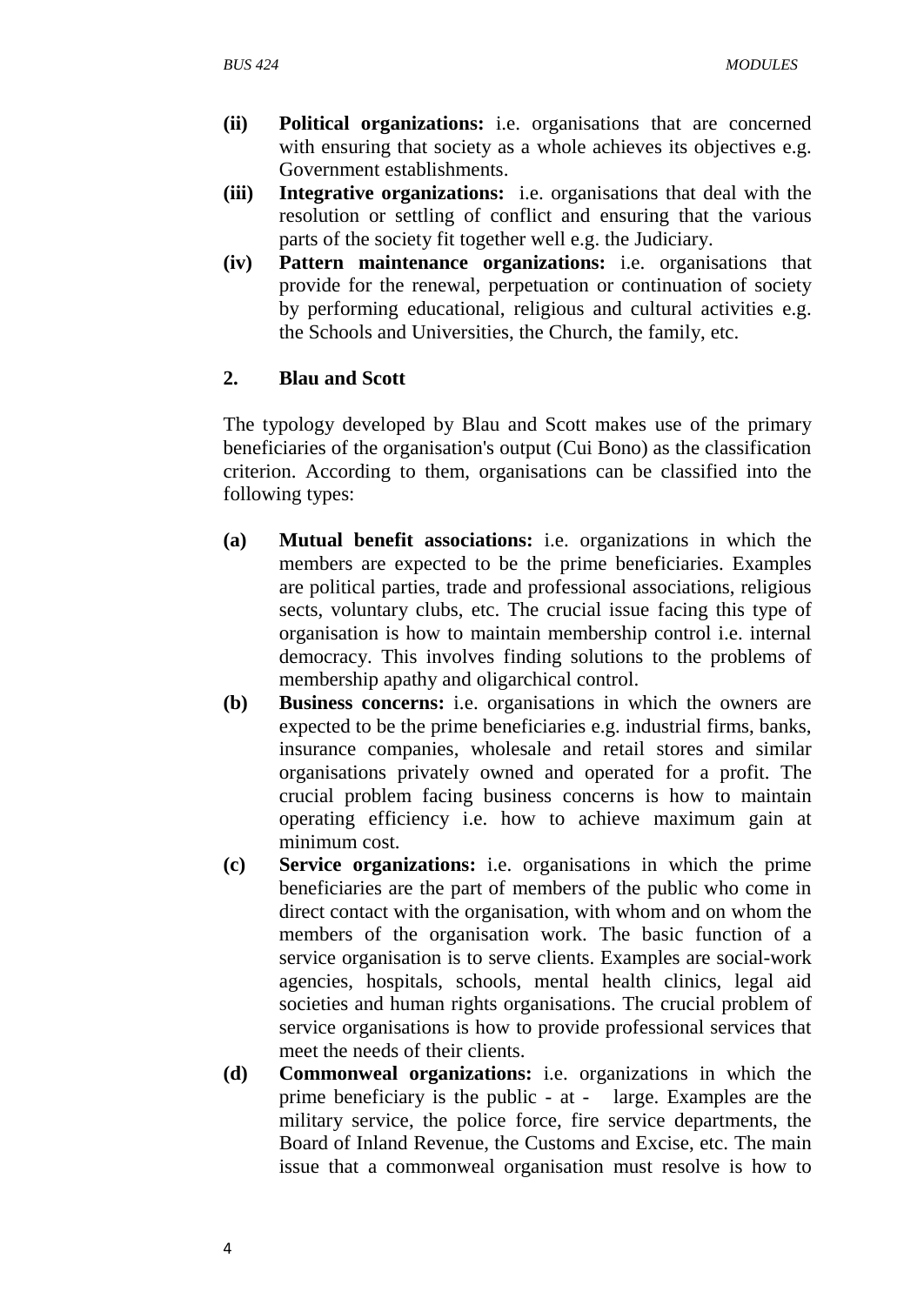maintain external democratic control i.e. how to ensure that the public possesses the means of controlling the ends served by the organisation.

## **3. Katz and Kahn**

The typology developed by Katz and Kahn also makes use of the goals sought or function performed to classify organisations. Their classification scheme provides four types of organisations namely:

- **i. Production or economic organizations:** i.e. organisations which exist to provide goods and services for society. They are concerned with the creation of wealth, the manufacture of goods, and the provision of services for the general public or for specific segments of it. Examples are manufacturing companies, mining and farming enterprises, banks and insurance companies, etc.
- **ii. Pattern maintenance organizations:** i.e. organisations which socialize or prepare people for their roles in other organizations and the larger society. They prepare people to enter other institutions smoothly and effectively. Examples are schools and religious organisations.
- **iii. Adaptive organizations:** i.e. organisations that are concerned with creating knowledge and developing and testing theories. They are also concerned with applying information to existing problems. Examples are the Federal Institute of Industrial Research, the Raw Materials Research and Development Council and the Universities.
- **(iv) Managerial or political organizations:** i.e. organisations that are responsible for adjudicating, co-ordinating and controlling the use of resources, people, subsystems and authority. Examples are governmental regulatory agencies.

## **4. J. D. Thompson**

The classification scheme developed by Thompson is based on the types of technologies that are used by different organisations. Thompson used this factor to classify organisations as follows:-

- **(i) Organisations using long-linked technology:** i.e. organisations that are engaged in the basic assembly-line operations and are performing functions that must be executed in a timed sequence. Examples are the automobile industry and the building and construction industry.
- **(ii) Organisations using mediating technology:** i.e. organisations that are concerned with bringing together groups of people such as clients or customers who wish to remain independent.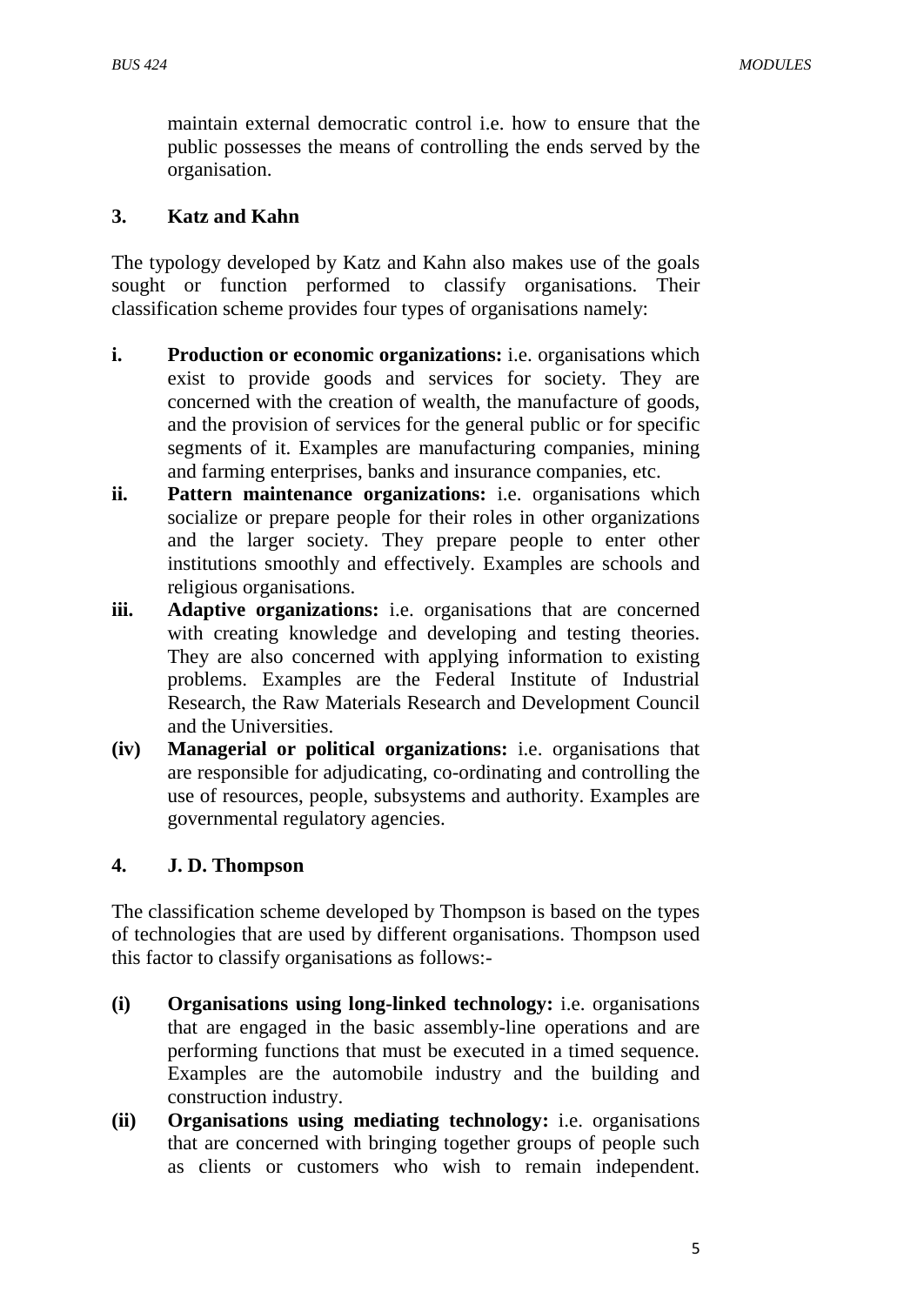Examples are financial institutions which attempt to match the needs of borrowers with those of lenders.

**(iii) Organisations using intensive technology:** i.e. organisations that bring together a variety of highly technical skills or methods in order to change a person or object. Examples are computer manufacturing and service firms, electronic manufacturing firms, aircraft manufacturing and maintenance firms, etc.

# **4.0 CONCLUSION**

From the discussion in this unit, it can be deduced that there are organisations in all areas of human endeavour and many of us spend a great deal of our time in them, be it in politics, education, religion; business, health service, and sports, there exist organisations. Although organisations differ in structure, purpose, size, and the activities which they perform, they all have certain common characteristics.

# **5.0 SUMMARY**

In this unit, we have sampled different definitions of organization, its various characteristics, identified the different types of organization by theorists like Talcott Parsons, Blau and Scott, Katz and Kahn and J.D. Thompson.

# **6.0 TUTOR-MARKED ASSIGNMENT**

- 1. What are organisations? Briefly enumerate the main characteristics of an organisation.
- 2. How will you classify organisations?
- 3. Discuss the main managerial problems of each type of organisation identified by Blau and Scott.

# **7.0 REFERENCES/FURTHER READINGS**

Ajonbadi, H. A (2000) *Applied Business Management Theory* Lagos, Vantage

Publishing company

- Blau, Peter M. and W. Richard Scott. (1963) *Formal Organisations* London: Routledge & Kagan Paul, PP. 42-58.
- Gibson, James L., John M. Ivancevich and James H. Donnelly Jr. (1976) *Organisations: Behaviour, Structure and Processes* Dallas: Business Publications, P.4.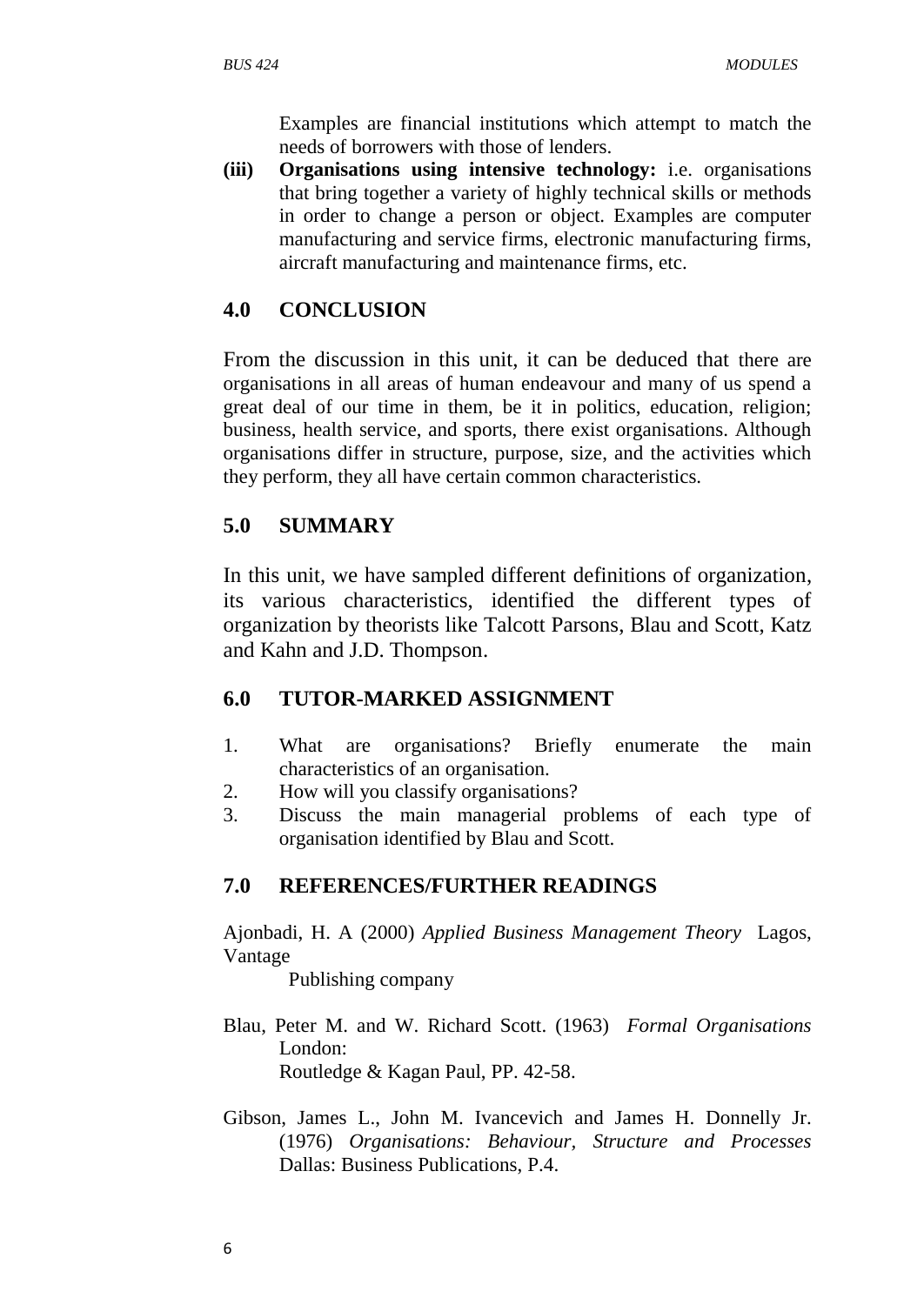- Hodge, B. J. and William P. Anthony, (1984) Organization *Theory* Boston: Allyn & Beacon Inc. p.4.
- Katz, Daniel and Robert L. Kahn. (1978) *The Social Psychology of Organisations* New York: John Wiley & Sons PP. 144-146.
- Khalid A. (2008) *Management from Islamic perspectives, principles and practice* Malaysia, IIUM press
- Lawal A. A (2016) *Management in focus*, Lagos, Abdol publications
- Lawal K. A. A and Oludimu, O. L (2011) *Management Principles, Practices and Focus*, Ibadan, Asogun Books
- Ogundele O. J. K (2005) *Management and Organisation: Theory and Behavior,* Lagos, Molofin Nominee.
- Otokiti, S. O. (2007) *Theoretical Concept and Scope of Management*  Lagos Vantage publishing company.
- Oyedijo, A. (1998) *The Key Concepts in Business* Ibadan Paramount books Ltd.
- Parsons, Talcott, (1960) *Structure and Process in Modem Society* New York: The Free Press, pp. 45-46.
- Thompson, J. D. (1967) *Organisations in Action* New York: McGraw-Hill, PP. 14 -18.

## **UNIT 2 MANAGEMENT AND ORGANISATION THEORY**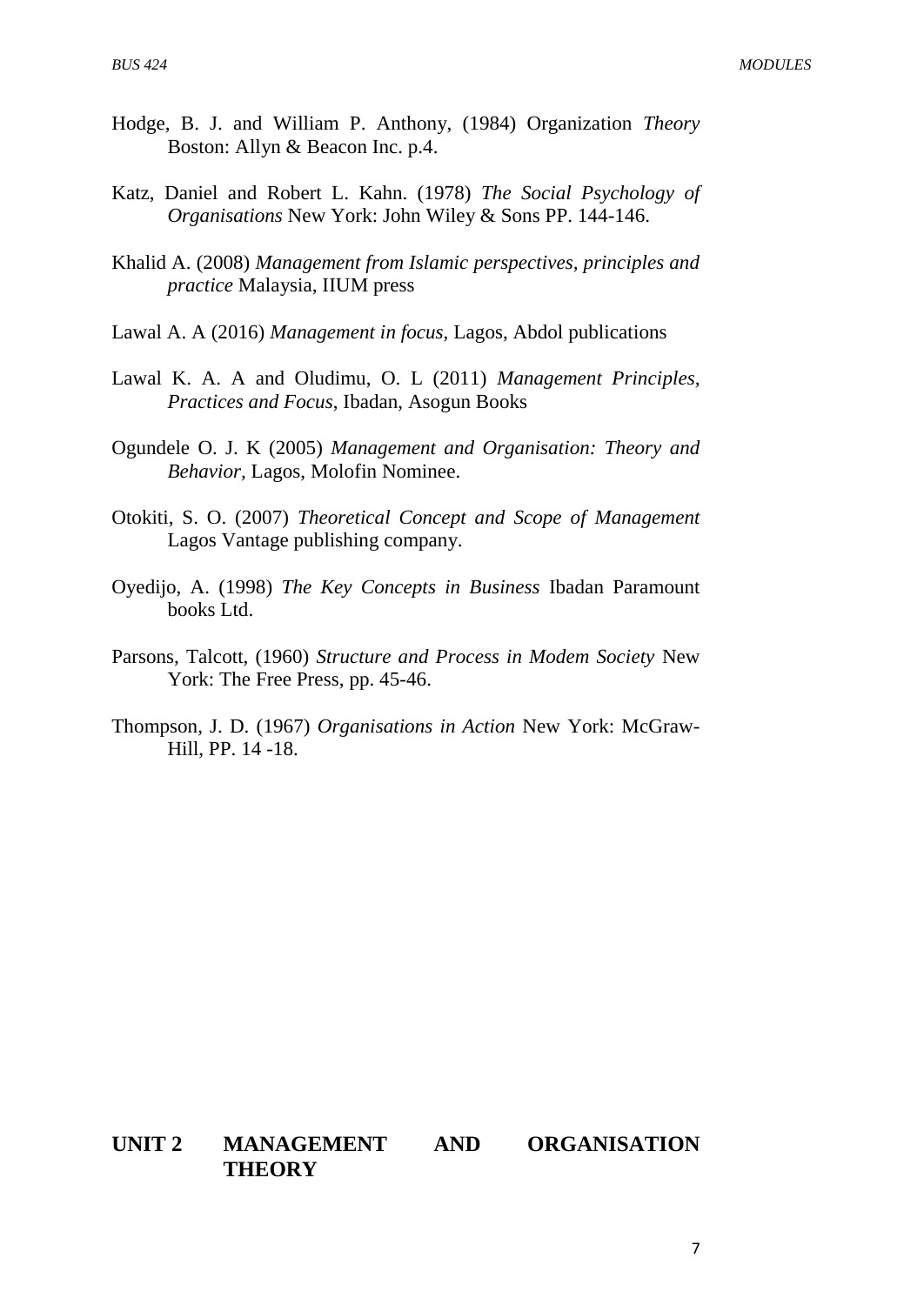## **CONTENTS**

- 1.0 Introduction
- 2.0 Objectives
- 3.0 Main Content
	- 3.1 What is Management and Organization Theory
	- 3.2 Functions of Management and Organisation Theory
- 4.0 Conclusion
- 5.0 Summary
- 6.0 Tutor-Marked Assignment
- 7.0 References/Further Readings

# **1.0 INTRODUCTION**

In this unit, you will be introduced to management and organization theory and the Functions of management and organisation theory.

# **2.0 OBJECTIVES**

At the end of this unit you should be able to know:

- the meaning of management and organization theory
- the functions of management and organisation theory

# **3.1 What is Management and Organisation Theory**?

Before we define management and organisation theory, let us see what theory is:

Robert Dubin (1969) defines theory as an explanation of some phenomenon which consists of principles that describe observable relationships. Blaylock (1971) defines theory as an explanation of a set of component parts and their relationships in a way that permits some prediction to be made about how the parts are likely to behave under given conditions. A theory is a set of ideas which claims to explain how something works. In other words, theory contains a set of assumptions which are relevant and which derive from empirically tested definitions or hypotheses the assumptions being drawn from real world events with which they are actually concerned and which they attempt to explain. Theory is any statement or group of statements established by reasoned argument based on known facts, intended to explain a particular fact or event. Having stated what theory is, let us proceed to define management and organisation theory and show its usefulness in the study of organisations.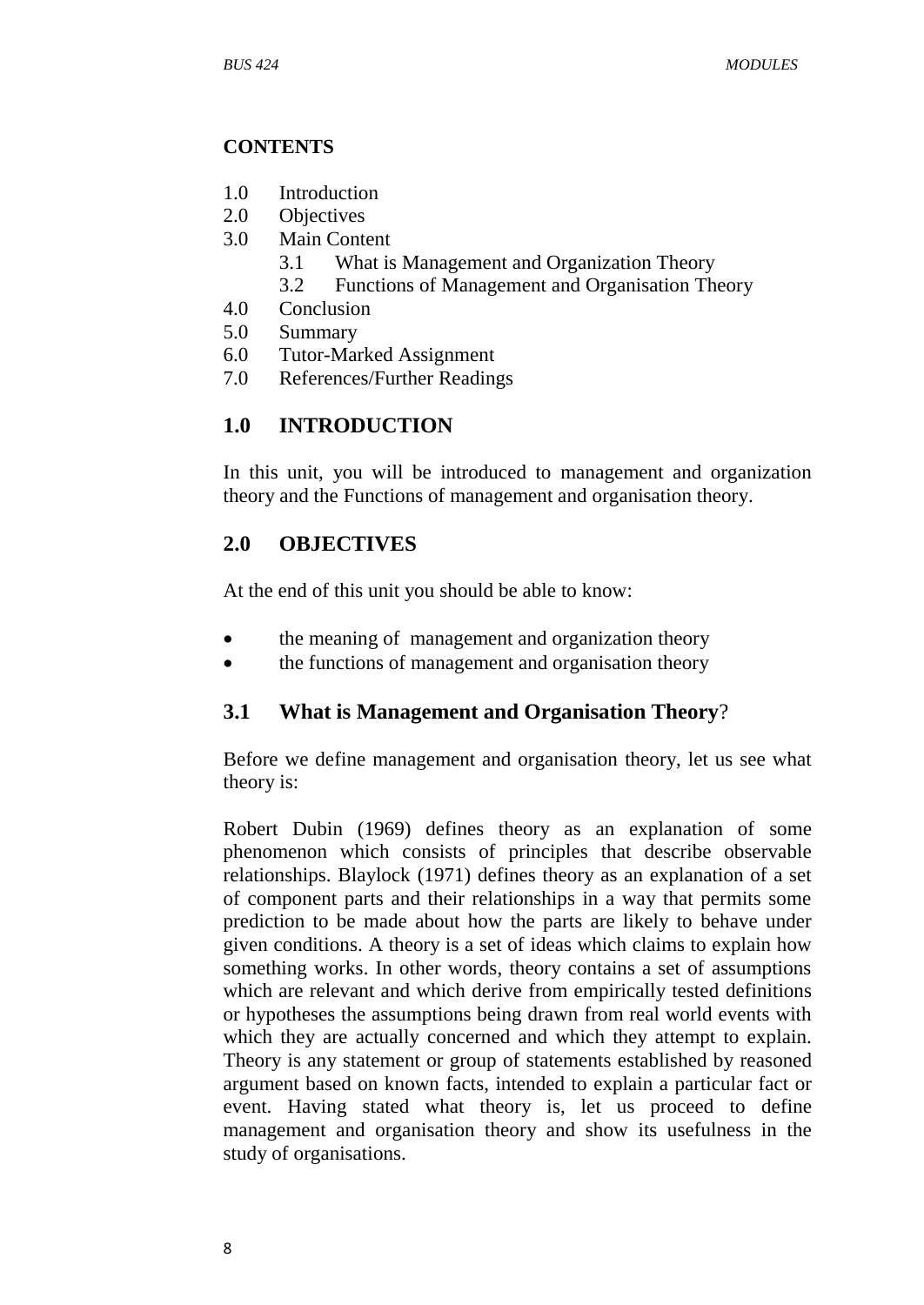Hodge and Anthony (1984) defines management theory as an explanation of management practice i.e. an explanation of how managers behave or how they make decisions and exercise influence to perform their responsibilities. In other words, a management theory is an explanation of how managers manage-how they set objectives or select goals to pursue; how and why they formulate plans fen the running of their organisations, how they exercise authority and power over their staff, how they direct and control the activities and performance of organisation members, etc. Management theory is concerned about the behaviour of individuals within an organisation and the control of such behaviour.

In the case of organisation theory, it is defined by Hodge and Anthony as a group of related concepts, principles and tested hypotheses that is used to explain the components-of Organisations and how they behave. D.S. Pugh (1971) defines organisation theory as the body of laws and empirically tested and proven conclusions which establish relationships between the structure, functioning and performance of organizations and the behaviour of groups and individuals within them. In other words, organisation theory consists of a set of established principles and fundamental conclusions which try to explain why organisations and their members behave the way they do.

The running of an organisation requires the performance of certain managerial functions. Therefore to explain and understand the organisation, it is necessary to know what managerial functions are performed and why they are performed. It is also necessary to describe how the organisation behaves under a given managerial style and condition. Thus management theory is an integral part and a subset of organisation theory. A knowledge of the two of them is required to explain the construction of organisations and how they work.

*Theories of organisation and management are very useful because they help us to understand what organisations are, how they behave in a given environment,' and how and why they might behave in a different set of circumstances. In other words, management and organisation theory permits facts to be organised into some logical framework to describe, to explain and to predict organizational behaviour and events in a way that-van lead to improved decision making. Therefore, management and organisation theory have both descriptive, explanatory, and predictive value Hodge and Anthony (1984).*

Let us explain the usefulness of management theory in some detail. A theory aims to 'present a systematic view of some phenomenon. It attempts to account systematically for knowledge about variables and their interrelationships.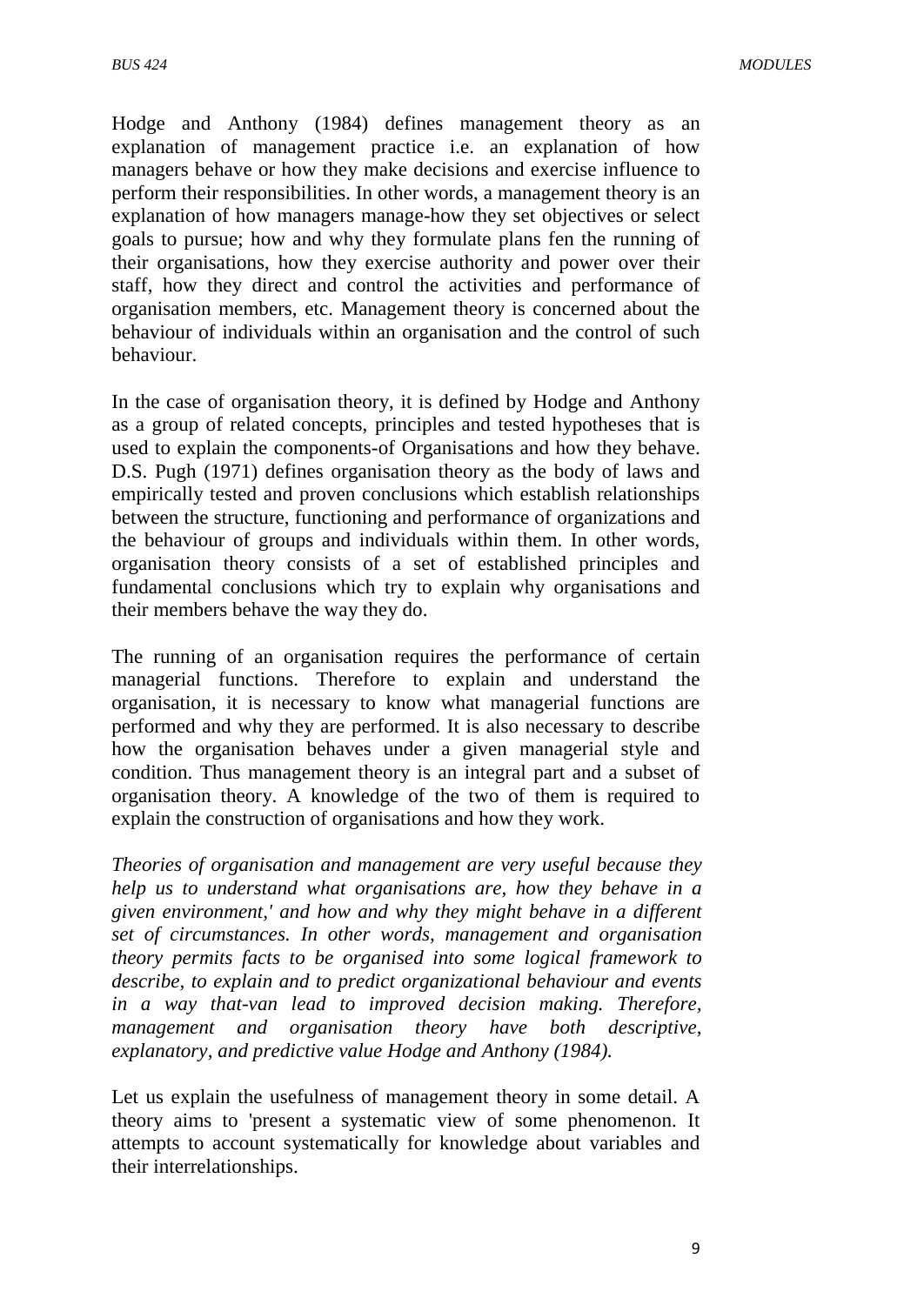# **3.2 Functions of Management and Organisation Theory**

The functions of management and organisation theory are explained thus:

- **(a) Description –** This involves characterising the nature of something such as the factors involved in the process of decisionmaking.
- **(b) Explanation –** attempts to understand the causes of some event or activity e.g. the factors that cause employee productivity to increase or reduce (wage levels and employee productivity for instance) and the nature of the relationship between them.
- **(c) Prediction –** This refers to our knowledge of the probability of various outcomes given our knowledge of the relationships among variables. How far and .precisely we are able to predict events will depend on the completeness of the explanation of the causal relationships involved in the event or activity.

# **4.0 CONCLUSION**

From the discussion in this unit we can say that management theory is an integral part and a subset of organisation theory therefore knowledge of the two of them is required to explain the construction of organisations and how they work.

# **5.0 SUMMARY**

In this unit, we have been able to define Management theory and Organisational theory and the disparity between Management theory and Organisational theory, we also examined their functions.

# **6.0 TUTOR-MARKED ASSIGNMENT**

- 1. What is management and organisation theory?
- 2. Of what importance is theory in the analysis of organisations?

# **7.0 REFERENCES/FURTHER READINGS**

- Ajonbadi, H. A (2000) *Applied Business Management Theory Lagos*, Vantage Publishing company.
- Blaylock, H. M. (1971) *Theory Building* Englewood Cliffs, New Jersey: Prentice-Hall, P.B.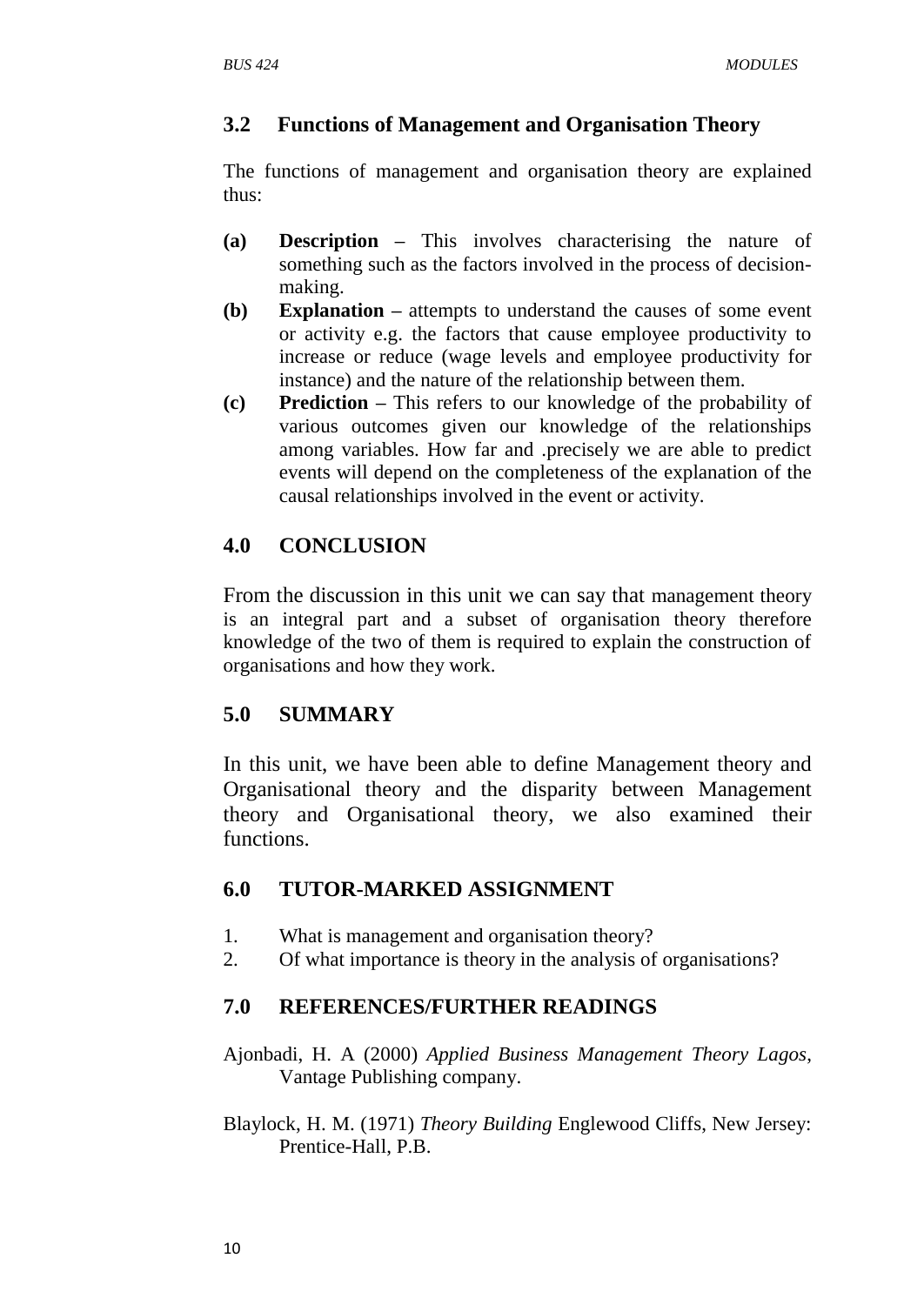Dubin, Robert, (1969) *Theory Building* New York: Free Press, P.3.

- Hodge, B. J. and William P. Anthony, (1984) Organization *Theory* Boston: Allyn & Beacon Inc. p.4.
- Khalid A. (2008) *Management from Islamic perspectives, principles and practice* Malaysia, IIUM press.
- Lawal A. A (2016) *Management in focus*, Lagos, Abdol publications
- Lawal K. A. A and Oludimu, O. L (2011) *Management Principles, Practices and Focus*, Ibadan, Asogun Books.
- Ogundele O. J. K (2005) *Management and Organisation: Theory and Behavior,* Lagos, Molofin Nominee.
- Otokiti, S. O. (2007) *Theoretical Concept and Scope of Management* Lagos Vantage publishing company.
- Oyedijo, A. (1998) *The Key Concepts in Business* Ibadan Paramount books Ltd.
- Pugh, D. S. (1971) *Organisation Theory*, New York: Penguin, p.9.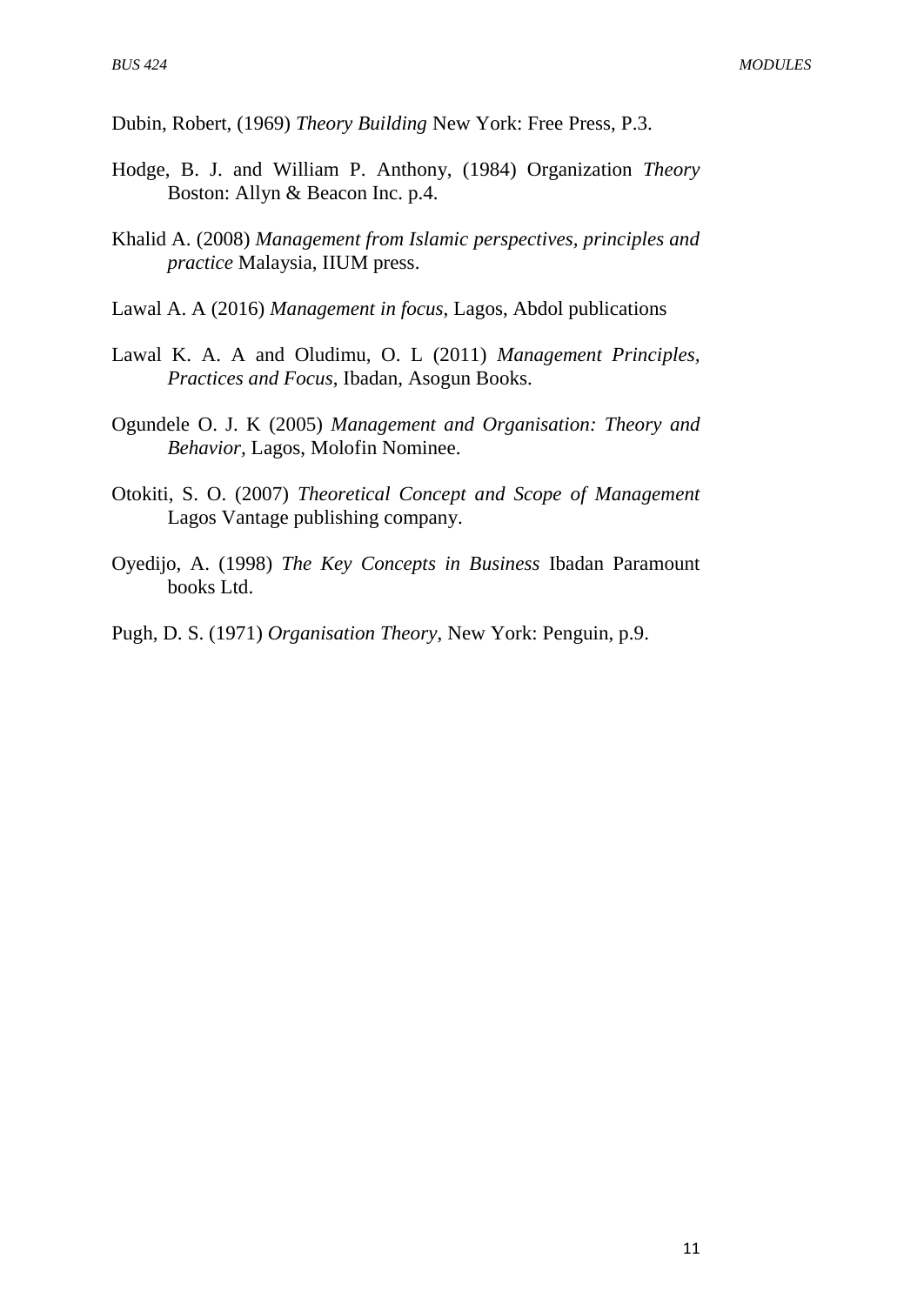# **UNIT 3 THE CLASSICAL-MECHANISTIC THEORY OF ORGANISATION AND MANAGEMENT**

## **CONTENTS**

- 1.0 Introduction
- 2.0 Objectives
- 3.0 Main Content
	- 3.1 Characteristics of Classical Organisations
- 4.0 Conclusion
- 5.0 Summary
- 6.0 Tutor-Marked Assignment
- 7.0 References/Further Readings

# **1.0 INTRODUCTION**

In this unit, we shall trace the evolution of organization and management theory and the Characteristics of Classical Organisations.

# **2.0 OBJECTIVES**

At the end of this unit, you should be able to:

- trace the evolution of organization and management theory
- identify the principal characteristics of classical-mechanistic organisations

# **3.0 MAIN CONTENT**

## **3.1 Characteristics of Classical Organisations**

The classical-mechanistic school or bureaucratic process school is concerned with the structure and functioning of the format organisation. This school of thought views an organisation as a collection of individuals whose contributions are determined by a division of labour and whose efforts are co-ordinated by an hierarchy, Michael et. al. (1973). According to this school, an organisation will function effectively if the manager makes use of a system of division of labour, if he specifies the, rotes and job relationships of the organisation members and gives direction to, supplies initative for, and monitors the individual and collective behaviour of the workers.

The main contributors to this approach were Max Weber, Henri Fayol, Lyndal Urwick and F. W. Taylor. Other contributors to this approach were Henry Gantt, Harrington Emerson and Frank and Lilian Gilbreth.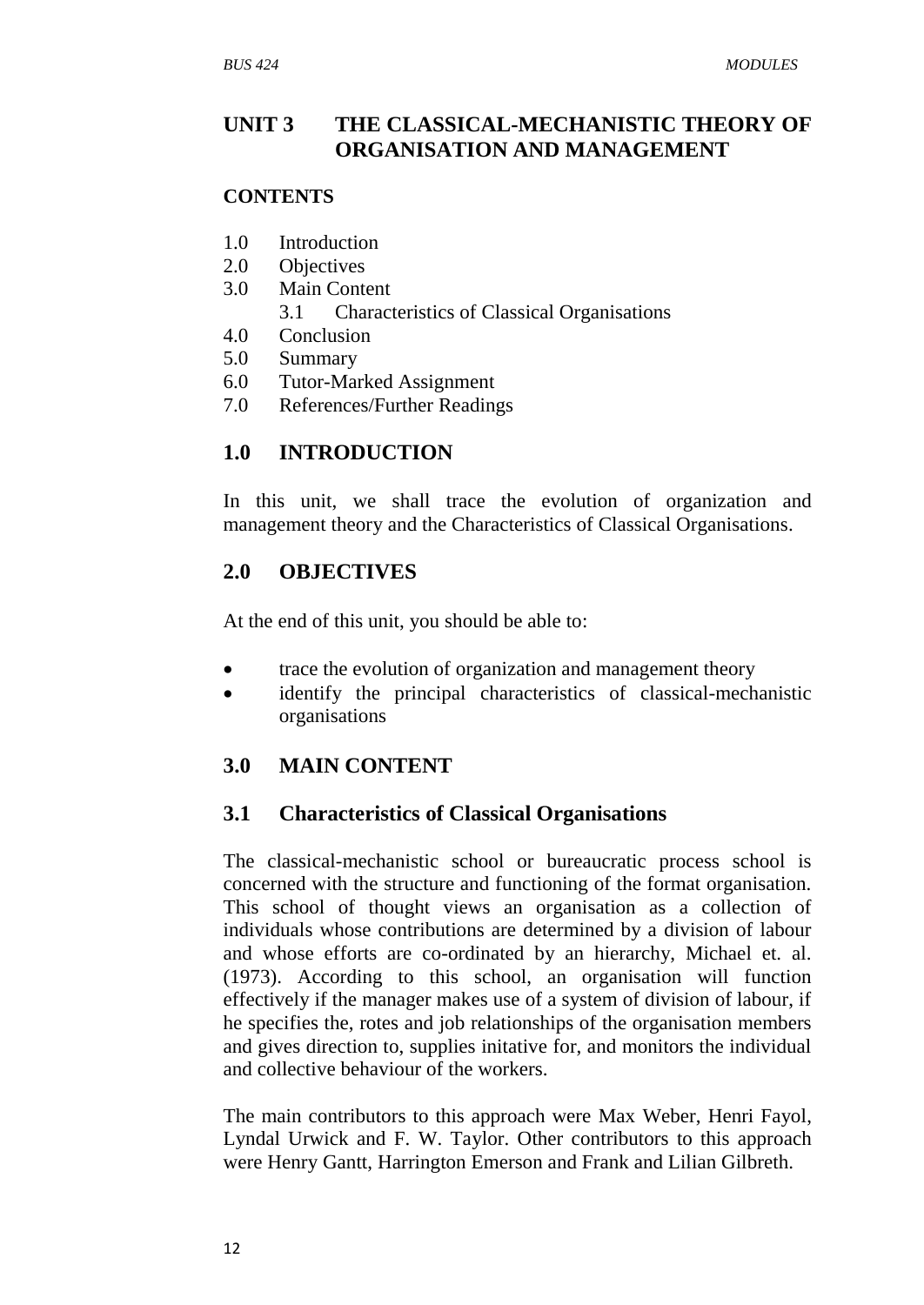The principal characteristics of classical-mechanistic organisations are as follows:

- (i) There is a formal hierarchical structure of authority marked by vertical lines of communication, control and co-ordination between members of the firm. In other words, work and communication relationships are defined.
- (ii) The organisation is characterised by a system of division of labour i.e. there are specialized functions clearly defined and differentiated from one another and performed by functional specialists.
- (iii) There are internal specifications and standard procedures including a precise definition of rights, obligations and technical methods attached to each role. In other words, roles and procedures are clearly defined.
- (iv) There are many rules and the organisation employs "rational" techniques i.e. there are objective rationality or impartial application of laid down rules and regulations. This means that the organisation is viewed as a collection of individuals to be governed or controlled by formal rules and regulations thus establishing an impersonal structure of relationships between them.
- (v) Authority is centralised with knowledge of actualities located at the top of the hierarchy and the superior insisting on loyalty and prescribing the standards and rules of operations and work behaviour for sub-ordinates.
- (vi) Jobs and areas of jurisdiction are clearly defined by contract and it is hot necessary to do any work other than the specified job. Job contents remain the same over a long period of time.

From the foregoing explanation, it should be clear that the classicalmechanistic school is:

(a) A structural view of organisation and management, the notion that if an appropriate organisation structure or chart is established and all forms of informality are eschewed, then the organisation will function properly. In fact, the basic concept that expresses the classical view of organisation is hierarchical structure i.e. the structure of relationships and processes of formal organisations which are seen as inevitable for organisation effectiveness. This formal structure of job positions controlled by a management hierarchy forms what is known as a pyramid of power which is represented by the organisation chart. In short, classical writers were concerned with organisation as a whole and particularly with its formal structure (departments, relationships and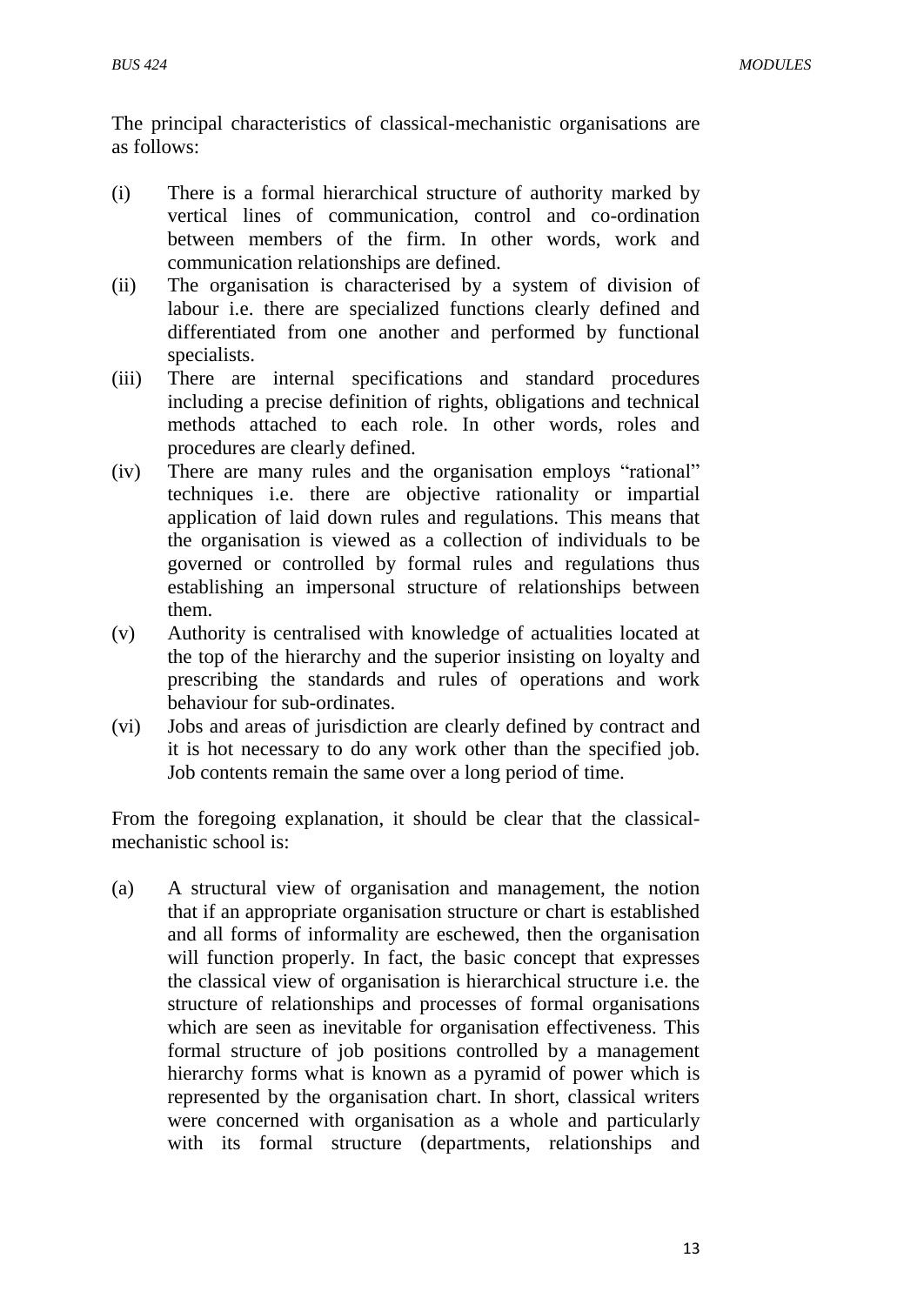hierarchies) as a prerequisite for the development of an efficient organisation.

- (b) A functional-process view of management i.e. the view that if certain activities are carried out by the manager (such as organisational structuring, staffing, co-ordinating, controlling and supervising) using certain principles, then the Organisation will function effectively. Thus, classical theorists were also concerned with the development of management principles which were thought to be universally applicable. These principles included span of control, the principles of authority, functionalism, etc.
- (c) A machine or mechanistic model because it sees an organisation as performing routine functions all the time (like a machine) within the same structural framework and following the same unchanging organisational procedures.

In short, a classical organisation is characterized by a high degree of job specialisation, centralised authority, tight hierarchy, technical emphasis, task orientation, rigid procedures, standardisation, vertical communication, clear lines of authority, objective rationality, clear distinctions between line and staff departments and a large number of rules and regulations which are formally laid down for the orderly governance of the organisation.

# **4.0 CONCLUSION**

From the discussion in this unit we could conclude that classical organisation is characterized by a high degree of job specialisation, centralised authority, tight hierarchy, technical emphasis, task orientation, rigid procedures, standardisation, vertical communication, clear lines of authority, objective rationality, clear distinctions between line and staff departments and a large number of rules and regulations which are formally laid down for the orderly governance of the organisation.

# **5.0 SUMMARY**

In this unit we have been able to trace the evolution of organization and management theory and highlighted the principal characteristics of classical-mechanistic organisations.

# **6.0 TUTOR-MARKED ASSIGNMENT**

1. What are the principal characteristics of classical-mechanistic organisations.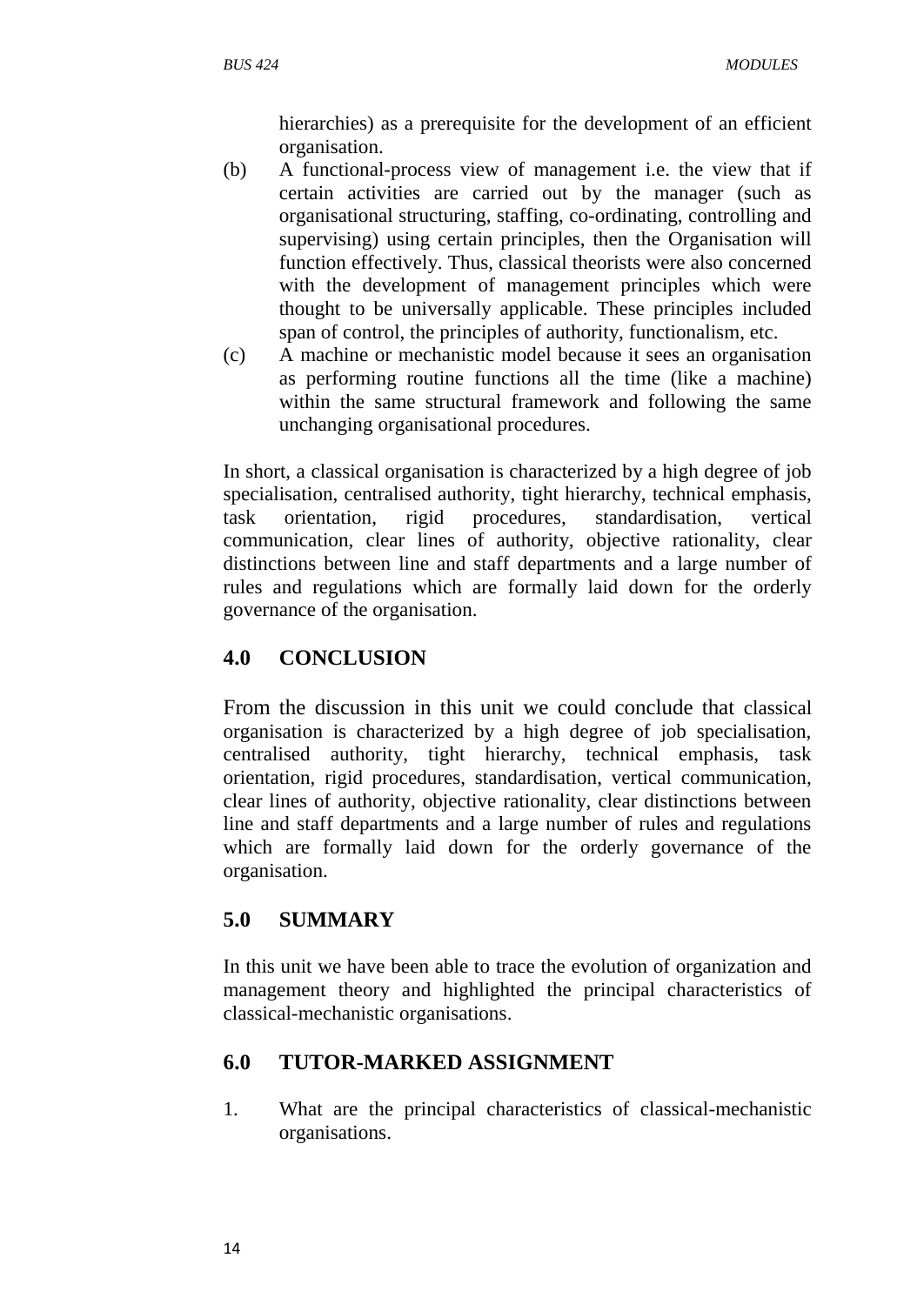## **7.0 REFERENCES/FURTHER READINGS**

Ajonbadi, H. A (2000) *Applied Business Management Theory* Lagos, Vantage

Publishing company

- Khalid A. (2008) *Management from Islamic perspectives, principles and practice* Malaysia, IIUM press
- Lawal A. A (2016) *Management in focus*, Lagos, Abdol publications
- Lawal K. A. A and Oludimu, O. L (2011) *Management Principles, Practices and Focus*, Ibadan, Asogun Books
- Michael, S. R. and jones, H. (1973) *Organisational management-Concepts and practice* New York Intex educational Publishers, P.8
- Ogundele O. J. K (2005) *Management and Organisation: Theory and Behavior,* Lagos, Molofin Nominee.

Oyedijo, A. (1998) *The Key Concepts in Business* Ibadan Paramount books Ltd.

[www.vectorstudy.com/managementtheories.](http://www.vectorstudy.com/managementtheories)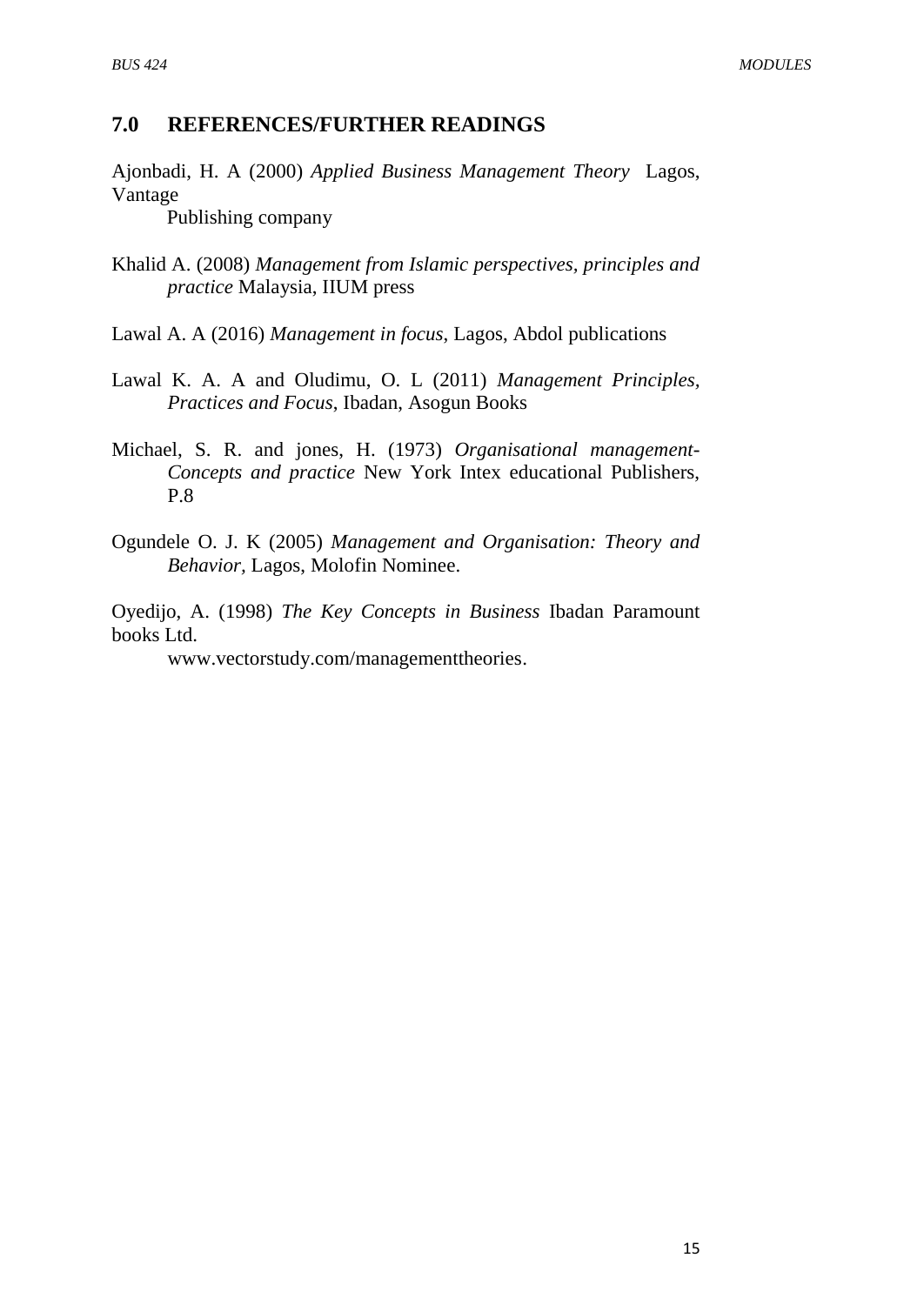# **UNIT 4 THE BUREAUCRATIC MODEL OF ORGANISATIONS(CLASSICAL THEORY)**

#### **CONTENTS**

- 1.0 Introduction
- 2.0 Objectives
- 3.0 Main Content
	- 3.1 The meaning of bureaucracy
	- 3.2 characteristics of bureaucracy
	- 3.3 Advantages of bureaucracy
	- 3.4 Disadvantages/shortcomings of bureaucracy
	- 3.5 Major modifications to bureaucracy
	- 3.6 Weber"s contribution to organizations theory
- 4.0 Conclusion
- 5.0 Summary
- 6.0 Tutor-Marked Assignment
- 7.0 References/Further Readings

# **1.0 INTRODUCTION**

In this unit, we shall take a look at the Bureaucratic Model of Organisations, its meaning, characteristics, advantages, disadvantages/ shortcomings, the major modifications and finally examine Weber's contributions to organization theory.

# **2.0 OBJECTIVES**

At the end of this unit, you should be able to know:

- the meaning of bureaucracy
- the characteristics of bureaucracy
- the advantages of bureaucracy
- the disadvantages/shortcomings of bureaucracy
- the major modifications to bureaucracy
- weber's contribution to organisation theory

# **3.0 The Bureaucratic Model (Max Weber)**

## **3.1 Meaning of Bureaucracy**

Using the ideal type construct, Weber defined bureaucracy as the type of administrative system which is organised rationally, logically, impersonally and according to official rules as a means of carrying out imperative control over human beings. Scientifically, bureaucracy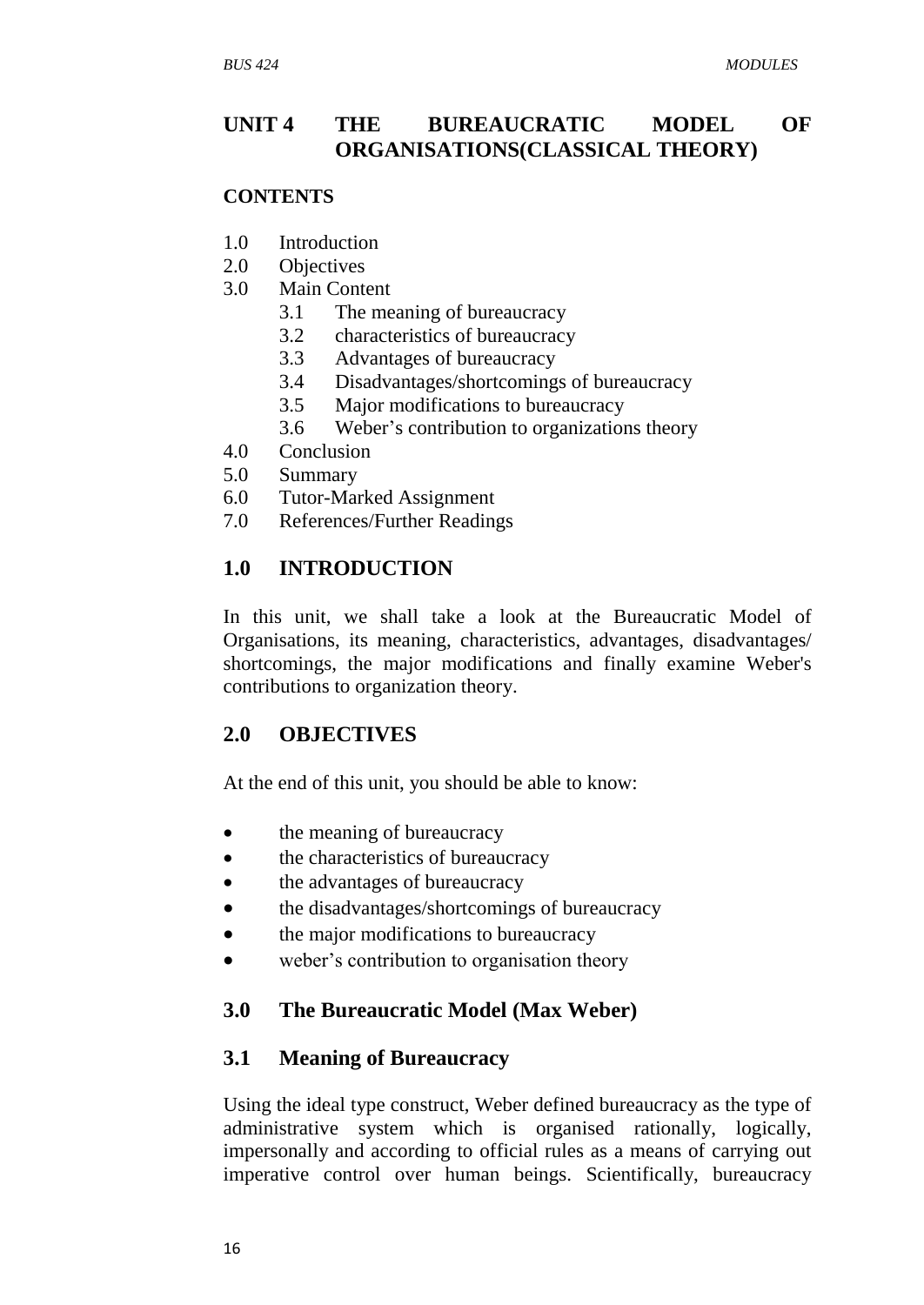denotes an integrated hierarchy of specialized offices defined by systematic rules – an impersonal routinized structure wherein legitimatized authority rests in the office and not in the person of the incumbent Weber (1964). This type of administrative organisation which rests on a belief in the legality of patterns of normative rules and the rights of those elevated to authority under such rules represents, according to Weber, the most technically superior means for attaining the highest degree of organisational efficiency and output.

# **3.2 Characteristics of a Bureaucratic Organisation**

The characteristics of a bureaucratic organisation are as follows:-

- 1. Officials are organized in a clearly defined hierarchy of positions from top to bottom i.e. each lower office is under the control of higher one.
- 2. Each official has a clearly defined sphere of authority and a clearly defined and limited set of responsibilities and duties called roles.
- 3. Officials are personally free; they are accountable only for things done in their official capacities.
- 4. Officials are remunerated with money salaries and pension entitlements which are graded according to ranks in the hierarchy.
- 5. There is a clear career structure with promotions carried out according to seniority or achievement or both.
- 6. Officials enjoy a security of office tenure i.e. job security. They cannot be removed arbitrarily.
- 7. The job of an official is his primary and if possible his sole occupation.
- 8. Officials have no rights of ownership to any part of the organisation or the means of administration
- 9. All officials are subject to a strict and unified system of discipline and control which is based on a relatively fixed body of established rules and standardised procedures.
- 10. Everyone obeys orders of superior officers not because of the influence of individual personalities but because of the hierarchical and superior nature .of the positions.
- 11. All official activities and transactions are recorded in writing and subsequently Bed in a central office (bureau) for future reference.
- 12 All cases belonging to the same category are treated in the same way. Thus, official business is carried out in an impersonal and emotionally detached manner without hatred or passion, without affection or enthusiasm.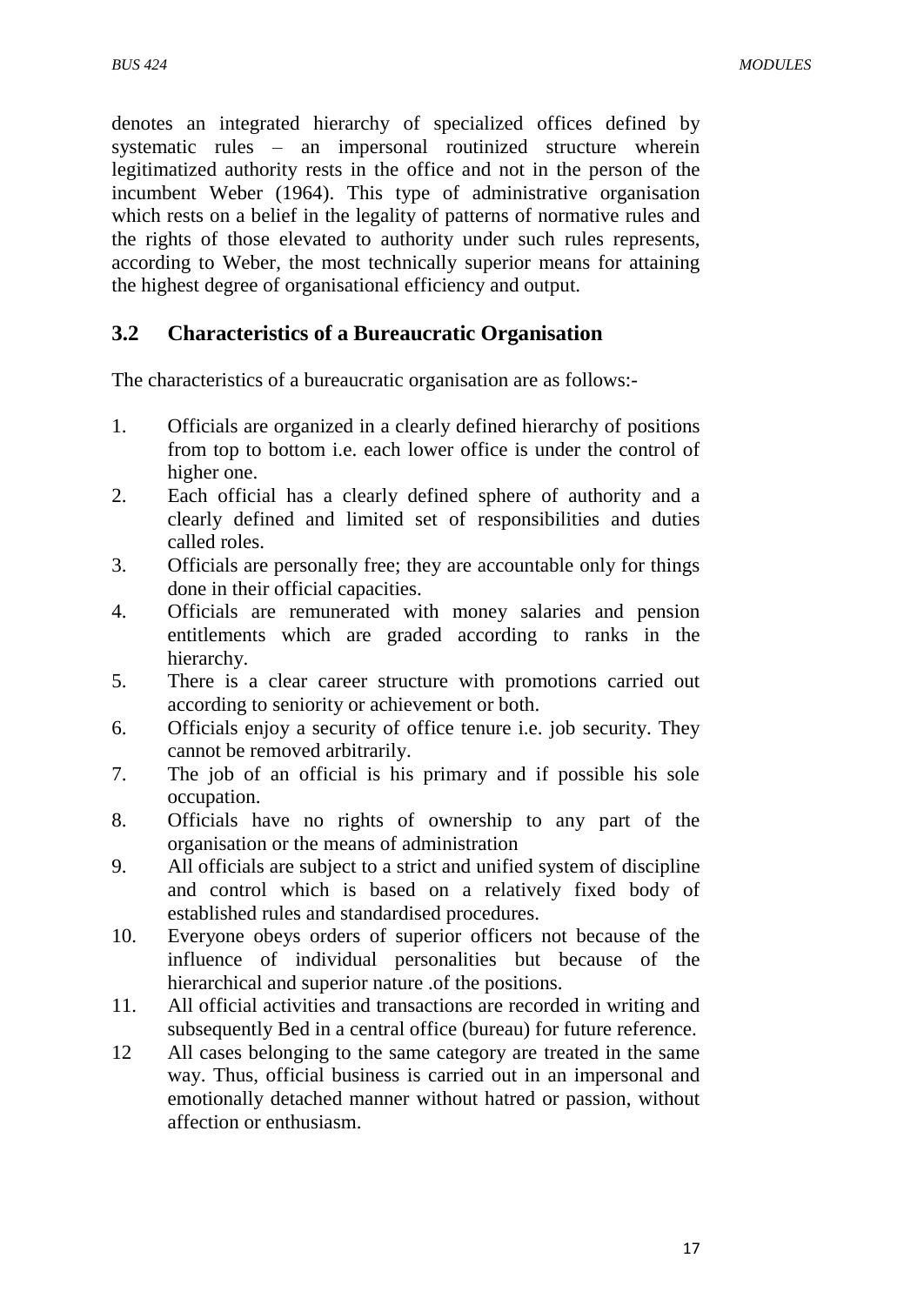- 13. There is a system of division of labour and specialisation with every official working as a specialist within an organisation of specialists.
- 14. The home is separated from the office or place of work.

# **3.3 Advantages of Bureaucracy**

- (i) It eliminates favouritism and discriminations since duties are performed according to laid down rules.
- (ii) Formal specialization is encouraged thus increasing productivity and efficiency.
- (iii) It enhances precision, clarity and order in official transactions and minimises conflict and friction since rules, procedures and roles are clearly defined and applied.
- (iv) It promotes organisational stability, uniformity and continuity of operations and a consistent and uninterrupted performance of the various activities of the firm regardless of changes in personnel.
- (v) Only the most qualified personnel are employed and/or promoted thus enhancing fairness, professionalism and organisational efficiency.
- (vi) It makes effective co-ordination of activities possible through the hierarchy of authority and the unified system of discipline, control and standardised procedures.
- (vii) It minimises the effect of human unpredictability.

For the above reasons, bureaucracy is said to contribute to organisational efficiency.

# **3.4 Disadvantages or Shortcomings of Bureaucracy**

The defects or dysfunctional consequences of bureaucracy are as follows:-

- (i) It may discourage personal initiative because it emphasizes strict conformity to standard rules and procedures.
- (ii) It encourages organisational inflexibility. Bureaucracy is not adaptive to changes and new tasks because of its rigid structure, standardised rules, procedures and role differentiation. It sees innovation and change as pathological and a disturbance to an otherwise ordered system. This is a big problem because organisations must adapt to changes if they are to survive. Unfortunately, highly structured bureaucratic systems are slow to respond to change, perpetuate static organisational assumptions and offer MIA or no protection from unpredictability.
- (iii) It slows down the pace of work because officials tend to develop an exaggerated concern with routines and regulations at the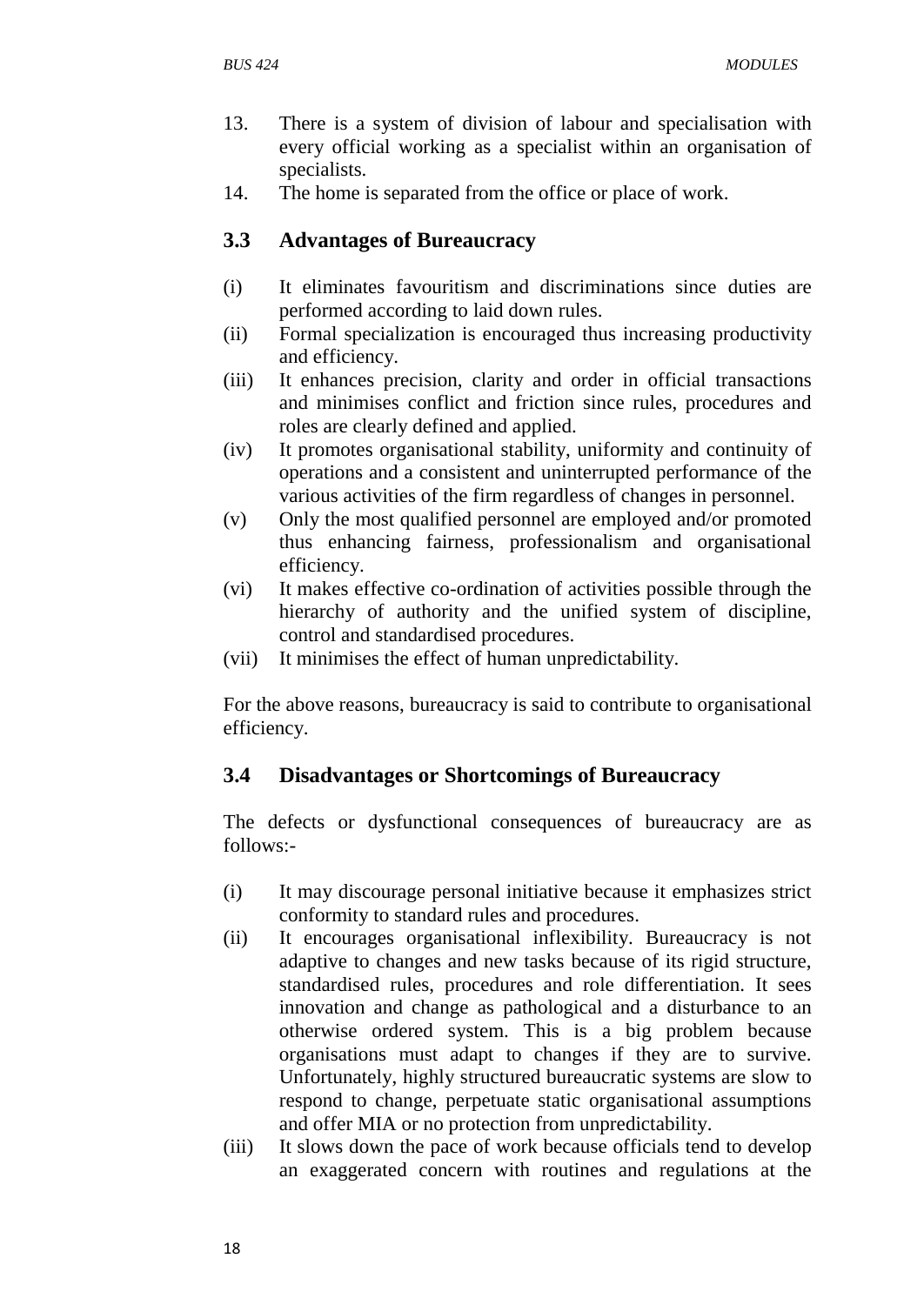expense of the goals they are meant to help achieve: Thus, rules, stop being a means to an end but an end in themselves as organisational goals become less important to the staff than the maintenance of the organisation itself. For this reason, it is easy to sabotage the organisation"s efficiency by 'working to rule' since rules tend to become important in their own right rather than as a means of promoting efficiency.

- (iv) Because of a rigid differentiation of work into specialised roles, each department tends to plough its own furrow. Departmental goals may become ends in themselves rather than a means to the Overall goal of the organisation. The corporate objectives of the organisation may be displaced eventually.
- (v) Cost of administration is increased because of excessive paperwork, form filling and documentation of affairs. Bureaucracy is a sterile and unreal machine model of organisations because it concentrates on the role of the informal leader in the organisation and fails to consider informal groups and informal leadership roles. The view that formal leaders (the managers) must rule by implementing rules and standard procedures portrays workers as mere order takers and neglects the informal side of enterprise and its potential benefits.
- (vii) It breeds anxiety, insecurity and tension in employees and removes their personal liberty because they are eager to be seen as conforming to existing procedures and policies rather than as doing things that are good in their own eyes.
- (viii) It causes trained incapacity. The demand for predictability, reliability, conformity, etc. produces a general rigidity of behaviour in employees. They tend to adopt measures which are in line with their past training and experience thus leading to the adoption of wrong procedures under new conditions.
- (ix) It causes self-perpetuation and empire-building. Officials tend to adopt a sit-tight attitude in positions thus turning themselves into immovable tin gods. The attribute of bureaucracy that produces this is security of office tenure.
- (x) Relationships, both internally and externally, are depersonalized.

#### **3.5 Major Modifications to Bureaucracy**

The defects arising from the use of bureaucracy can be mitigated by adopting the following measures.

(a) The use of committees to make decisions and solve problems that cut across two or more departments. This will reduce the effect of excessive hierarchy, centralization, compartmentalization and specialization.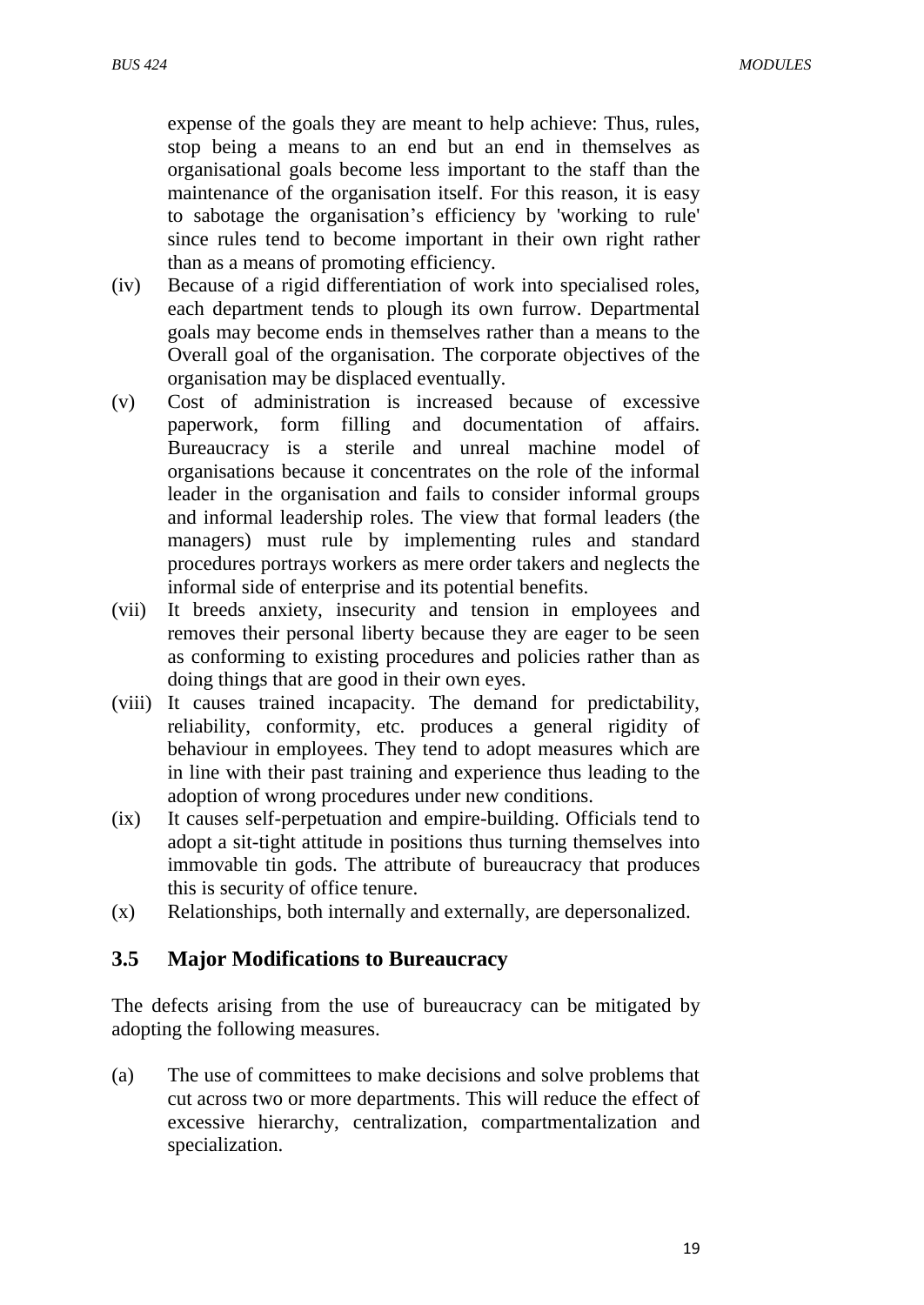- (b) Jobs may be designed in such a manner as to minimize the problems of extreme specialization, extreme rigidity, selfperpetuation and empire building and cover-ups. Techniques available to do this are job enlargement, job rotation and group working: These will improve co-ordination, prevent conflict, improve interpersonal relations among organisation members, make the jobs less monotonous and increase employee commitment to overall organizational goals.
- (c) Employees can be-trained in many functions and processes in order to produce generalists instead of narrow specialists. Generalists will consider the interrelationships between the various parts of an organization when carrying out their duties thus minimising the possibility of having the corporate objectives of the organization displaced, as a result of the extreme compartmentalization of activities and functions in a bureaucratic setup.
- (d) Bureaucracy could be applied selectively. It could be used for organizations and departments that are highly formalized where routine activities are involved and the environment is relatively stable and predictable. It should not be used for flexible organisational functions, such as research and development, where creativity, innovation and informal communications and relationships are essential for successful performance.
- (e) The pattern of mutual aid and informal relationships that usually develop among office staff should be encouraged rather than disregarded. This will mitigate the effects of impersonality and superficiality in staff relationship arising from the use of bureaucratic principles.
- (f) Initiative on the part of subordinates should be encouraged and rewarded in order to prevent rigidity and inflexibility of behaviour.
- (g) The use of performance rating scales based upon "clearly specified results" rather than upon mere conformity to regulations can also help to prevent the ritualism and rigidity potentially found in a bureaucracy Blau (1956).
- (h) Top management could push decision making down to line managers and other officers through a system of decentralisation that is both effective and productive.
- (i) Managers could allocate authority commensurate with responsibility. This will help to avoid buck-passing, avoidance of responsibility, and overdependence on rules.

The foregoing points show that the defects of bureaucracy are potential and not inevitable; they are not inherent qualities but mere tendencies. Most of them can be rectified by applying the logic of good organization.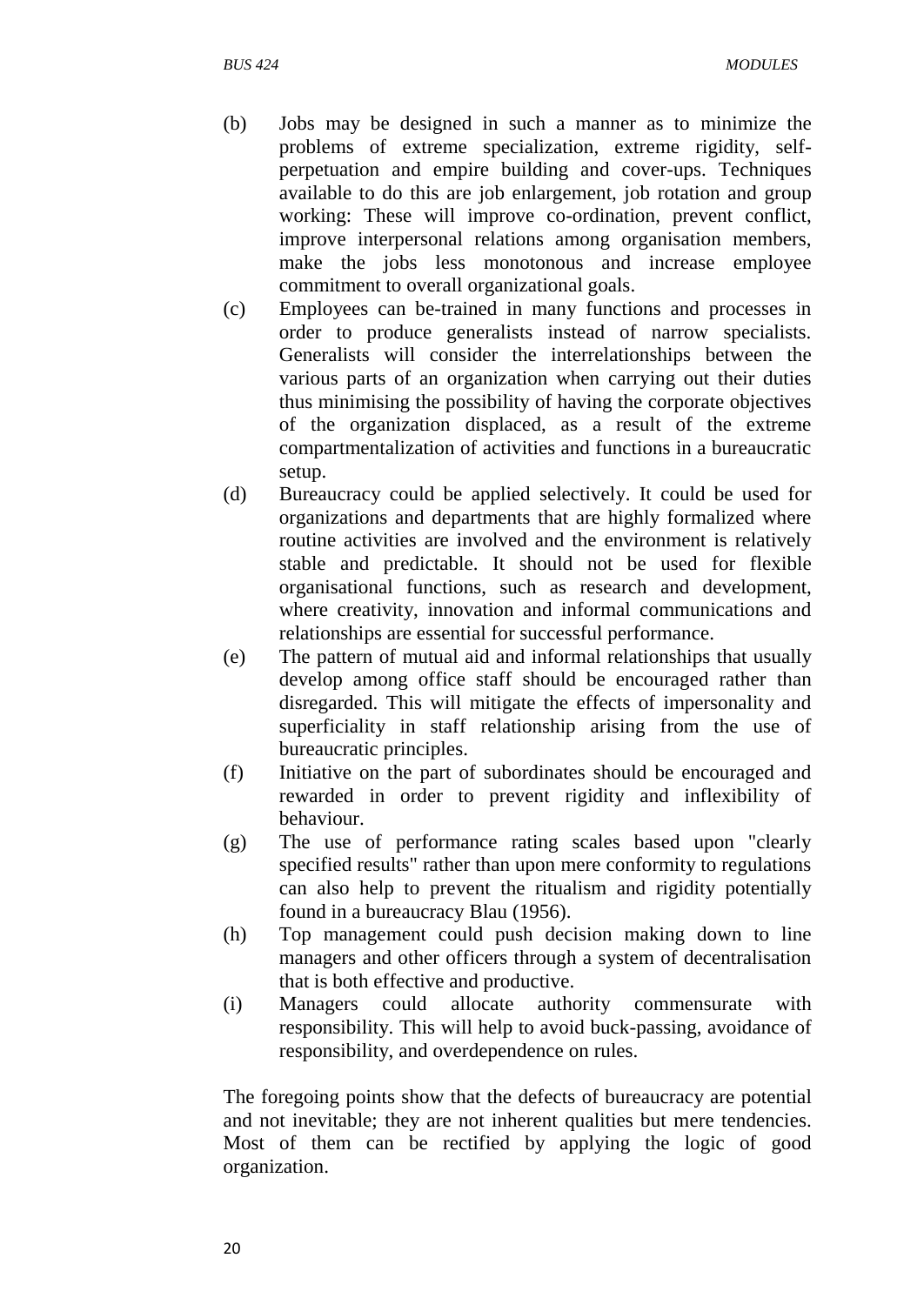# **3.6 Weber's Contributions to Organization Theory**

- 1. He pointed to the ways organizations can make provision for continuity and co-ordination of their operations. These include the use of a system of administration based on clear organisation structure, hierarchy of authority, a set of rules and regulations for organisational behaviour, standard procedures, and security of office tenure for workers.
- 2. He described the form an organisation should take and showed the possibility of improving organizational efficiency and performance through the use of clear job descriptions, clear lines of authority, a rational division of labour and specialization, impersonal rules and the use of merit in personnel recruitment and selection which should enable an organization to be staffed by capable rather than privileged personnel.
- 3. His theory opened up our understanding of the nature and functioning of organizations and why bureaucratic elements like power, hierarchy, rules, etc are very preponderant in organisational arrangements

# **4.0 CONCLUSION**

Bureaucracy contributes to organisational efficiency but the defects of bureaucracy are potential and not inevitable; they are not inherent qualities but mere tendencies. Most of them can be rectified by applying the logic of good organization.

# **5.0 SUMMARY**

In this unit we have been able to explain the bureaucratic model, its characteristics, advantages and disadvantages/short comings, Major modifications to bureaucracy and finally examined Weber's contributions to organization theory.

# **6.0 TUTOR-MARKED ASSIGNMENT**

- 1. What is bureaucracy and how does it contribute to organisational efficiency?
- 2. Enumerate its dysfunctional-consequences and show how they can be mitigated.
- 3. Briefly state the characteristics of bureaucracy and the contributions of Max Weber to organisation theory.
- 4. What are the main features of a bureaucratic organization
- 5. What would you consider to be the merits and demerits of bureaucracy?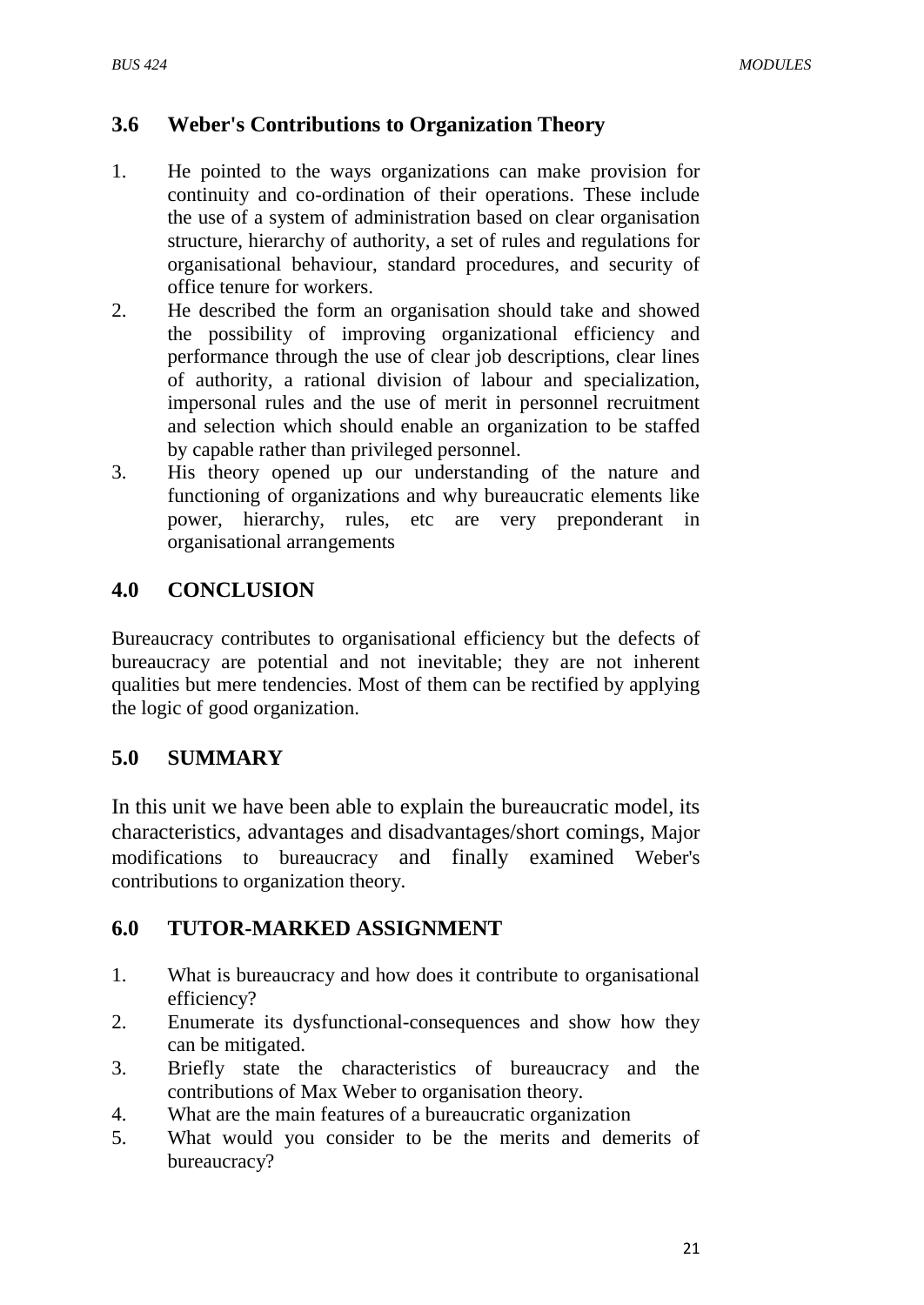#### **7.0 REFERENCES/FURTHER READINGS**

Ajonbadi, H. A (2000) *Applied Business Management Theory* Lagos, Vantage

Publishing company

- Blau, Peter M. (1956) *Bureaucracy in Modem Society*, Random House, New York,
- Khalid A. (2008) *Management from Islamic perspectives, principles and practice* Malaysia, IIUM press
- Lawal A. A (2016) *Management in focus*, Lagos, Abdol publications
- Lawal K. A. A and Oludimu, O. L (2011) *Management Principles, Practices and Focus*, Ibadan, Asogun Books
- Ogundele O. J. K (2005) *Management and Organisation: Theory and Behavior,* Lagos, Molofin Nominee.

Oyedijo, A. (1998) *The Key Concepts in Business* Ibadan Paramount books Ltd.

Weber, Max, (1964) *The Theory of Social and Economic Organization*, Free Press,

[www.vectorstudy.com/managementtheories.](http://www.vectorstudy.com/managementtheories)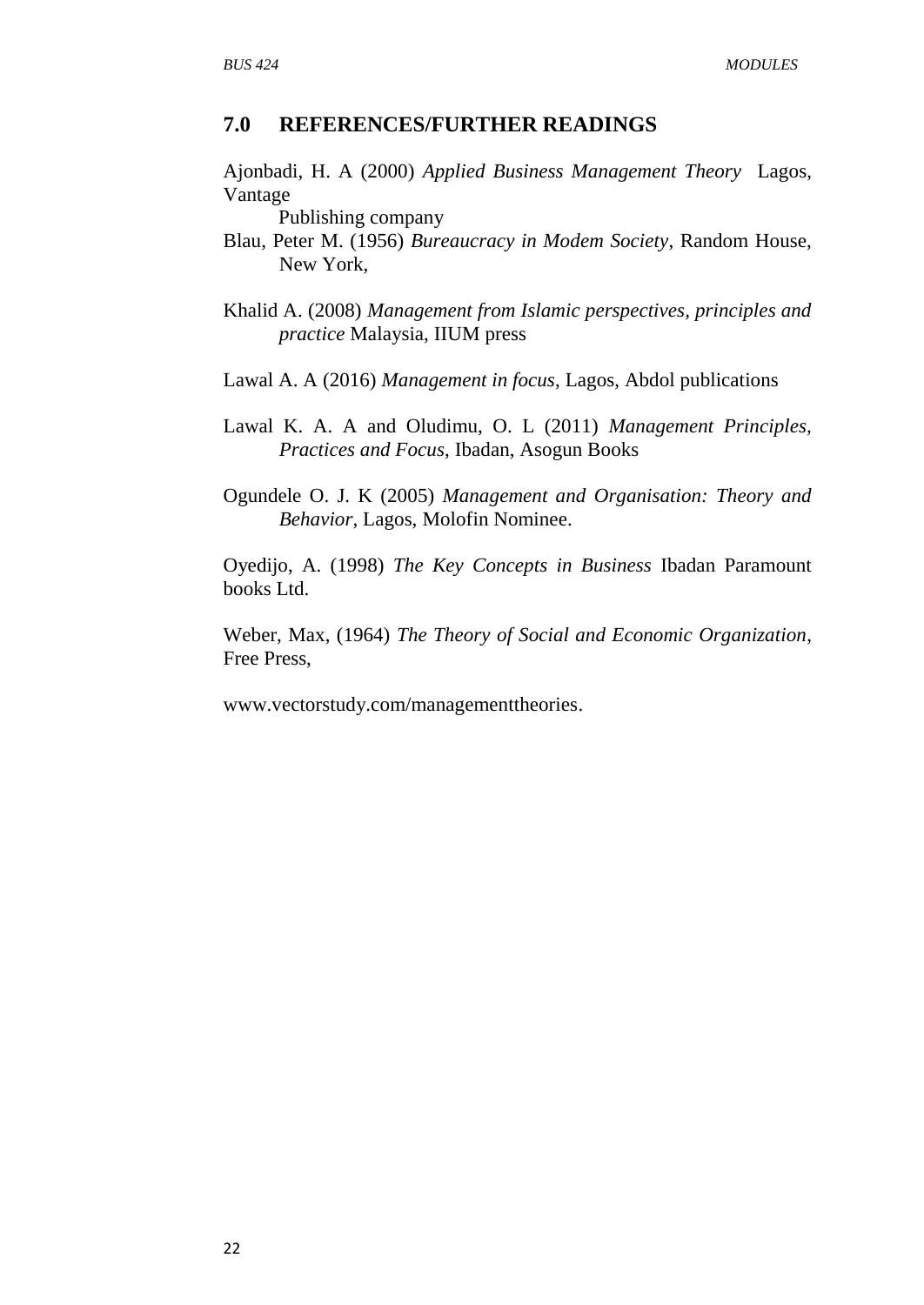# **UNIT 5 THE ADMINISTRATIVE APPROACH TO ORGNANISATION AND MANAGEMENT (CLASSICAL THEORY)**

## **CONTENTS**

- 1.0 Introduction
- 2.0 Objectives
- 3.0 Main Content
	- 3.1 The Administrative Approach
	- 3.2 Henri Fayol
	- 3.3 The 14 principles of Organisation
		- 3.3.1 Contributions of Henri, Fayol to management

thought

- 3.3.2 Lyndal Urwick
- 3.3.3 Principles of effective Organisations
- 4.0 Conclusion
- 5.0 Summary
- 6.0 Tutor-Marked Assignment
- 7.0 References/Further Readings

## **1.0 INTRODUCTION**

In this unit, we shall take a look at the Administrative Approach to Organisation and Management in particular, Henri Fayol"s contributions and Lyndal Urwick"s contributions.

## **2.0 OBJECTIVES**

At the end of this unit, you should be able to understand:

- henri fayol"s contributions
- the 14 principles of organisation by henry fayol
- lyndal urwick's contributions
- principles of effective Organisations by Lyndal Urwick

## **3.0 MAIN CONTENT**

## **3.1 The Administrative Approach**

## **3.2 Henri Fayol**

Henri Fayol pioneered the administrative approach of organisation and management. He stated what he believed to be the functions of a manager and, put forward some general principles of management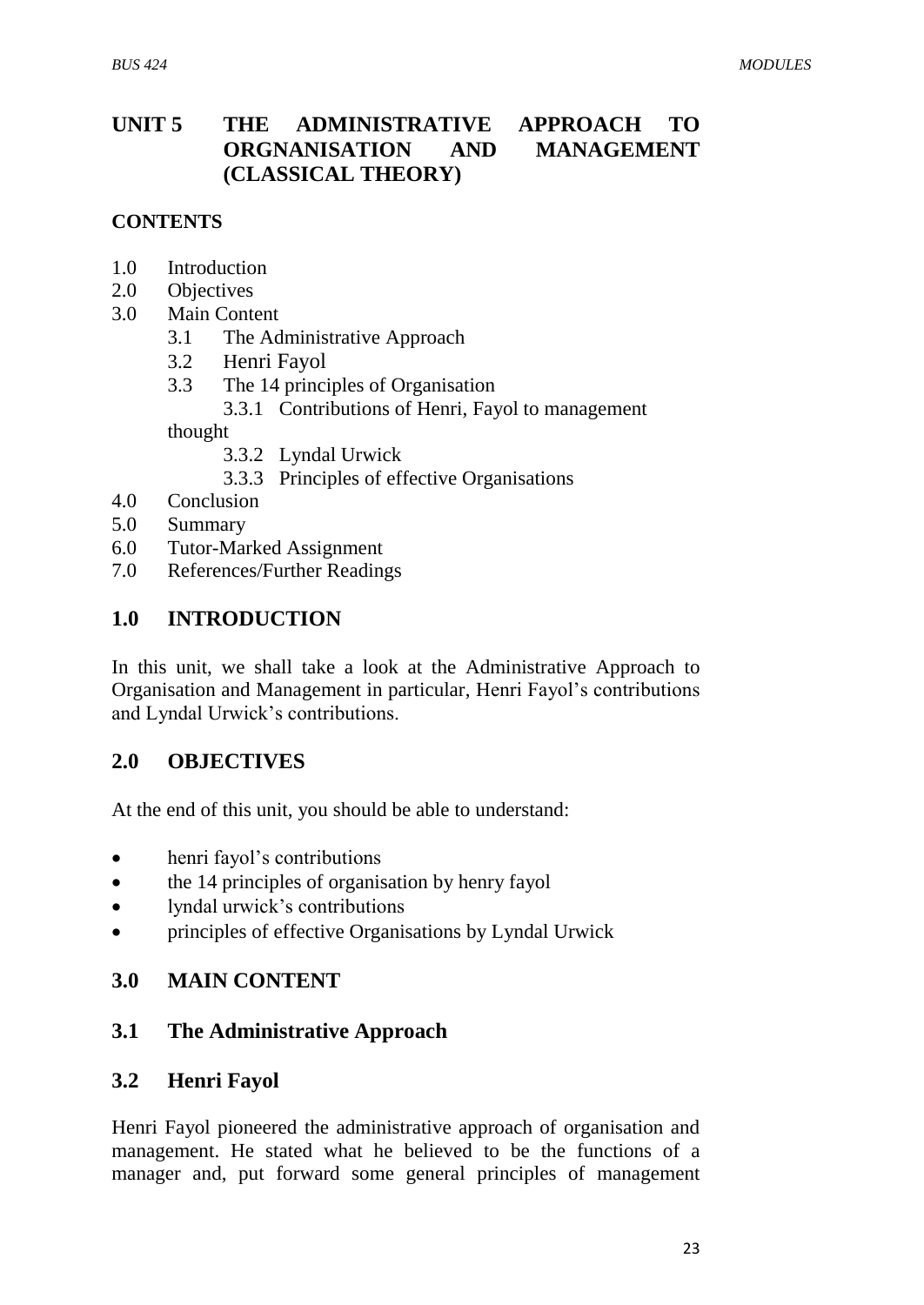which are still regarded today as fundamental maxims or elements of good organisation and managerial practice.

Specifically, Fayol stated that management comprised the following activities:

- Forecasting and planning i.e. examining the future and drawing up a plan of action
- Organizing i.e. building up the structure of the enterprise
- Directing i.e. maintaining activity among the personnel
- Co-ordinating i.e. unifying and harmonising all activity and effort
- Controlling i.e. ensuring that everything done conforms with the established plan.

Fayol also stated that the foregoing activities could be performed effectively by the observance of certain rules, or principles. These principles are as follows: -

# **3.3 The 14 principles of Organisation**

- **(i) Division of work or labour** that an employee should be given one main specialised, separate work to do: that employees should be grouped into divisions, departments, and sections in Order to improve efficiency and increase output.
- **(ii) Parity of authority and responsibility** that authority and responsibility should placed together in a manager's Job i.e. responsibility should always be commensurate with authority. This is the principle of correspondence and is also known as parity of authority and responsibility. It states that a person who has the responsibility to get things done must also have the right to give orders and the power to exact obedience.
- **(iii) Discipline –** that rules and objectives of the organisation must be respected.
- **(iv) Unity of command** that each employee should receive orders from and report to only one superior in order to avoid conflicts and confusion and increase feelings of personal responsibility for results. In other words, dual subordination must be avoided because a person cannot serve two masters at the same time.
- **(v) Unity of direction** that the organization should have a single, common objective and permit unity of action, and co-ordination of efforts. Organization members should work towards the same objective. There should be only one plan for accomplishing goals.
- **(vi) Fair remuneration** for services rendered by personnel. Pay should be fair and satisfactory to both the employee and the management.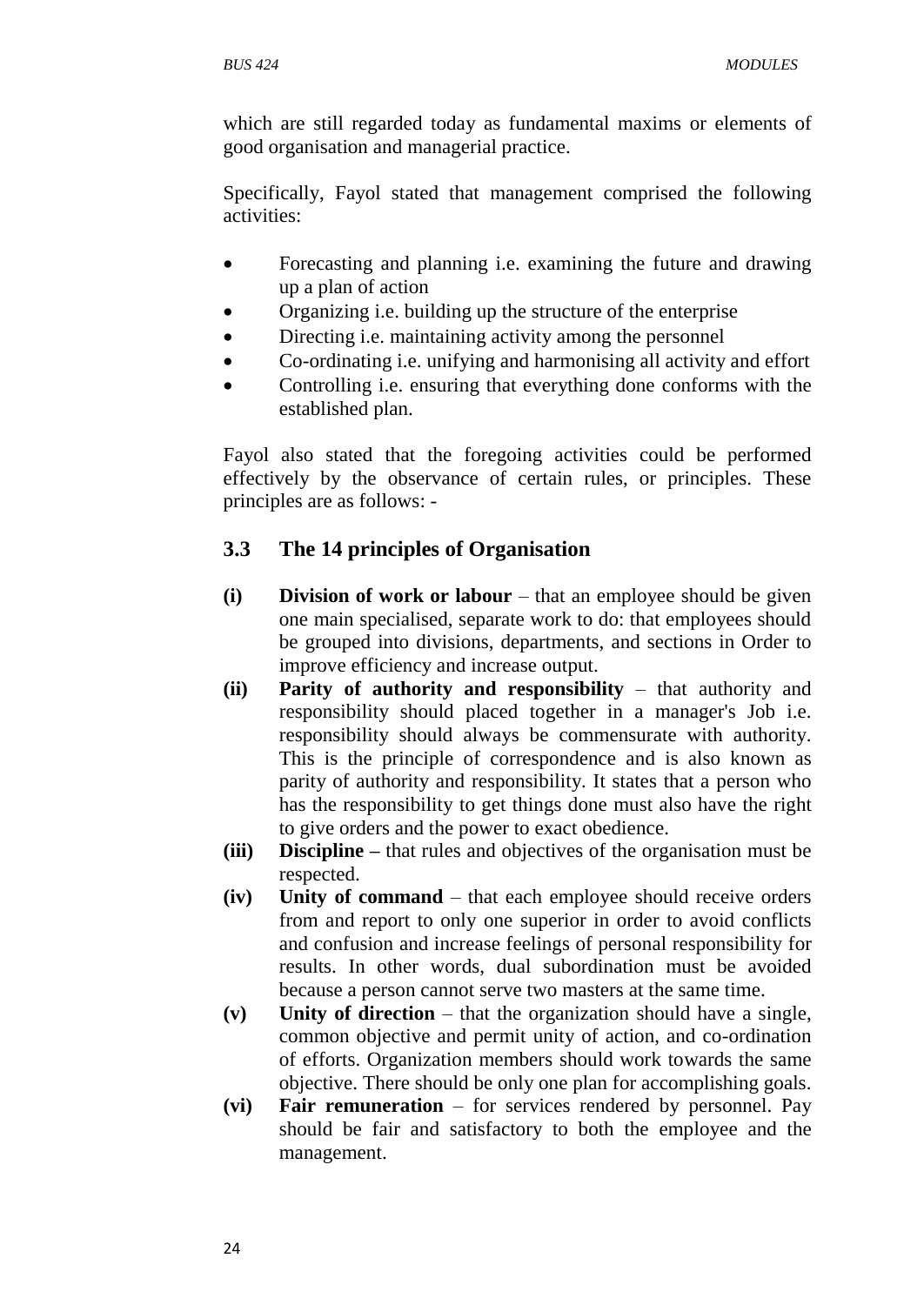- **(vii) Scalar chain** that authority should flow from the top to the bottom: that there should be clear and unbroken lines of authority from the top of the organization to the lowest level with the chains of command represented in an organisation chart.
- **(viii) Centralization and decentalization** should be combined in appropriate balance according to the circumstances facing the organization. The balances of centralization and decentralization means that strategic decisions should be centralized while operational decisions should be delegated to the lower levels of the organisation.
- **(ix) Order** that the right man should be appointed to the right position while materials should be in the right place at the right time.
- **(x) Equity** that is the need for fairness, kindness and justice in business in order to encourage loyalty and good work.
- **(xi) Stability in tenure** that all employees should be guaranteed job security.
- **(xii) Initiative –** that all employees should be encouraged and rewarded for the use of initiative and creative ability as demonstrated in their ability to think out a plan and ensure its succcess.
- **(xiii) Esprit de corps** that management should encourage a spirit of co-operation, unity and teamwork in its workers.
- **(xiv) Subordination of individual interest to general interest** i.e. the interests and goals of one employee or group of employees should not prevail over or be used to substitute or displace those of the organization. The goals of the organisation are superior to those of individuals or groups of persons. Corporate goals should override personal goals.

## **3.3.1 Contributions of Henri, Fayol to Management Thought**

- 1. He analysed the practical roles of managers and the principles by which they have to perform them. According to him, good managerial practice must be based on a suitable organization structure and efficient staffing, planning, directing, communicating, co-ordinating and controlling among others.
- 2. He showed the way to arouse workers interests and morale recommending the use of bonuses for punctuality, hardwork, cleanliness, etc.
- 3. Many of the principles enunciated by Fayol are still commonly applied in business organisations today. His function-by-function approach is still relevant and widely used today. However, Fayol has been criticised for prescribing principles without clearly explaining how they can be easily followed in practice.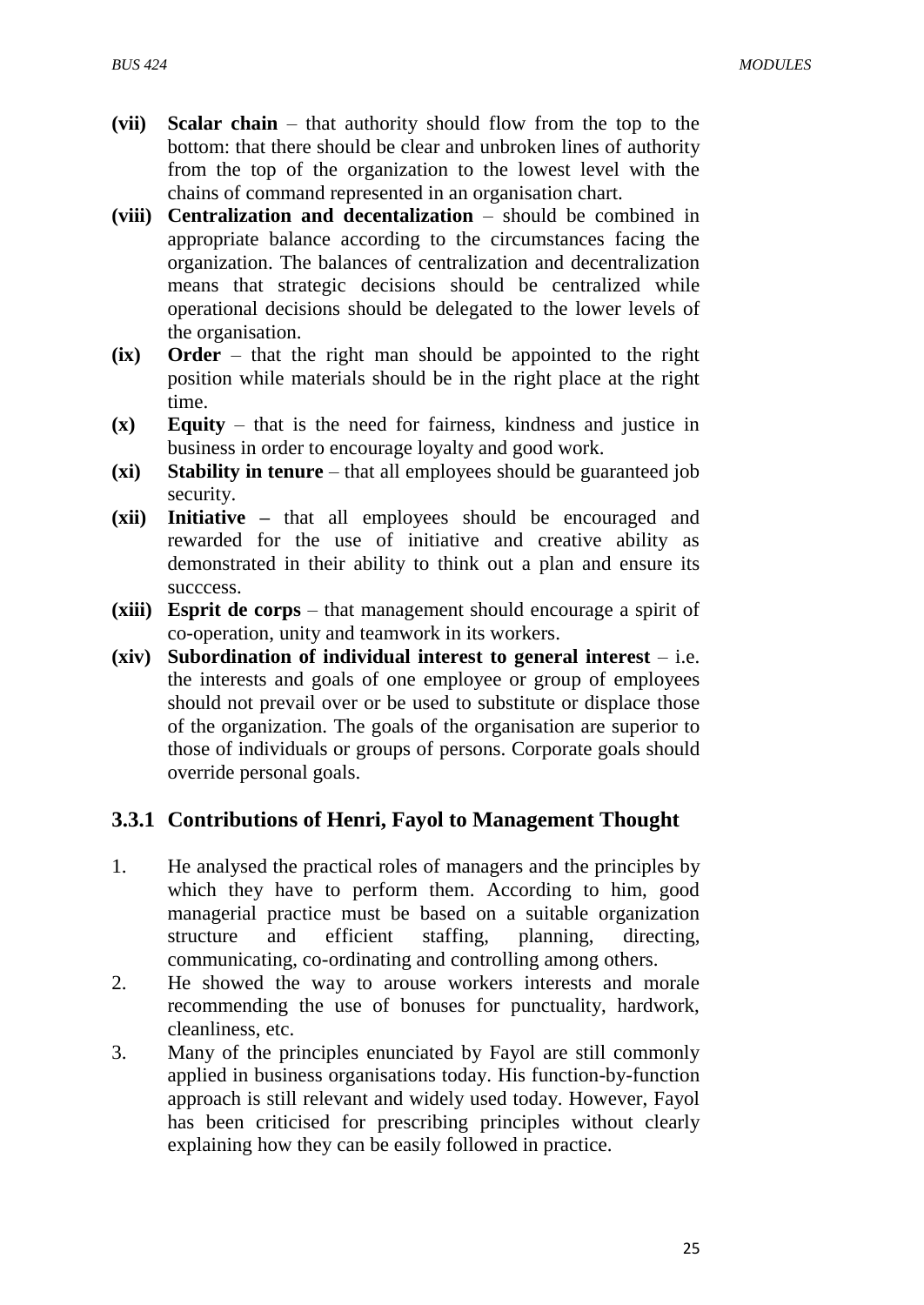# **3.3.2 Lyndal Urwick**

Urwick was a major contributor to the administrative approach which was started by Fayol Urwick laid down certain principles required for building effective organisations.

## **3.3.3 Principles of effective Organisations**

They are the principles of:

- **1. Objectives –** that the objective of an organisation should be defined clearly.
- **2. Specialisation –** that each job should be linked to one main function.
- **3. Definition –** that the responsibility and authority for, every position should be clearly specified.
- **4. Chains of command –** that there should be a clear line of authority from the top to the bottom.
- **5. Span of control –** that limits should be placed on the number of subordinates for each superior, four to six being the optimum number.
- **6. Communication –** that the number of levels of authority' in the organisation hierarchy should be limited to ease the flow of communication.
- **7. Primary task –** that line functions should be distinct from advisory staff functions.
- **8. Co-ordination –** that efforts of employees should be unified.
- **9. Exception –** that management should only be concerned with non-routine decision-making and should only be notified when results are remarkably off target.
- **10. Responsibility –** that the superior assumes absolute responsibility for the acts of his subordinates; that authority can be delegated but not responsibility.
- **11. Flexibility –** that the organisation should be able to adjust to changes.
- **12. Simplicity –** that the organization should stay simple in order to remain effective.

As stated above, one of the principles developed by Urwick for building effective organisation is that the number of levels of authority in an organisation hierarchy should be limited. Too many organisational levels are not desirable because:

(i) They tend to cause delay in passing information to those who are in the position to take actions on specific matters. Too many layers tend to complicate communication while decisions and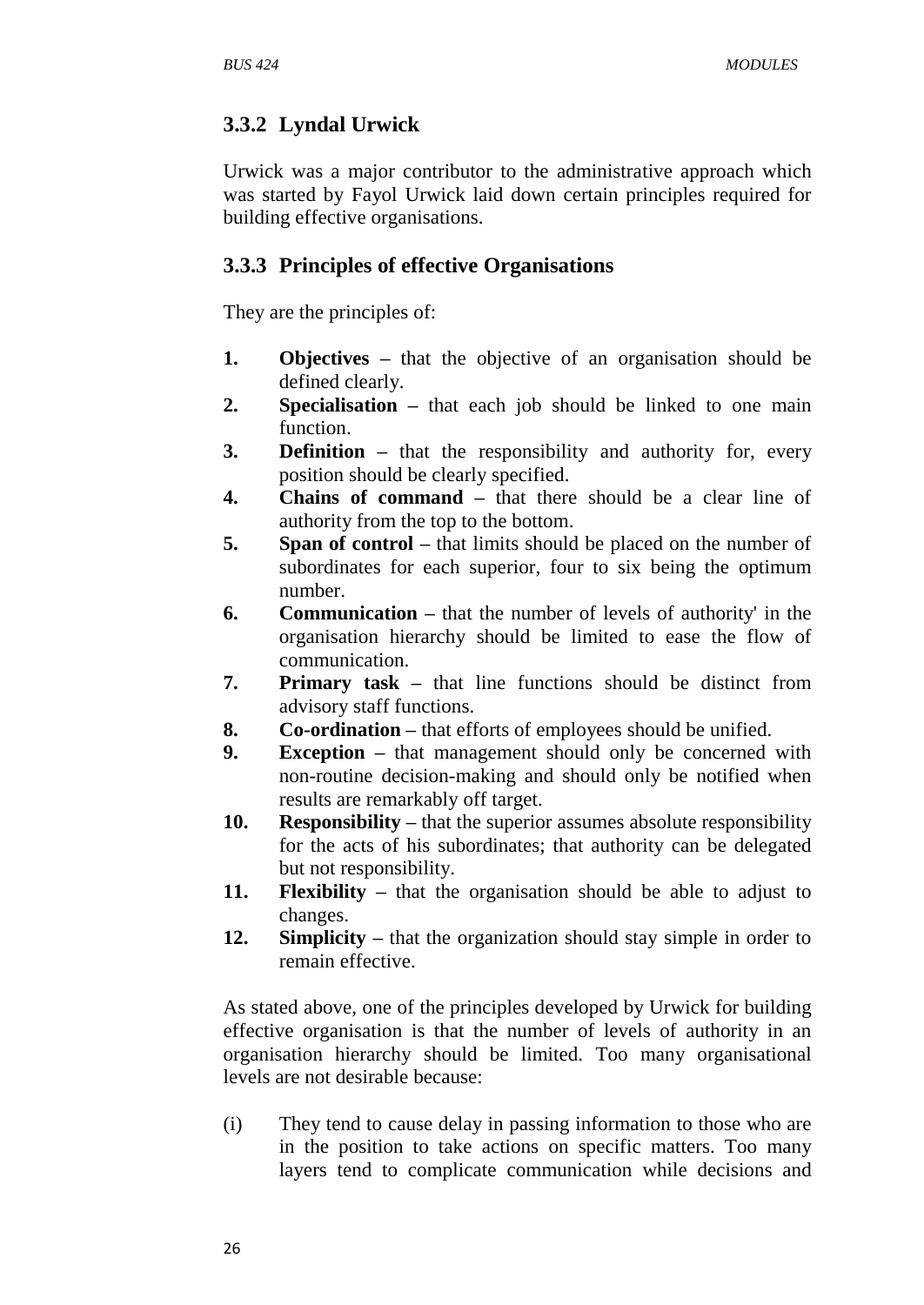negotiations take longer period. In other words, too many layers of organisation can add drastically to response time.

- (ii) Too many layers tend to make it difficult for top management to exercise control over the organization.
- (iii) With many organisational layers, an employee with innovative ideas can have his ideas smothered and suppressed because he has to pass through many levels and checks before he can get to the top management where the final right of approval can be exercised.
- (iv) Too many organisational layers are expensive to maintain.

Like Henri Fayol, Urwick contributed to the study of management and organization by prescribing the principles for building an effective organization.

#### **4.0 CONCLUSION**

An organization is composed of people whose collective efforts are geared toward the attainment of collective goal therefore Henri Fayol"s principles of organisation should form the basis for the effective administration or management of organizations.

#### **5.0 SUMMARY**

In this unit we have been able to examine Henri Fayol"s contributions and his 14 principles of Organisation, Lyndal Urwick"s contributions and her Principles of effective Organisations.

#### **6.0 TUTOR-MARKED ASSIGNMENT**

- 1. List and explain the Principles of effective Organisations by Lyndal Urwick
- 2 State and explain Henry Fayols"s principles of organizations

## **7.0 REFERENCES/FURTHER READINGS**

Ajonbadi, H. A (2000) *Applied Business Management Theory* Lagos, Vantage

Publishing company

#### Fayol, H. (1949) General Industrial Management Pitman,

#### Khalid A. (2008) *Management from Islamic perspectives, principles and practice* Malaysia, IIUM press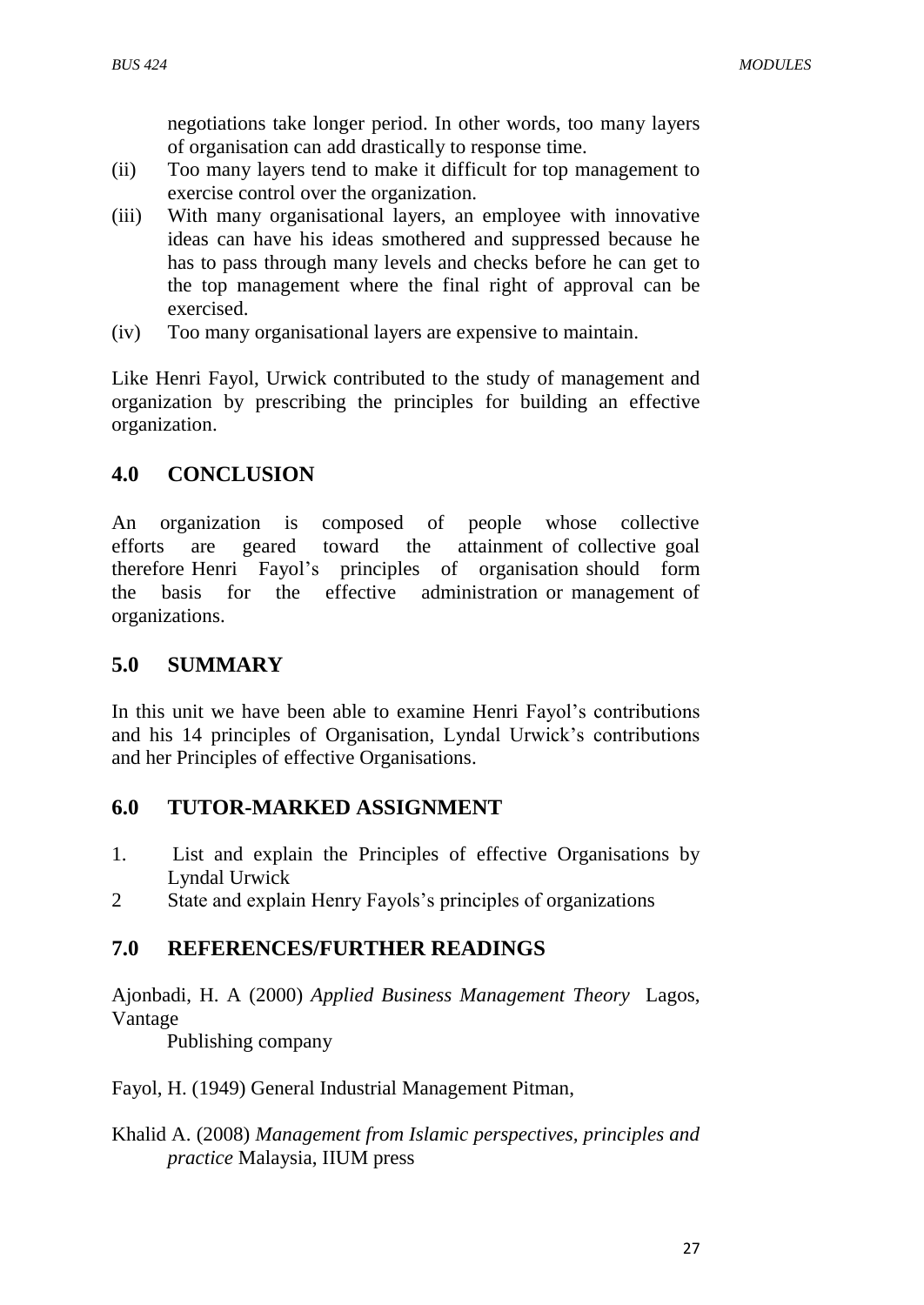Lawal A. A (2016) *Management in focus*, Lagos, Abdol publications

- Lawal K. A. A and Oludimu, O. L (2011) *Management Principles, Practices and Focus*, Ibadan, Asogun Books
- Ogundele O. J. K (2005) *Management and Organisation: Theory and Behavior,* Lagos, Molofin Nominee.

Oyedijo, A. (1998) *The Key Concepts in Business* Ibadan Paramount books ltd

Urwick, L. (1947) *The Elements of Administration* Pitman.

[www.vectorstudy.com/managementtheories.](http://www.vectorstudy.com/managementtheories)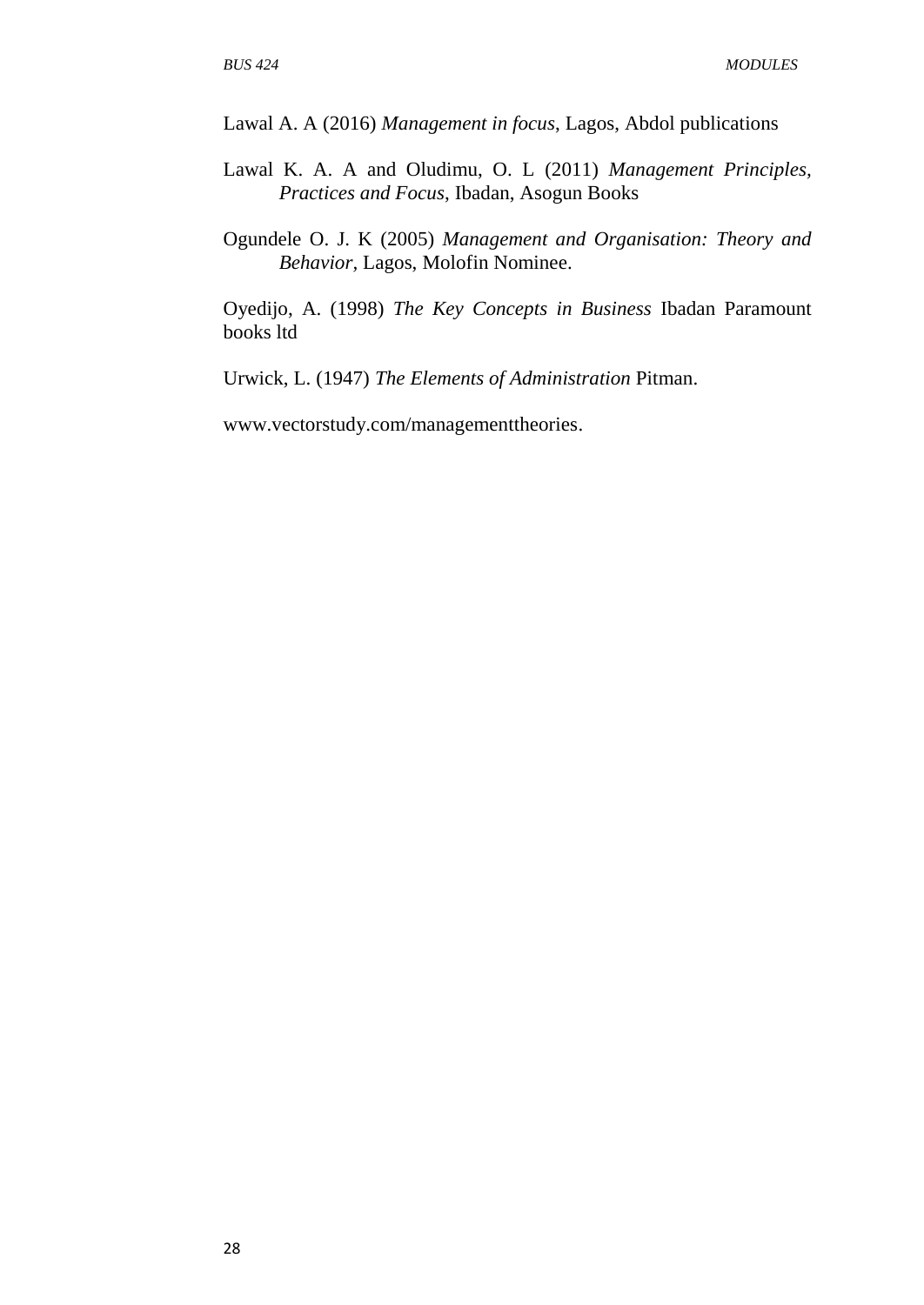# **UNIT 6 THE SCIENTIFIC MANAGEMENT APPROACH (CLASSICAL THEORY)**

#### **CONTENTS**

- 1.0 Introduction
- 2.0 Objectives
- 3.0 Main Content
	- 3.1 The Scientific Management Approach
	- 3.2 (F.W. Taylor 1856 1915)
	- 3.3 Objectives of Scientific Management
		- 3.3.1 The Principles of Scientific Management
		- 3.3.2 The Underlying Assumptions of Scientific Manage-

ment

3.3.3 Taylor's Contributions to Management and Organization Theory

3.4 Shortcomings of Scientific Management

- 4.0 Conclusion
- 5.0 Summary
- 6.0 Tutor-Marked Assignment
- 7.0 References/Further Readings

## **1.0 INTRODUCTION**

In this unit, we shall take a look at the Scientific management approach, theories by F.W. Taylor would be analysed, Objectives of scientific management and Principles of scientific management would be highlighted, The underlying assumptions of scientific management would be looked at, Taylor's contributions to management and organization theory would be examined finally, the shortcomings of scientific management would be critically reviewed.

## **2.0 OBJECTIVES**

At the end of this unit, you should be able to understand:

- the scientific management approach
- f.w. taylor's theory
- objectives of scientific management
- principles of scientific management
- the underlying assumptions of scientific management
- taylor"s contributions to management and organization theory
- the shortcomings of scientific management.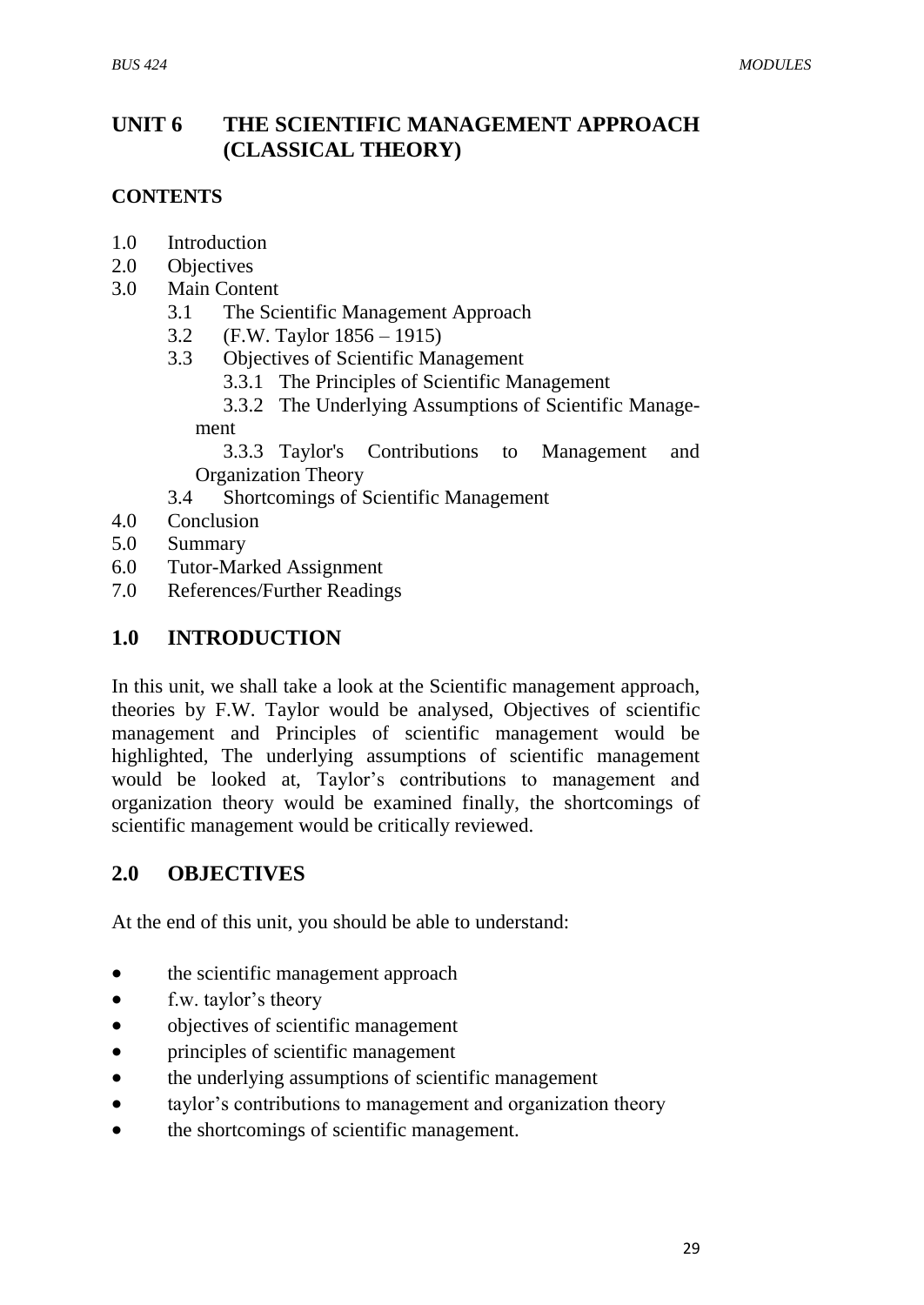#### **3.0 MAIN CONTENT**

#### **3.1 The Scientific Management Approach**

#### **3.2 (F.W. Taylor 1856 – 1915)**

Taylor's theory of scientific management was concerned with increasing productivity and discovering the best methods of achieving efficiency in the use of human and material resources. Taylor was an engineer and production was his focal point of interest. He did not concern himself with the structure or functioning of the whole organization as Weber, Fayol and Urwick did.

Taylor observed that there was a great antagonism between the management and the workers as well as low output and a general inefficiency in the company where he worked. These problems, according to him, were caused by:

- i. The belief of the workers that if they increased output they would automatically lose their jobs since management would have excess output to sell;
- ii. The belief of the workers that harder work did not guarantee higher pay since workers had a predetermined pay rate;
- iii. The tendency for workers not to over exert themselves or become fatigued. This is known as natural soldiering i.e. natural restriction of output;
- iv. The tendency for a worker to refrain from working harder than his colleagues with whom he receives the same pay. This is known as systematic soldiering i.e. deliberate slowing down of work;
- v. The prevailing managerial practice based on the rule of thumb rather than on systems and standards.

According to Taylor, the above problems could be solved if the principles of science are applied to the study of work and management.

#### **3.3 Objectives of Scientific Management**

The main objectives of scientific management were:

- 1. To reduce the cost of labour and secure large profits for the employer and develop all aspects of the business to a state of permanent maximum prosperity.
- 2. To increase the wages of workers and thus secure maximum prosperity for each employee.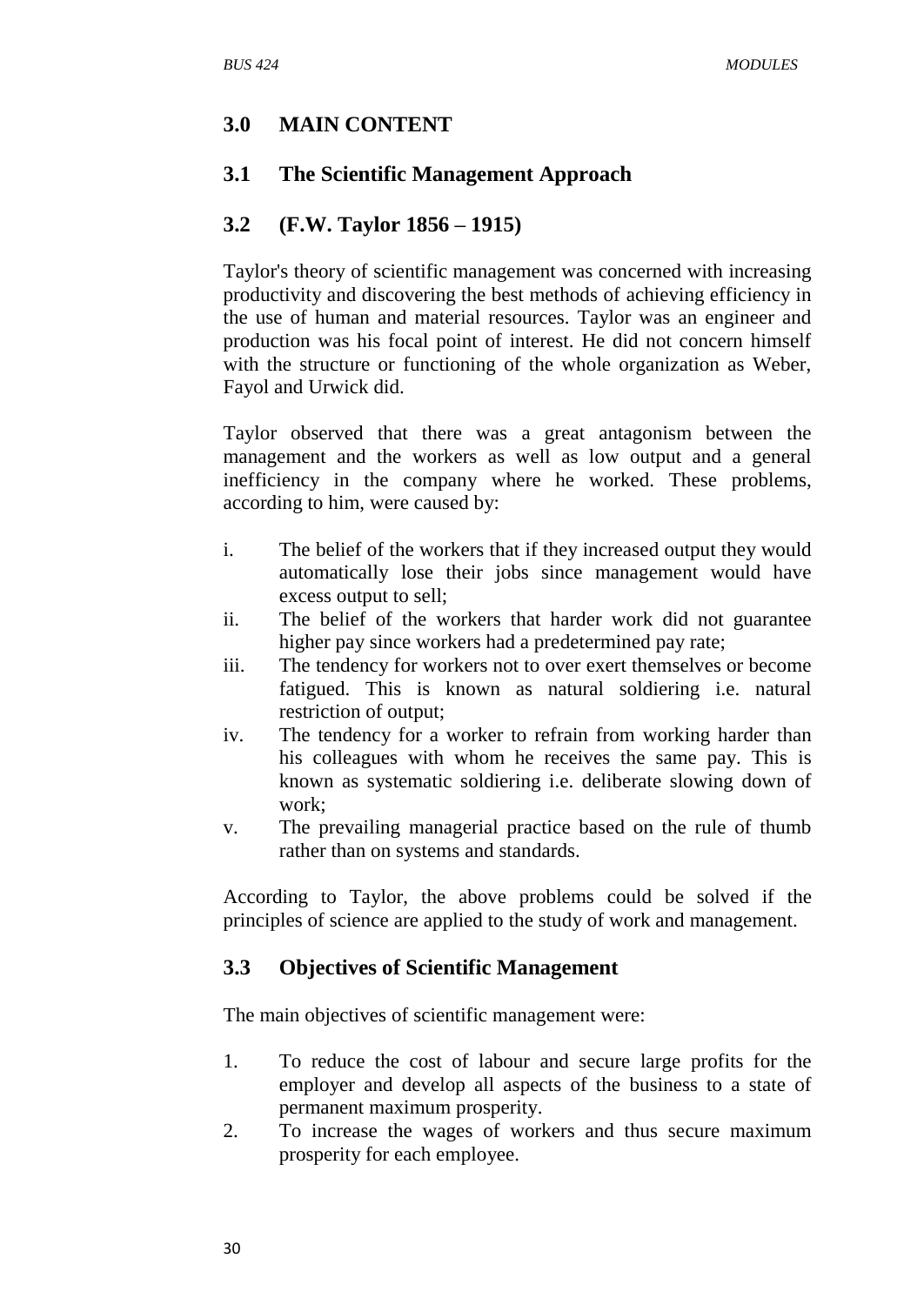- 3. To remove all forms of antagonism between management and workers and replace this with cooperation.
- 4. To replace management by rule of thumb and randomness with management by system and standards.
- 5. To find the best way of developing the ability of each worker to perform as best as he could thereby achieving the greatest efficiency and prosperity.
- 6. To secure the maximum output for the employer instead of restricted output.

# **3.3.1 The Principles of Scientific Management**

To achieve the objectives & outlined above. Taylor advocated the application of the principles of science to the study of work and management in order to discover the best method of performing a job and the most efficient method of controlling workers and obtaining with absolute regularity their initiative i.e. their hardwork, goodwill and ingenuity. By science, Taylor meant systematic observation and measurement.

The principles of scientific management which Taylor called for apparently constitute the cardinal responsibilities of management. They are:-

- 1. The development it of a true science of work i.e. the systematic observation, study and recording of work processes and the skills required to do a job so as to discover the one best or most efficient method of performing the work. Instead of the old ruleof-thumb, Taylor advocated a science for each element of a man's task. By this, Taylor means that the manager should break each job down into its various component elements; study and redesign each element; choose, with the aid of a stopwatch the most efficient sequence; and then train the worker how to perform the job in this way.
- 2. The scientific selection of workmen in order to ensure that workers are employed on the kind of work for which they are best fitted. Before Taylor introduced these principles of scientific management, the prevailing practice was for workers to be hired on the basis of first-come, first-served. However, Taylor believed that much better results could be obtained by first analyzing the requirements of the job and then trying to match the qualities and abilities of the, applicant to it with the result that the firm's efficiency would be increased since there would be round pegs in round holes.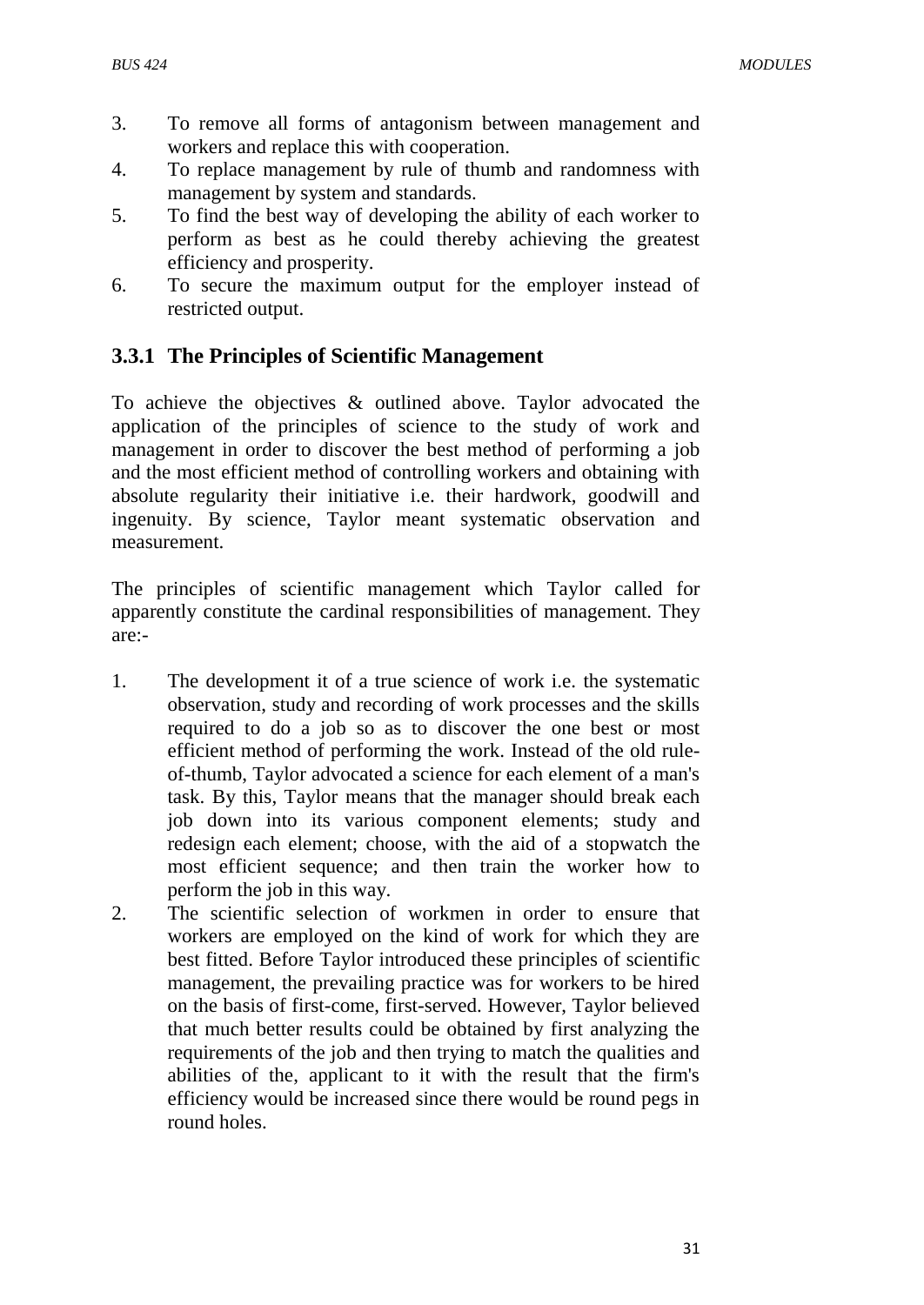- 3. The progressive training and development of workers to do the job in the best way with management sharing cost saving with workers.
- 4. The division of the work of the establishment between the workmen and the management into two almost equal parts namely the thinking, supervising and evaluating (for the management) and the doing (for the workmen).
- 5. The appointment of a supervisor who will oversee the way the work is done and direct the workers and ensure that they do their work in accordance with the principles of the science and method which have been developed.
- 6. The encouragement of constant and intimate cooperation between the management and the workers thus eliminating individualism and increasing co-ordination.
- 7. The establishment of a labour office or department which would deal with personnel problems and grievances and do the layout of the workplace to ensure the movement of workers from one part of the yard to another without any delay.
- 8. Dealing with workers and measuring their performance on a purely individual basis and not as a group or gang.
- 9. The paying of workers on the basis of their output only thus ensuring that higher work guarantees higher pay. The scientific investigation of work can be used to determine the reasonable Volume of work that a suitable worker can perform per day and the rate at which he will be paid thus ensuring a fair day's pay for a fair day's job.

# **3.3.2 The Underlying Assumptions of Scientific Management**

The underlying assumptions of scientific management are:

- (i) That there will be greater output if the ordinary principles of science are applied to work and organizational problem.
- (ii) That the good worker accepts orders but does not initiate actions.
- (iii) That workers are economically rational and are working to maximise their financial incomes and not to satisfy their social needs while at work.

# **3.3.3 Taylor's Contributions to Management and Organization Theory**

(a) He emphasized management's responsibility for planning how (not merely what) work was to be done. Thus, workers are not left to choose their own methods at random which methods may be inappropriate.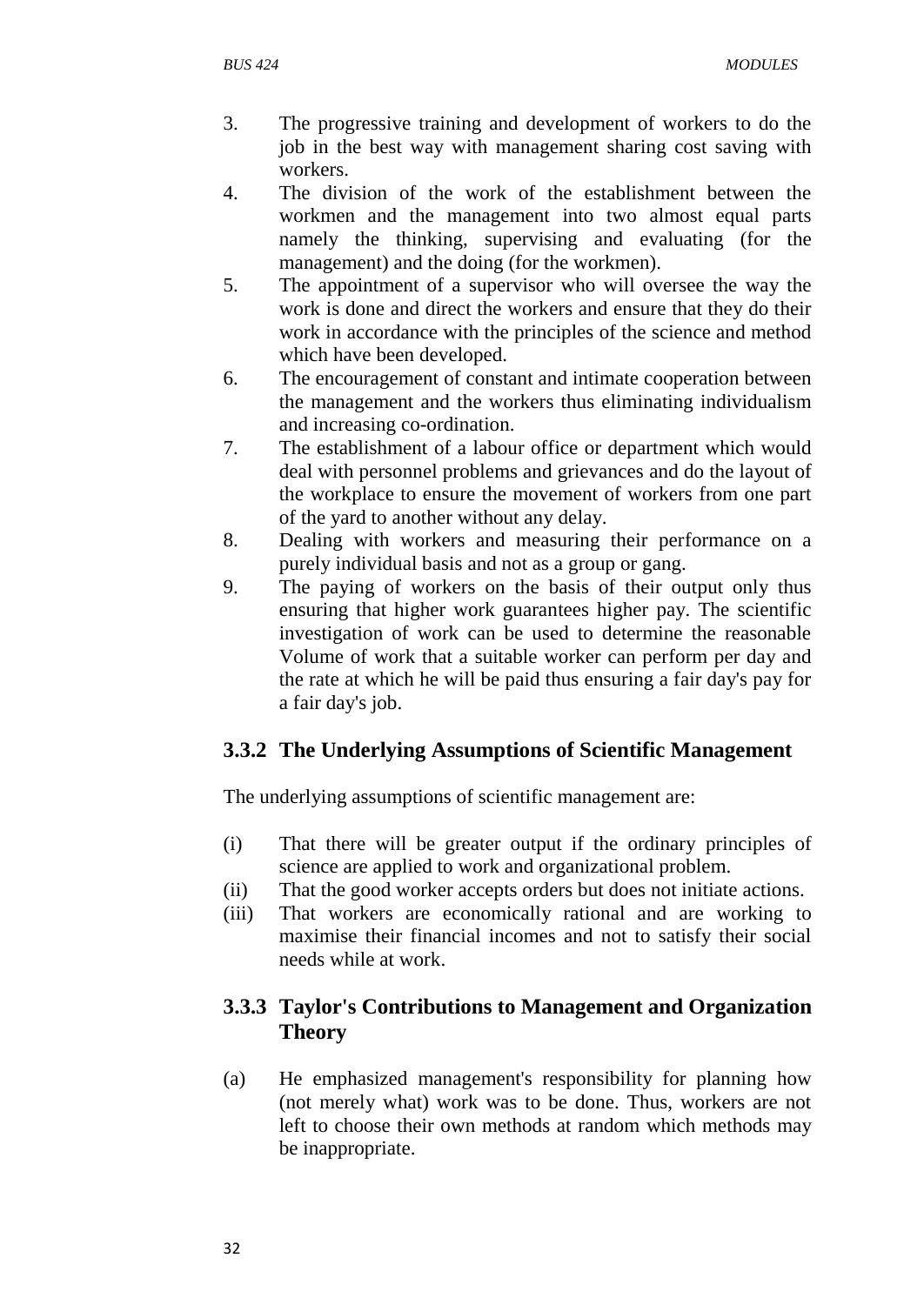- (b) He was the first to relate income to productivity which makes it possible for workers to be rated and rewarded objectively. He argued that when financial rewards are made to be dependent upon work output, the result will be maximum 'performance from each individual. This assumption remains the basis of piece-rate systems of payment till today.
- (c) He introduced some personnel management techniques such as employee selection tests, job evaluation, identification of training needs job analysis and performance appraisal. All these are accepted today as principles of effective personnel management and their application has enhanced the efficiency of most organisations by ensuring that round pegs are put in round holes.
- (d) He introduced some production management techniques such as time and motion studies, work measurement, product and implement classification, work planning and scheduling, process charts, job instruction sheets, and work standardization.
- (e) He formulated the "principle of exception" which has become part of modern management thought. By this principle, managers were to concern themselves with the unusual, with the items that deviate significantly from the standard (especially negative deviations). In addition, management reports were to be summarised to contain only significant exceptions to past standards to give a clear picture of progress and make comparison.
- (f) The scientific management approach introduced by Taylor has helped business firms all over the world to achieve a vast increase in production.

All the techniques in points b - e above still form a part of the control procedures of many organisations in the world today. They have become very popular and widely used by industrial and personnel managers around the world.

#### **3.4 Shortcomings of Scientific Management**

- (i) It makes an employee a mere order taker. It neglects the emotional nature of man. Taylor forgot that he was dealing with human beings-and not with some inanimate resource. He over simplified both the work process and workers' motivations and treats employees more like machines than like human beings. It considers the human element in an organization to be relatively unimportant. Some managers that use this approach think that workers are only cogs in a production machine or mere extensions of their tools and equipment.
- (ii) It assumes quite wrongly that man works purely to make money. For Taylor, money was the prime motivator of workers. On the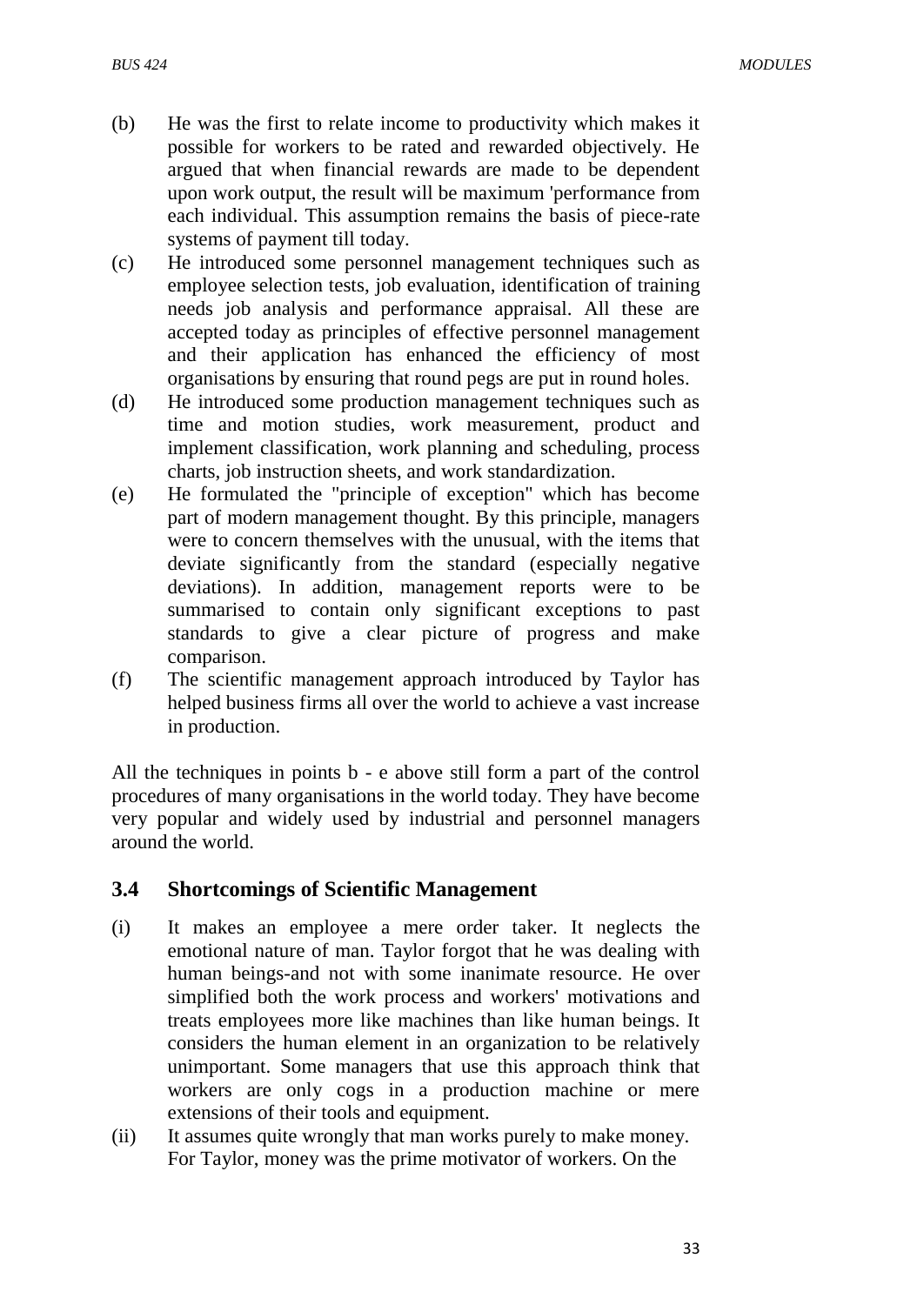contrary, it is now generally accepted that not all employees are simple earning maximisers.

- (iii) It excludes employees from participating in management. It puts the planning and control of work entirely in the hand of management.
- (iv) It completely overlooks the positive role of trade unions and informal groups in business by insisting that management should deal with workers on an individual basis.
- (v) It makes wage bargaining impossible. Workers merely accept what management considers fair or is prepared to pay for a day's job. Taylor assumed that the perspective of the manager on work and wages was automatically the correct one.
- (vi) It constitutes a 'single factor' explanation which takes no account of other influences on situations. Taylor had a simplistic and behaviour, or of variance-between people and generalised view or the worker' and assumed a totally economic-instrumental orientation towards work forgetting that the average worker may derive some satisfaction from the act of work itself, or from association with others at the Work place Glover and Rushbrooke (1983).
- (vii) Where the principles of Scientific Management have been adopted, the design of jobs and structuring of work have made work processes so standardised and restrictive that money represents the only reward or satisfaction possible. Under such a system, people will be preoccupied with money rewards for work because there are few or no opportunities for the pursuit or experience of non-financial (social-psychological) satisfactions Glover and Rushbrooke (1983).
- (viii) Taylor tended to forget that excessive division of labour between the management and the labour as recommended by him can be counter-productive and that too much task specialization can easily lead to dull, alienating jobs.
- (ix) Taylor assumed that earnings and profit maximisation would be complementary and that managers and the managed would cooperate. This assumption was unrealistic because both parties sometimes hold opposing views about employment relationship.
- (x) Scientific management was aimed at improving the efficiency and productivity of workers; consequently, it provided little guidance for managers above the supervisory level. Management process was analyzed only in terms of the methods used by the workers at the lower levels of the organization.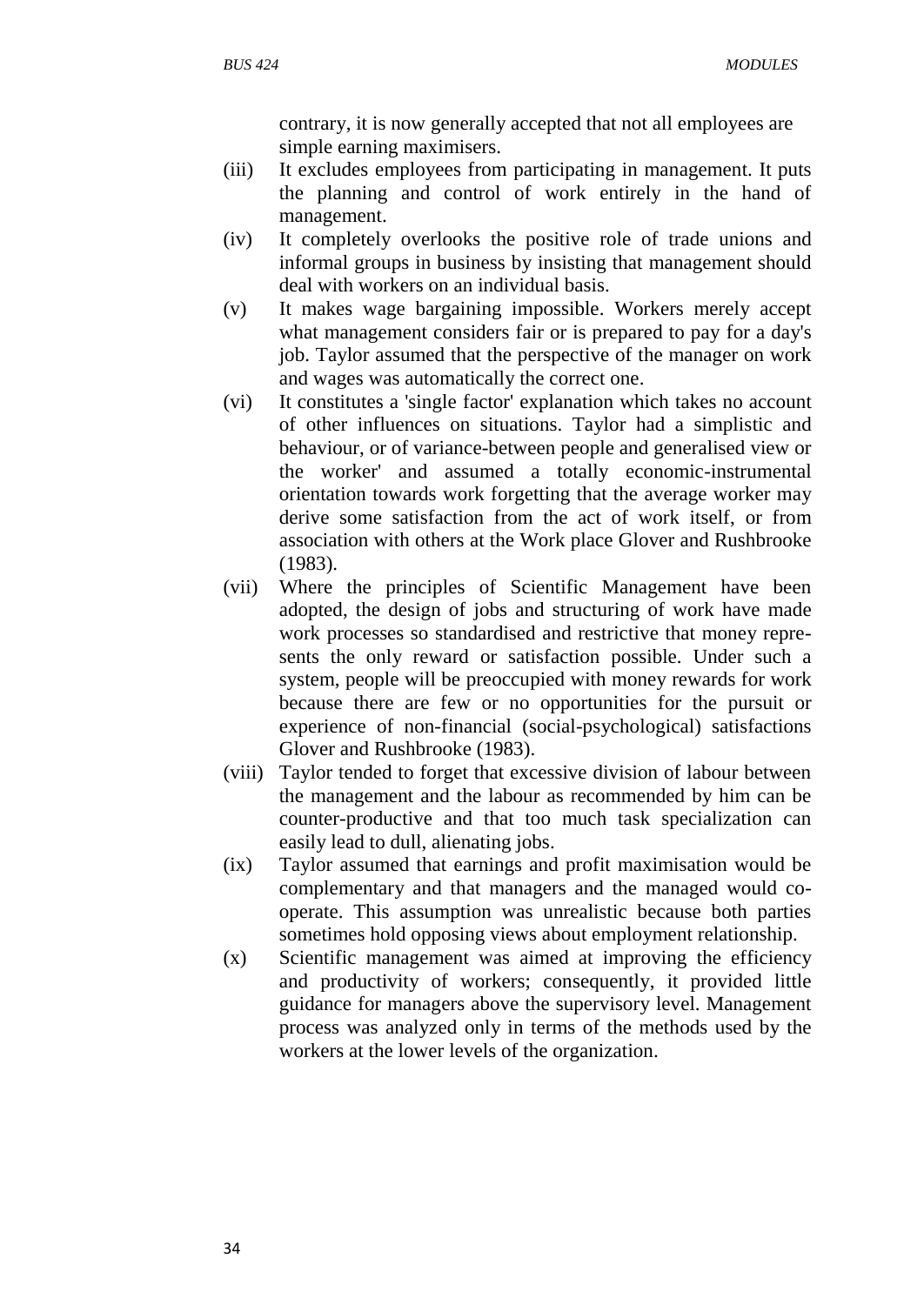## **4.0 CONCLUSION**

Taylor is of the opinion that management should take responsibility for planning design methods for accomplishing or performing a task and monitor performance to ensure effectiveness and efficiency.

## **5.0 SUMMARY**

In this unit we have been able to examine the Scientific management approach, F.W. Taylor"s theory, Objectives of scientific management, Principles of scientific management, the underlying assumptions of scientific management, Taylor"s contributions to management and organization theory finally, the shortcomings of scientific management.

## **6.0 TUTOR-MARKED ASSIGNMENT**

- 1. Discuss the objectives and principles of scientific management. Analyze the assumptions on which the principles are based.
- 2. Enumerate Taylor's contributions to organisation theory and the shortcomings of scientific management.

## **7.0 REFERENCES/FURTHER READINGS**

- Ajonbadi, H. A (2000) *Applied Business Management Theory Lagos*, Vantage Publishing company.
- Blau, Peter M. (1956) *Bureaucracy in Modem Society*, Random House, New York.
- Fayol, H. (1949) General Industrial Management Pitman.
- Glover, J.W.D. and Rushbrooke W.G. (1983) *Organisation Studies*, Thomas Nelson & Sons Surrey, p.27.
- Gouldner, A. V. (1954) Patterns of Industrial Bureaucracy, The Free Press.
- Hicks H. and Gullet R. (1975) *Organizations: Theory and Behaviour* McGraw-Hill, Kogakusha, Tokyo.
- Khalid A. (2008) *Management from Islamic perspectives, principles and practice* Malaysia, IIUM press.
- Lawal A. A (2016) *Management in focus*, Lagos, Abdol publications.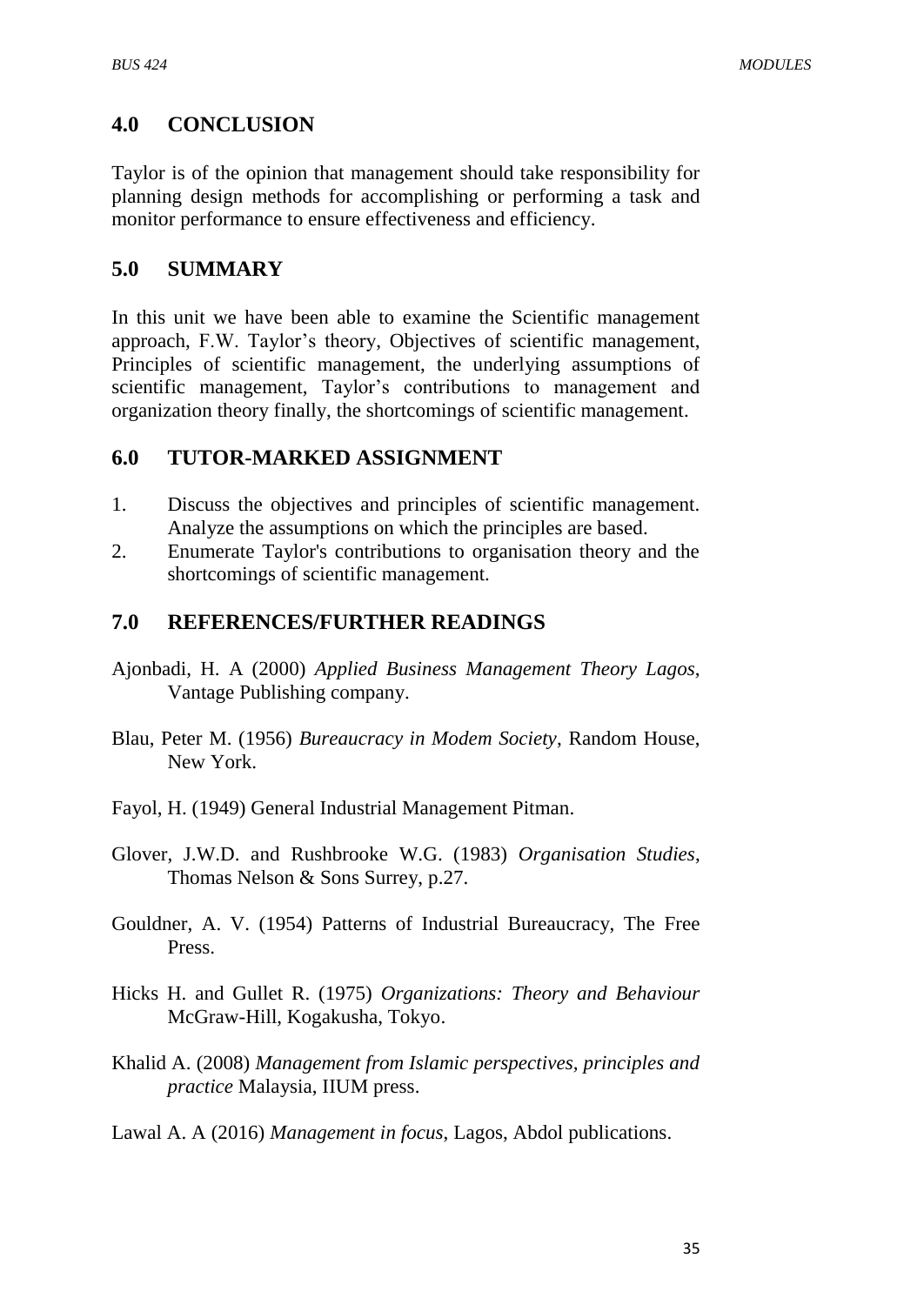- Lawal K. A. A and Oludimu, O. L (2011) *Management Principles, Practices and Focus*, Ibadan, Asogun Books
- Mouzelis, Nicos P. (1973) *Organisation and Bureaucracy: An Analysis of Modern Theories* (London: iSoutledge & Kegan.Paulftv97,B
- Ogundele O. J. K (2005) *Management and Organisation: Theory and Behavior,* Lagos, Molofin Nominee.
- Oyedijo, A. (1998) *The Key Concepts in Business* Ibadan Paramount books Ltd.
- Scott, William G. and Terence R. Mitchell (1976) *Organization Theory: A Structural and Behavioural Analysis* 3rd ed. Homewood, Ill: Richard D. Irwin, Inc. pp. 31-35.
- Taylor, F.W. (1947) *Scientific Management* New York: Harper and Row, pp. 39-73.
- Urwick, L. (1947) *The Elements of Administration* Pitman.
- Weber, Max, (1964) *The Theory of Social and Economic Organization*, Free Press,
- Wren, Daniel A. (1972) *The Evolution of Management Thought* New York: Ronald Press [www.vectorstudy.com/managementtheories.](http://www.vectorstudy.com/managementtheories)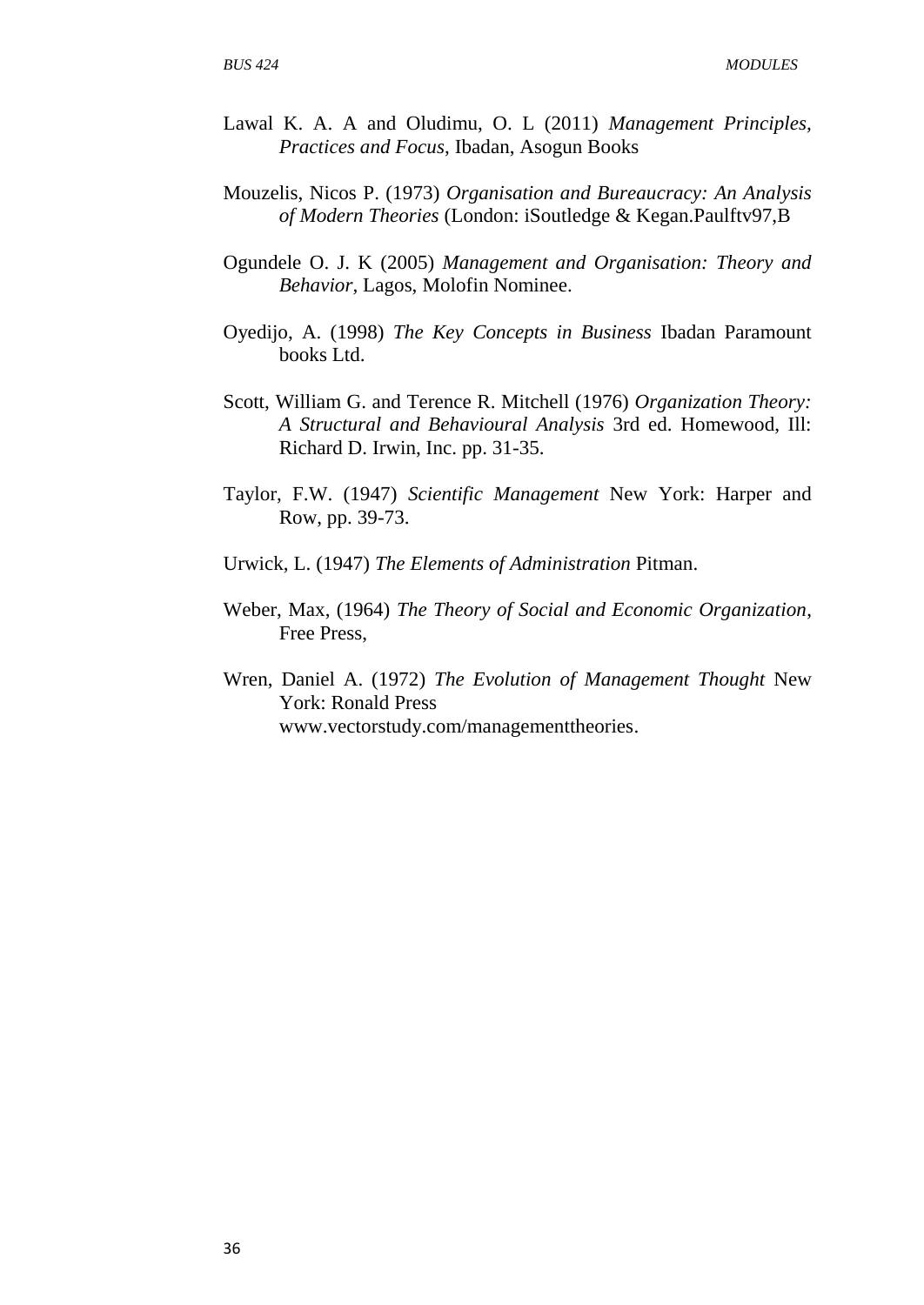## **UNIT 7 OTHER CONTRIBUTORS TO SCIENTIFIC MANAGEMENT**

#### **CONTENTS**

- 1.0 Introduction
- 2.0 Objectives
- 3.0 Main Content
	- 3.1 Scientific Management
	- 3.2 Other Contributors to Scientific Management
	- 3.3 Frank and Lillian Gilbert
		- 3.3.1 Harrington Emerson
		- 3.3.2 Morris Cooke
	- 3.4 A brief overview of Classical theory
- 4.0 Conclusion
- 5.0 Summary
- 6.0 Tutor-Marked Assignment
- 7.0 References/Further Readings

#### **1.0 INTRODUCTION**

In this unit, we shall take a look at other contributors to scientific management like Henry L. Gantt, Frank and Lillian Gilbert, Harrington Emerson and Morris Cooke finally; a brief overview of Classical theory would be examined.

#### **2.0 OBJECTIVES**

At the end of this unit, you should be able to:

- other contributors to scientific management like Henry l. Gantt, Frank and Lillian Gilbert, Harrington Emerson and Morris Cooke
- the overview of Classical theory

## **3.0 MAIN CONTENT**

#### **3.1 Scientific Management**

#### **3.2 Other Contributors to Scientific Management**

Several other scholars and managers also contributed to the growth of scientific management. Notable among them were Henry Gantt, Frank and Lillian Gilbreth, Harrington Emerson and Morris Cooke.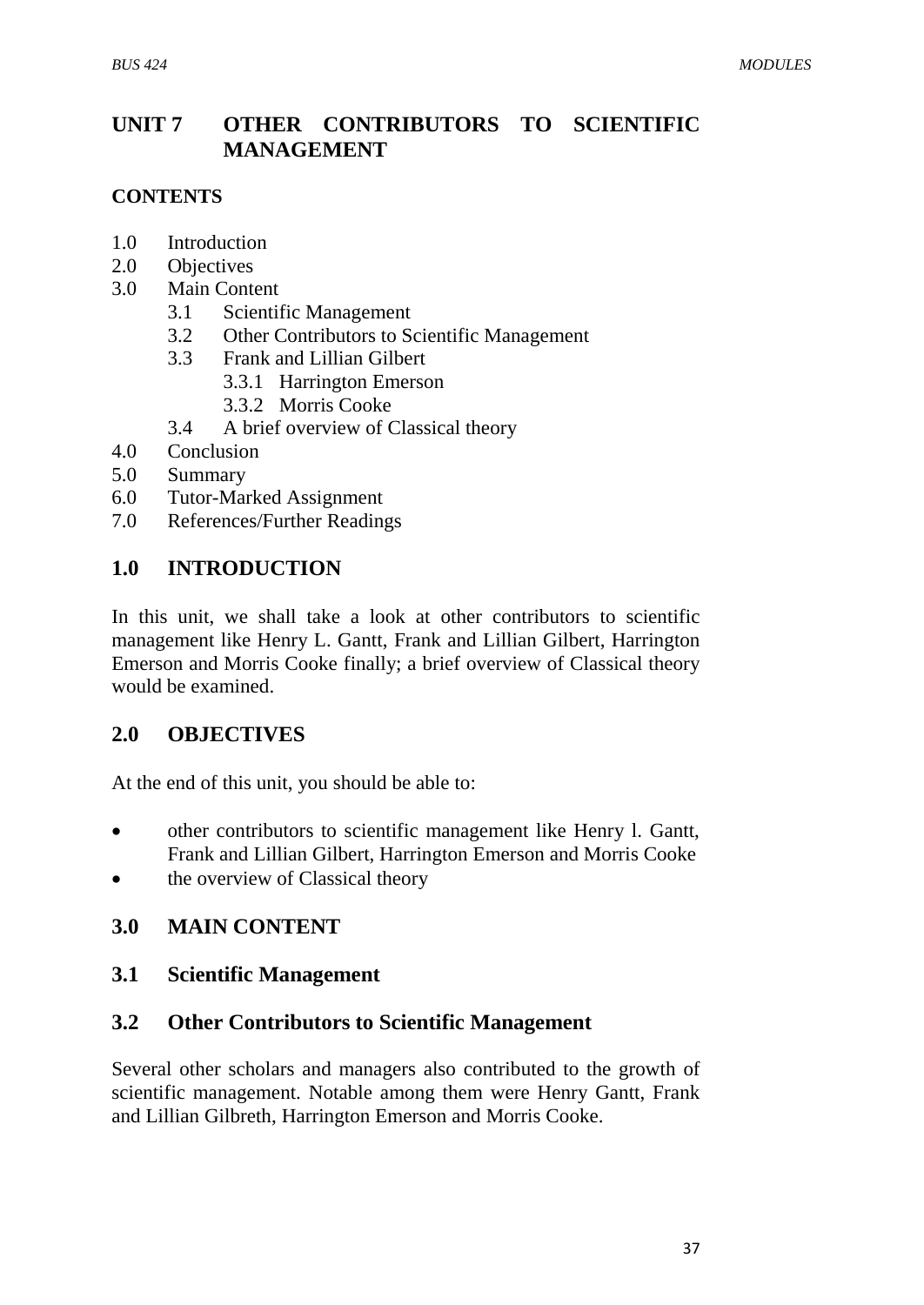# **3.3 Henry L. Gantt (1861-1919)**

Henry L. Gantt (1861-1919) introduced the concept of task-and-bonus system which was a direct replacement of Taylor's piece-rate system. By this system, Gantt meant that a worker should be paid a bonus if he produces to a specified target. This idea became very popular and more acceptable than Taylor's piece-rate method. Gantt also emphasized the need for management to set specific tasks for every member of the organization and to relate rewards to efforts. He stressed the need for industrial organizations to develop a patterned and proper way of solving problems ("habits of industry"). He also emphasized the significance of giving consideration to the psychological and social needs of workers i.e. the importance of the human factor in work. Furthermore, Gantt stressed the responsibility of management for training its workers.

In addition to the contributions mentioned above, Gantt developed graphical recording systems and machine and man record charts the most notable being the Gantt production control charts with which to relate planned and actual performance to time. This is done by continuously recording the progress of a job on the control charts. These charts have remained a useful device for planning and control ever since.

## **3.3.1 Frank and Lilian Gilbreth**

Whereas Taylor introduced the technique of time study for each particular job, Frank and Lilian Gilbreth examined human motions in general. They analyzed each human work motion systematically in order to discover the most efficient way of performing it and thus reduce work fatigue and increase labour productivity. They identified seventeen (17) elementary movements or groups of movements into which all types of human activity can be divided. They called these therbligs. ("Gilbreth") spelled backward with "the" transposed). They were especially interested in and concerned with minimizing hand movements in physical tasks. They-investigated the effect of worker fatigue on productivity. This investigation marked the beginning of research on ergonomics.

The work of the Gilbreths led to the introduction of:

- Job simplification;
- Meaningful work standards and
- Incentive pay plans.

The work of Frank B and Lillian M. Gilbreth is significant for several reasons: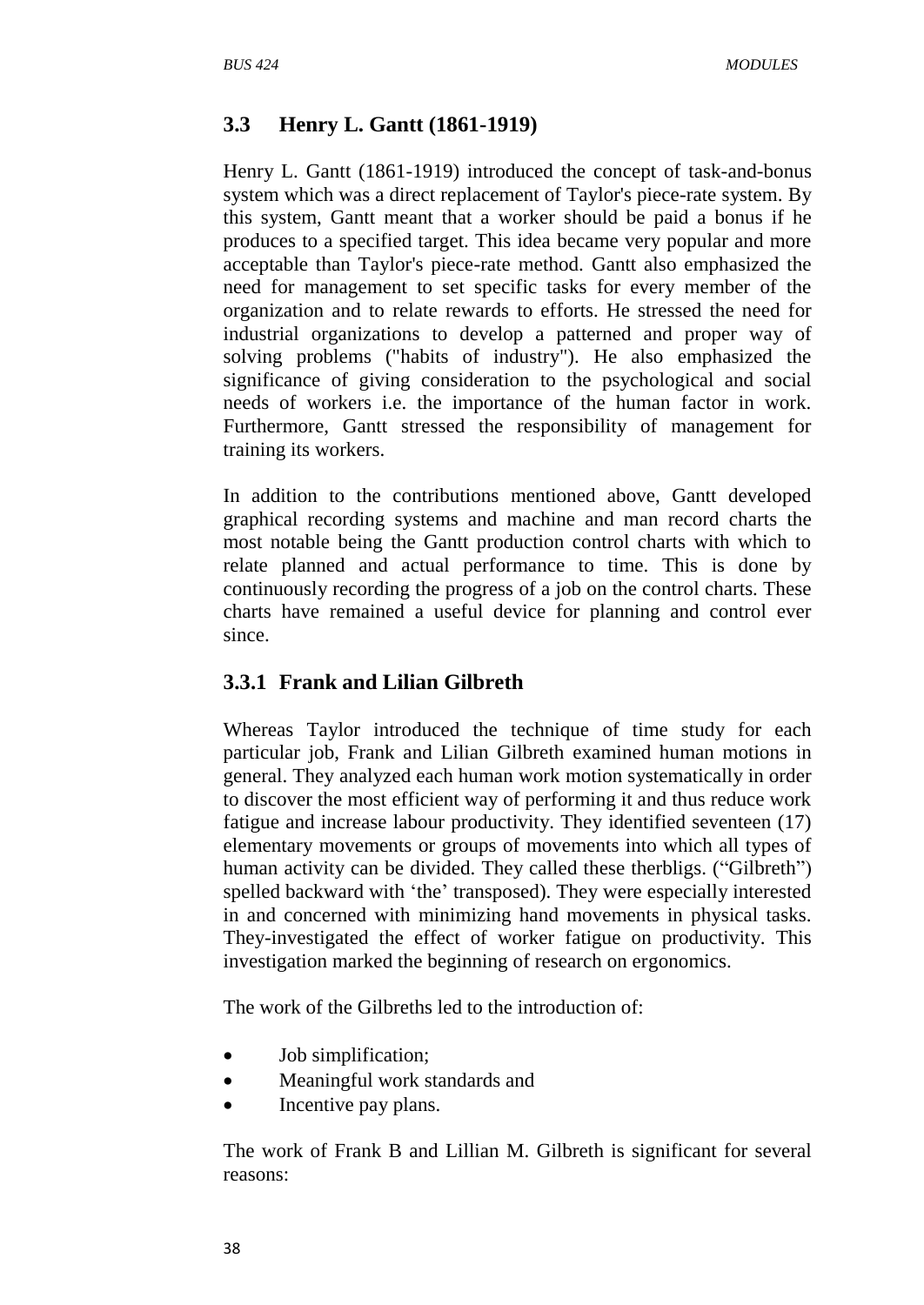Through their efforts, they created an understanding of motion study and the significance of increasing output by reducing effort. Perhaps more significantly, however, their work emphasized the importance of the relationship between management and the social sciences.

# **3.3.2 Harrington Emerson**

Harrington Emerson wrote "The Twelve Principles of Efficiency" in 1911 which he considered to be the basis of correct and highly productive organizations. The principles include the use of:

- 1. Clear objectives;
- 2. Common sense;
- 3. Competent counsel;
- 4. Discipline (adhere1 to rules);
- 5. Justice and fairlay (fair deal in managing workers);
- 6. Adequate and reliable records;
- 7. Proper routing (plan work scientifically);
- 8. Standardized operations (uniform work methods);
- 9. Work standards and schedules (clear methods and time for performing tasks);
- 10. Standardized conditions (uniform environment);
- 11. Written standard practice instructions (reduce practice to writing);
- 12. Reward for efficiency (reward workers for successfully completing tasks).

# **3.3.3 Morris Cooke**

Morris Cooke extended the scope of scientific management. According to him, the principles and techniques developed by Taylor are applicable to all kinds of organizations including government and civil service. He called for the involvement of all employees in finding the one best method of doing a job. This is a modification of Taylor's idea that finding the one best way of doing a job should be the responsibility of specialists (management).

## **3.4 A Brief Overview of Classical Theory**

The three streams of classical theory are based on similar assumptions. They all see organizations as mechanistic structures.

Bureaucracy was developed largely by sociologists; they take a relatively scholarly, objective and descriptive approach to organisational analysis. Unlike bureaucracy, administrative theory and scientific management were developed by management practitioners hence they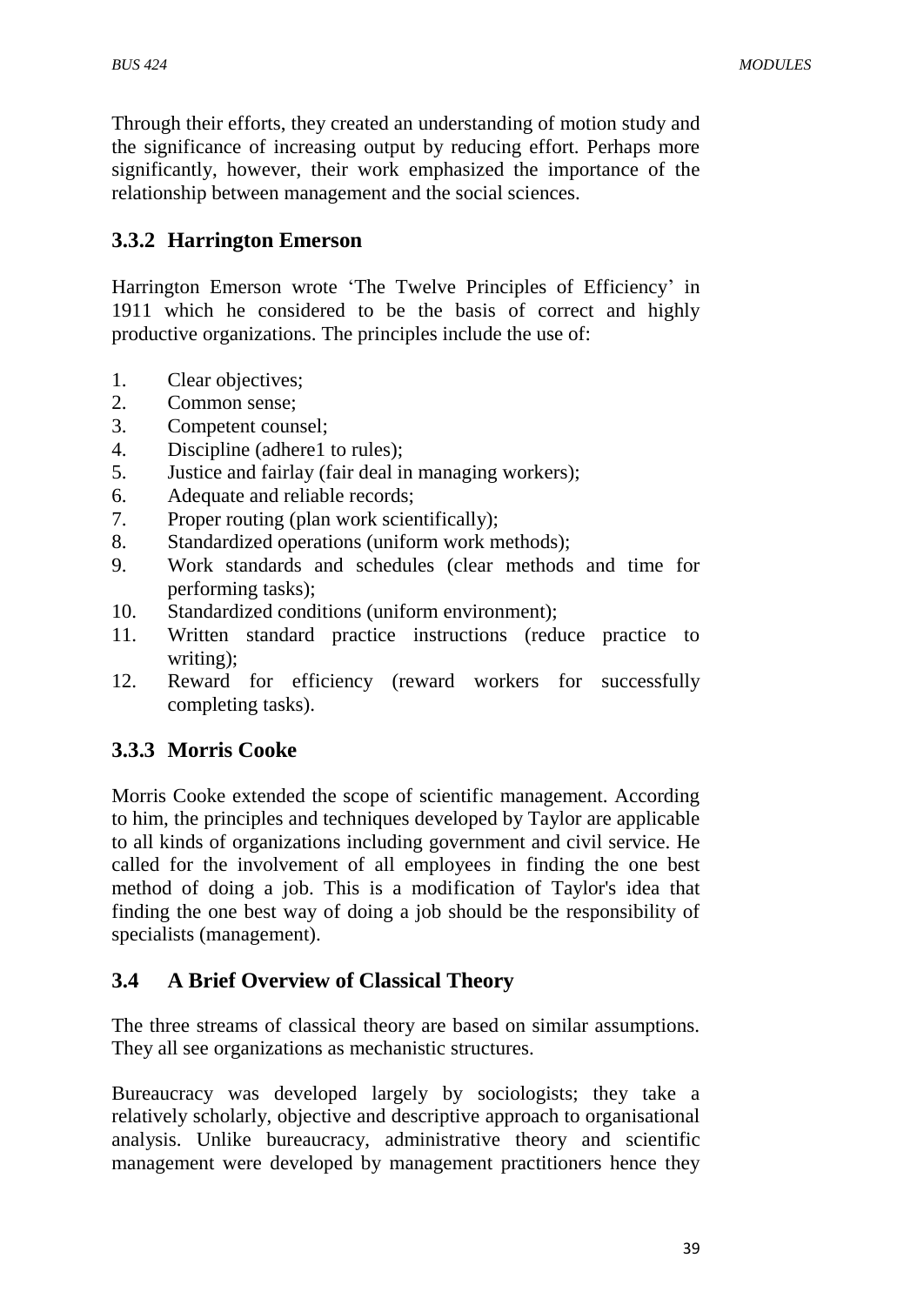were primarily interested in action aimed at improving management practice. Administrative theorists focused on what individual workers and managers do to gain insight into the process. They did not merely describe organisations as they exist they prescribed principles and practices for better organisational management and performance. This contrasts with bureaucratic theorists who described bureaucracy as a normative model of organisations but did not prescribe how to implement this normative model. As practical men of action the major concern arid orientation of administrative theorists was to prescribe principles and develop concepts, tools and techniques for achieving formal organisations.

Bureaucratic theorists said what an organisation should be, administrative theorists showed how to accomplish it. This is the principle difference between the two schools. The difference between scientific management and the other two schools of thought concerns their respective emphasis. Bureaucracy administrative theory focus on the structure relationships, and processes of formal organizations at man to man levels whereas the focus of scientific management is the individual worker and the foreman especially on the way he carries out his tasks, the physical activities of work and the relationship of a worker to his work.

## **4.0 CONCLUSION**

The three streams of classical theory are based on similar assumptions. They all see organizations as mechanistic structures. Bureaucratic theorists said what an organisation should be, administrative theorists showed how to accomplish it. The difference between scientific management and the other two schools of thought concerns their respective emphasis. Bureaucracy administrative theory focus on the structure relationships, and processes of formal organizations at man to man levels whereas the focus of scientific management is the individual worker and the foreman especially on the way he carries out his tasks, the physical activities of work and the relationship of a worker to his work.

## **5.0 SUMMARY**

In this unit we have been able to other contributors to scientific management like Henry L. Gantt, Frank and Lillian Gilbreth, Harrington Emerson and Morris Cooke and finally, the overview of Classical theory. This unit concludes the classical-mechanistic theory of organization and management.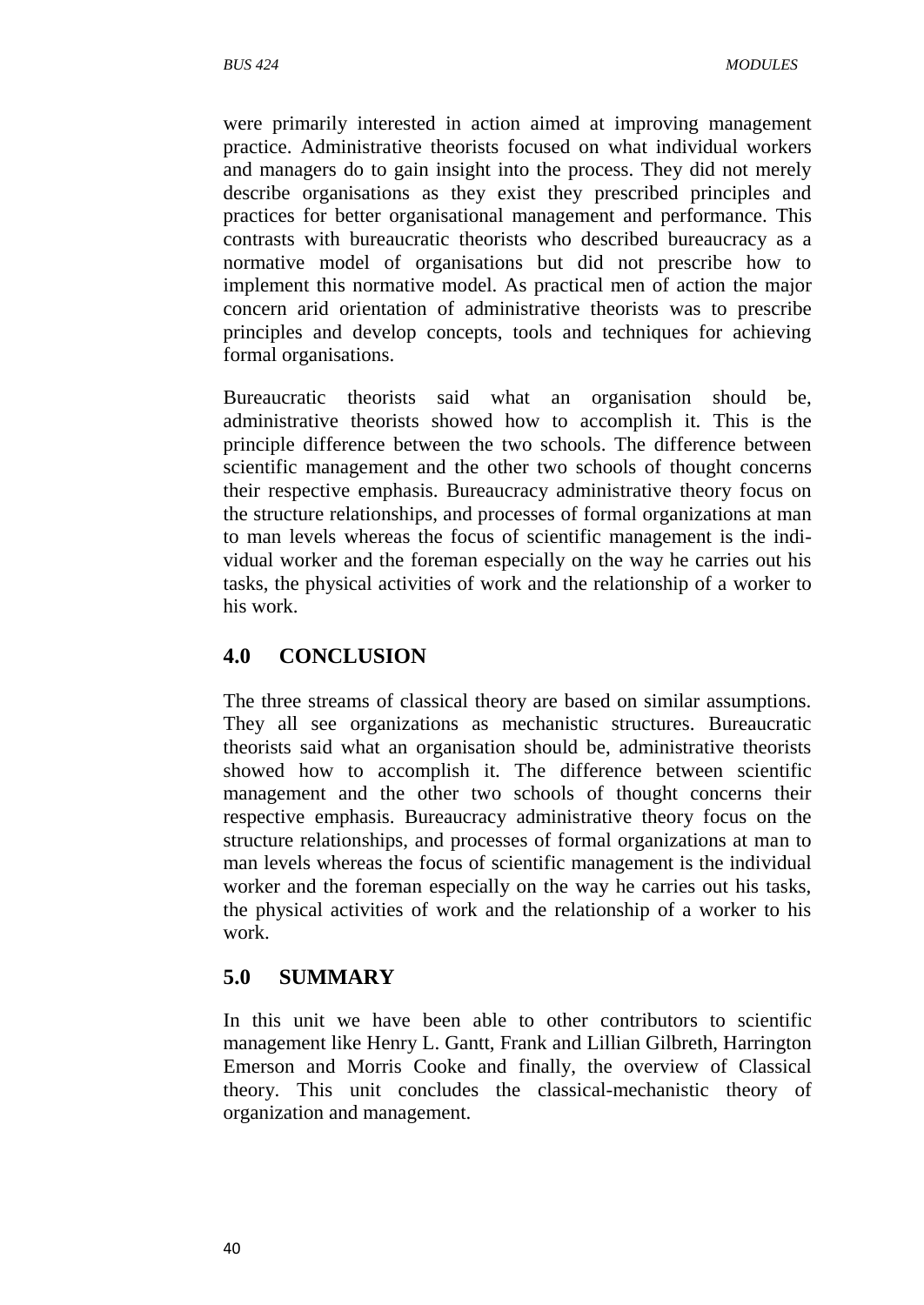#### **6.0 TUTOR-MARKED ASSIGNMENT**

1. Discuss the contributions of Henry Gantt, Harrington Emerson and Frank and Lillian Gilbreth to organisation theory.

## **7.0 REFERENCES/FURTHER READINGS**

Ajonbadi, H. A (2000) *Applied Business Management Theory* Lagos, Vantage Publishing company.

- Fayol, H. (1949) General Industrial Management Pitman.
- Khalid A. (2008) *Management from Islamic perspectives, principles and practice* Malaysia, IIUM press.
- Lawal A. A (2016) *Management in focus*, Lagos, Abdol publications
- Lawal K. A. A and Oludimu, O. L (2011) *Management Principles, Practices and Focus*, Ibadan, Asogun Books.
- Ogundele O. J. K (2005) *Management and Organisation: Theory and Behavior,* Lagos, Molofin Nominee.
- Oyedijo, A. (1998) *The Key Concepts in Business* Ibadan Paramount books Ltd.
- Taylor, F.W. (1947) *Scientific Management* New York: Harper and Row, pp. 39-73.
- Urwick, L. (1947) *The Elements of Administration* Pitman.

[www.vectorstudy.com/managementtheories.](http://www.vectorstudy.com/managementtheories)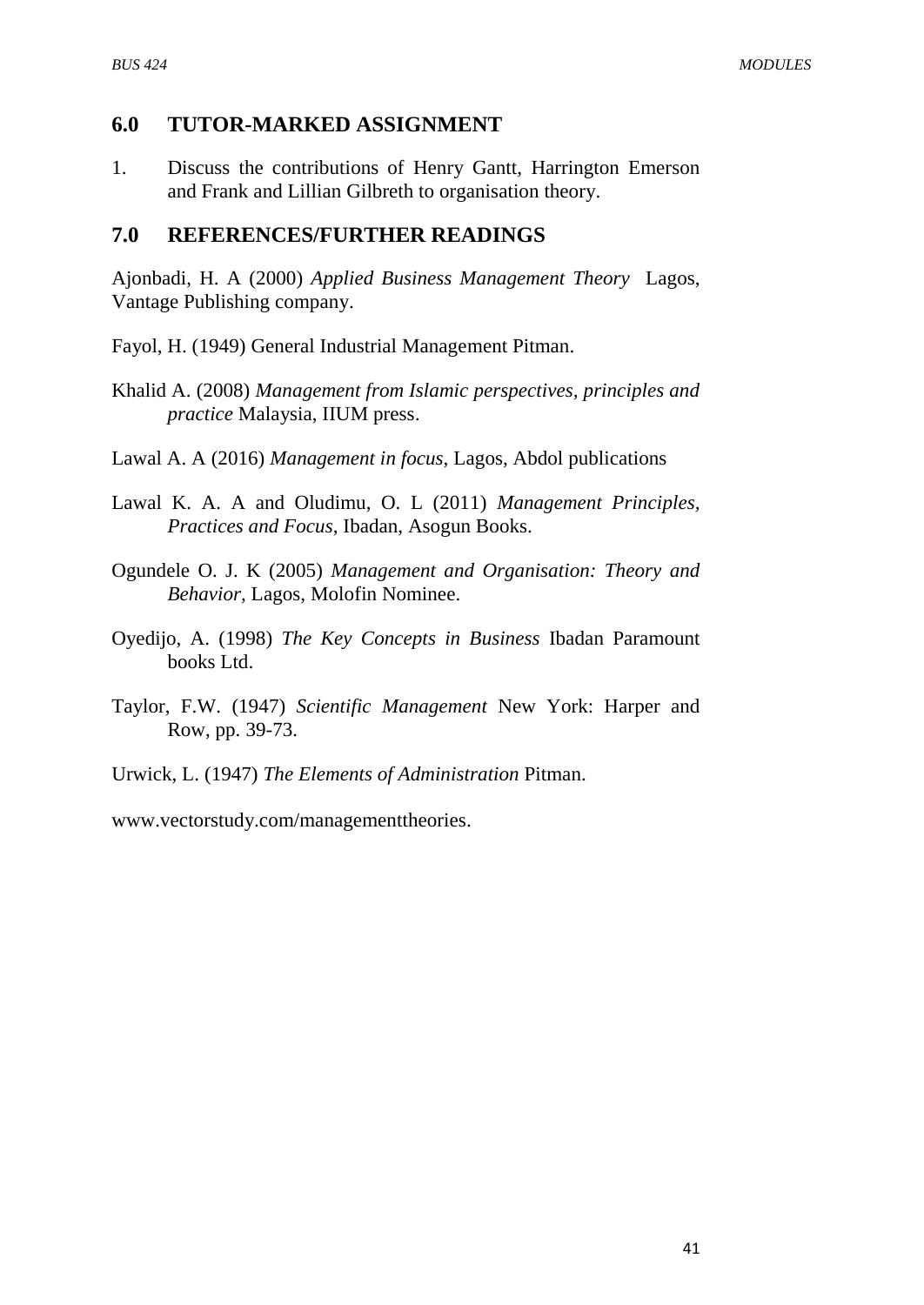# **MODULE 2**

- Unit 1 The Behavioural-Humanistic Theory of Organisation and Management
- Unit 2 The Human Resources Approach
- Unit 3 Modern Theories of Organisation and Management
- Unit 4 The Socio-Technical Systems Approach
- Unit 5 Quantitative or Management Science Approach and the Situational or Task-Contingency Approach

## **UNIT 1 THE BEHAVIOURAL-HUMANISTIC THEORY OF ORGANISATION AND MANAGEMENT**

## **CONTENTS**

- 1.0 Introduction
- 2.0 Objectives
- 3.0 Main Content
	- 3.1 Characteristics and Elements of Behavioural Theory
	- 3.2 The Human Relations Approach
		- 3.2.1 The conclusions and contributions of Hawthorne studies on human relations movement
		- 3.2.2 Recommendations of human relations approach
		- 3.2.3 Shortcomings of the human relations approach
- 4.0 Conclusion
- 5.0 Summary
- 6.0 Tutor-Marked Assignment
- 7.0 References/Further Readings

# **1.0 INTRODUCTION**

In this unit we shall take a look at the Characteristics and Elements of Behavioural Theory, the Human Relations Approach, the conclusions and contributions of Hawthorne studies on human relations movement, Recommendations of human relations approach and finally, Shortcomings of the human relations approach.

## **2.0 OBJECTIVES**

At the end of this unit, you should be able to:

- the characteristics and elements of behavioural theory
- the human relations approach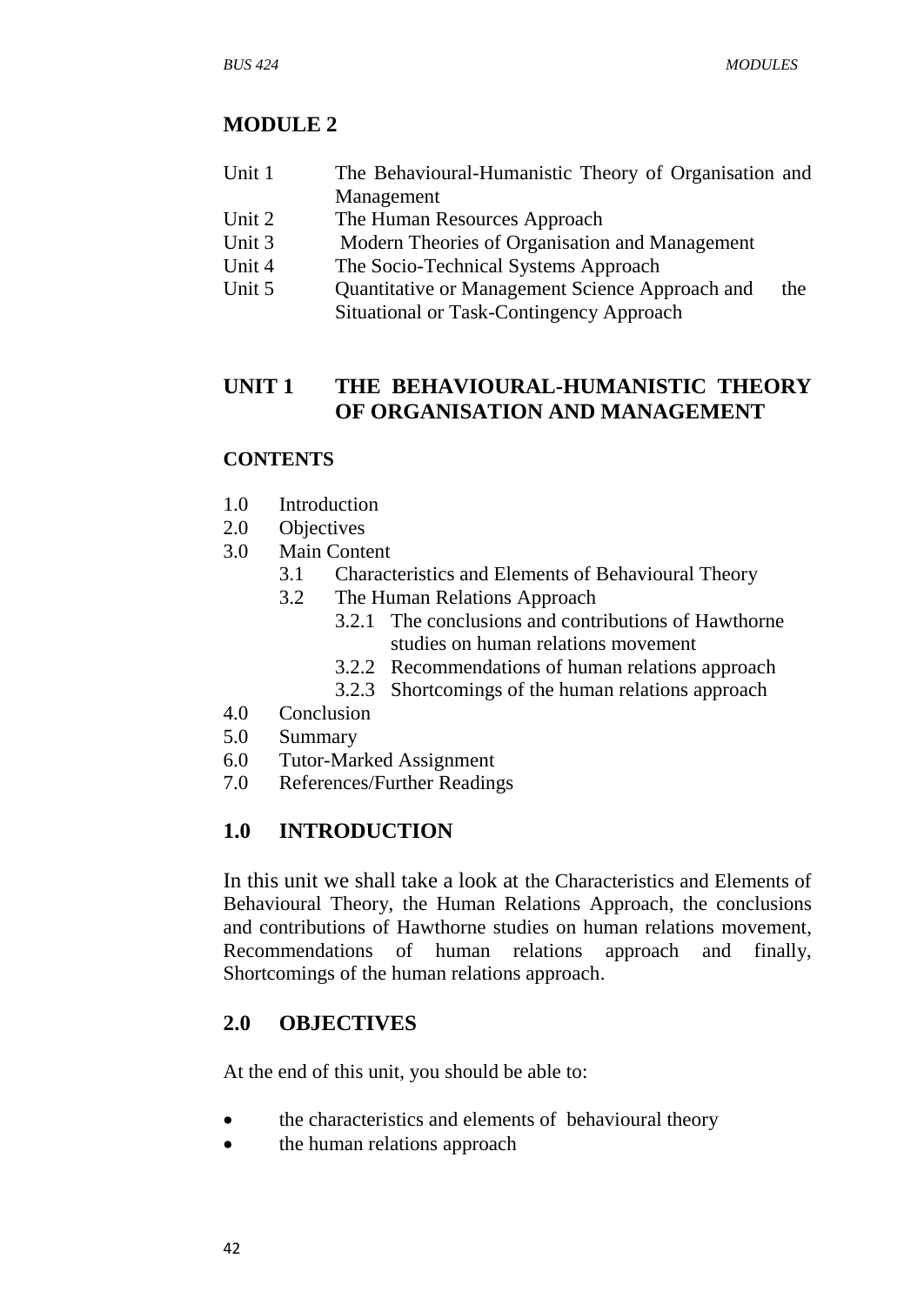- the conclusions and contributions of hawthorne studies on human relations movement
- the recommendations of human relations approach
- the shortcomings of the human relations approach.

## **3.0 MAIN CONTENT**

#### **3.1 Characteristics and Elements of Behavioural Theory**

The original exponents of the behavioural-humanistic theories of organisation and management were Elton Mayo, Roethlisberger and Dickson.

The behavioural school concentrated on how people work with one another in organizations. It emphasizes the interactions of people in an organization in order to understand the practice of management.

The main characteristics elements and assumptions of the behaviouralhumanistic school are as follows:

- (a) A belief that the organisation is a group of interacting persons who have some common social needs.
- (b) A focus on the emotional and social characteristics and needs of the individual and how people actually behave as members of formal organisations rather than on their rational and economic nature.
- (c) Emphasis on work group interaction (informal organizations) and their Social Consequences for workers motivation and productivity. It assumes that people work better if they are part of a cohesive work group. It assumes that people's social needs especially in relation to the informal work group are a main determinant of their behaviour and that the rational, economic man stereotype does not exist.
- (d) A belief that people are important in organizations and that good human relations coupled with a liberal leadership style increases productivity.
- (e) Emphasis on consultation and employee participation in management especially in respect of matters affecting them as a means of increasing their output and commitment to organisational goals. This is a direct opposite of Taylorism which holds that only experts in job analysis and management have the responsibility and sufficient knowledge about a job to be able to improve it.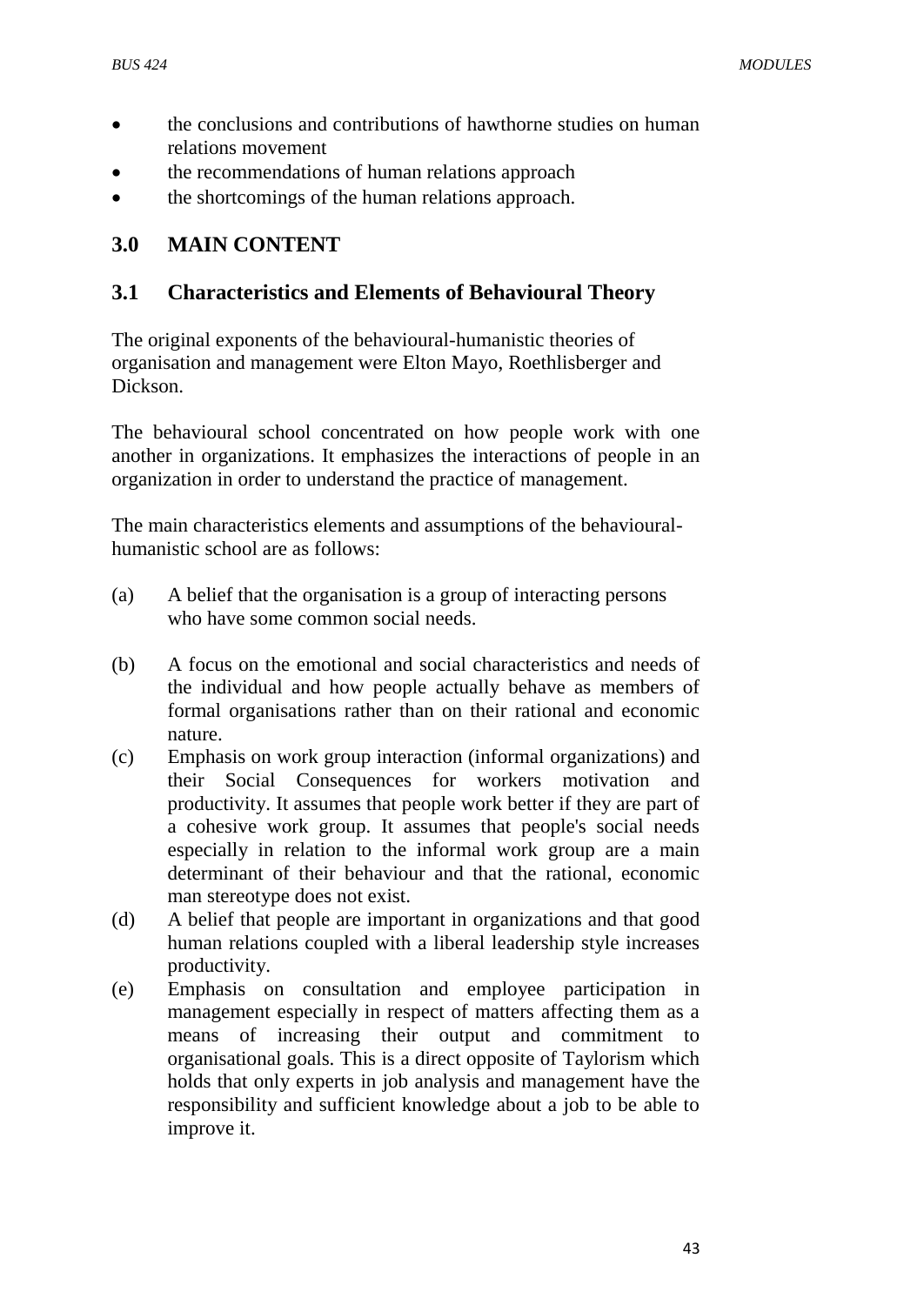- (f) A belief that workers are not insensitive factors of production; that workers have a desire to be treated as human beings rather than as machines or mere implements to do a job.
- (g) A view that happy workers would create an efficient organisation.
- (h) A belief that human problems at work can be successfully handled by sympathetic understanding of employees motives and deep knowledge of their attitudes through clinical studies.
- (i) A belief that the way jobs are carried out in practice is more important than the way jobs are described or laid down on paper hence management should be less formal and less specialised.

There are two streams of the behavioural-humanistic theory of organisation and management. They are:

- the human relations approach, and
- the human resources or neo-human relations approach.

## **3.2 The Human Relations Approach (Elton Mayo)**

Elton Mayo"s studies in the Hawthorne plant of the Western Electric Company from 1927-1932 led to this approach. Although the Hawthorne experiments were originally designed to test the effect of physical working conditions such as illumination, lighting, temperature and work schedules on worker productivity the searchers found that:

- (i) There was a restriction of output by the workers inspite of the attractive wage incentive plan.
- (ii) Workers had formed informal sub-groups with strong group work culture and common rules of conduct especially in relation to output. The groups had their own conceptions of a fair day"s work and this determined an individual"s performance. Workers informally acknowledged and worked towards such group definitions or ideas of a fair day"s work. Such levels of efficiency set informally by the groups differed from the formal targets set by their management. Those who exceeded the group's standards were called slaves or rate busters; those who fell below the group"s standards were called chiselers.
- (iii) Group standards determined each worker"s response to management's directives in so far as industrial relations was concerned.
- (iv) Workers interchanged their jobs inspite of the official differences in their wages, positions and skills. The output of an individual did not depend on his skills and ability but on the output standards set by the group.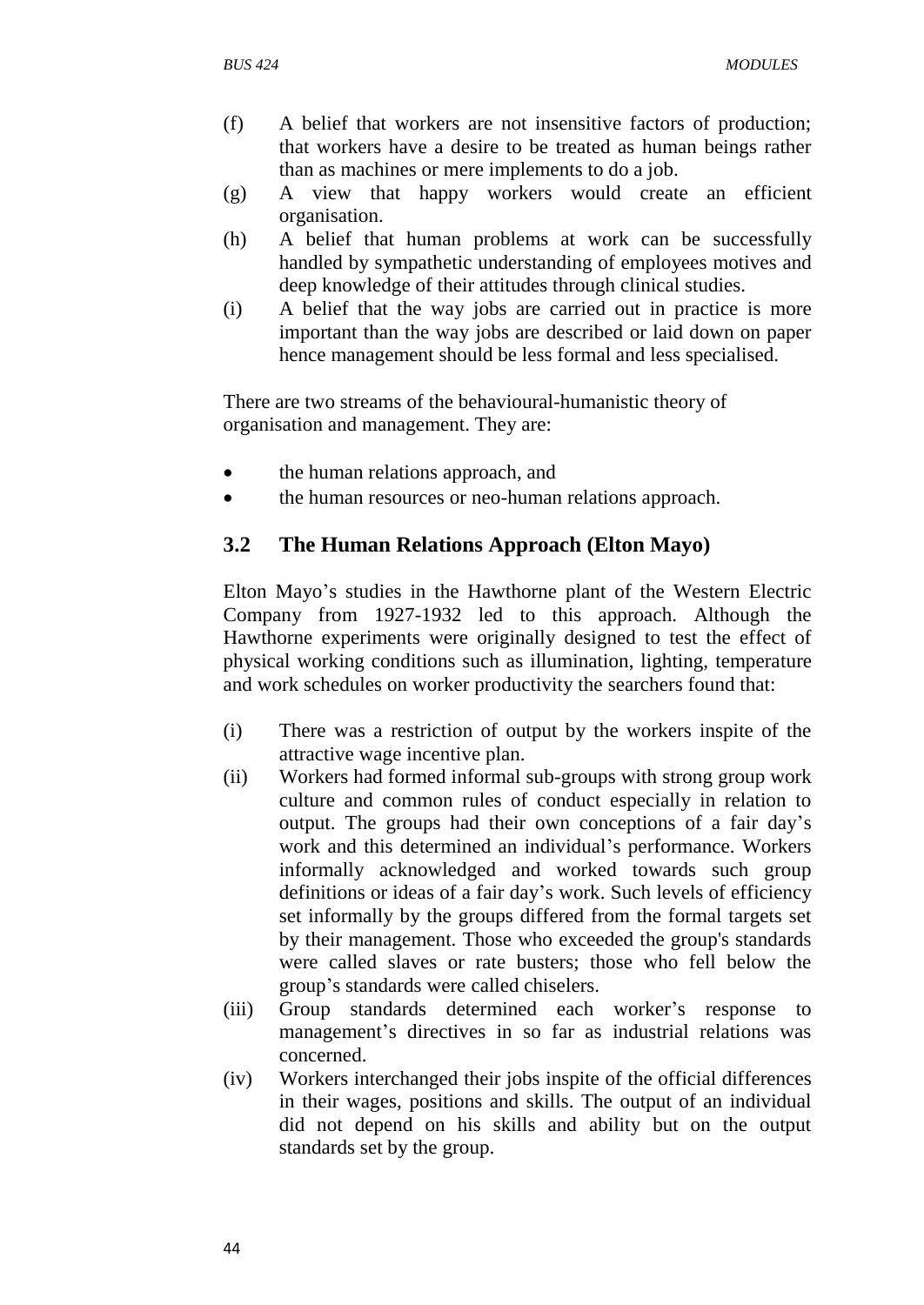(v) Sometimes, the mere presence of the investigators and the interest they showed in employees' work caused output to increase.

Roethlisberger and Dickson who carried out the Hawthorne studies with Mayo later published some ideas which negated and debunked Taylorism and other classical principles. According to them, the behaviour and output of every production worker was not determined by wage rates, the physical conditions of work or the type of work schedules but by the social environment of work i.e. the worker's relationships with his work colleagues and other factors directly associated with human relations. They saw the role each worker played in his or her informal work group as a source of fulfilling his social needs thus compensating for the inadequate life styles which the workers led outside work. It then appeared that the main motivator of workers was social need hence interpersonal relationships were seen as the main determinant of work behaviour. In other words, it was concluded that productivity and behaviour were largely a function of interpersonal relations and human motivation and not a function of the physical environment of work or economic incentives. The improved working conditions in the experimental room including pleasant supervision, freedom to communicate with co-workers, and a more relaxed, "family" atmosphere were credited for the improved performance. Hence, more attention began to be given to group dynamics, the noneconomic aspects of motivation and the effect of group norms on individuals.

## **3.3 The Conclusions and Contributions of the Hawthorne Studies on Human Relations Movement**

The conclusions and contributions of the Hawthorne studies on Human Relations Movement were: -

- 1. That greater productivity can be achieved by strengthening the work groups rather than merely directing management's attention to the individual as an isolated member of the organisation.
- 2. That it is not economic rationality or financial incentives and or rewards which strictly determines human behaviour and output. Rather, group dynamics and norms and the human desire to associate to fulfill his social and emotional needs are-the -main determinants of human action and the productivity of individual workers. Thus, emotion is more important than logic in determine a worker's productivity. In fact, the central position of the Human Relations School lies in its recognition of the relative importance of group dynamics and the social nature of human beings.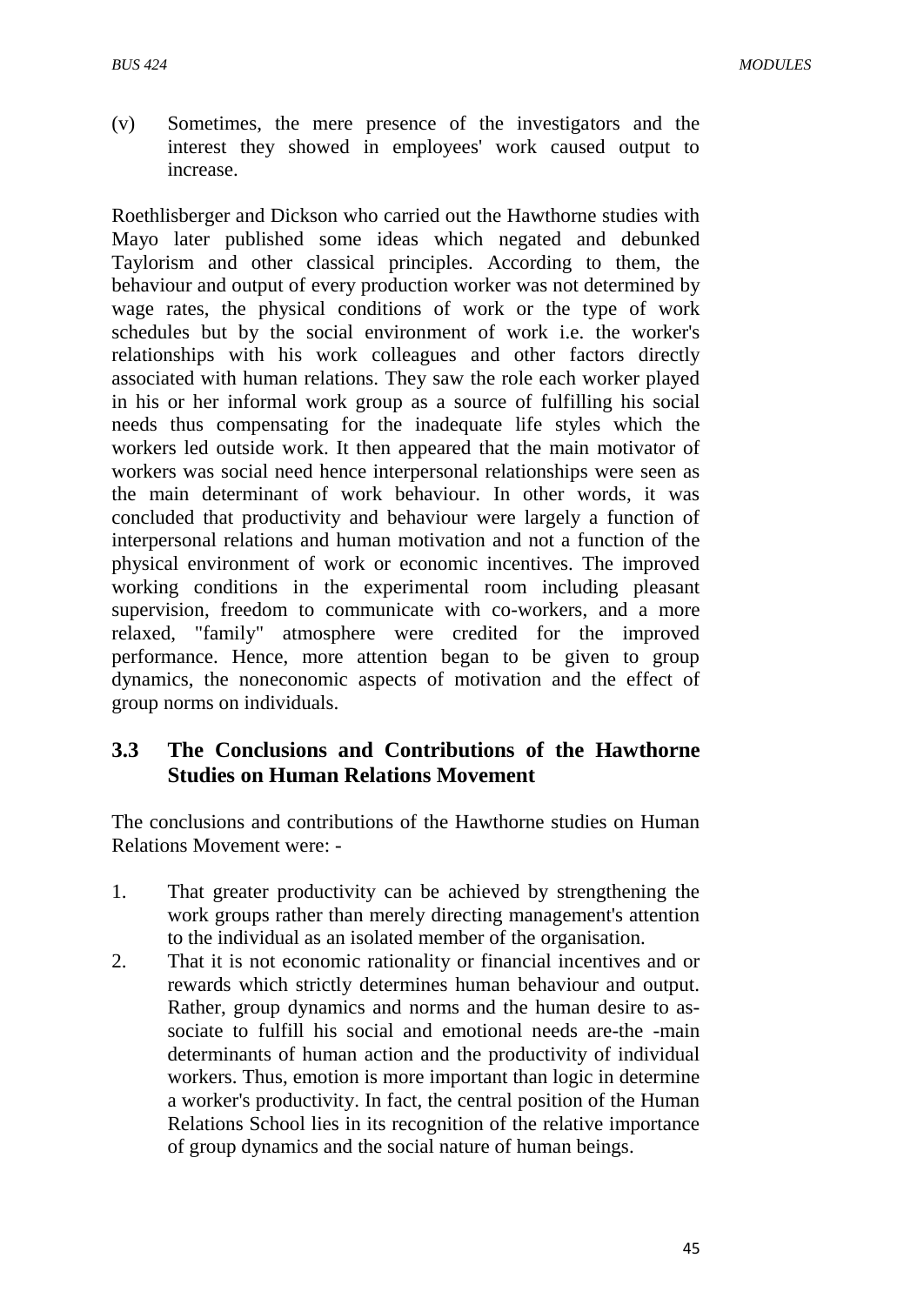- 3. That an enterprise is partly formally organised and partly informally organised i.e. an organization is partly based on unofficial relationships and partly based on formal rules.
- 4. That the first line supervisor is crucial for the motivation of employees since an additional influence on productivity is simply giving workers individual attention and encouraging the development of positive social relationships among them.
- 5. That an employee is most influenced by the people he or she works with. Thus, group production standards are much more important than management or wage incentives in affecting individual output.
- 6. That special attention given to workers by management increases productivity regardless of actual changes in working conditions. This is known as the Harwthome effect.
- 7. That management-labour Co-operation is more productive than management insistence on strict employee obedience.
- 8. That "social skills", or "the ability to achieve cooperation between people" are very important for everyone in a firm, but particularly for managers and supervisors.

# **3.3.1 Recommendations of Human Relations Approach**

The human relations writers suggested the use of the following methods to increase workers motivation, productivity and organisational effectiveness.

- a. A humanization of technology, organisational structure and job design using the principles of job enlargement, decentralization, loose organisation, human emphasis, flexible procedures, open and multidirectional channels of communication, positive environment, management by objectives, participative management, people orientation, suggestion schemes, joint consultation, etc.
- b. A combination of the informal organisation structure and the formal authority.
- c. An increase in welfare schemes and recreational facilities.

# **3.3.2 Shortcomings of the Human Relations Approach**

- i. It over-emphasized emotional and social needs thus making it another single factor explanation of human behaviour. For this reason, it is called a neo-classical (new classical) theory.
- ii. The model is only selectively applicable. For example, it is not applicable in military and prison establishments where the nature of the command system requires authoritarian practices.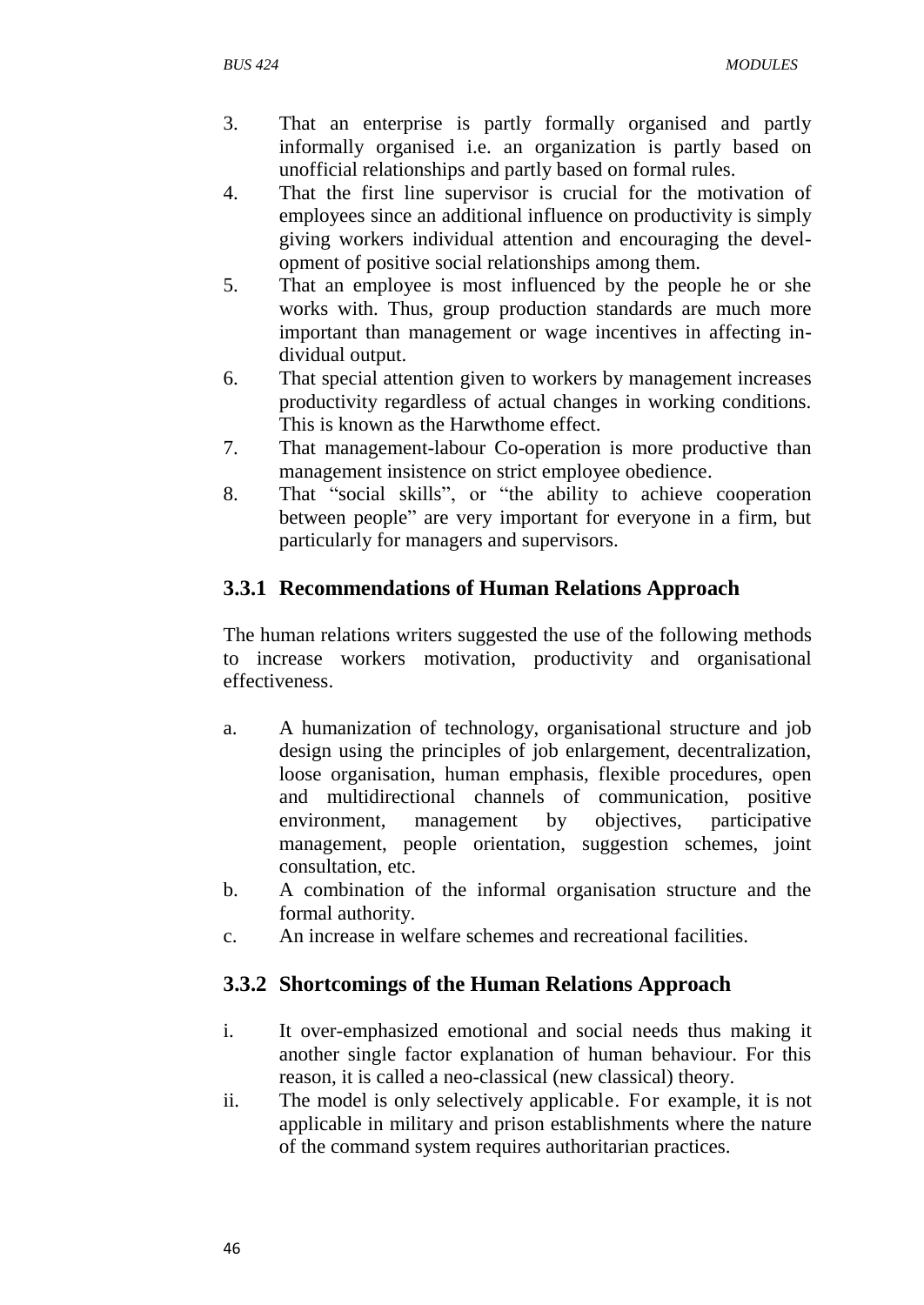- iii. The approach contains a pro-management bias and a strong moral undertone because it contains ideas which were put forward on how to eliminate conflict and 'manipulate' the worker to work harder. The increased openness between managers and employees marked by joint consultation, workers' participation in management and other human relations practices, though welcome if they are real have failed to bring about conflict-free labour-management relations.
- iv. The assumption of the model that individual's needs should be identified and satisfied at work makes the organization a substitute for the community. This view, apart from being a closed model, is unrealistic because the organization cannot accommodate all the factors influencing the behaviour of workers. Because of the model's assumption that the spheres of thinking and doing start and end in-the work-place, it is nothing more than "plant sociology".

## **4.0 CONCLUSION**

This unit examined the characteristics and elements of behavioural theory. Regardless, of the foregoing criticisms, the human relations approach offered a concrete alternative to the traditional classical orthodoxy and made an important contribution in pointing out the complexities of the work situation and the importance of people and their motivation within it.

## **5.0 SUMMARY**

In this unit, we have explored the characteristics and elements of behavioural theory, the human relations approach, the conclusions and contributions of Hawthorne studies on human relations movement, the recommendations of human relations approach and the shortcomings of the human relations approach.

## **6.0 TUTOR-MARKED ASSIGNMENT**

- 1. Briefly enumerate the contributions and the shortcomings of the human relations approach.
- 2. The Hawthorne studies show quite clearly that factors other than working conditions and the physiological state of the worker has a marked influence on productivity. Do you agree? Clearly defend your stand.
- 3. With reference to the Hawthorne studies, discuss the influence of work groups in commerce and industry. Compare the approaches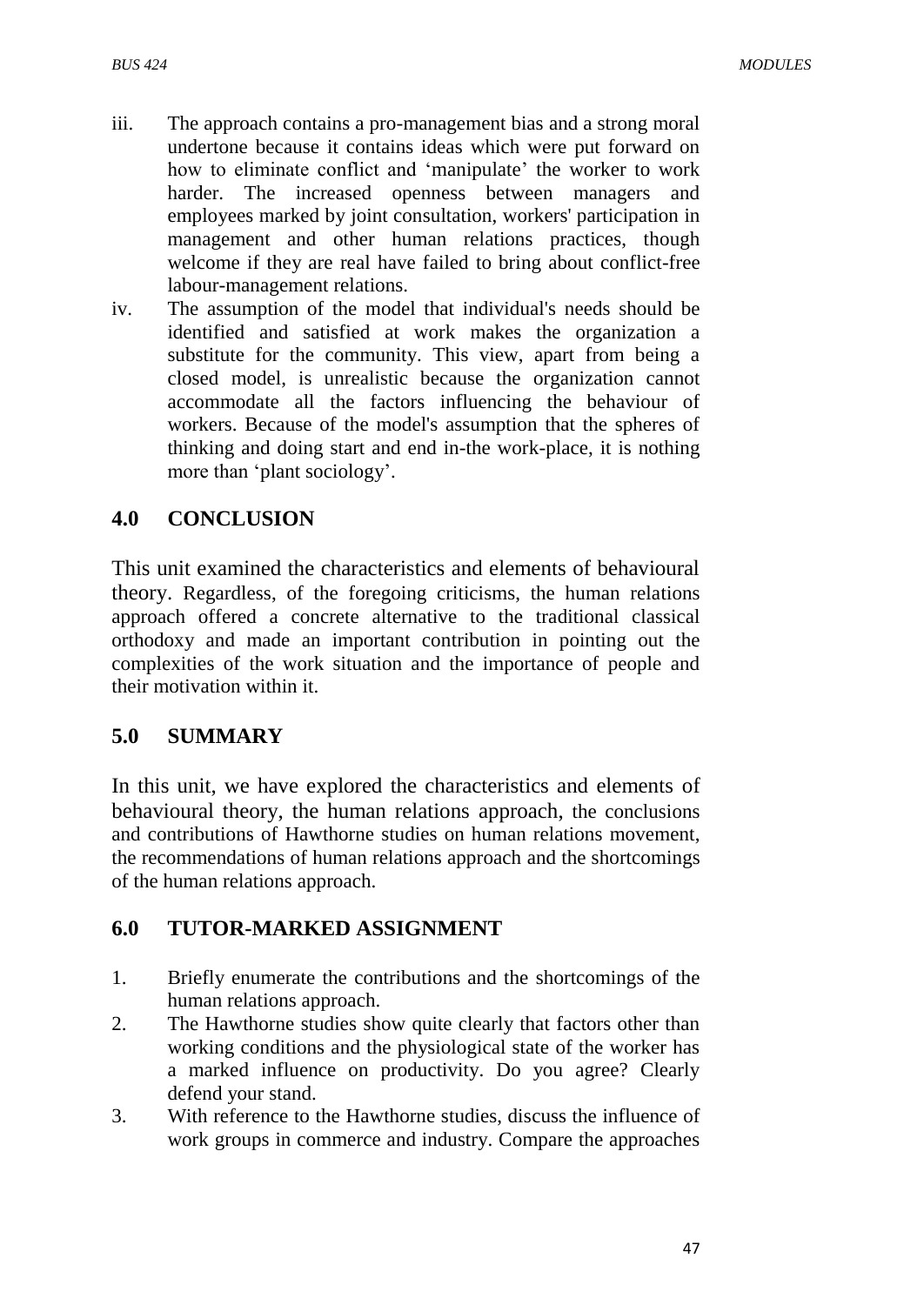taken by the classical traditional theorists with the human relations theorists in understanding the nature of organisations.

4. Outline the main contributions of the Human Relations Movement to the development of management theory.

#### **7.0 REFERENCES/FURTHER READINGS**

- Ajonbadi, H. A (2000) *Applied Business Management Theory* Lagos, Vantage Publishing company
- Argyris, C. (1957) *Personality and Organisation* New York Harper & Row.
- Khalid, A. (2008) *Management from Islamic perspectives, principles and practice* Malaysia, IIUM press
- Lawal, A. A (2016) *Management in focus*, Lagos, Abdol publications
- Lawal, K. A. A and Oludimu, O. L (2011) *Management Principles, Practices and Focus*, Ibadan, Asogun Books
- Liked, R. (1961) *New Patterns of Management* New York: McGraw-Hill,
- Liked R., (1971) *The Principles of Supportive Relationships* in D.S. Pugh (ed.) Organization Theory, Penguin, pp. 288.
- Ogundele O. J. K (2005) *Management and Organisation: Theory and Behavior,* Lagos, Molofin Nominee.
- Otokiti, S. O. (2007) *Theoretical Concept and Scope of Management*  Lagos Vantage publishing company.

Oyedijo, A. (1998) *The Key Concepts in Business* Ibadan Paramount books Ltd.

Roethlisberger and Dickson, (1949) *Management and the Worker*, Harvard University Press.

[www.vectorstudy.com/managementtheories.](http://www.vectorstudy.com/managementtheories)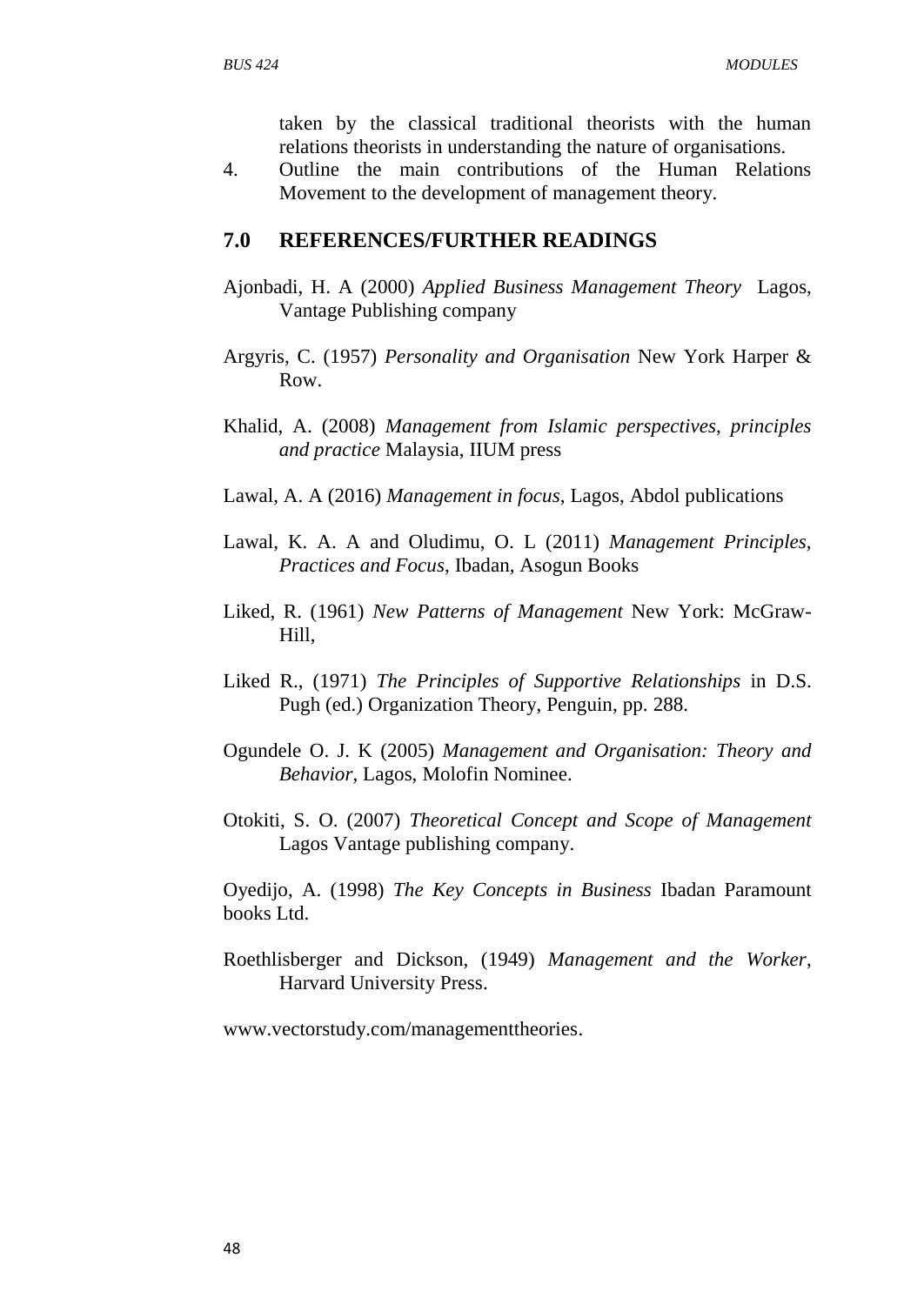# **UNIT 2 THE HUMAN RESOURCES APPROACH**

#### **CONTENTS**

- 1.0 Introduction
- 2.0 Objectives
- 3.0 Main Content
	- 3.1 The Behavioural-Humanistic Theory of Organization and Management
	- 3.2 The Human Resources Approach
	- 3.3 Abraham Maslow (The Self-Actualising Man)
		- 3.3.1 Douglas McGregor (Theory X and Theory Y)
		- 3.3.2 Frederick Herzberg (The 'Two Factor' Theory)
		- 3.3.3 Chris Argyris (Impact of Formal Organisation upon Individual)
	- 3.4 Rensis Likert (The Central Role of Work Groups)
	- 3.5 Contributions of Human Resources Theorists
- 4.0 Conclusion
- 5.0 Summary
- 6.0 Tutor-Marked Assignment
- 7.0 References/Further Readings

## **1.0 INTRODUCTION**

In this unit we shall take a look at the human resource approach, understand the approaches to human resource by Abraham Maslow, Douglas McGregor, Fredrick Herzberg, Chris Argyris and Rensis Linkert, examine contributions of human resources theorists and finally, some criticisms against the human resource approach.

## **2.0 OBJECTIVES**

At the end of this unit, you should be able to:

- the human resource approach,
- the approaches to human resource by Abraham Maslow, Douglas McGregor, Fredrick Herzberg, Chris Argyris, Rensis Linkert,
- the contributions of human resources theorists
- some criticisms against the human resource approach.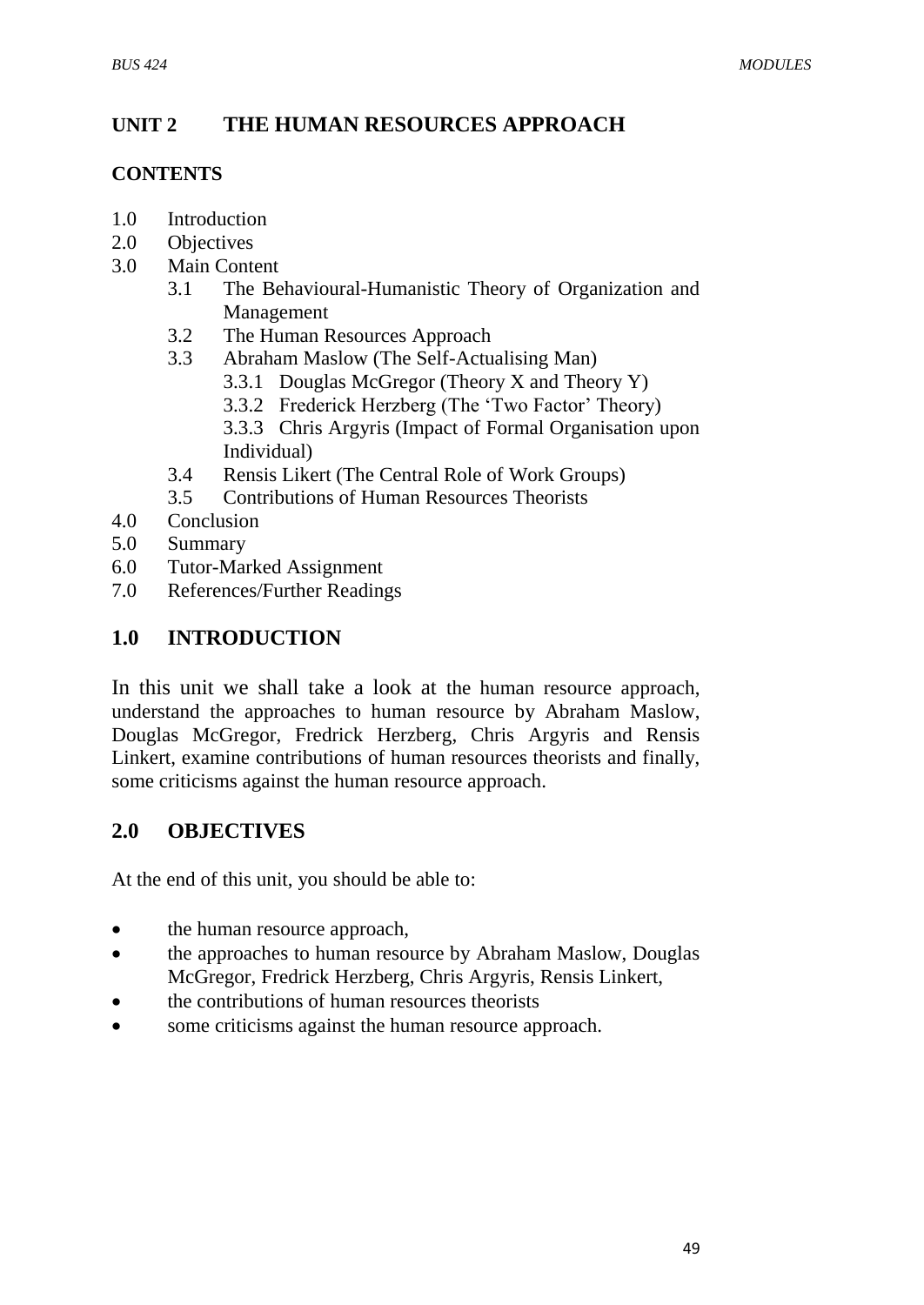# **3.0 MAIN CONTENT**

## **3.1 The Behavioural-Humanistic Theory of Organization and Management**

## **3.2 The Human Resources Approach**

The human resources or neo-human relations approach was developed by Maslow, McGregor, Likert, Herzberg, and Argyris. This approach centres on the notion that people's needs from organisation and work are more than economic reward, job security, human treatment and physical and social needs. According to this approach, employees have a creative ability, a capacity for imagination and other natural potentialities or resources which they want to make use in order to achieve selffulfillment, recognition, and happiness.

The works of the human resources writers are presented below to show the contributions of each one of them.

# **3.3 Abraham Maslow (The Self-Actualising Man)**

Maslow was an organisational psychologist. In 1943, he propounded a model which he called 'the hierarchy of needs'. According to this model, the needs of everyone, which are at least five, can be arranged in order of importance or relative prepotency with each unsatisfied level, of need assuming importance and motivating the individual once the need below has been satisfied. The needs can be arranged on an ascending scale as follows:

- Physiological needs which include food, sex, clothing, shelter, and a fair temperature.
- Safety and security needs i.e. protection against harm, danger, threats, fear and deprivation.
- Social needs i.e. the need for affection, to love and be loved, to associate with others, to belong and be accepted by fellow human beings.
- Esteem or ego needs i.e. the desire for status, prestige, recognition, appreciation and respect from fellow human beings and personal satisfaction from one's achievements.
- Self-actualisation needs i.e. the need to fulfil one"s potential, to use one's creative talents to the highest limit, to achieve one's ambition.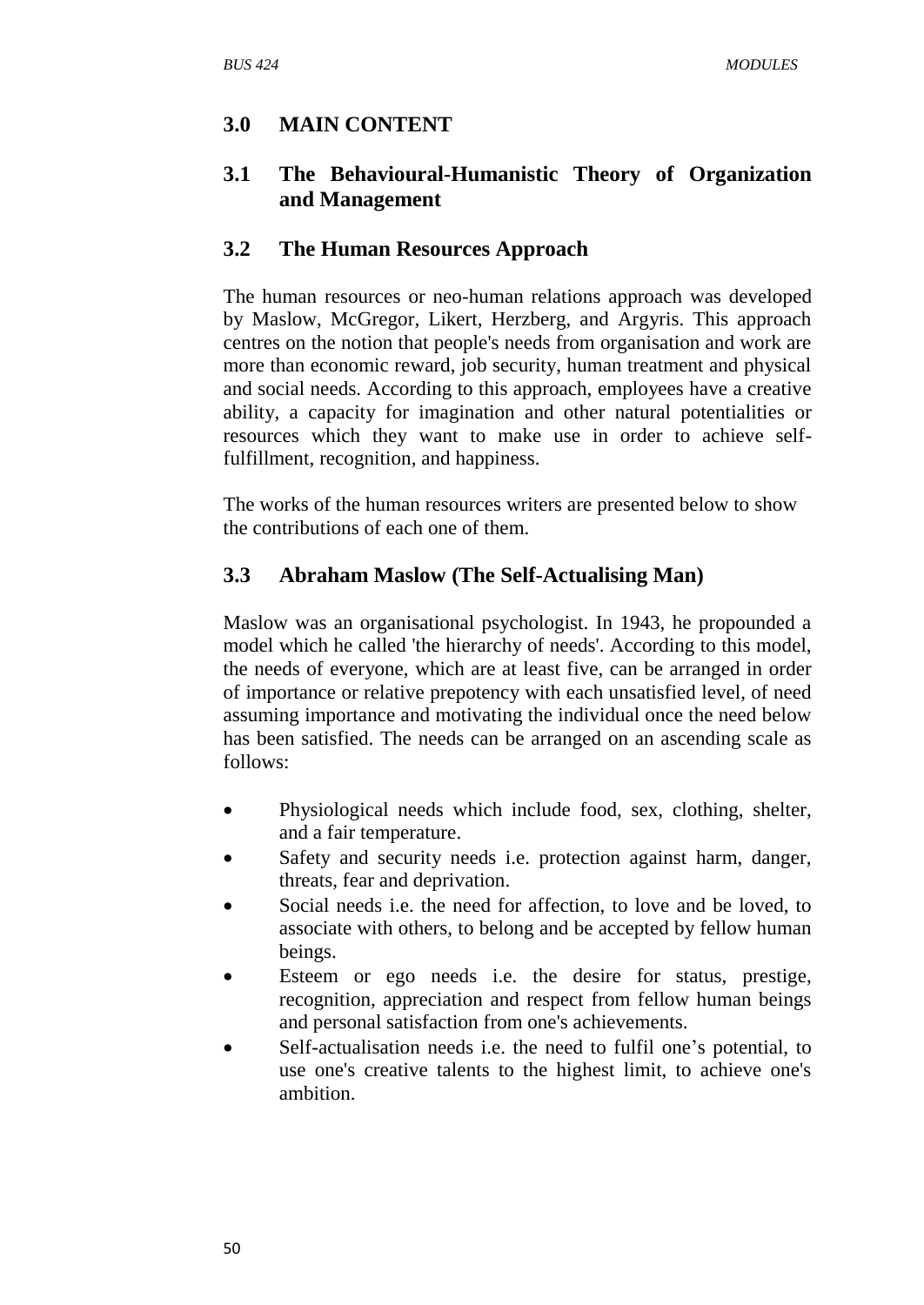

#### **Level 1 must be satisfied before Level 2.**

Maslow called these levels of need "Hierarchy of Needs".

According to Maslow"s model, once the physiological needs are satisfied, they cease to be important. The safety and security need then become important and begin to motivate the individual. When the safety needs are satisfied, they cease to be important. The social needs then become the motivator. This process continues until the highest level of need (self-actualisation) emerges.

Maslow's contribution is that he offered a universal formula which explains and describes the motivating factors that influence human behaviour. Most importantly, he showed that once a need is satisfied, it ceases to be a motivator. The next ranking need then becomes the most urgent.

The significance of Maslow's concept for management is that a reasonable pay is not usually adequate to motivate an employee. Since physiological needs (such as protection from physical aggression, or sudden loss of job or unsafe machinery) are usually reasonably satisfied especially in highly developed countries, a worker's other three needs tend to be paramount. Thus, only if a worker has an opportunity in his or her job to realise his or her full potential is he or she likely to be satisfied. And only if management can provide this opportunity will individual productivity be very high.

## **3.3.1 Douglas McGregor (Theory X and Theory Y)**

Douglas McGregor (1960) contrasted two styles of leadership or management called Theory X and Theory Y. Theory X consists of assumptions of the traditional (classical) management view which emphasizes the need for strict managerial direction and control of employees. It assumes that people are naturally lazy and that they do not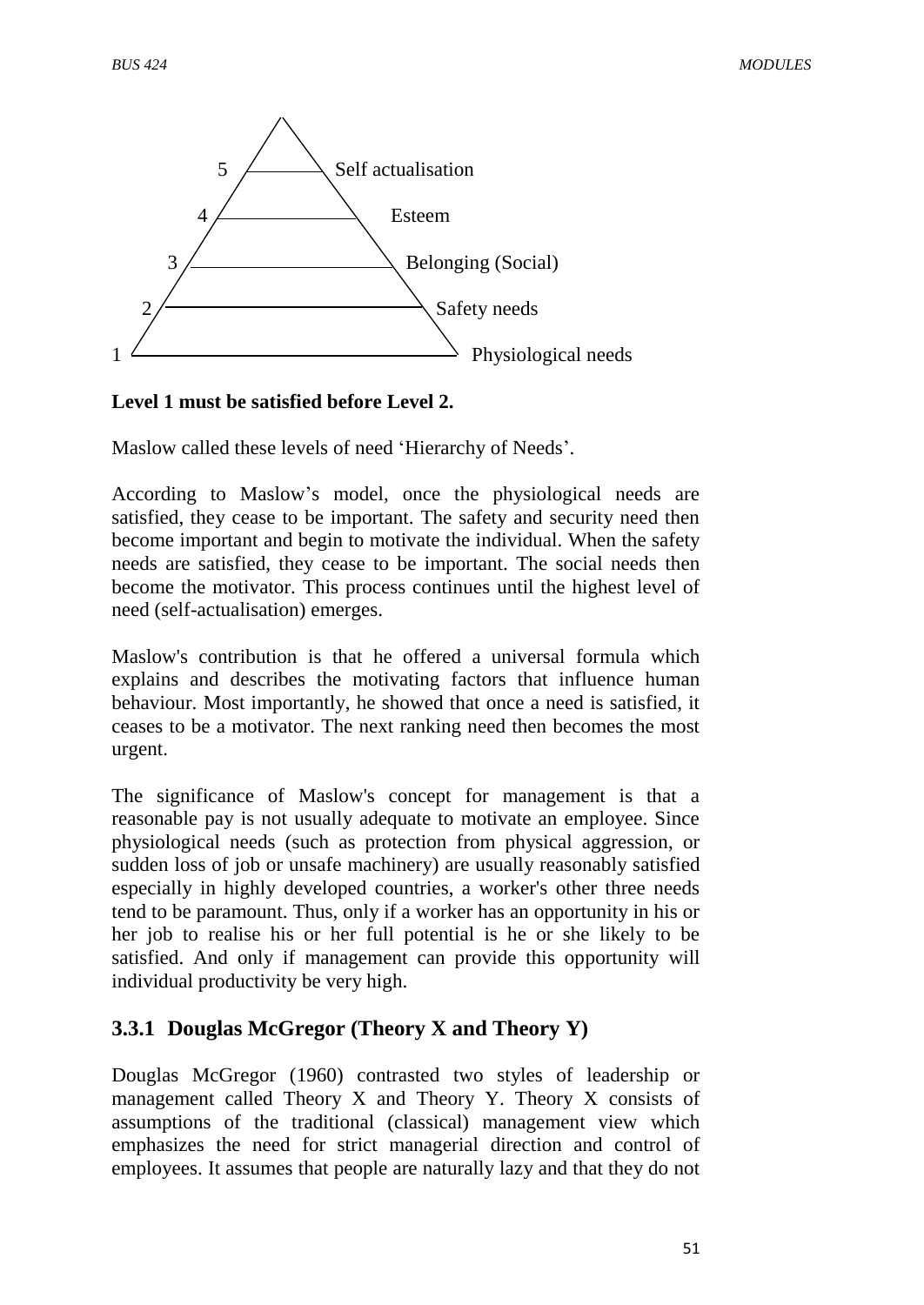want to work. According to this view, people want only security, are naturally not ambitious and will avoid responsibility if they can. For these reasons, workers must be coerced, controlled, directed and constantly supervised and threatened with punishment otherwise they will not carry out their tasks. The theory X view is that people are not reliable and therefore they must be driven to do their work by a judicious application of the stick rather than carrot. As a result, management based on this assumption is coertive and manipulative. A strict obedience to the theory X view of the nature of the average worker has led in the past to extremely close supervision and strict discipline backed up by the threat of harsh punishment, such as immediate dismissal, for failure to obey orders or work sufficiently hard.

The theory X view was challenged by McGregor. According to him, theory X assumptions appear inadequate and ineffective for: the full utilization of human potentialities. The alternative which he offered is called Theory Y and is an optimistic view of human nature.

Theory Y consists of assumptions which could lead to higher motivation of workers and the total integration and realisation of individual and organisational goals.

The assumptions of theory Y are that:

People have a capacity to be highly imaginative and creative; physical and mental work is as natural as play or rest people will exercise selfdirection and self-control in meeting any objective to which they are committed; people are not by nature passive or resistant to organisational goals; workers are willing to accept and will even seek responsibility. The traditional classical management systems did not create the opportunity for these potentialities to be exercised hence there was a preoccupation with money motivation which led to frustration of employees. In other words, McGregor argued that people are not basically lazy or unwilling to work but are made to behave that way by the firm"s organization and management. Given the appropriate organization and treatment, particularly motivation, the employees in a firm can change totally. Because people like to work and are reliable (theory Y) they should be allowed to work without being subjected to excessive and debilitating controls.

To implement theory Y, McGregor stated that management should arrange organisational conditions and methods of operation in a way which would enable people to achieve their own objectives best by directing their efforts toward organisational objectives. According to McGregor, the increase in productivity will be greatest if, in achieving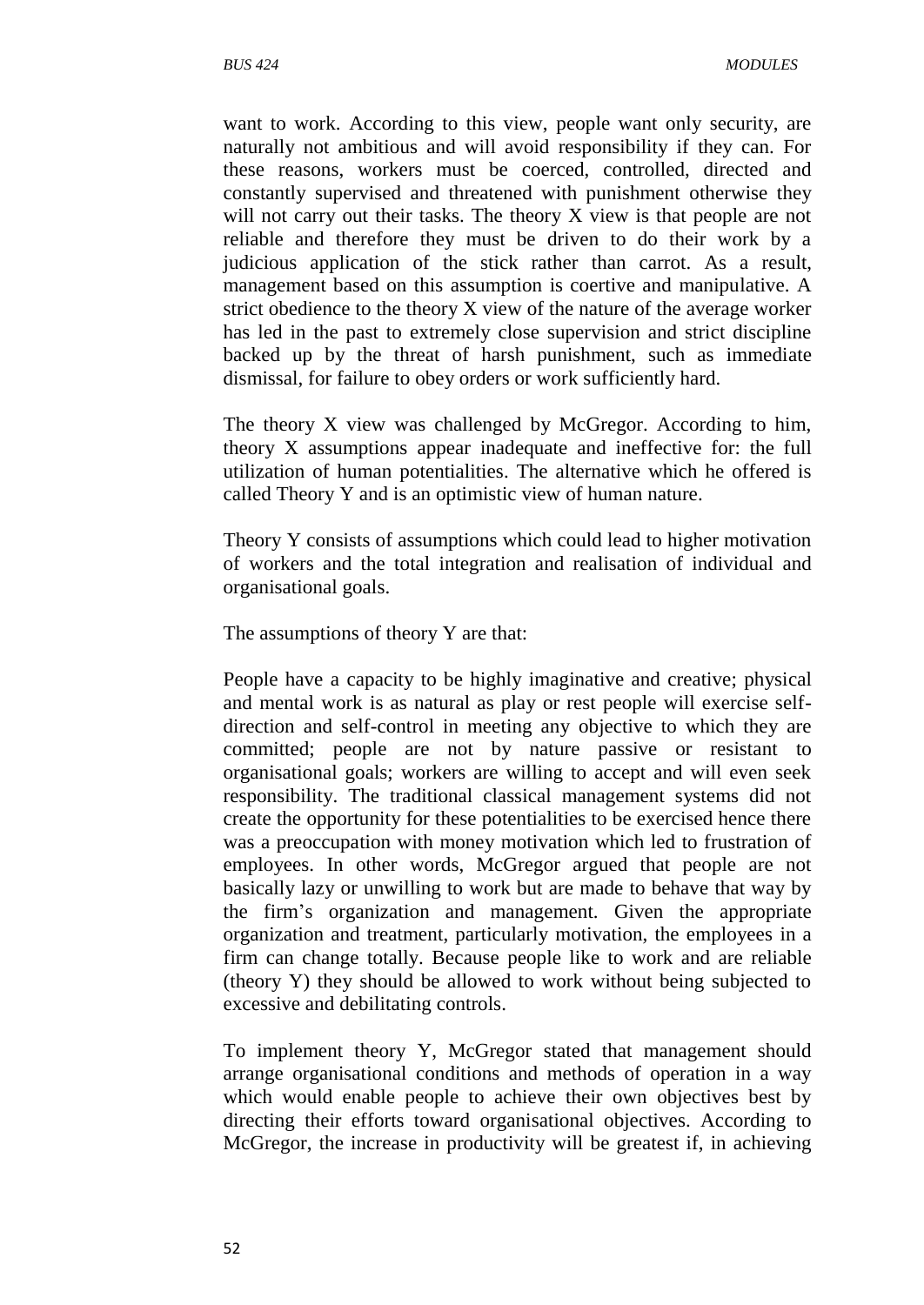the firm's goals, workers are also achieving their own. Thus, the use of theory Y calls for:

- the discovery and development of the potential in all employees;
- the use of minimum supervision and, controls by the manager;
- the implementation of job enlargement, participatory leadership styles and management by objectives schemes to ensure that the needs of the individual and the organisation are properly integrated.

# **3.3.2 Frederick Herzberg (The 'Two Factor' Theory)**

Herzberg formulated the two factor theory of motivation which states that job dissatisfaction and job satisfaction are produced by separate sets of factors. Herzberg identified the first set of factors as physical working conditions, company policy and administration, interpersonal relations, supervision and salary. These factors he called "hygiene or maintenance factors". If these factors are absent, in a job, there will be job dissatisfaction. However, their presence does not mean that there will be job satisfaction. This is because job 'satisfaction is caused by a separate set of factors which relate to the content or nature of the job itself. This second set of factors he called 'motivators' or 'satisfiers'. They include achievement, recognition, the work itself, responsibility, and opportunity for advancement and growth on the job.

On the basis of his interviews with 200 engineers and accountants in Pittsburg (USA), Herzberg concluded that job satisfaction and job dissatisfaction were separate dimensions of human condition and that each state is caused by an entirely separate set of factors. The absence of "motivators" would not cause job dissatisfaction. On the other hand, improvements in 'maintenance or hygiene factors' would not bring about job satisfaction. This is because, each conditions produced by a separate set of factors.

Finally, Herzberg suggested that management should improve the "hygiene factors" which affect the environment or context of the job in Order to remedy and prevent job dissatisfaction. In addition, management should include 'motivators' in the content of every job in order to increase job satisfaction. To make the "motivators" to be effective, there must be a reasonable amount of the "hygiene or content factors' in an organisation.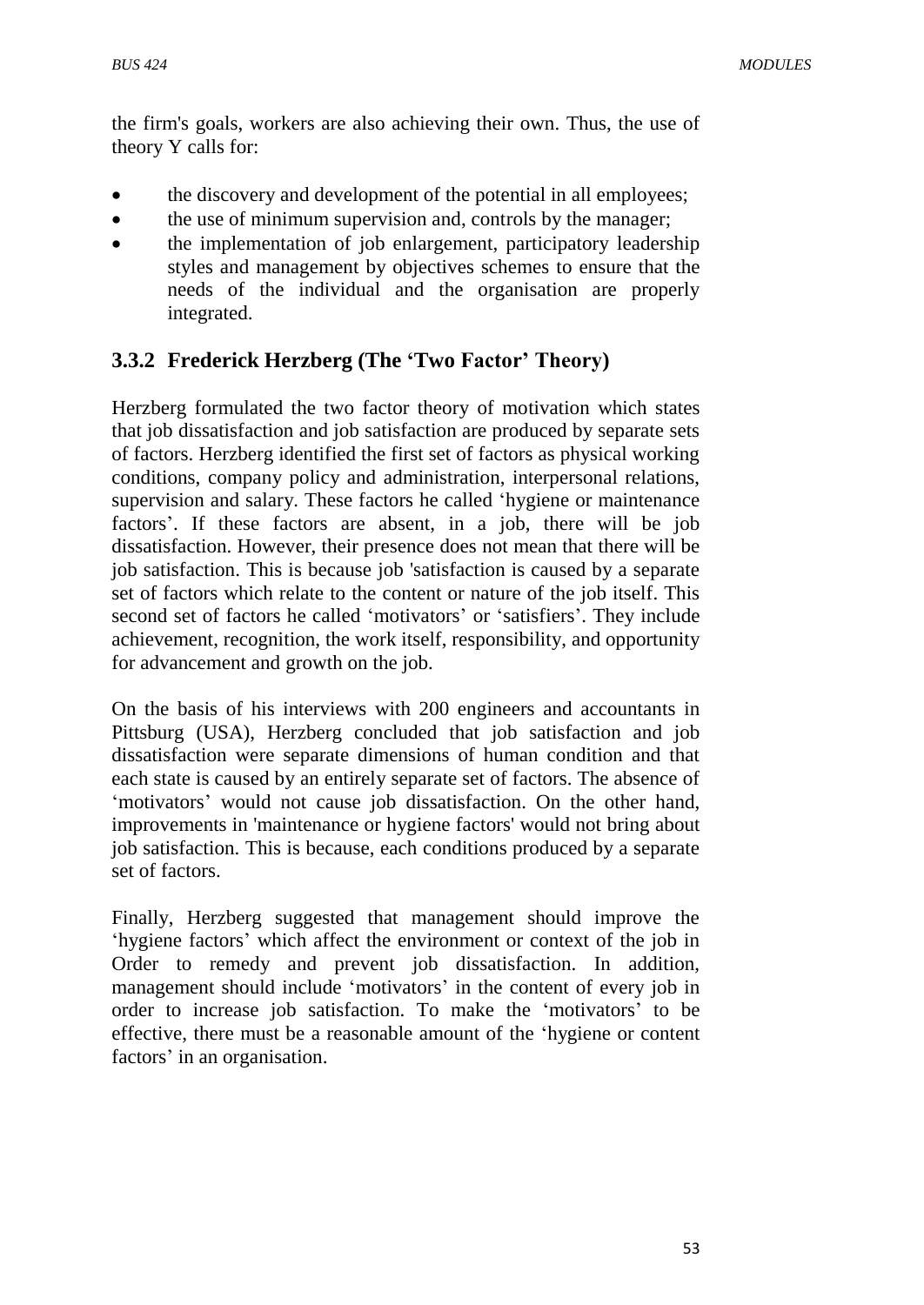#### **3.3.3 Chris Argyris (Impact of Formal Organisation upon Individual)**

Argyris contribution to organisation theory was his analysis of the impact of the formal organization upon the individual. According to him, there is an inherent conflict between the demands of a formal organization and the nature and needs of psychologically healthy or mature persons working within them. As people grow older or more mature, they tend to become more active, more independent and seek to grow and find expression for their creative and psychological energy. However, in its drive to maximise efficiency and achieve its objectives, a typical formal organization develops a structure based on the principles of task specialization, chain of command, unity of direction, and rigid rules and regulations. These principles demand that the worker shall be dependent, passive, and subordinate towards his superior.

The formal organization frustrates the individual by reducing the chances of realising his needs for independence, growth, creativity, and self-expression especially at the lowest levels of organisational hierarchies where individual autonomy and responsibility are least. When people become frustrated in this way, they may seek to adjust themselves by working hard to get to a high position where conditions are less frustrating.

If the prospects of advancement are slim, the frustrated individual may resign his appointment with the company, or absent himself from workplace frequently, or become apathetic and aggressive, or lose interest in his work or attempt to 'get even' with management by restricting output or slowing down work. According to Argyris these methods of adjustment or adaptation are sanctioned and perpetuated by informal work groups. In fact, the informal organisation for restriction of output develops as a mechanism for resolving this inherent-conflict between the demands of the formal organization and the needs of psychologically healthy or mature person.

To correct this situation, Argyris recommends the following measures:

i. A horizontal and vertical loading of jobs in order to increase individual motivation. Job enlarge-mentor horizontal loading of jobs means increasing the variety of tasks at the same level of complexity i.e. allowing each employee to perform more varied tasks in the hope of making the jobs less monotonous. This can lead to increased productivity and it shows that division of labour doesn't necessarily produce greater efficiency. Job enrichment or vertical loading of jobs means adding jobs of a more complex, interesting, and challenging nature. In other words, job enrich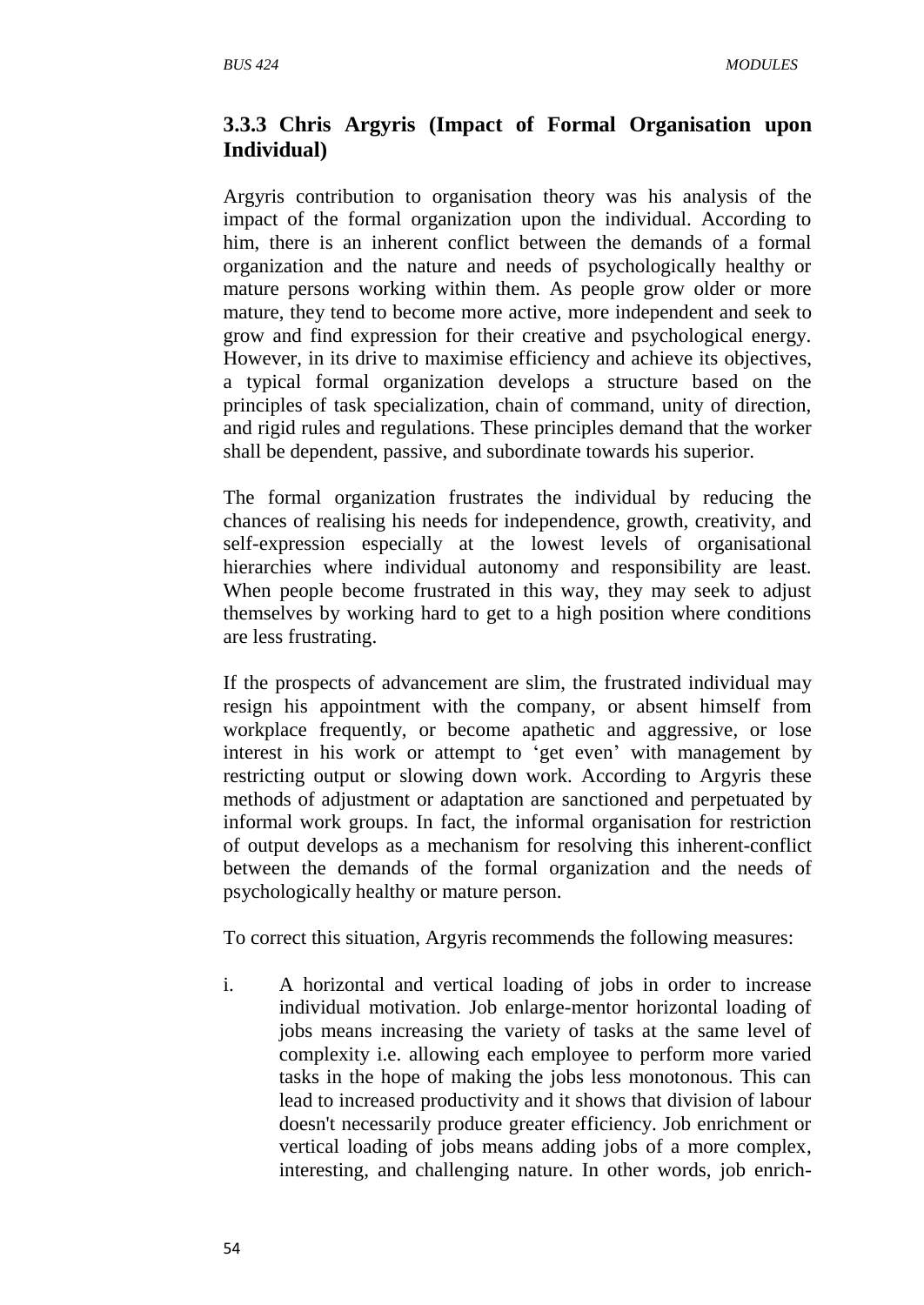ment seeks to increase the employee's responsibility and recognition while it offers increased opportunities for challenging work and for advancement and growth on the job.

- ii Increased employee participation in management in order to accommodate the personal values of organisation members in the decisions that are made.
- iii. A flexible organizational structure that permits a two-way open relationship between managers and their subordinates.

#### **3.4 Rensis Likert (The Central Role of Work Groups)**

Liked wrote on the central role or importance of work groups for individual performance. According to him, every person has a desire to achieve and maintain a sense of personal worth. The satisfaction of this desire depends most importantly on the response we get from the people to whom we are very close, in whom we are interested and whose approval and support we are eager to have. For this reason, the face-toface groups with whom We spend the bulk of our time are the most important to vs. One of these groups is our work group in which we spend much of our time and whose approval and support we are particularly eager to have in order 'to achieve and maintain a sense of personal worth and importance. The result of this is that people tend to behave in ways that are consistent with the goals and values of their work groups in order to obtain recognition, support, security and favourable reactions from such groups. Liked therefore concluded that "management will make full use of the potential capacities of its human resources only when each person in an organization is a member of one or more effectively functioning work groups that have a high degree of group loyalty, effective skills of interaction and high-performance goals". In other words, "an organization will function best when its personnel function not as individuals but as members of highly effective work groups with high performance goals'. For this reason, 'management should deliberately endeavour to build these effective groups linking them into an overall organization by means of people who hold overlapping group membership'. In addition, throughout the organization, the supervisory process should develop and strengthen group functioning in which members can communicate freely among themselves without fear; distrust or in confidence.

Liked also developed other principles for increasing employee motivation and performance stressing that management should make less use of hierarchical and economic pressures. He feels management should rely more on a widespread use of employee participation, on a treatment of employees as 'human beings' rather than just as instruments to get the work done, and on the application of other principles of supportive relationships. According to Liked, this new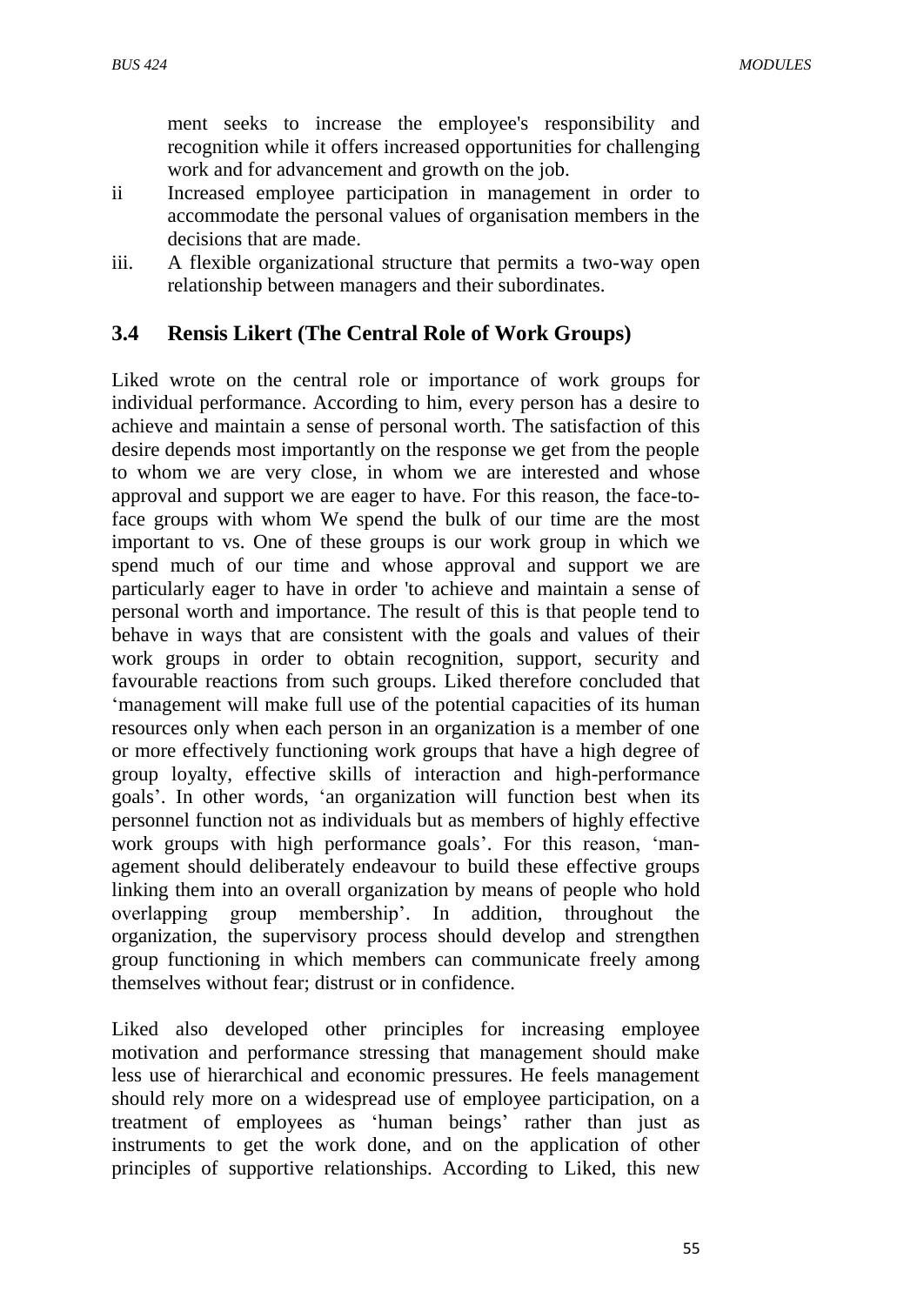pattern of management is more productive because it is employeeoriented, democratic and supportive of the individual. He sees the manager as the "linking pin" or a representative of the work group whose role is to relate the group to other organizational units. Furthermore, he suggested that management should design jobs in such a way that each member of the organization will feel that the organization's objectives are significant and that his own particular task or contribution is necessary, important, useful and enables the organization to achieve its goals.

#### **3.5 Contributions of Human Resources Theorists**

- (a) They introduced the concepts of job enrichment, job enlargement, management by objectives (MBO) job rotation, self-controlled work teams, supportive management, and other schemes and job design techniques which can enrich the work load of individuals and provide opportunities to tap their natural abilities.
- (b) They emphasized management's responsibility for creating an environment in which ell organization members can contribute to the limits of their abilities or resources which are not limited to physical skills and energy but include a capacity for imagination.

#### **Some criticisms against the human resources approach**

- 1 The theories are a generalised view of man and an inflexible explanation of what motivates people. They assume that all employees are homogeneous and behave in the same way. Employees are seen as responding in the same ways to the same set of stimuli or circumstances. They failed to take into account the fact that the factors which will motivate any two individuals in the same context may vary significantly. Consequently, the theories do not adequately explain why different individuals in the same jobs and work context respond differently in terms of the commitment and effort they give to their work and why they may derive different satisfaction from it. The theories assume that all employees want and value enriched and challenging jobs and would respond equally to opportunities for joint goal setting. This is not a realistic assumption because people vary in their characteristics and expectations. Not all employees are responsible to enriched job opportunities and participative management. In any case, motivating people to participate in management may be dysfunctional for the organization as much as the organization may be dysfunctional for the individual.
- 2. The theories do not consider the fact that a work context or situation may have peculiar characteristics and features which influence employee motivation. For instance, routine jobs are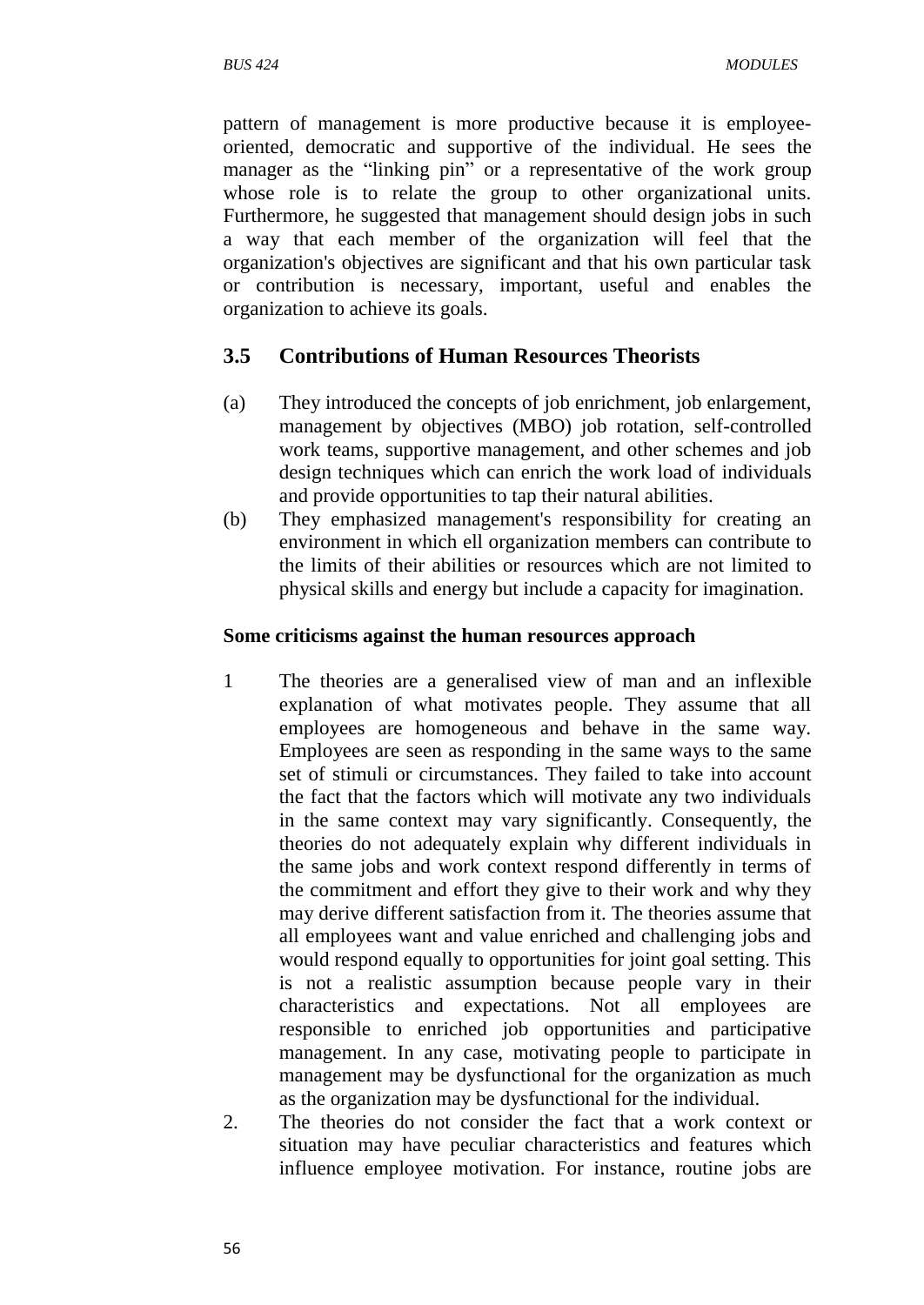generally programmed and do not contain opportunities for self direction and self-motivation whereas a research and development job is generally challenging and gives opportunity for self-direction and the use of one's initiatives.

- 3. The theories fail to see that changes may occur in an individual's priorities at work over time and with changing circumstances. It assumes that an employee always emphasizes the need for a challenging job and for participation more than any other need.
- 4. One of the theories in the human resources approach, namely McGregor's Theory Y, is considered by Morse and Lorsch to be irrelevant in an organization because the organization must be designed to accomplish its tasks effectively, rather than be in accord with a particular style of leadership.

## **4.0 CONCLUSION**

Management experts recognizing that people are not always motivated by money to improve productivity, it will only work at a point afterwards people would try to save time by finding better ways to do the same amount of work through their own creativity, they would prefer to enjoy more family life, relaxation activity and achieving something else for society in their own way.

## **5.0 SUMMARY**

In this unit, we have explored the human resource approach, understand the approaches to human resource by Abraham Maslow, Douglas McGregor, Fredrick Herzberg, Chris Argyris and Rensis Linkert, examine contributions of human resources theorists and finally, some criticisms against the human resource approach.

## **6.0 TUTOR-MARKED ASSIGNMENT**

- 1. Compare and contrast the classical and the humanistic definitions of an organization. Clearly outline the main elements of the mechanistic and the behavioural-humanistic theories of organisation.
- 2. In your own words, explain what you understand by group dynamics. Of what use is this concept to managers?
- 3. Outline briefly the contribution made to the development of management theory by any four of the following:
	- i. Elton Mayo
	- ii. Frederick Herzberg
	- iii. Mary Parker Follet
	- iv. Douglas McGregor
	- v. Rensis Likert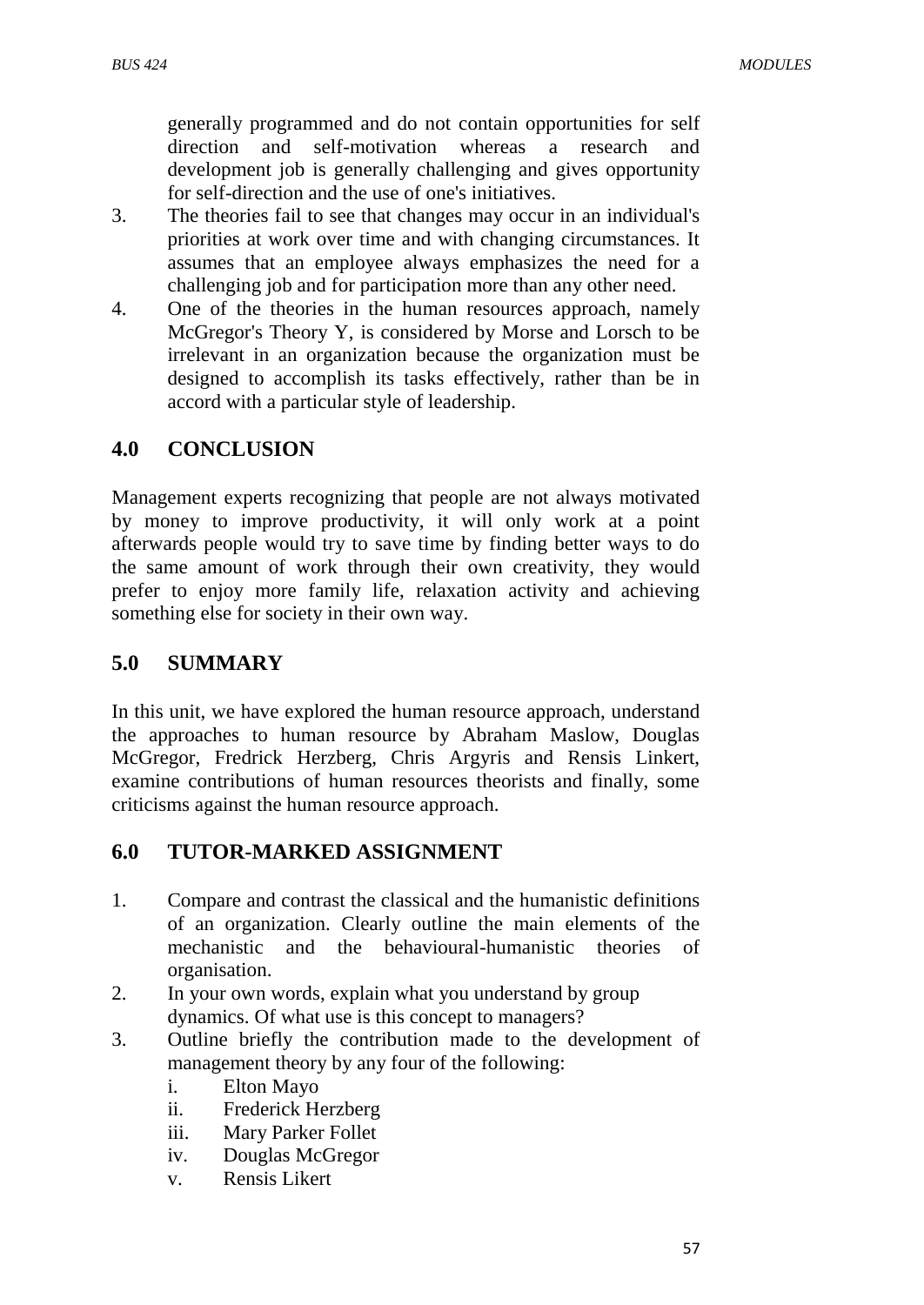- 4. State briefly the fundamental premise of the human resources approach.
- 5. What are the contributions of and criticism against human resources

theories?

- 6. Every manager is unique in his style of management. Compare the management styles of two managers the one assuming McGregor's Theory X and the other assuming Theory Y.
- 7. With reference to the Hawthorne studies, discuss the influence of work groups in commerce and industry. Compare the approaches taken by the classical traditional theorists with the human relations theorists in understanding the nature of organisations.
- 8. Many people have been credited with considerable contribution to the development of management thought. Name five of such people and indicate the specific contribution of each of them.

#### **7.0 REFERENCES/FURTHER READINGS**

- Ajonbadi, H. A (2000) *Applied Business Management Theory* Lagos, Vantage Publishing company.
- Argyris, C. Personality and Organisation (New York: Harper & Row, 1957).
- Bennet, R. (1981) *Managing Personnel and Performance: An Alternative Approach* London Business Books, P.134.
- Davis, Keith and John Newstrom, (1985) *Human Behaviour at work*  New York: McGraw-Hill Book Company p. 308.
- Etzioni, A, (1964) *Modern Organization*, New Jersey, Prentice Hall, Inc. p. 31.
- Fitzgerald, Thomas H. (1971) *"Why Motivation Theory doesn't Work"* Harvard Business Review, pp. 37 – 44.
- Glover, J.W.D. and Rushbrooke, (1983) *Organisation Studies*, Thomas Nelson and Sons, Survey pp. 39-40.
- Khalid, A. (2008) *Management from Islamic perspectives, principles and practice* Malaysia, IIUM press
- Lawal, A. A (2016) *Management in focus*, Lagos, Abdol publications
- Lawal, K. A. A and Oludimu, O. L (2011) *Management Principles, Practices and Focus*, Ibadan, Asogun Books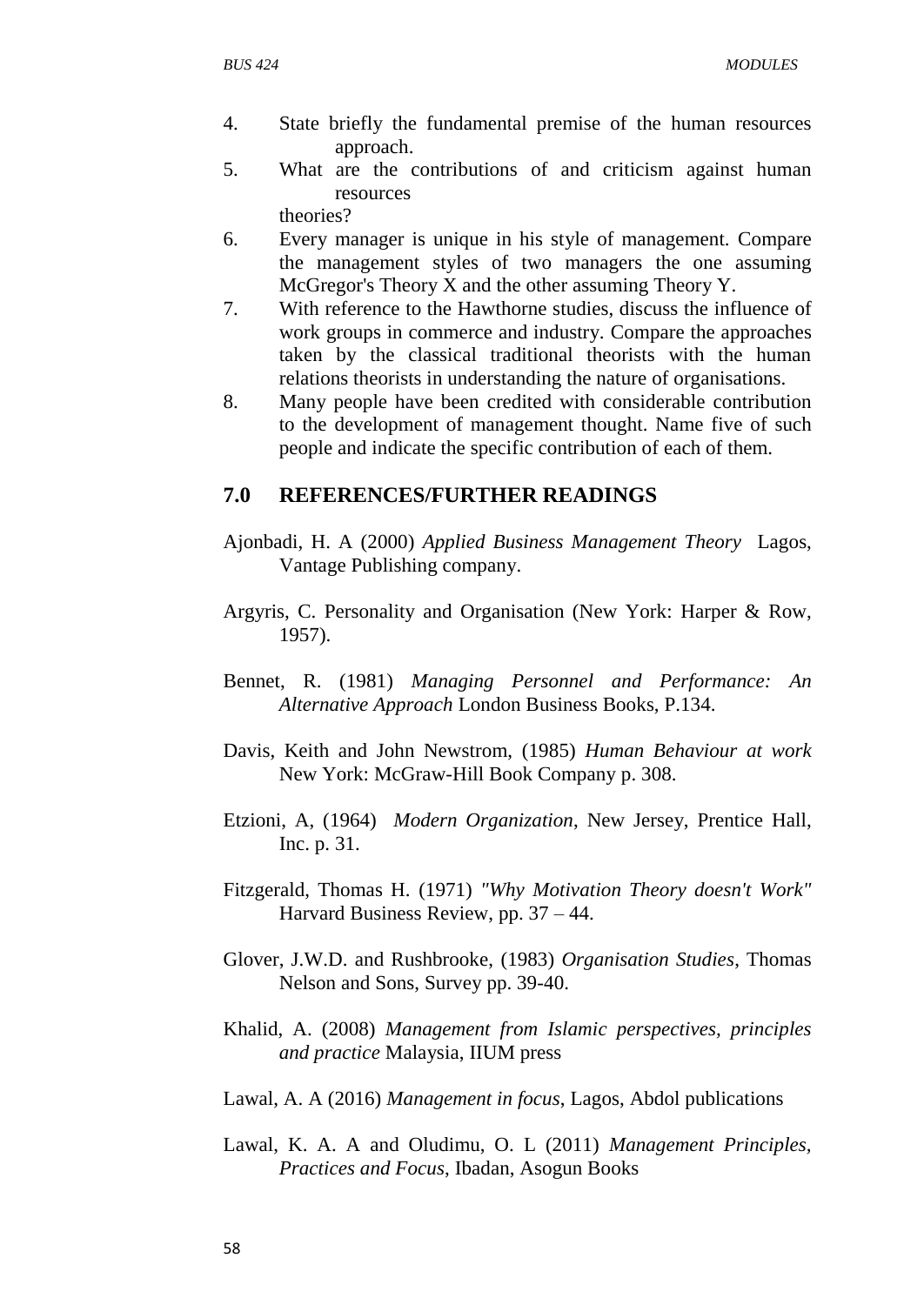- Liked, R. (1961) *New Patterns of Management* New York: McGraw-Hill,
- Liked R., (1971) *The Principles of Supportive Relationships* in D.S. Pugh (ed.) Organization Theory, Penguin, pp. 288.
- Maslow, A. (1954) *Motivation and Personality* New York: Harper and Row.
- Morse, John T. and Lorsch, Jay W. (1970) *"Beyatid Theory Y"* Harvard Business Review, 48
- Nage, Jerald and Michael Aiken (1967) *"Relationship of centralization to other structural properties"* Administrative Science Quarterly, 12, pp. 72-92
- Ogundele O. J. K (2005) *Management and Organisation: Theory and Behavior,* Lagos, Molofin Nominee.

Otokiti, S. O. (2007) *Theoretical Concept and Scope of Management*  Lagos, Vantage publishing company.

- Oyedijo, A. (1998) *The Key Concepts in Business* Ibadan Paramount books Ltd.
- Stewart, R. (1967) *The Reality of Management*, Williams Heinemann Ltd Pan Books Ltd., p. 63.

[www.vectorstudy.com/managementtheories.](http://www.vectorstudy.com/managementtheories)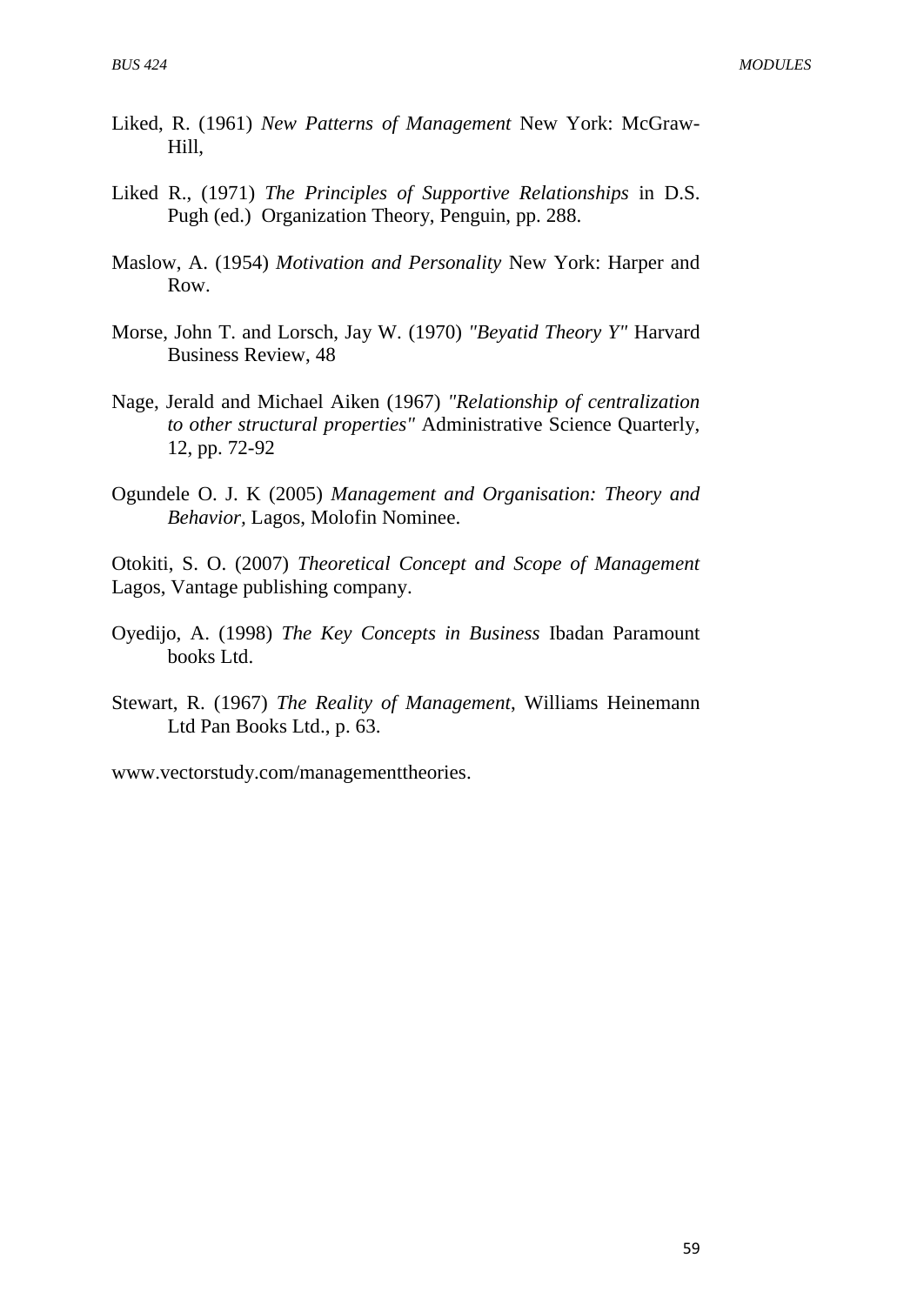## **UNIT 3 MODERN THEORIES OF ORGANISATION AND MANAGEMENT**

#### **CONTENTS**

- 1.0 Introduction
- 2.0 Objectives
- 3.0 Main Content
	- 3.1 The Systems Approach
	- 3.2 The Main Characteristics or Properties of Open Systems
	- 3.3 Contributions or Advantages of the Systems Approach
- 4.0 Conclusion
- 5.0 Summary
- 6.0 Tutor-Marked Assignment
- 7.0 References/Further Readings

## **1.0 INTRODUCTION**

In this unit, you would be introduced to modern theories of organization and management, the Systems Approach, the main characteristics or properties of open systems.

#### **2.0 OBJECTIVES**

At the end of this unit, you should be able to:

- the systems approach
- the main characteristics or properties of open systems
- contributions or advantages of the systems approach

## **3.0 MAIN CONTENT**

#### **3.1 The Systems Approach**

The systems approach was developed from the writings of Chester Bernard (1938), Norbert Weiner (1948), Ludwig Von Bertalanffy (1955), the Structural-Functionalists particularly Talcott Parsons (1961) and Organizational Social Psychologists particularly Katz and Kahn (1966).

The systems approach sees organisations as systems. A system is a set of interrelated parts such as the various departments of a firm which together form a complete unit that performs a particular function. Each department is a subsystem of the whole organisation while each organisation is a subsystem of the whole society. Departments and individuals in an organisation are seen as interacting elements that are working together interdependently. Each department or element of the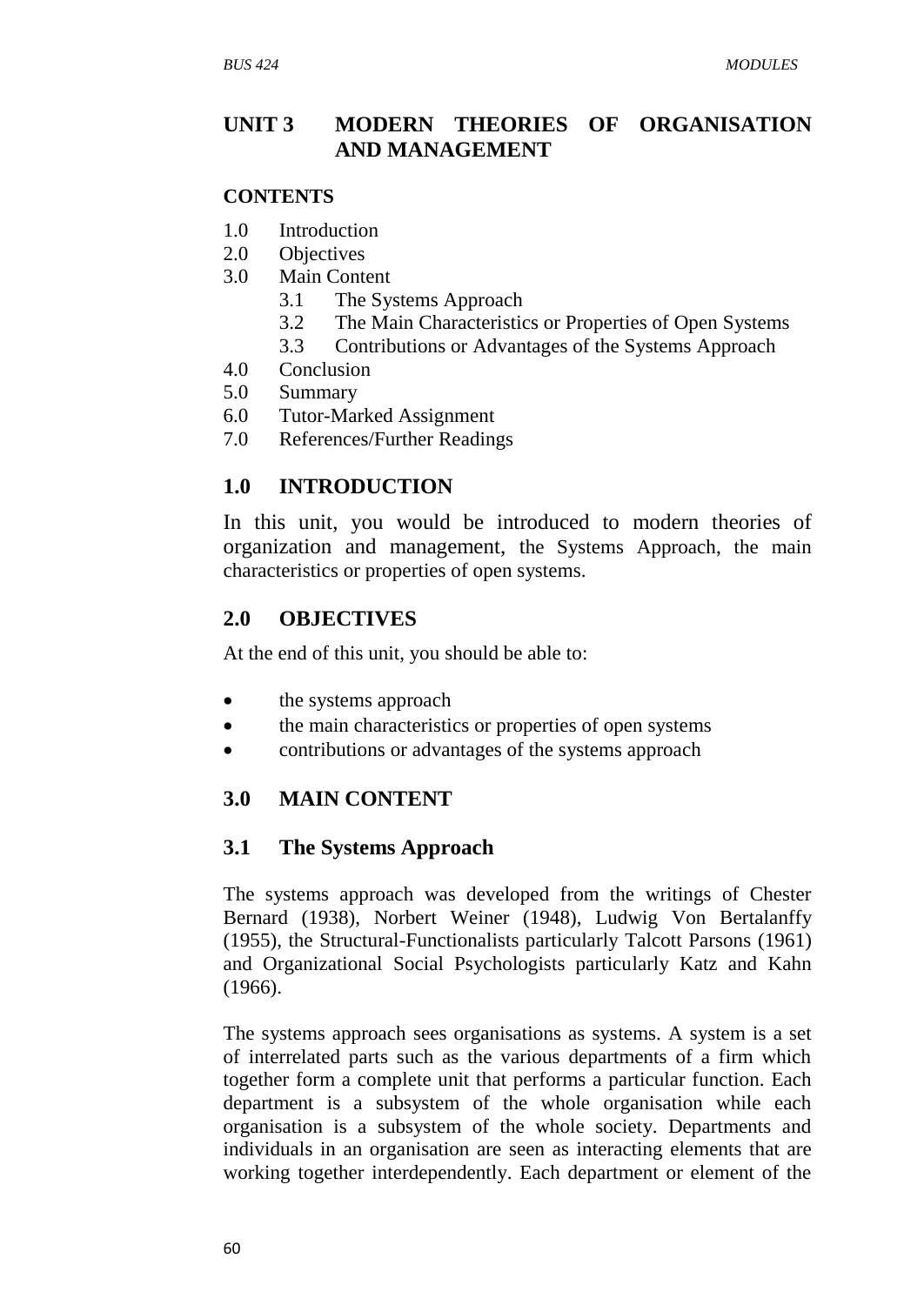whole system may in turn comprise a sub-system with its own network of interrelated elements i.e. the various sections and positions.

The overriding assumption of the systems approach is that any system (the whole) is greater than the sum of its parts i.e. a Gestalt evolves. In other words, the 'Output of the whole organisation is more than the output of the constituent parts would be if they were to function independently and individually. System theories are based on the view that it is not appropriate to examine individual parts of the organisation. Instead, one should examine both formal and informal relationships between and among subsystems within the organisation in order to explain the system as a totality. Thus, while the classical-mechanistic school focused on the formal structure of the organisation and the behavioural – humanistic school emphasized social relationships, systems theory suggests that it is significant to look at the interaction between the parts of the organisation and the relationship between the organisation and its environment.

Every system or subsystem is made up of people who interact and work together. This is the organisation's human or social sub-system. The employees perform tasks and produce goods using various techniques, procedures, plant, equipment, layout, and work methods (all collectively called technology) within the organisation's formal structure. This is the organisation's technical sub-system. When the objectives of the organisation are added to the structure, it becomes a socio-economic and technical system. The way in which the firm's material and human resources are used by management is the firm's organisational subsystem.

Thus, the operation and behaviour of each system or subsystem are subject to social, economic, technical arid organisational variables. Changes can occur at any time in one or more of the firms sub-systems (for example the introduction of new machinery or the creation of a new position) that will affect the other subsystems as well as the firm (or system) as a whole.

An organisation is a closed system when only its internal environment is considered. An organisation is an open system when account is taken of the internal environment and the influence of the external factors over which the organisation has no direct control Glover and Rushbrooke (1983).

A closed system does not receive inputs from its outside environment. In addition, it does not distribute any outputs to the outside environment. In short, it does not interact with its external environment. Closed systems rarely exist in real life.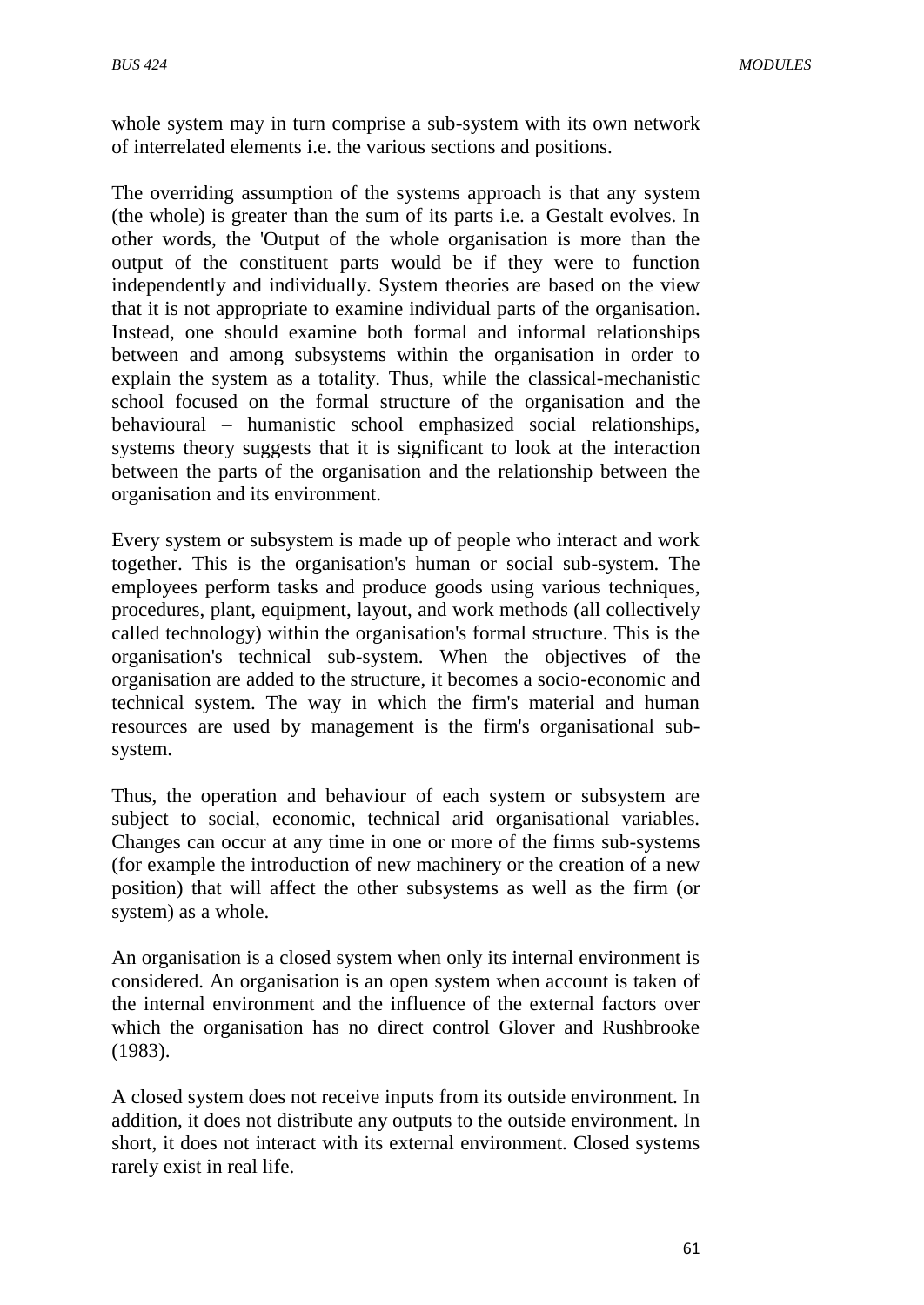In an open system, inputs are received from the external environment and are processed by the system, the result of this resource energy conversion activity being an output to the external environment. In short, an open system maintains continuous information with its external environment.

# **3.2 The Main Characteristics or Properties of Open Systems**

The main characteristics or properties of open systems are as follow Katz and Kahn (1966).

- **1. The system and subsystem view point:** The approach sees an organisation as a system which is made up of interrelated, interconnected and interdependent parts. A change in any of the subsystems will bring about changes in others (the 'fishing net' concept). An organisation is seen as a complete system with its own internal divisions and departments and is also a subsystem of the larger society. The boundaries of a complete system depend on the definition of the system.
- **2. Dynamic interactionism:** The systems approach emphasizes the dynamic process of interaction that occurs within the structure of an organisation in contrast to the classical school which emphasizes a static structure. There is a dynamic process of interaction between an organisation and its Structure. Rather than replace the formal structure of authority, responsibility, communication and so forth, systems theory simply adds and emphasizes the interaction process that occurs within the structure and between the organisation and its external environment.
- **3. Multidimensionality:** The approach sees each problem as multidimensional i.e. caused by many factors.
- **4. Resource energy conversion process:** i.e. the inputstransformation-outputs process: As open systems, organisations import some form of energy from the external environment and reorganise, convert or transform the imported energy into some finished products form (the through-put). It then exports some product (the output) into the environment, and re-energizes the system from resources in the environment thus rendering the patterns of activities of the energy exchange a cycle of events.
- **5. Negative entropy:** The open systems approach sees organisations as characterised by negative entropy i.e. they are able to arrest the entropic process, the universal second law of thermodynamics-which states that all closed organizations tend to move towards disorganisation and dissolution and eventually run down because the elements that compose their differentiated structures become rearranged in random disorder, breakdown,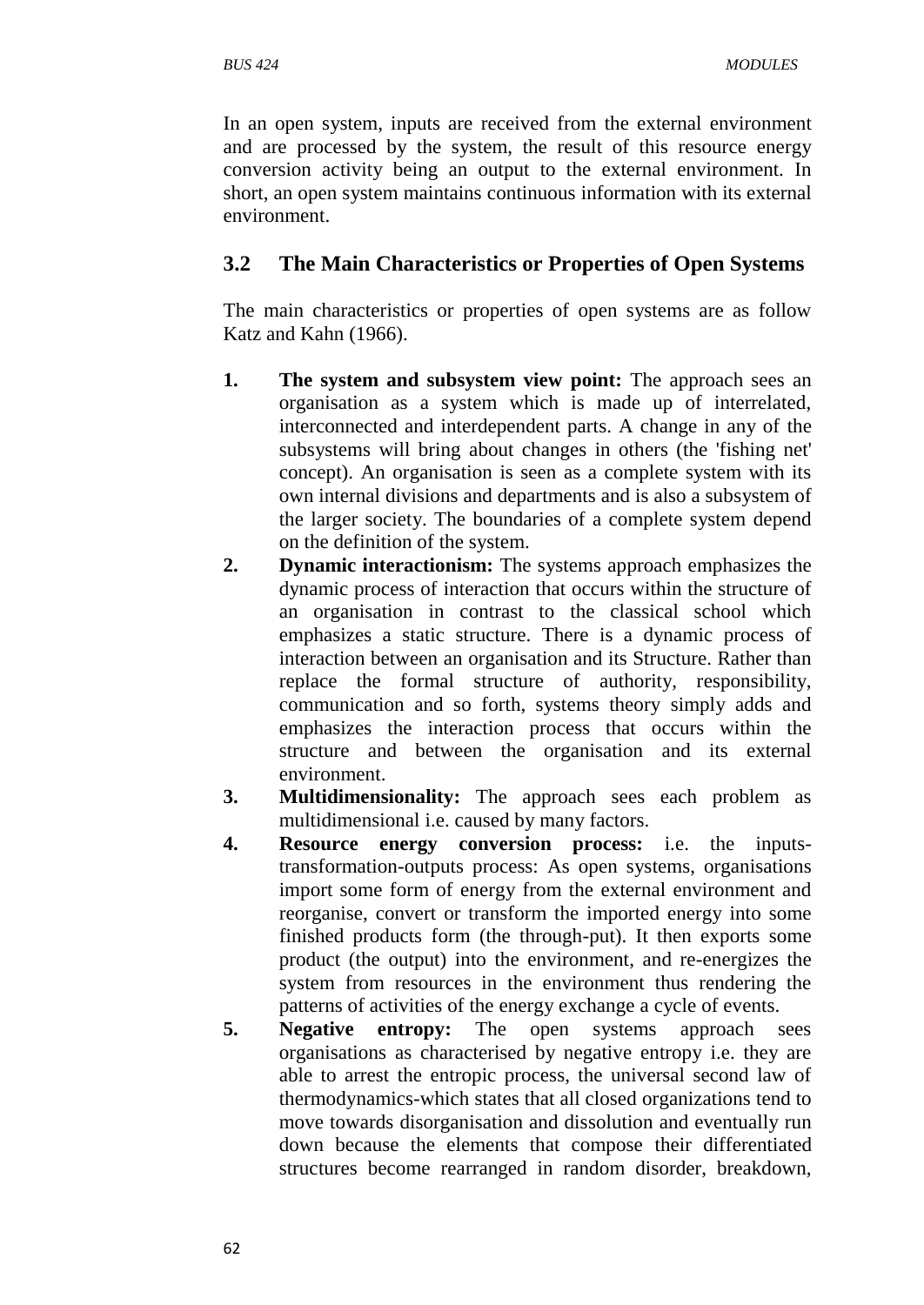and failure (i.e. entropy). However, because they interact with and continually import more energy from their external environments than that which they expend in the process of transformation and exportation, open organisations acquire negative entropy. Because of their negative entropy and the building up or storage of resources especially in anticipation of problems, such organisations acquire a capacity for counteracting the disruptive force in the environment for self-renewal thus prolonging their spans of life almost ad infinitum.

- **6. Information input**, **negative feedback and adaptivity:** The approach sees an organisation as an adaptive system which is made up of interrelated parts, inputs, process, outputs, feedback and environment. The constant interaction between a system and its external environment enables the organization to build a .self adjusting mechanism through negative information feedback about performance which is used to correct deviation from expected results. Thus, an organisation is an adaptive system which uses information about its performance to control its functioning and adjust self to changes in its environment in order to survive and remain viable.
- **7. Dynamic homeostasis:** Since the organisation adjusts itself to the changes taking place in its environment, it is able to maintain .a steady state or dynamic balance in which there is some constancy in energy exchange and in the relations between the parts so that from time to time, the organisation is not exactly the same as before but a highly similar one. In other words, the organisation operates like a life-cycle in which there is a dynamic or homeostatic equilibrium under changing conditions.
- **8. Equifinality and multivariability:** Unlike classical and neoclassical theories which assume single factor causations, systems theory assumes that an event is caused by several factors that are interrelated and inter-dependent. It states that organisations as open systems can reach the same final state from different initial conditions and by different paths of development, since they are characterised by the principle of equifinality. Thus, different inputs and different approaches can be used to achieve equally satisfactory results. In other words, a manager can vary his inputs and methods and still achieve satisfactory performance. The implication of this is that for an organisation, there is no one best organisation design or a single best method for achieving an objective. Since many ways lead to better performance, mechanistic or organismic management systems can be used to manage an organisation depending on whether its prevailing environment is stable or dynamic.
- **9. Choice:** Whereas the classical and neo-classical approaches take a negative and a positive view respectively towards the role of the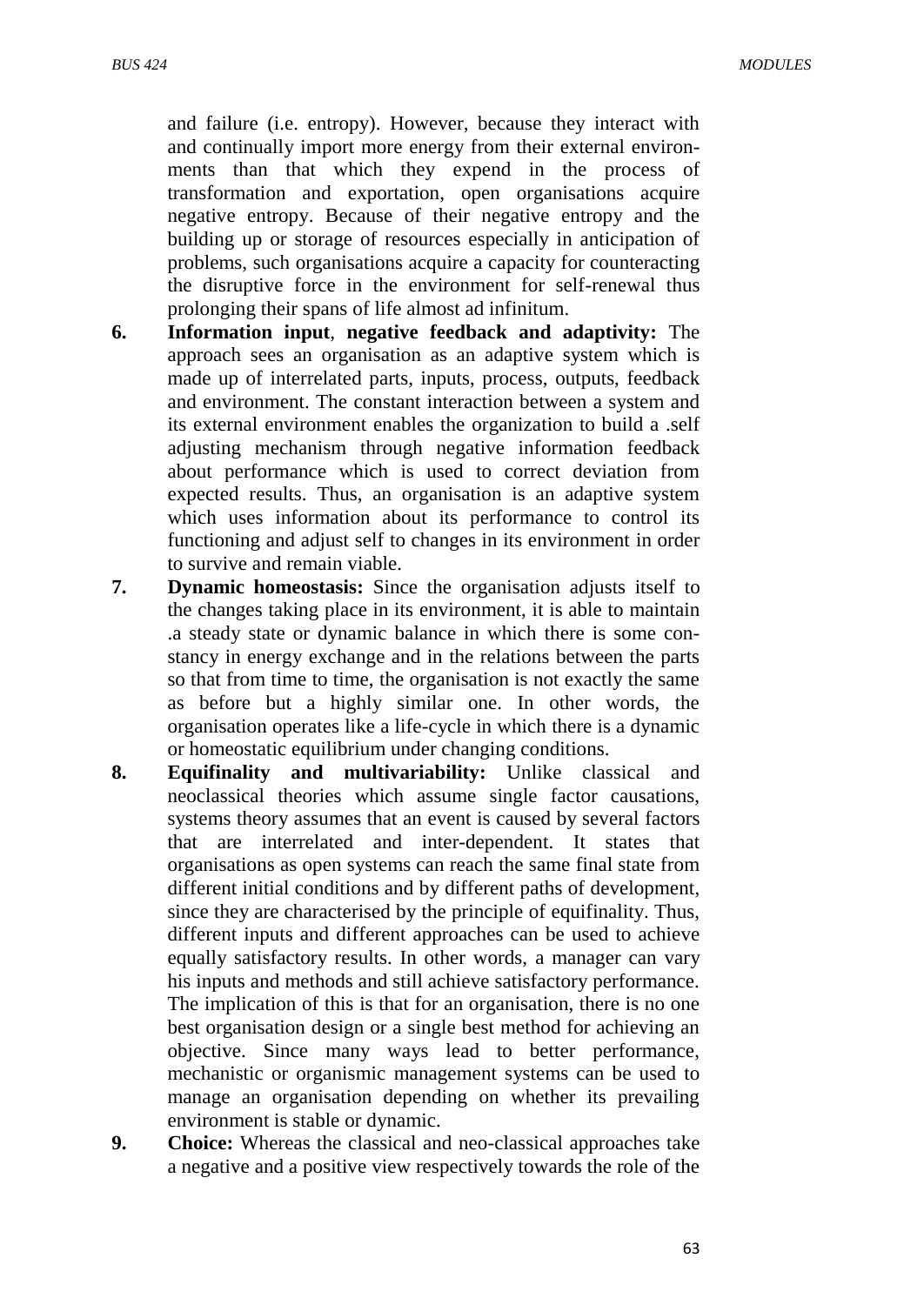individual in the organisation, the systems .school assumes a neutral position. Unlike the classical and neo-classical theories which were normative and prescriptive (in that they stated how managers should run their organizations), systems theory merely describes and seeks to understand organisational phenomena leaving the choice of objectives and methods to the individual manager.

**10. Synergism:** This concept describes the capability of an organisation as a total system to achieve more output than the sum of outputs of its parts would be if each part were to function independently and individually.

# **3.3 Contributions or Advantages of the Systems Approach**

- 1. The approach emphasizes dynamic interaction of parts of an organization with parts of other organisations and with the outside environment. Thus, its value lies in constantly taking into account all the critical variables and constraints and their interaction with each other when approaching any problem or situation. In this way, problems could be analysed and understood in terms of their internal and external causes and solutions 'since management functions involve more than a search for a single rigid solution.
- 2. In addition to providing a method by which complex problems, activities, end organisations can be analysed, ideas of system provide a framework within which to tie together many separate and possibly divergent views which otherwise might fail to make an effective contribution to the overall solution of problems.
- 3. By rejecting the traditional view that an organisation consists of separate departments and instead stressing the need to identify intersystem relationships and provide adequate information flows, the system approach pinpoints a major key to successful organisation. By viewing a firm as a single unit and as part of a larger system, managers will have a better perspective when it comes to planning, organizing, staffing, leading, and controlling.

# **4.0 CONCLUSION**

The target environment and circumstances in which an organisation functions determine the structure that the organization uses and the way its activities are coordinate.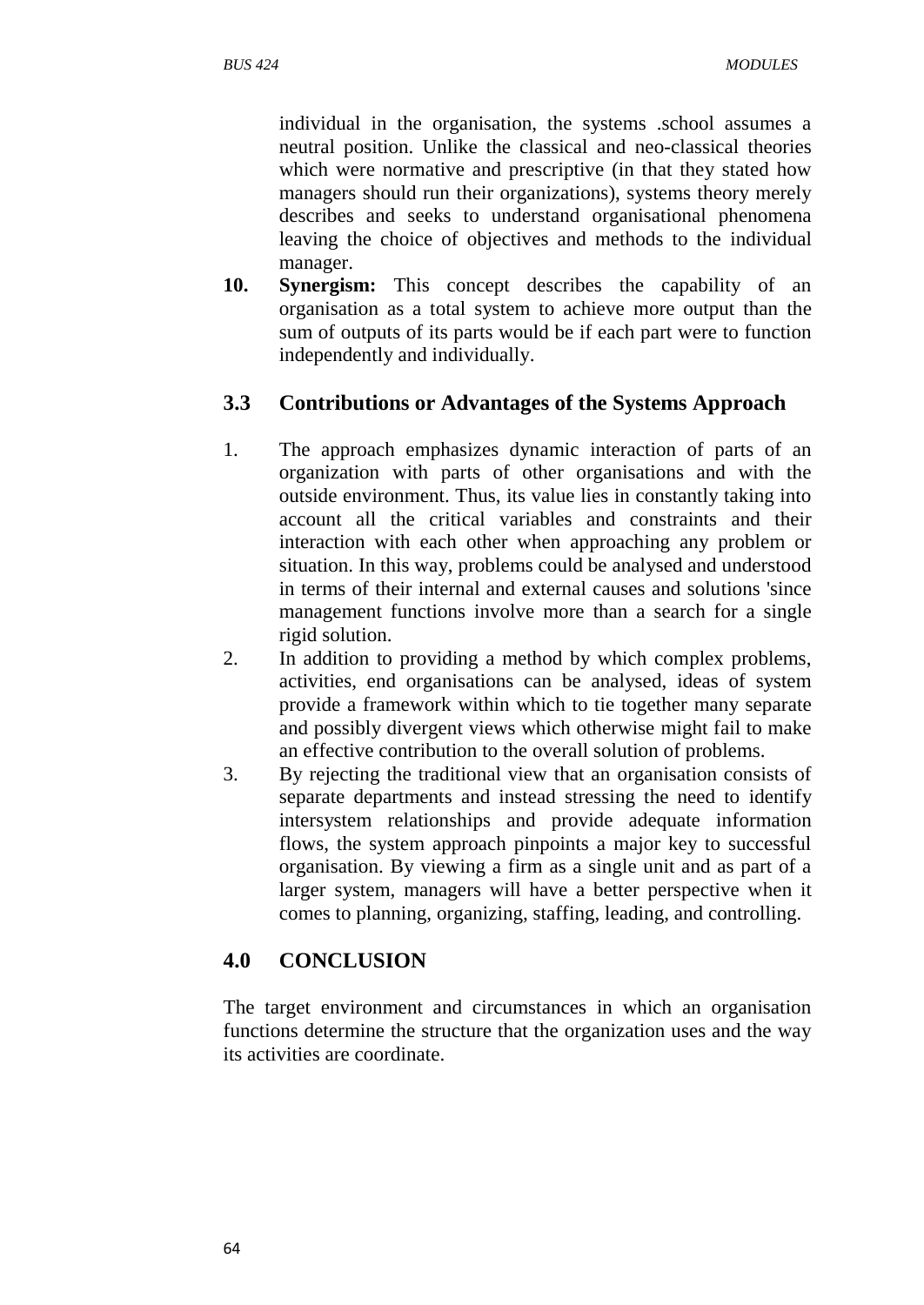#### **5.0 SUMMARY**

We have been able to examine the Systems approach, the main characteristics or properties of open systems and the contributions or advantages of the systems approach.

#### **6.0 TUTOR-MARKED ASSISSMENT**

- 1. (a) What do you understand by the systems approach to organisations
	- (b) What are the advantages of using this approach to the Management of organisations.
- 2. Identify and explain the Main elements or properties of open systems theory.
- 3. Contrast the systems approach to organisation with the "classical" approach.

#### **7.0 REFERENCES/FURTHER READINGS**

- Ajonbadi, H. A (2000) *Applied Business Management Theory* Lagos, Vantage,Publishing company.
- Glover, J.W.D. and Rushbrooke, W.G. (1983) *Organisation Studies* Surrey Thomas Nelsen and sons, p.20.
- Katz, D. and Kah, R. L. (1966) *The Social Psychology of Organizations* New York, John Wiley, pp. 14-29.
- Lawal A. A (2016) *Management in focus*, Lagos, Abdol publications
- Lawal K. A. A and Oludimu, O. L (2011) *Management Principles, Practices and Focus*, Ibadan, Asogun Books
- Ogundele, O. J. K (2005) *Management and Organisation: Theory and Behavior,* Lagos, Molofin Nominee.

Otokiti, S. O. (2007) *Theoretical Concept and Scope of Management*  Lagos, Vantage publishing company

Oyedijo, A. (1998) *The Key Concepts in Business* Ibadan Paramount books Ltd.

[www.vectorstudy.com/managementtheories.](http://www.vectorstudy.com/managementtheories)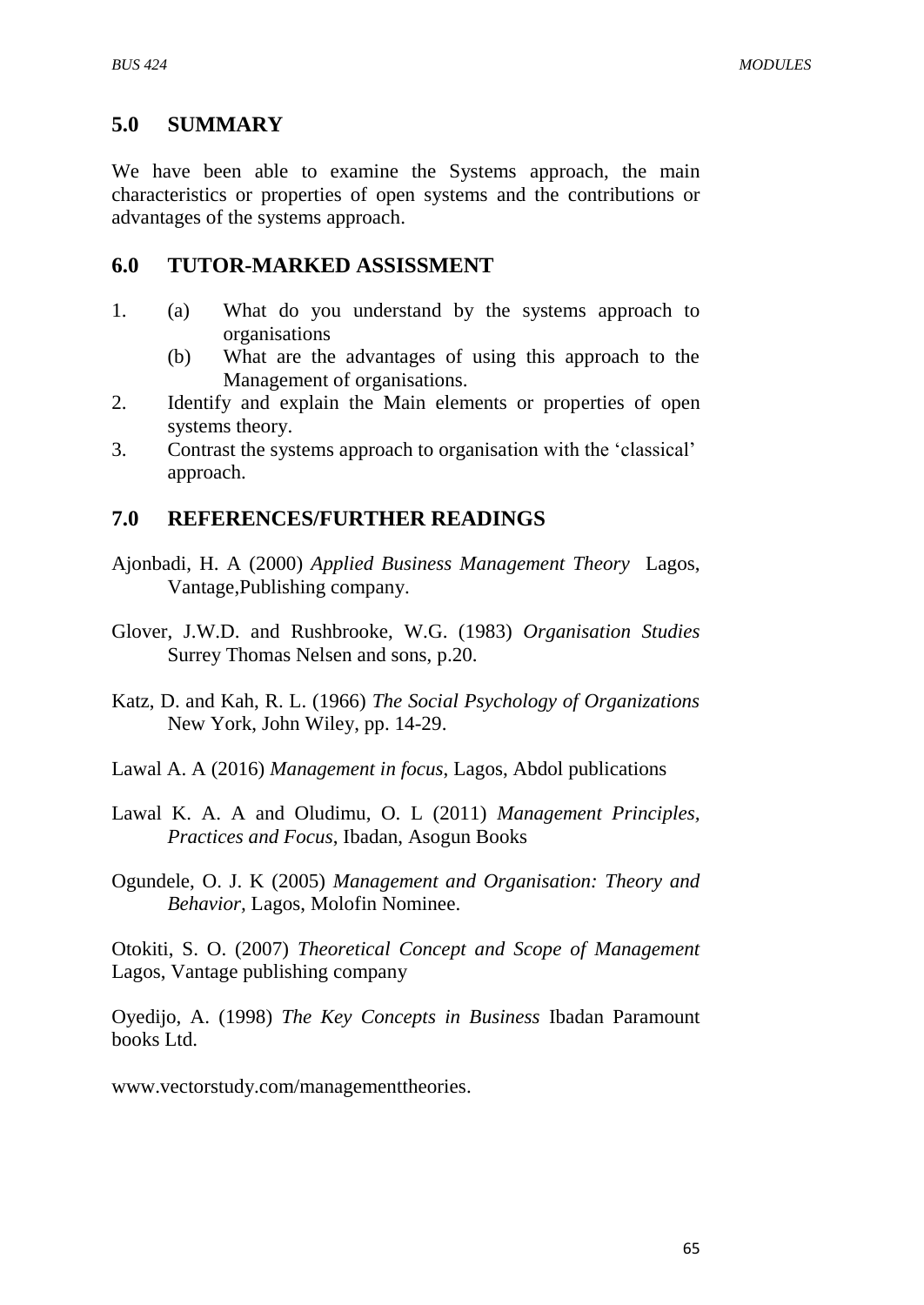# **UNIT 4 THE SOCIO-TECHNICAL SYSTEMS APPROACH**

#### **CONTENTS**

- 1.0 Introduction
- 2.0 Objectives
- 3.0 Main Content
	- 3.1 The Socio-Technical Systems Approach
	- 3.2 Contributions of the Socio-Technical Systems Approach
- 4.0 Conclusion
- 5.0 Summary
- 6.0 Tutor-Marked Assignment
- 7.0 References/Further Readings

# **1.0 INTRODUCTION**

In this unit, you would be introduced to the Socio-Technical Systems Approach and contributions of the Socio-Technical systems approach.

#### **2.0 OBJECTIVES**

At the end of this unit, you should be able to:

- the Socio-Technical systems approach
- the contributions of the Socio-Technical systems approach

#### **3.0 MAIN CONTENT**

#### **3.1 The Socio-Technical Systems Approach**

The socio-technical systems approach was developed by Joan Woodward, Eric Trist, F. E. Emergy and Leonard Sayles among others. The approach stresses the relationship between technology and organisational structure and process. It draws heavily from systems theory and is concerned with the interaction of social and technical systems in the design of organisations. It stresses the interdependence of technical, social and structural variables as they affect system performance and organisational effectiveness, stability and survival.

Joan Woodward was the foremost contributor to this approach Woodward (1971). She studied 100 manufacturing firms in Essex, England and found that differences among organizations in terms of organizational patterns and Style of supervision were not significantly due to differences in company size, type of industry, or the personality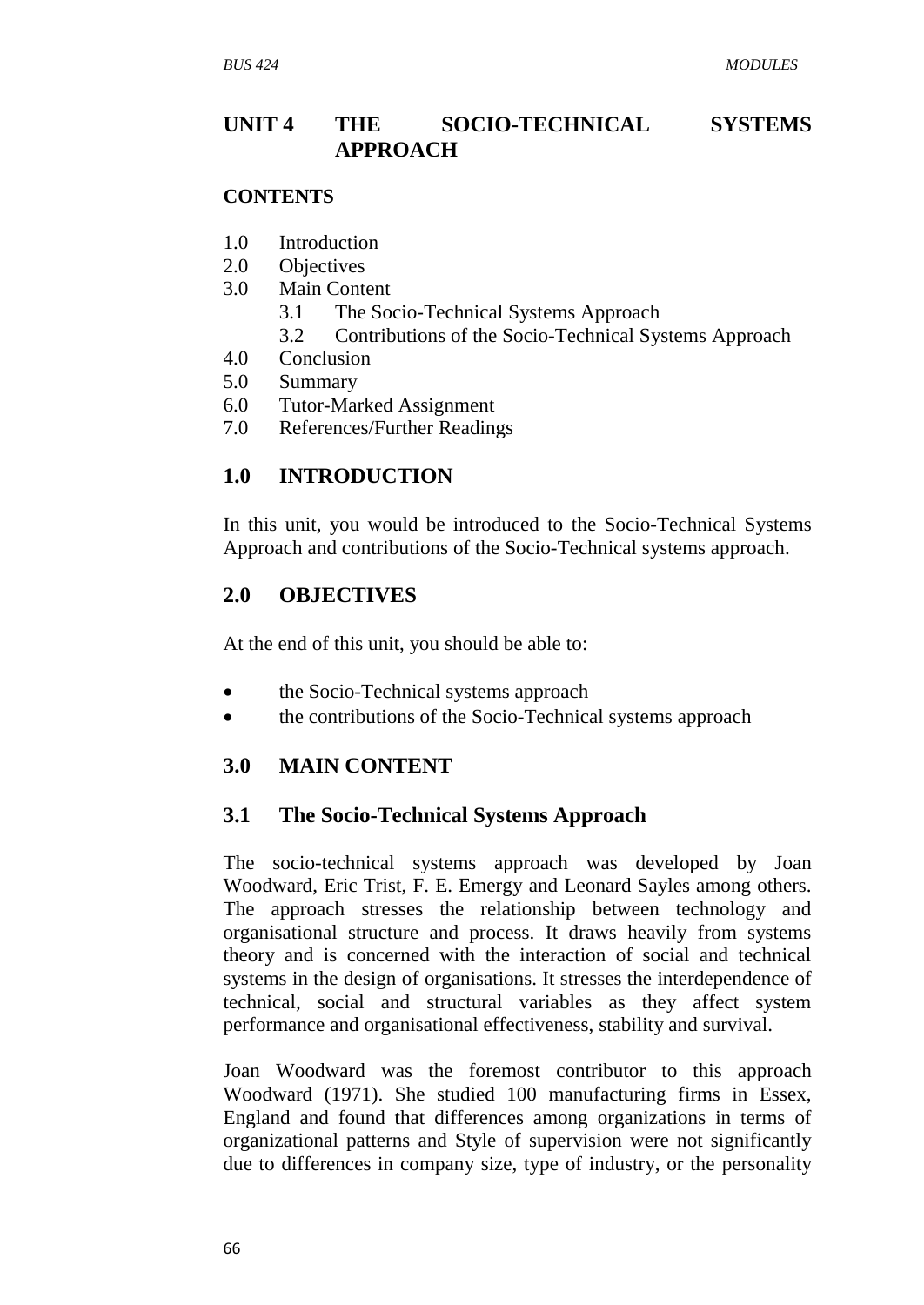characteristics of their executives but to variations in the engineering factors or types of technology employed in their production systems. She classified the firms she studied according to the complexity in the technology the firms used**.** She then identified three types of technology or production systems namely: -

- 1. Small batch or unit production system where the technology is relatively simple and goods are produced one at a time to customers' specifications.
- 2. Large batch or mass production system where technology is fairly complex.
- 3. Process or continuous production where technology is automated and very complex e.g. chemical industries.

Woodward found that there was a direct and significant relationship between the types of technology (or firm's technical complexity) and organizational structure particularly as regards the span of control, type of supervision, extent of specialization, the method of coordination, the number of the levels of management hierarchy, the ratio of managers to other personnel, of clerical and administrative staff to manual workers, of direct to indirect labour, and of graduate to non-graduate supervisors in production departments. The more complex the technology, the more the levels of managerial authority in the management hierarchy and the less the proportion of supervisors to the supervised. The span of control of the first-line supervisor reaches its peak in mass production conditions. The ratios of indirect to direct labour, and of administrative and clerical staff to hourly-paid workers, increase with technical advance.

Woodward also found that job specialization was small in unit and process production but high in large-batch and mass production. The style of management also varied with technological complexity. For instance, supervision was close in large-batch (mass) production and there was a preponderance of line-staff organisation, clear-cut definition of duties, very elaborate control techniques and written-forms of communication in the system. In short, the classical principles of management predominated in mass production technology. In the case of small-batch (unit) arid process (continuous) production technologies, supervision was relatively open and duties were less rigidly defined. In these two technologies, there was a high degree of participative management backed up by the use of committees and other relatively flexible and informal structures and procedures.

In unit production technology, the network of relationships required to bring co-ordination about was also conducive to the development of satisfactory social relationships. What was best for production seemed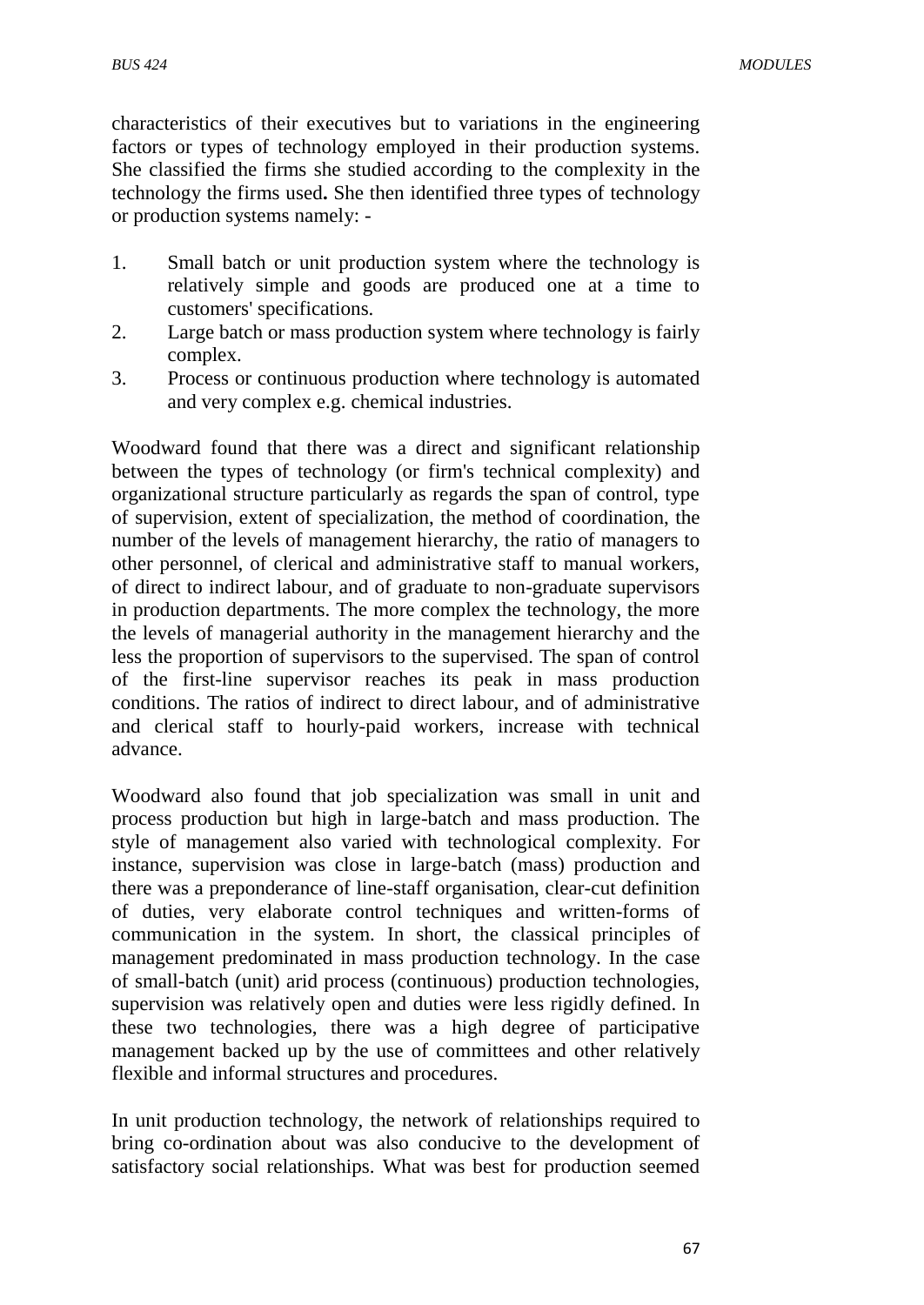also best for the people. Close integration brought about the interdependence of departments and this fostered interpersonal relationships. Thus, the individual tended to be satisfied.

Social and technical functions were merged in unit production system, partially merged in mass production system, and separated in process production system. It was also found that the more complex the technological system, and the smaller the number of employees the lower the proportion of the firms' turnover allocated to the payment of wages and salaries. In other words, labour costs decrease as technology advances.

From her findings, Wooward concluded that although there is no general law governing work organisation, each production system makes use of a particular type of technology and there is a particular form of organisation that is most appropriate to it. In other words, it is the technical system (i.e. the nature of the production technology) that determines an organisation"s structure and the behaviour of its employees.

Woodward found that the more successful firms in each group were those whose various organisational characteristics tended to match their level of technical complexity (i.e. their type of production system). For example, a mass production firm would tend to be more successful if operated in a formal, mechanistic way.

| ORGANISATIONAL                                  | <b>CATEGORIES OF TECHNOLOGY</b> |             |                 |
|-------------------------------------------------|---------------------------------|-------------|-----------------|
| <b>CHARACTERISTICS</b>                          |                                 |             |                 |
|                                                 | Small Batch                     | Large Batch | Continuous      |
|                                                 | (Individual Item                | (Mass)      | (Process)       |
|                                                 | or Unit production)             | Production) | Production)     |
| Span of control                                 | <b>Small</b>                    | Medium      | Large           |
| - Top Management                                |                                 |             |                 |
| Span of control                                 | Large                           | Medium      | Small           |
| - Middle Management                             |                                 |             |                 |
| Span of control<br>- Supervisors                | <b>Small</b>                    | Medium      | <b>Small</b>    |
| Ratio of Managers<br>to operatives              | Low                             | Medium      | High            |
| Extent of job specialization                    | Low                             | High        | Low             |
| Number of the levels of<br>management hierarchy | Few                             | Medium      | <b>Numerous</b> |

The various features found by Joan Woodward are summarised below:-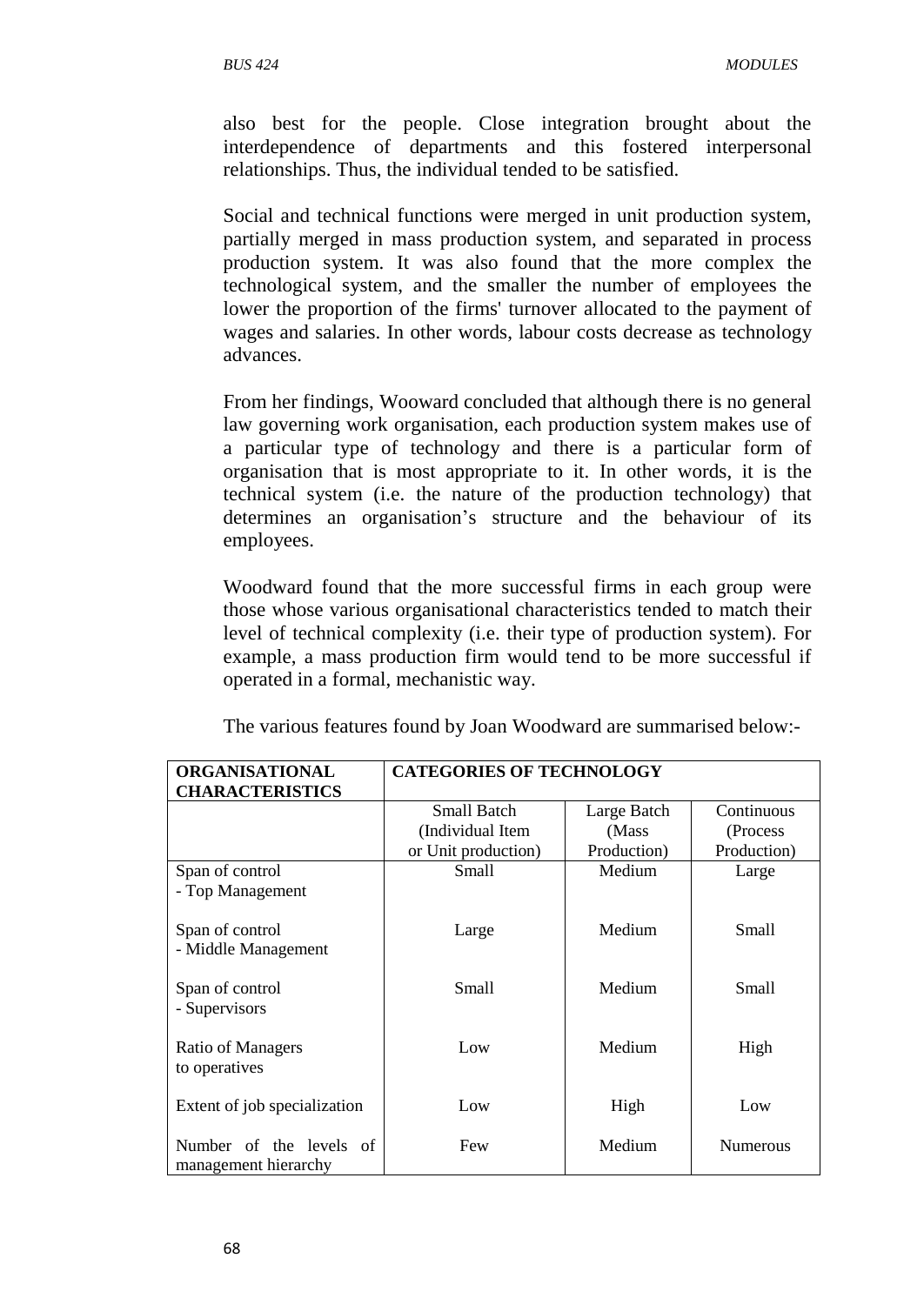| <b>ORGANISATIONAL</b><br><b>CHARACTERISTICS</b> | <b>CATEGORIES OF TECHNOLOGY</b>                                                          |                                                                                                 |                                                                                          |
|-------------------------------------------------|------------------------------------------------------------------------------------------|-------------------------------------------------------------------------------------------------|------------------------------------------------------------------------------------------|
|                                                 | <b>Small Batch</b><br>(Individual Item or<br>Unit production)                            | Large Batch<br>(Mass Production)                                                                | Continuous (Process<br>Production)                                                       |
| Method of coordination<br>and control           | Informal; Based on<br>team work                                                          | Tight; Based on<br>hierarchy and rules                                                          | <b>Based on Committees</b><br>and team work.                                             |
| Type of supervision or<br>management system     | Open;<br>mainly<br>organismic with<br>fewer rules and close<br>personal<br>relationships | Close; with<br>clear cut<br>procedures, duties,<br>many rules and<br>impersonal<br>relationship | Open and mainly<br>organismic with<br>fewer rules and close<br>personal<br>relationships |
| Method of<br>communication.                     | Mainly verbal with<br>little paper work.                                                 | Mainly written<br>with considerable<br>paperwork.                                               | Mainly verbal with<br>little<br>paperwork.                                               |

**Source:** Adapted from Lucey T. (1995) *Management Information Systems* 7th Edition, P.80.

# **3.2 Contribution of the Socio-Technical Systems Approach**

- 1. Woodward's research shows that the principles of successful management change from one technological context to another. Her study shows that the principles elaborated by classical management theorists are only relevant in large batch or mass production systems.
- 2. The Socio-technical systems approach pinpoints the need to restructure a firm when its technology changes in order to match the demands and requirements of its new technical situations.
- 3. The framework of socio-technical systems provides a basis for examining the effects of dynamic technologies on managerial structure and practices and the type and size of work groups and interpersonal relationship that evolve in an organisation.

The importance of the studies of Joan Woodward was the conclusion that the method of production was an important factor affecting organisation structure and that there was a particular type of structure and management style that is suitable for each type of production system.

The work of Joan Woodward was extended by researchers drawn from Aston University. The group led by D.S. Pugh found that size was an important determinant of the structure and the technology used. As firms grow, they tend to become more formally structured. The Aston Research Group found that larger size tends to lead to: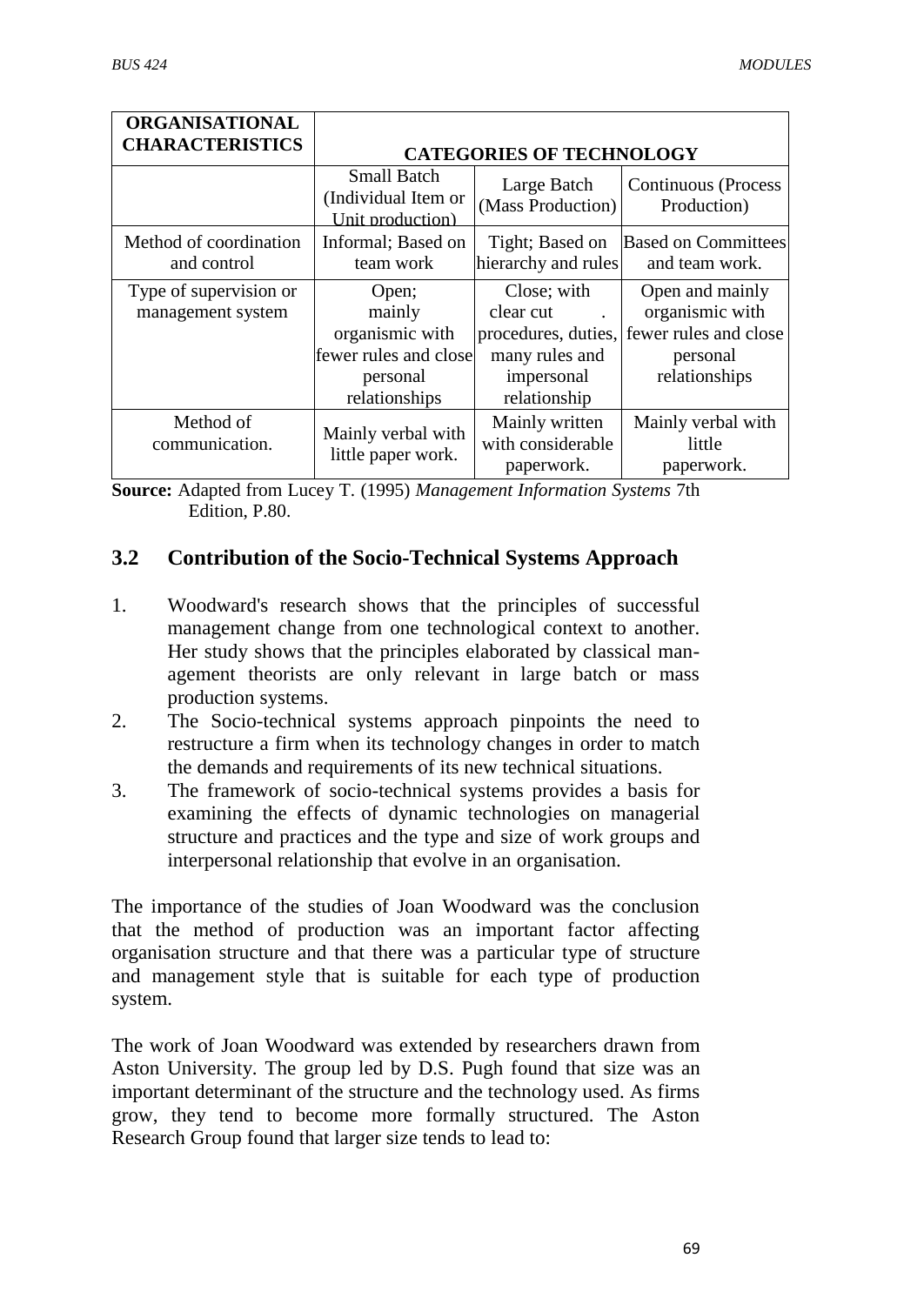- i. More standardisation;
- ii. More formalisation of structures, procedures and decision rules;
- iii. More specialisation of tasks and functions;
- iv. Less centralisation of authority.

# **4.0 CONCLUSION**

The method of production is an important factor affecting organisation structure and there is a particular type of structure and management style that is suitable for each type of production system.

# **5.0 SUMMARY**

We have been able to examine the Socio-Technical systems and the contributions of the Socio-technical systems approach.

# **6.0 TUTOR-MARKED ASSISSMENT**

- 1. Using Joan Woodward's research findings explain the main thrust of the Socio-technical systems approach to organisation design.
- 2. What are the contributions of this approach to organisation theory?

# **7.0 REFERENCES/FURTHER READINGS**

- Ajonbadi, H. A (2000) *Applied Business Management Theory* Lagos, Vantage, Publishing company.
- Khalid A. (2008) *Management from Islamic perspectives, principles and practice* Malaysia, IIUM press.
- Lawal A. A (2016) *Management in focus*, Lagos, Abdol publications.
- Lawal K. A. A and Oludimu, O. L (2011) *Management Principles, Practices and Focus*, Ibadan, Asogun Books.
- Ogundele, O. J. K (2005) *Management and Organisation: Theory and Behavior,* Lagos, Molofin Nominee.
- Otokiti, S. O. (2007) *Theoretical Concept and Scope of Management*  Lagos, Vantage publishing company.
- Oyedijo, A. (1998) *The Key Concepts in Business* Ibadan Paramount books Ltd.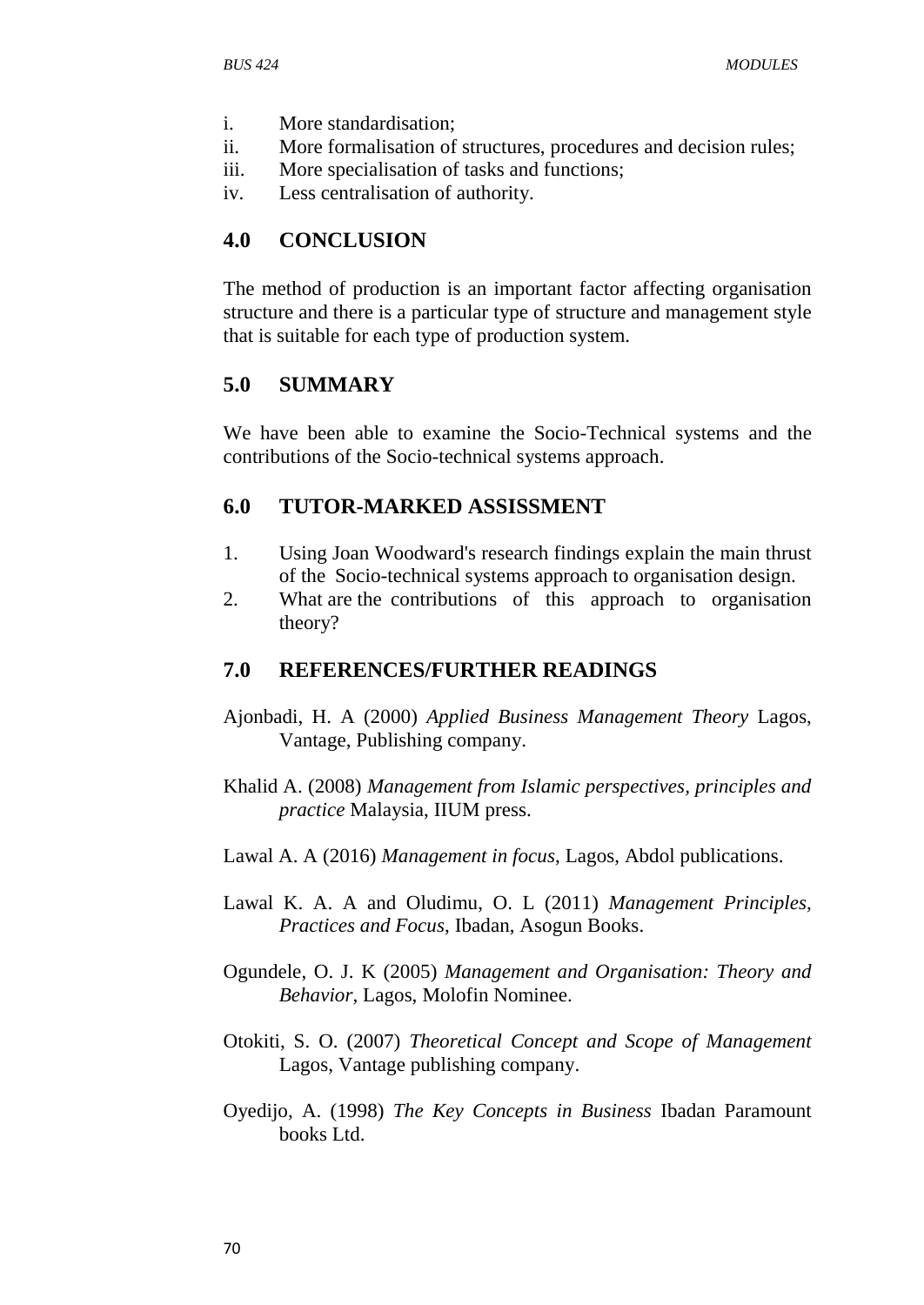Woodward, J. (1958) *Management and Technology* London Her Majesty's Stationery Office (HMSO), Pp. 4-12.

Pugh, D. S. (ed.) (1971) *Organization Theory*, Pengnin, pp. 56-71.

Woodward, J. (1980) *Industrial Organization*: *Theory and Practice*, Oxford Oxford University Press.

[www.vectorstudy.com/managementtheories.](http://www.vectorstudy.com/managementtheories)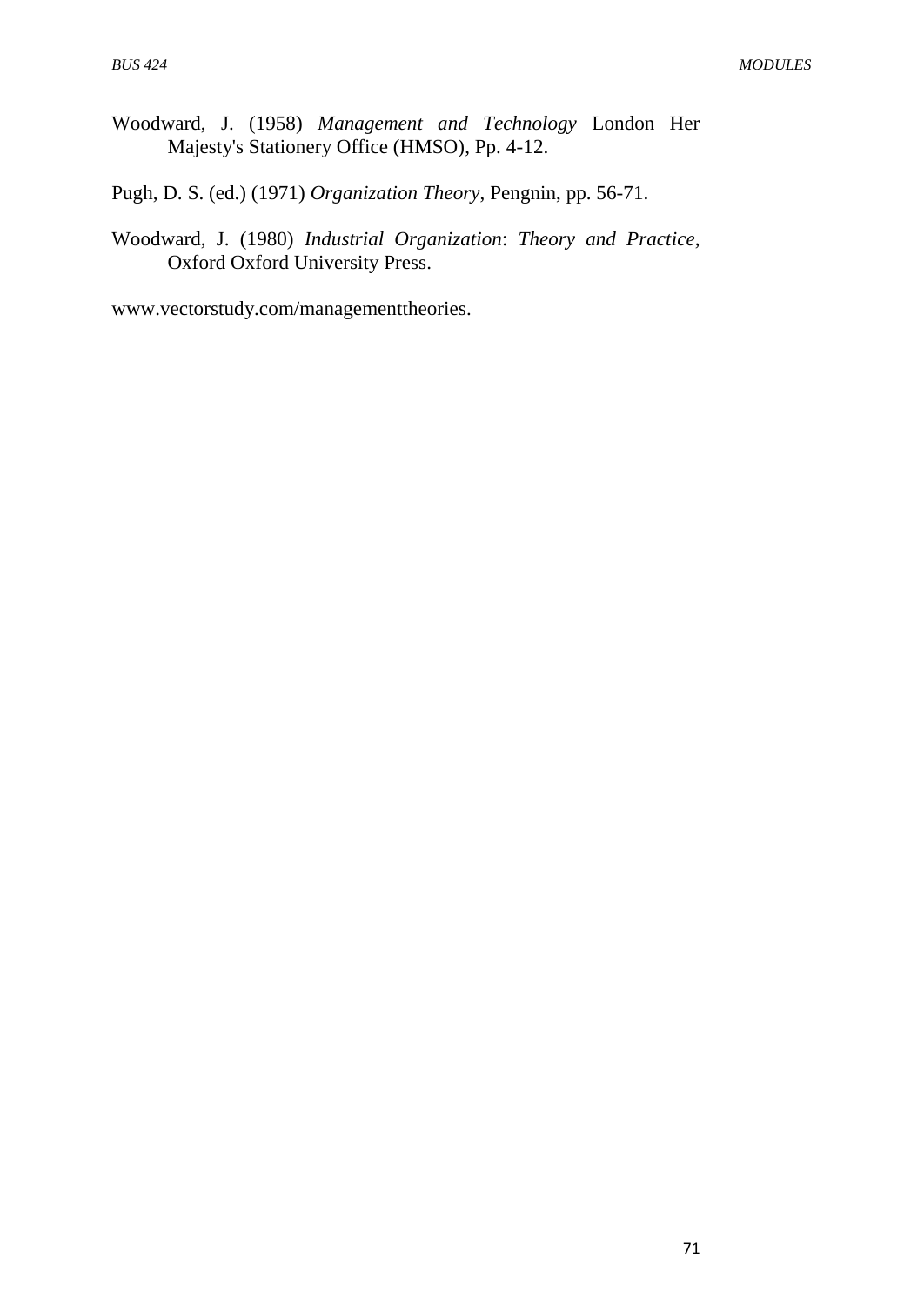# **UNIT 5 QUANTITATIVE OR MANAGEMENT SCI-ENCE APPROACH AND THE SITUATIONAL OR TASK-CONTINGENCY APPROACH**

#### **CONTENTS**

- 1.0 Introduction
- 2.0 Objectives
- 3.0 Main Content
	- 3.1 The Quantitative or Management Science Approach
	- 3.2 Contribution and Limitations of the Quantitative Approach
	- 3.3 The Situational or Task-Contingency Approach
		- 3.3.1 Characteristics of Mechanistic Organization System
		- 3.3.2 Characteristics of Organismic Structure
		- 3.3.3 Implications and Contributions of Contingency Theory
- 4.0 Conclusion
- 5.0 Summary
- 6.0 Tutor-Marked Assignment
- 7.0 References/Further Readings

# **1.0 INTRODUCTION**

In this unit, you would be introduced to the Quantitative or Management Science Approach, contributions and limitations of the Quantitative approach, the Situational or Task-Contingency Approach, characteristics of the mechanistic organisation system, characteristics of orgasmic structure and finally the Implications and Contributions of Contingency theory.

# **2.0 OBJECTIVES**

At the end of this unit, you should be able to:

- the Quantitative or Management science approach
- the contributions and limitations of the Quantitative approach
- the Situational or Task-Contingency Approach
- characteristics of the Mechanistic Organisation system
- characteristics of orgasmic structure
- the Implications and Contributions of Contingency theory.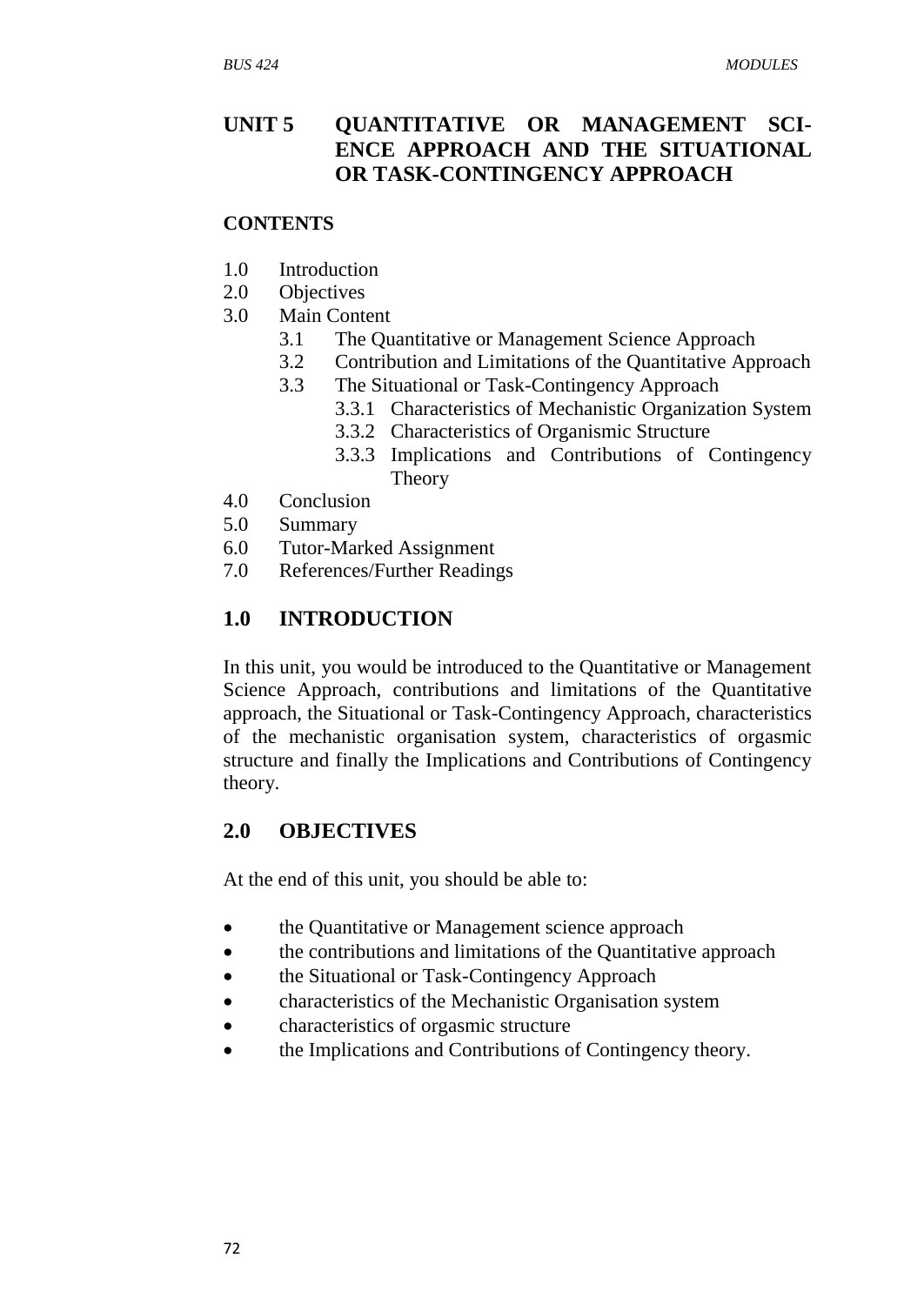# **3.0 Main Content**

# **3.1 The Quantitative or Management Science Approach**

#### **Main thrust of the quantitative approach**

The quantitative or management science approach deals with the development and application of mathematical models to managerial practice and decision-making. The main thrust of this approach is that it believes that management problems can be solved by using mathematical techniques such as model building simulation, etc. Models such as linear programming, non-linear programming, combinatorial optimization, probability theory, queuing theory and inventory control techniques are applied in decision-making concerned with the acquisition, allocation, and utilization of the resources of the firm in an attempt to deliver the products and services demanded by an organization's clientele. Decision analysis is concerned with making choice under risk and uncertainty. Subjective probabilities, techniques for the assessment of utilities, the probability updating process of Baye's theorem, and dynamic programming combine to form a set of tools that assist the manager and the management scientist in giving structure to decision problems and solutions. The quantitative school of management uses sophisticated mathematical models to simulate business problems. Simulation lets managers thoroughly analyze existing and potential problems and makes decisions based on predictable outcomes.

Based on quantitative techniques, decision models have been developed for policy setting, facilities design, inventory ordering and control, raw material procurement, product planning and product mix, product development, capital investment, personnel assignment and manpower planning, job sequencing, production scheduling, distribution management, etc. Traditionally the quantitative approach has been concerned with industrial organizations. However, there is a growing concern to extend its applicability to the public sector as well as service oriented organizations.

# **3.2 Contribution and Limitations of the Quantitative Approach**

The quantitative approach is one of the most mature and well developed schools of management thought. Its main contribution is that it has made possible the development of forecasts and structured models of management decision-making based on factors such as time, money, number of events or transactions, units of materials, etc. all of which affect the outcome of a decision. The main limitation of the quantitative approach is that many management problems especially those that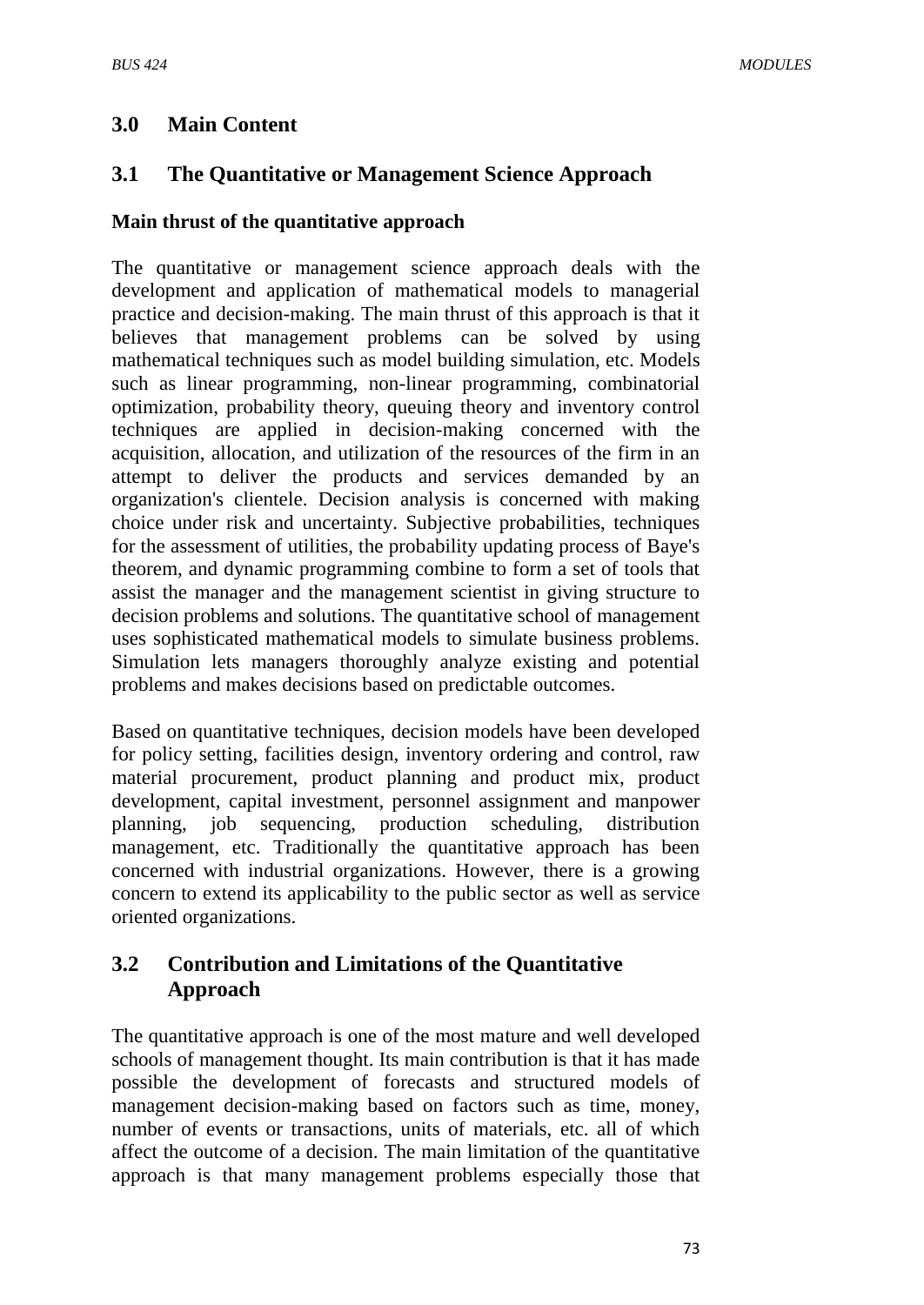involve human behaviour cannot be solved mathematically and cannot be modelled.

# **3.3 The Situational or Task-Contingency Approach**

By mid-1960s, research had started to show that particular kinds of organisation structures are best suited for particular kinds of task environments. Thus, the basic thesis of the task contingency or situational perspective is that there is a relationship between organisation design and the task environment faced by an organisation and therefore that certain types of organisation design are suitable for certain types of circumstances and task environments. In other words, the target environment and circumstances in which an organisation functions determine the structure that the organization uses and the way its activities are coordinated.

The major proponents of the task contingency approach are Tom Burns and G. M. Stalker. Others are Fred Fiedler and Lawrence and Lorsch. The major thesis of this approach is that the style of management and organization design depends on the situation or tasks environment in which an organisation operates. According to Burns and Stalker, an organisation can be described as a continuum from mechanistic to organic.

The task environment of an organization may be relatively stable and unchanging or relatively dynamic, unstable, and rapidly changing. A relatively stable task environment is that in which product innovations evolve slowly, where the needs and tastes of customers as well as government regulations and competitors' actions are fairly stable and constant. Companies facing these task environments do not place emphasis on innovation and creativity in organisational processes and management.

The most suitable organisation structure or design' for companies operating in relatively stable and predictable environments is what Burns and Stalker (1961) term mechanistic organisation system.

# **3.3.1 Characteristics of Mechanistic Organization System**

The characteristics of such organizations are as follow:

- a strong emphasis on technical efficiency;
- a reliance on precise job descriptions and fixed authority and responsibility which are clearly defined by contract.
- narrow specialization and compartmentalization of tasks:
- orientation towards clearly defined goals;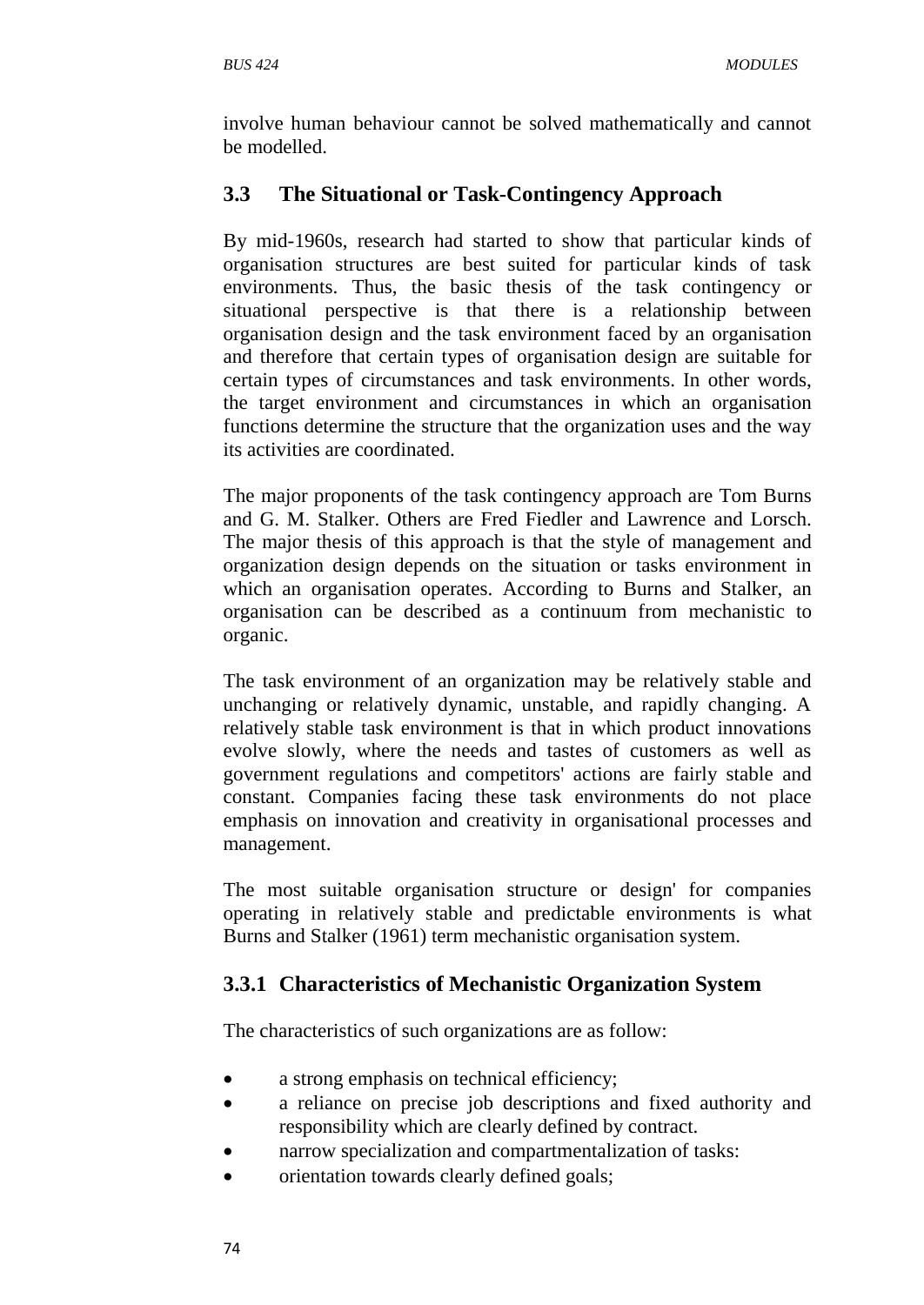- job contents remain the same and employees are not required to do any work other than the specified job;
- clear, hierarchical lines of authority and control;
- preponderance of upward and downward communication flow with information filtering up
- through the hierarchy and instructions flowing down;
- adherence to a chain of command;
- elaborate rules and regulations and inflexible and standardised procedures;
- a centralized decision making system in which the responsibility for overall knowledge and coordination rests exclusively at the top;
- all the other characteristics of Weber's bureaucratic model which emphasize conformity to a defined order and obedience to supervisors as a condition for organisational membership.

Because of the relatively homogeneous, predictable, and unchanging nature of the task environment, especially the technology and market conditions, activities in a mechanistic organisation tend to be programmed, specialized and routinized while leadership tends to be directive, authoritarian and work centred. Thus, the classical form of organisation is more effective here.

And rapidly changing task environment is that in which technology and government policies change quickly and products and market conditions also change quite frequently because of changes in customers' needs in terms of quality, quantity and competitive activity.

The most suitable' organisation structure for companies operating in an uncertain and rapidly changing task environment is what Burns and Stalker termed organic or organismic organisation system i.e. a fluid or flexible organisation structure which enables the company to cope with unstable market conditions and to adapt to changes.

# **3.3.2 Characteristics of Organismic Structure**

The characteristics of an organismic structure are as follows:

- A continual redefinition, modification or changing of individual tasks and roles; jobs are not specialized and job contents change all the time;
- Job descriptions are less formal as there is a greater emphasis on adaptability. In other words, jobs are roughly defined or are not well defined, and employees are required to do related jobs; -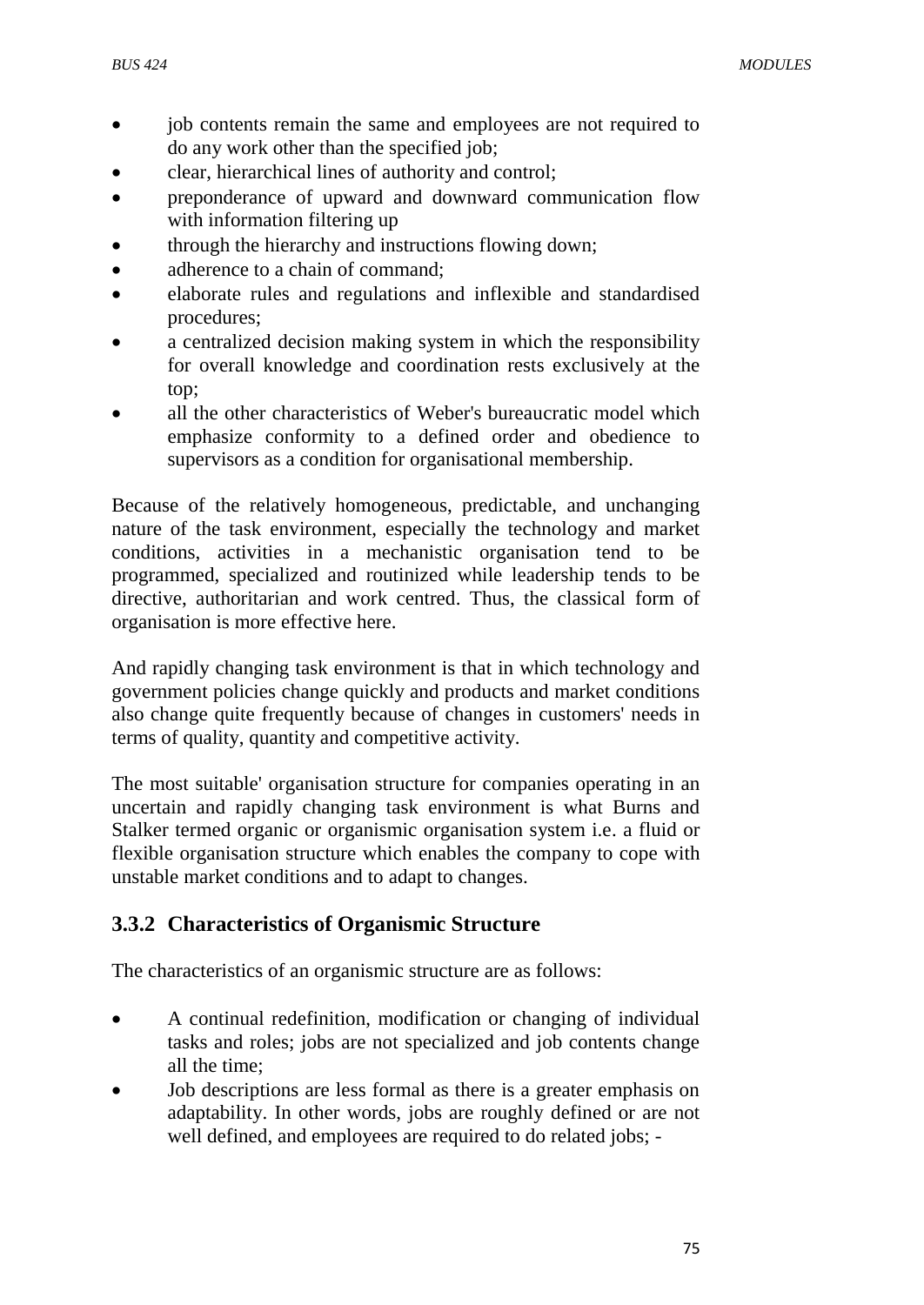- An exchange of information and advice rather than the usual giving and receiving of orders, instructions and decisions; formal authority is not emphasized and is less fixed. There are less rules and those that do exist are sometimes ignored;
- A cyclical, lateral and horizontal rather than an upward and downward flow of communication; officials do not communicate through a common superior as this would cause intolerable delays in a task environment that requires quick changes in company decisions, plans and programmes in response to unstable conditions; individuals can communicate with others in the organization besides their immediate supervisors, subordinates and colleagues;
- Lines of authority are not clearly defined; rather there is a network structure of control, authority and communication;
- Contributive nature of knowledge and experience to the common task of the concern and encouragement of innovation and creativity in an effort to adapt to changes; knowledge is anywhere in the concern and not only with the boss and employees are expected to present ideas to improve their jobs; power derived from expertise is greater than that derived from formal position, in this type of organization;
- A decentralized decision-making system with sub-ordinates having the power to make decisions and participate in management generally;
- Narrow, departmental segmentation is radically reduced; rather team relationships and orientation are emphasized through a spread of commitment. This is because people running the organization are more conscious of the systemic nature of activities in the organization.

It should be noted that even within the same company, different departments may face different environmental conditions. Thus, the task contingency approach is not only applicable in managing and designing a company as a whole, it is also applicable in managing the individual parts of the organization. The structure of each department is determined by the demands placed on such department by its external influences. Where the tasks are routine and require uniform actions, it is appropriate to use a mechanistic management structure with emphasis on close supervision and tight Control.

In departments where the tasks performed are less well defined and outside influences are not predictable, it is more effective to use an organismic management structure with emphasis on flexibility, greater decentralization of responsibility and decision making, and less hierarchical control. This is typical of Research and Development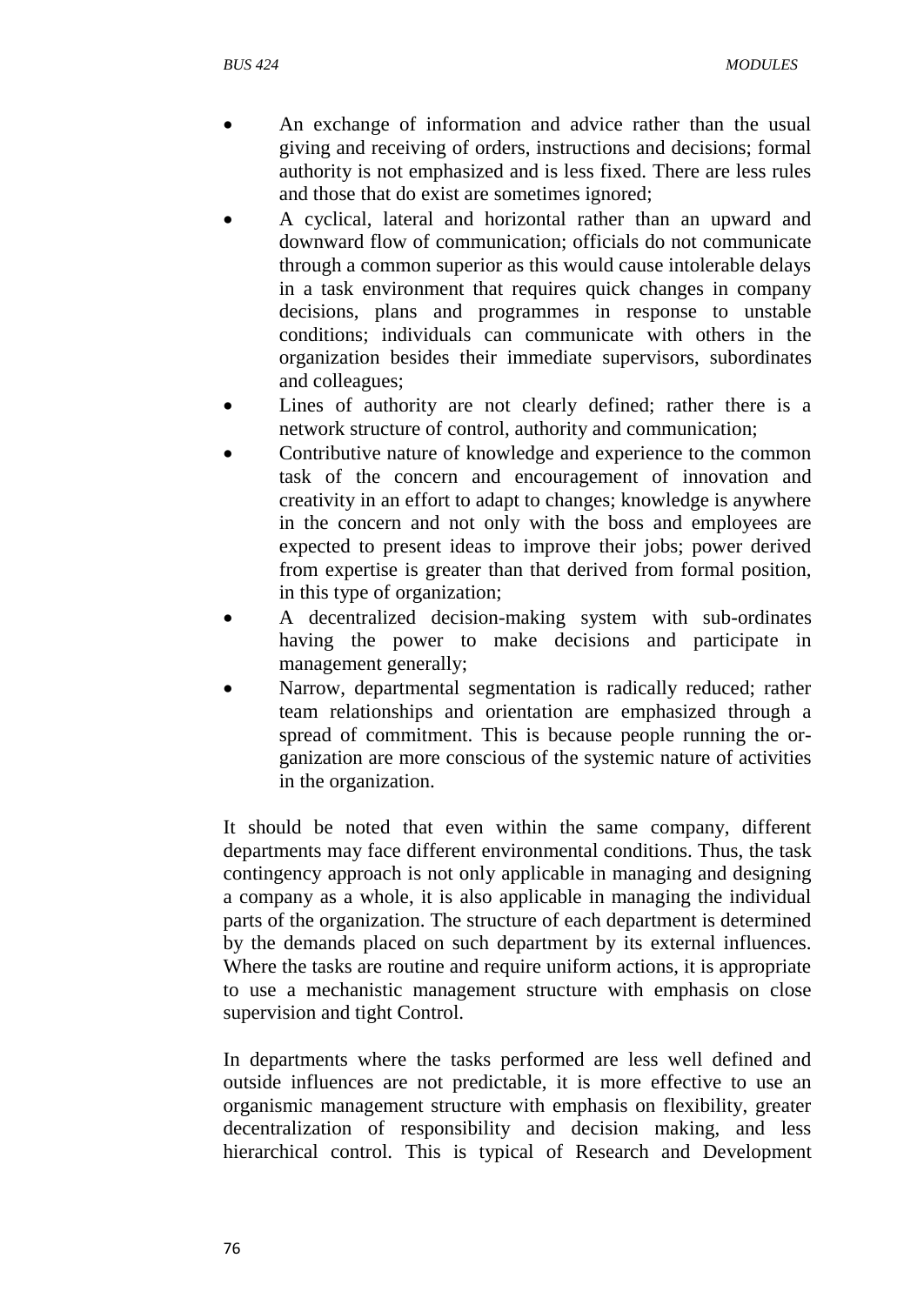department which is usually faced with a pressure for new ideas and product innovations.

The above analysis shows that the task-contingency approach to management is based on the notion that the correct solution to a management problem is a function of its situational variables. The approach emphasizes variations in the internal structures and functioning of companies with each company having different goals and objectives and therefore different working methods and relationships and different types of people. It shows that there is no magical blueprint that is capable of ensuring a company's success. Instead the effectiveness of a company is seen as a function of a correct match between the company's internal structure and its operating environment, tasks, and conditions.

With respect to employee motivation, the basic idea of contingency theory is that although workers may be desirous of self actualization and participation in management, not all employees are responsive to enriched job opportunities and joint goal setting. The degree of self direction and self-control across all types of technological and structural characteristics differs from individual to individual. Workers differ in their expectations because of variations in individual personality characteristics and socio-cultural backgrounds. Some people prefer easier and more routine work, others like challenging jobs where abundant opportunities exist to use their own ideas.

The task contingency approach recognizes the uniqueness and peculiarity of each person and management situation and the impossibility of looking for generalizations for all Organisations or single universal solutions for management problems. The theory holds that different forms of organisational designs and management styles are appropriate and suitable under different circumstances Hicks and Gullet (1975). Things like methods of coordination, Motivation, remuneration, and styles of supervision and leadership depend upon the prevailing circumstances. Thus, the import of the contingency theory is that there is no one best way to manage whether classical or neo-classical Hellriegel and Slocum (1973) since the basis for an effective organization is not the positive or negative attitude of humans but the correct match between the organisation and its environment.

The premise on which the contingency theory is based is that situations dictate managerial action; that is, different situations call for different approaches. No single way of solving problems is best for all situations. This thinking challenges the concept of "universality" proposed by Fayol and other classical writers who believed that managerial principles and practices should be applied consistently in all situations.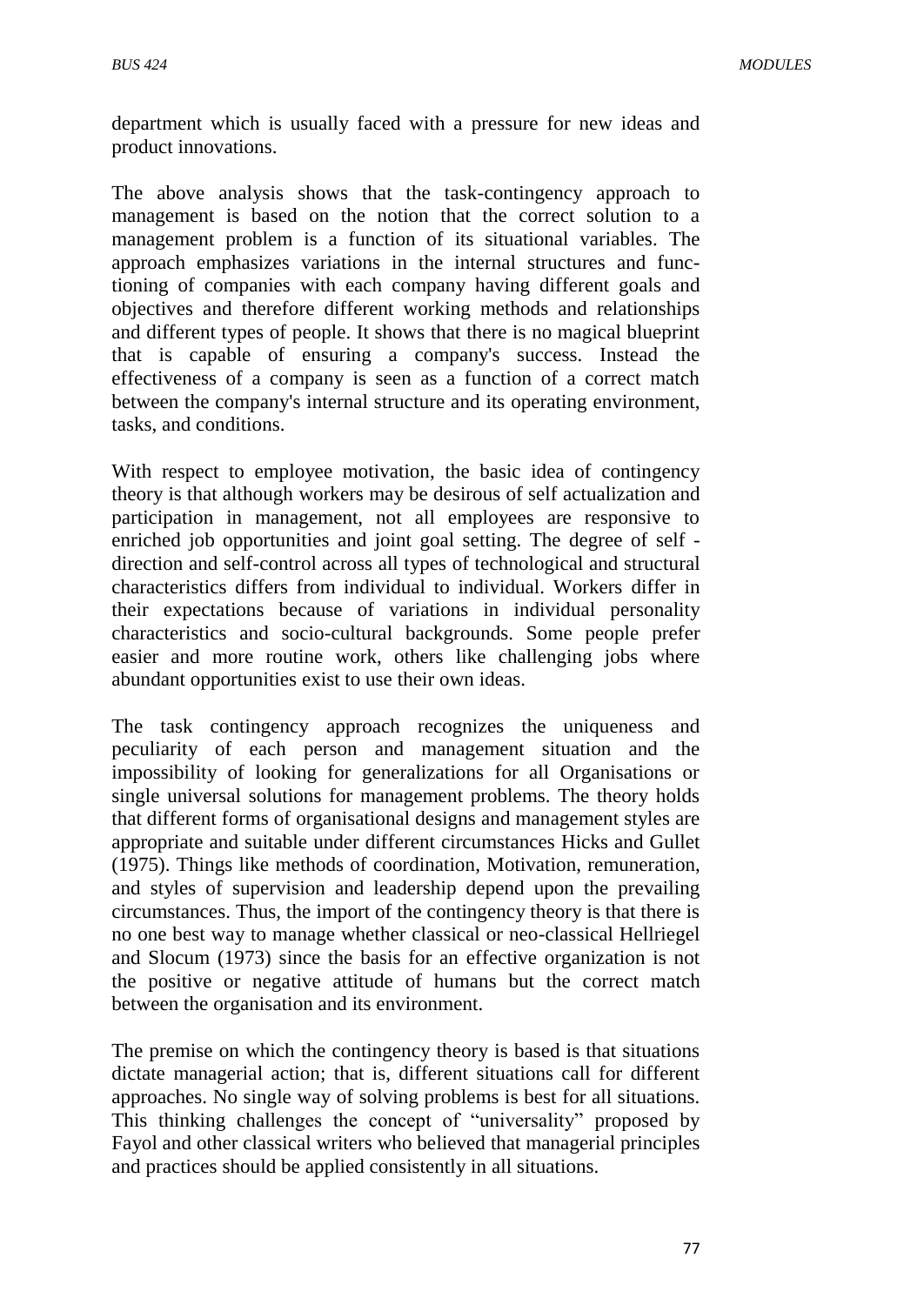Contingency theory is integrative, meshing the ideas and concepts of the other schools of management thought. It applies the concepts drawn from other disciplines to individual situations as it finds them appropriate. Contingency theory focuses on identifying and understanding the forces that shape an organization's task environment and on applying the management approach known to work best under those conditions.

# **3.3.3 Implications and Contributions of Contingency Theory**

From our knowledge of contingency theory, it becomes clear that:

- 1. Behaviour and events in organizations are not necessarily if at all subject to simile universal principles or laws hence managerial actions must be directed towards specific purposes, must take note of situational factors and differences and must recognise that parallel changes are taking place in other parts of the organisation, Bennet (1981). The theory cautions management theorists and practitioners against the danger of generalizing on matters of method, strategy and organization design.
- 2. There is no one best way to organise or manage because the proper structure for an organisation is that which enables it to deal with its environment in an optimal mode. Therefore, managers must change their styles and organisational structure to suit the prevailing conditions of the task environment.
- 3. Different departments of an organization may require different designs and styles of Management due to variations in the environmental conditions that they face.
- 4. Management is a technology i.e. an accumulation of knowledge about formal organizations which is available for application to suit diverse organisational needs and conditions. This view of management as a fund of information that can be helpful to the manager as he goes about his task of decision-making implies that the manager has to study each problematic situation and apply the most suitable solution available from the knowledge that has been generated about managerial activities.

Irrespective of its strong points, the contingency approach has a limited practical utility because it is not only very complex it is also very difficult to determine all relevant situational factors that affect management decisions.

It must be clear by now that three main schools of thought readily come to mind in discussing organisation structure and behaviour. They are the classical, the behavioural, and the task-contingency schools. Each of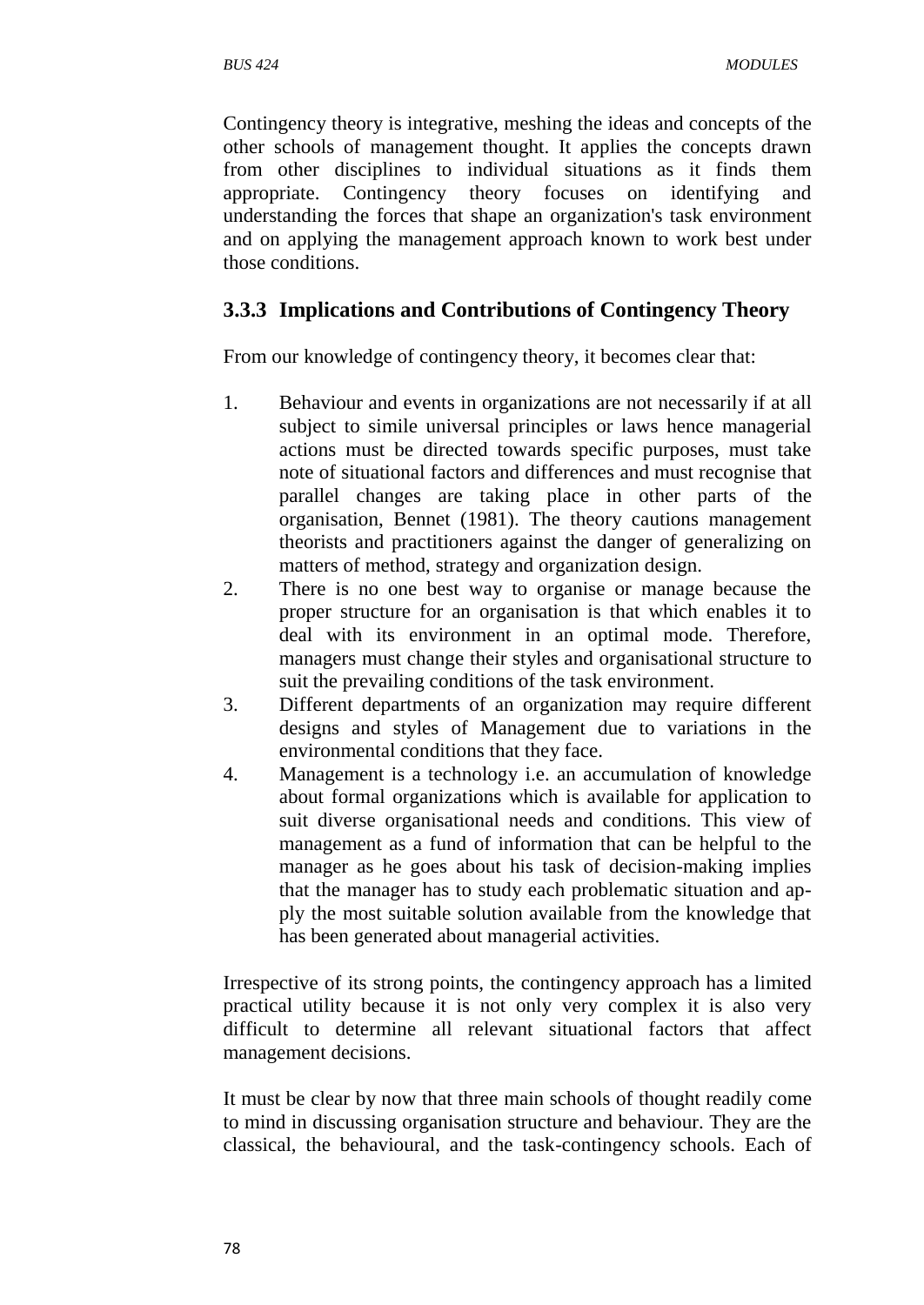these approaches has important implications in designing organisation structure.

Giving the prevailing divergence of approaches to organisations and management, it is now generally believed and recognised that organizations consist of organisational (i.e. structural), process (i.e. technical), and people (i.e. human) variables. It is the task of management to integrate these variables by designing jobs and organisational structures in a way that planning, controlling, coordination, communication and staff motivation can be carried out effectively.

# **4.0 CONCLUSION**

The target environment and circumstances in which an organisation functions determine the structure that the organization uses and the way its activities are coordinate. The most suitable organisation structure or design for companies operating in relatively stable and predictable environments is what Burns and Stalker term mechanistic organisation system.

# **5.0 SUMMARY**

We have been able to examine the Quantitative or Management science approach, the contributions and limitations of the Quantitative approach, the Situational or Task-Contingency Approach, characteristics of the Mechanistic Organisation system, characteristics of orgasmic structure and finally the Implications and Contributions of Contingency theory.

# **6.0 TUTOR-MARKED ASSISSMENT**

- 1. Explain in detail the environmental or task contingency theory of management. What contributions have contingency theorists made to the study and management of organizations?
- 2. State the main thrust of the management science approach. How has this approach contributed to management thought and what is its limitation?
- 3. In discussing organisation structure, three schools of thought readily come to mind. Discuss each school of thought and the theories propounded.
- 4. Explain the difference between the following:
	- a. Open and closed systems;
	- b. Organismic and mechanistic organizations.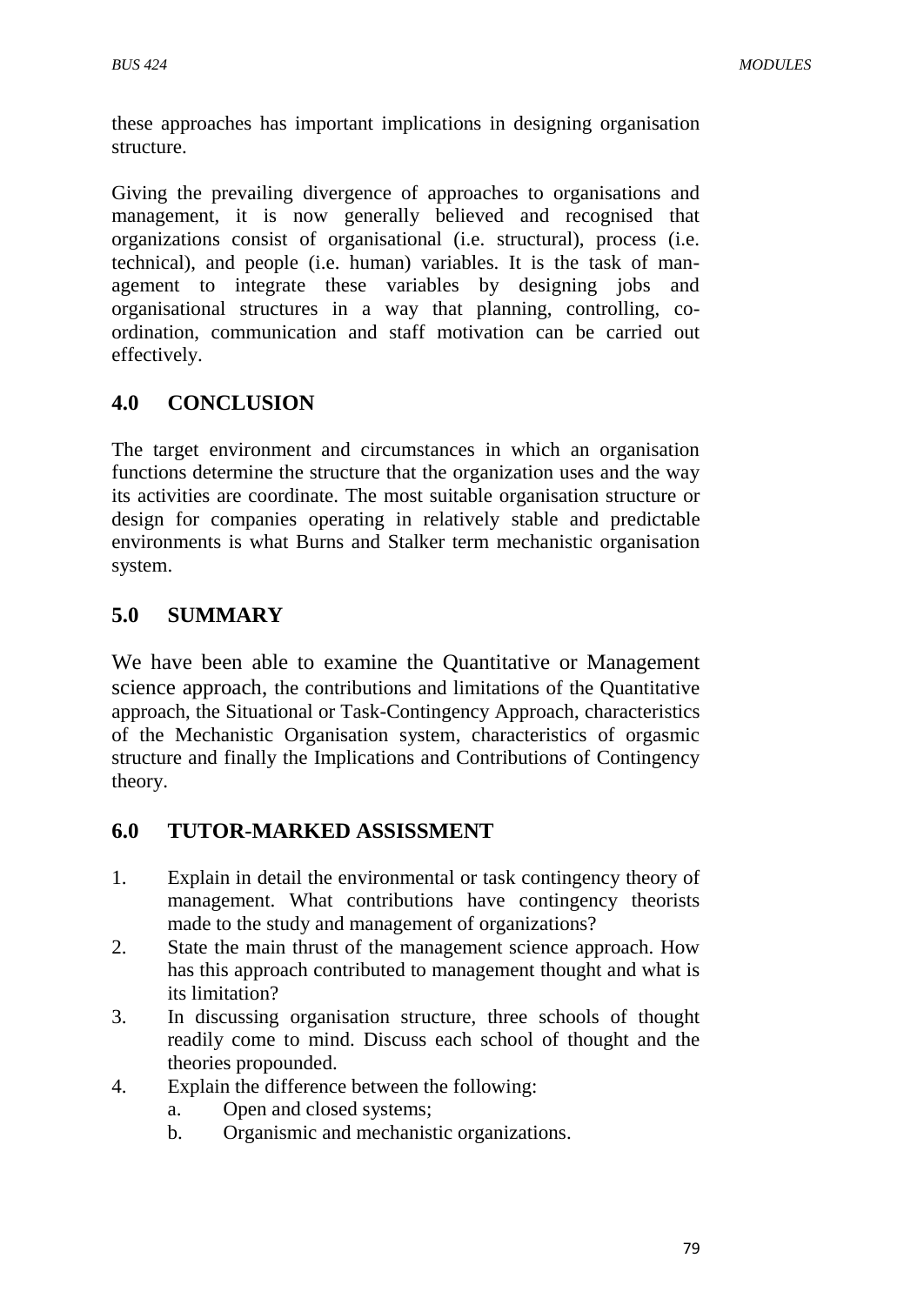#### **7.0 REFERENCES/FURTHER READINGS**

- Ajonbadi, H. A (2000) *Applied Business Management Theory Lagos*, Vantage Publishing Company
- Bennet, R. (1981) *Managing Personnel and Performance: An Alternative Approach* London, Business Books, p. 134.
- Burns, J. and Stalker, G. M. (1961) *The Management of Innovation* Tavistock Publications, London, p. 120.
- Fiedler, Fred E., A (1967) *Theory of Leadership Effectiveness* New York, McGraw-Hill..
- Hicks, H. G. and Gullet, R. C. (1975) *Organizations: Theory and Behaviour* Tokyo, McGraw Hill, Kogakusha, p.429.
- Hellriegel, D: and Slocum, J. W. *Organizational Design: A Contingency Approach* Business Horizons-April 1973. p.59.
- Khalid A. (2008) *Management from Islamic perspectives, principles and practice* Malaysia, IIUM press
- Lawal A. A (2016) *Management in focus*, Lagos, Abdol publications
- Lawal K. A. A and Oludimu, O. L (2011) *Management Principles, Practices and Focus*, Ibadan, Asogun Books
- Lawrence, Paul R., and Lorsch, Jay W. (1969) *Organization and Environment* Irwin, Homewood III,
- Ogundele, O. J. K (2005) *Management and Organisation: Theory and Behavior,* Lagos, Molofin Nominee.
- Otokiti, S. O. (2007) *Theoretical Concept and Scope of Management*  Lagos Vantage Publishing Company.
- Oyedijo, A. (1998) *The Key Concepts in Business* Ibadan Paramount books Ltd.

[www.vectorstudy.com/managementtheories.](http://www.vectorstudy.com/managementtheories)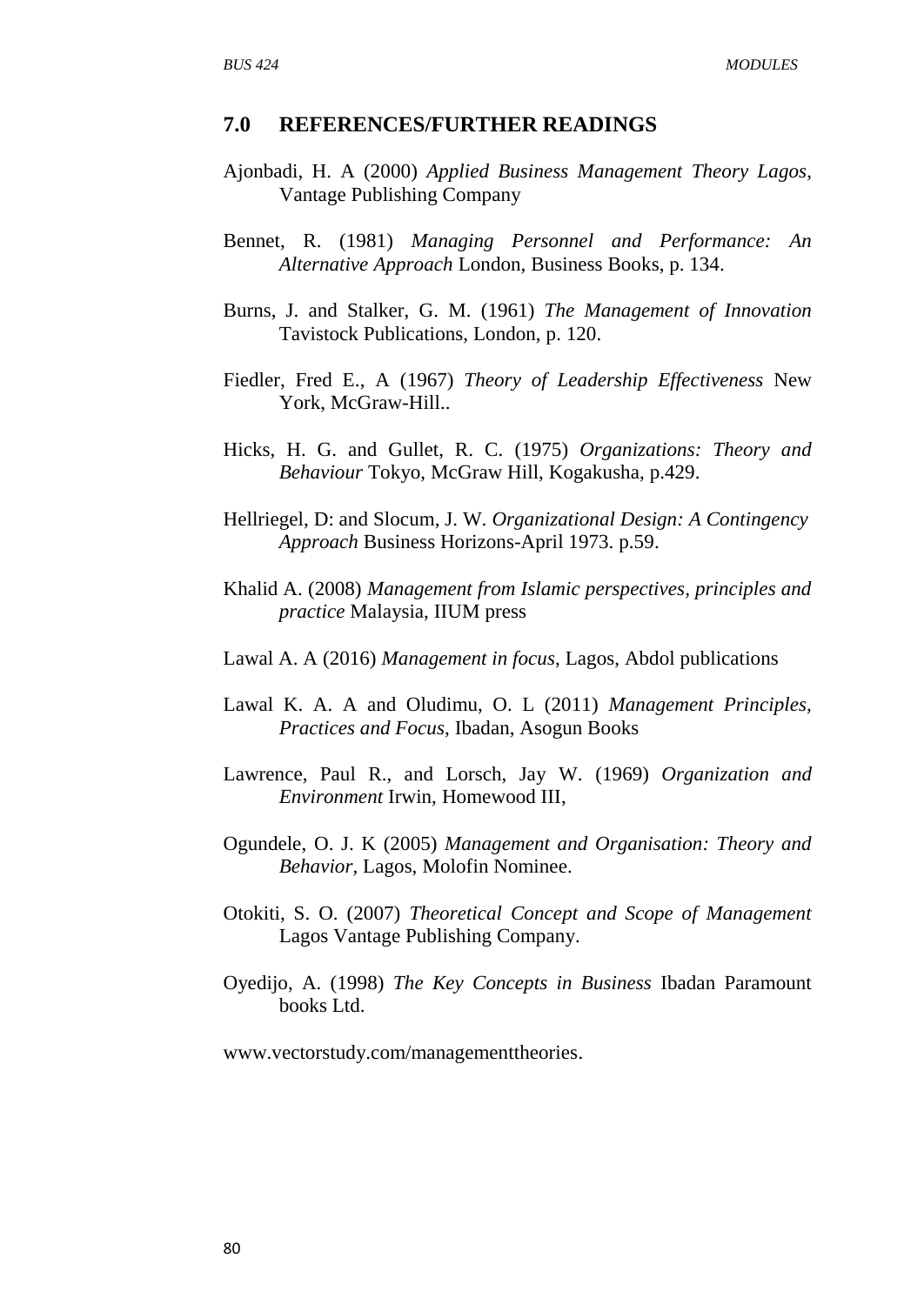# **MODULE 3**

| Unit 1   | Authority and Power in Organisations              |
|----------|---------------------------------------------------|
| Unit 2   | The Nature and Causes of Organisational Conflicts |
| Unit $3$ | Meaning and Objectives of Organisational Change   |

# **UNIT 1 AUTHORITY AND POWER IN ORGANISATIONS**

#### **CONTENTS**

- 1.0 Introduction
- 2.0 Objectives
- 3.0 Main Content
	- 3.1 The Nature of Authority and Power
	- 3.2 Authority
	- 3.3 Power
	- 3.4 Sources of Authority and Power in Organisations
	- 3.5 How People Respond to Different types of Power
- 4.0 Conclusion
- 5.0 Summary
- 6.0 Tutor-Marked Assignment
- 7.0 References/Further Readings

# **1.0 INTRODUCTION**

In this unit we shall look at the nature of Authority and Power, Sources of Authority and Power in Organisations and finally how people respond to different types of power.

# **2.0 OBJECTIVES**

At the end of this unit you should be able to:

- differentiate between Power and Authority
- understand the nature of Authority and power
- identify the sources of power and Authority
- know how people respond to Power and Authority

# **3.0 MAIN CONTENT**

# **3.1 The Nature of Authority and Power**

The concepts of authority and power are very central to the study of organizations. Authority and power play a major role in the management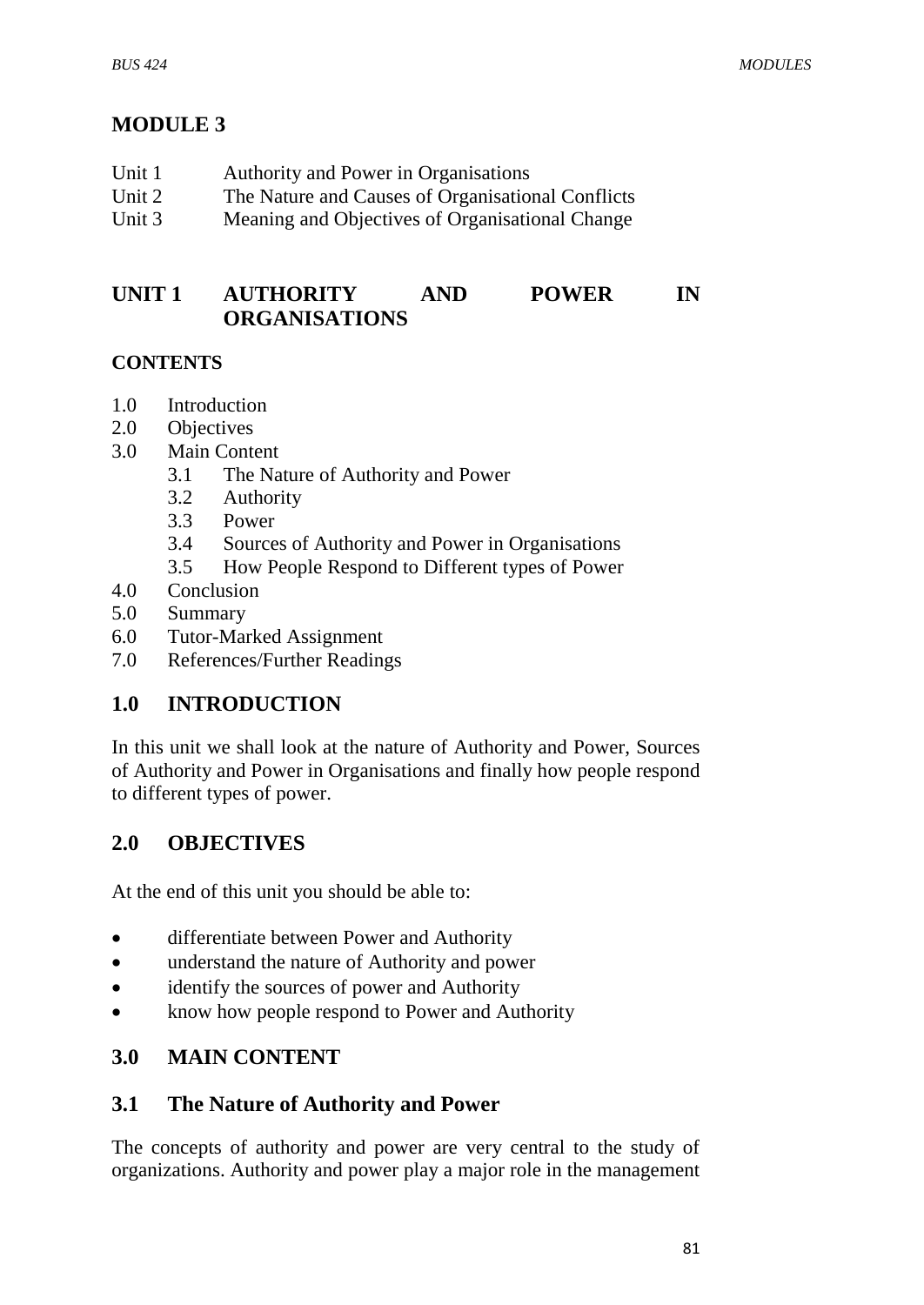of organisations because they form the bases of control dyer the behaviour of subordinates in an organisation. Such a control is exercised by managers in order to get their jobs done and ensure that the goals of their organisation are achieved. In other words, authority and power are the means by which managers put decisions into effect and accomplish purpose. In this section we shall draw a distinction between authority and power and proceed in the remaining sections to outline the sources of authority and power the way control is exercised through power and the way people respond to different kinds of power.

#### **3.2 Authority**

Authority is the formal right of a manager to make decisions, to issue orders and instructions and to exercise control over subordinates generally, the right being conferred by virtue of his position in the organisation or the ownership and control of property. It is defined by Hodge and Anthony (1984) as "the formal right to make decisions and to influence behaviour to implement those decisions based on formal organizational relationships".

The exercise of control on the basis of authority presumes that the right to control is regarded as legitimate both by the user of the authority and those over whom the control is exercised. In other words, the exercise of authority presumes that the subordinate accepts the right of the superior to make decisions and to issue orders and instructions and exercise control over him and that he is willing and ready to place himself under the command of the superior.

A system of authority is very essential for, managers to enforce the decisions needed to carry out the responsibilities required to achieve organisational objectives. The acceptance of the authority of a superior by the subordinates means that, the subordinates will also accept the directions and sanctions emanating from the superior.

#### **3.3 Power**

Power is the ability or capacity to exercise control over others against their own will. It is the ability of one person to influence another person or affect his behaviour successfully. Such ability can be based on the person's knowledge, personality, money, intelligence, skill, or position. For instance, the use of power occurs where a superior sends a subordinate on a personal errand and the subordinate obeys. Since this errand is not within the bounds of official or formal organizational relationship between the superior and the subordinate the instructions cannot be based on authority. The instruction is an attempt to use power as the basis of influence. Power is also exercised for instance where a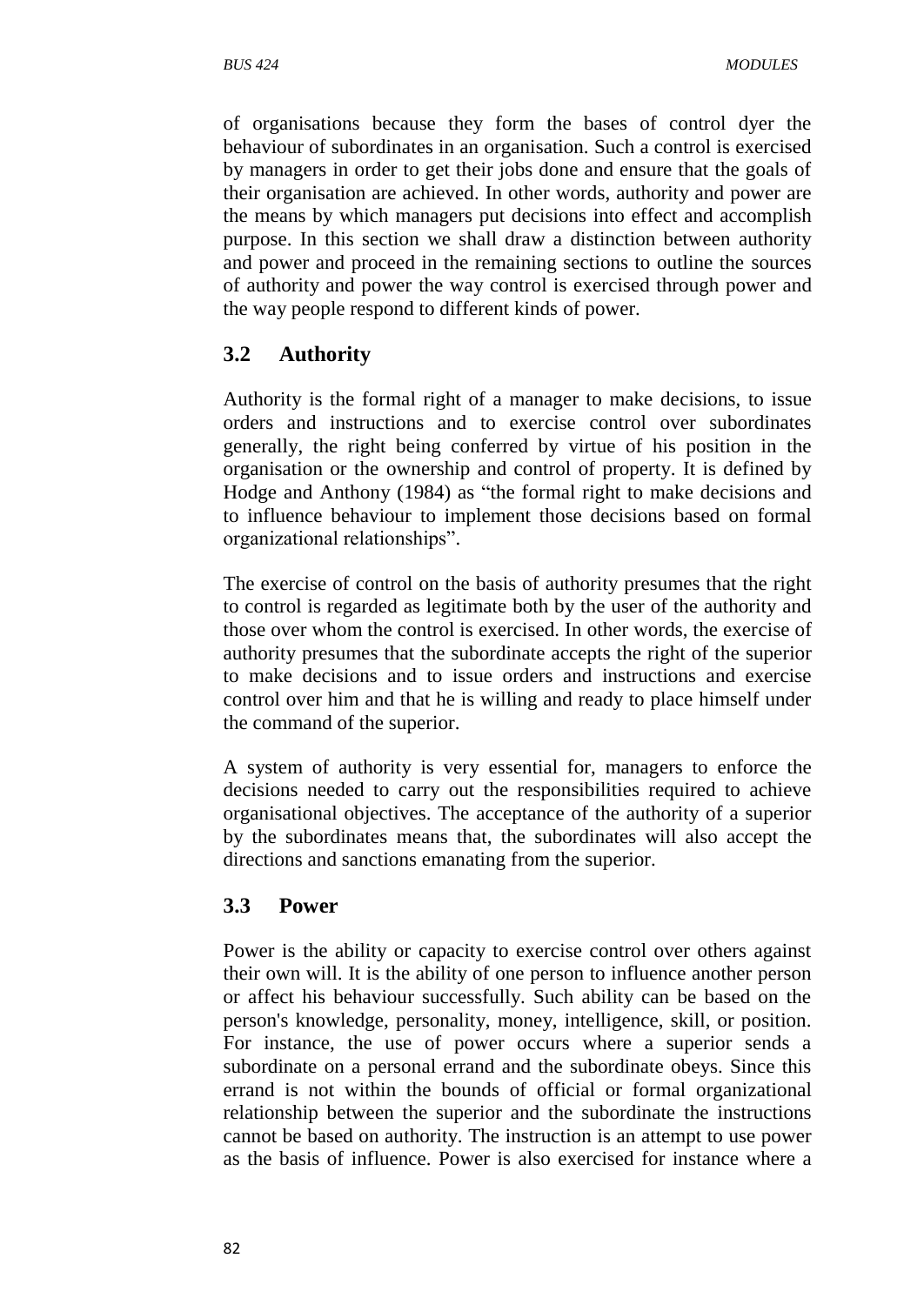rich person successfully influences or affects the behaviour of another person or simply imposes his own will on such other person through the use of his money.

The difference between authority and power is that the exercise of control through power is not officially recognised or formally sanctioned by an organisation whereas the exercise of control through authority is officially recognised, formally sanctioned and regarded as legitimate. Power, unlike authority, is influence that is not based on organizational position Hodge and William (1984). In the case of power, control is exercised against the will of the person who is subject to it. The absence of legitimation in the use of power explains why it can be resisted and rejected by a subordinate. However, subordinates usually submit themselves to the power or influence of their managers because of the dependency relationship that exists between the two parties and the various benefits the subordinates get from their superiors. This dependency relationship, though not based on formal job relationship, makes the subordinate to depend on his superior for various rewards and benefits such as easy access, closeness to the boss, valuable advice and information from the superior, appointments into important committees, recommendation for promotion, approval of requests for casual leave, etc. Thus, a subordinate is usually willing and ready to submit himself to the power influence of his superior.

#### **3.4 Sources of Authority and Power in Organizations**

The main source of formal authority in an organisation is the position that a person occupies in that organisation. Organisation managers are normally given the right to make and enforce decisions on behalf of its owners. Such a right is delegated to them by the owners so that the managers can carry out their responsibilities successfully. The nature and amount of authority that is granted to a manager depends on the manager's responsibility. Therefore, authority must be at par with responsibility.

According to French and Raven, five different types or sources of power can be found in an organisation French and Raven (1959). They are: reward power, coercive power, legitimate power, referent power, and expert power. A brief explanation of these types or sources of power is as follows:

**(i) Reward Power –** This is sometimes called remunerative or resource' power. Reward power exists when one person is able to offer rewards or grant benefits to another person in exchange for desired behaviour. In other words, reward power is the power that comes from a person's ability to control and dispense benefits to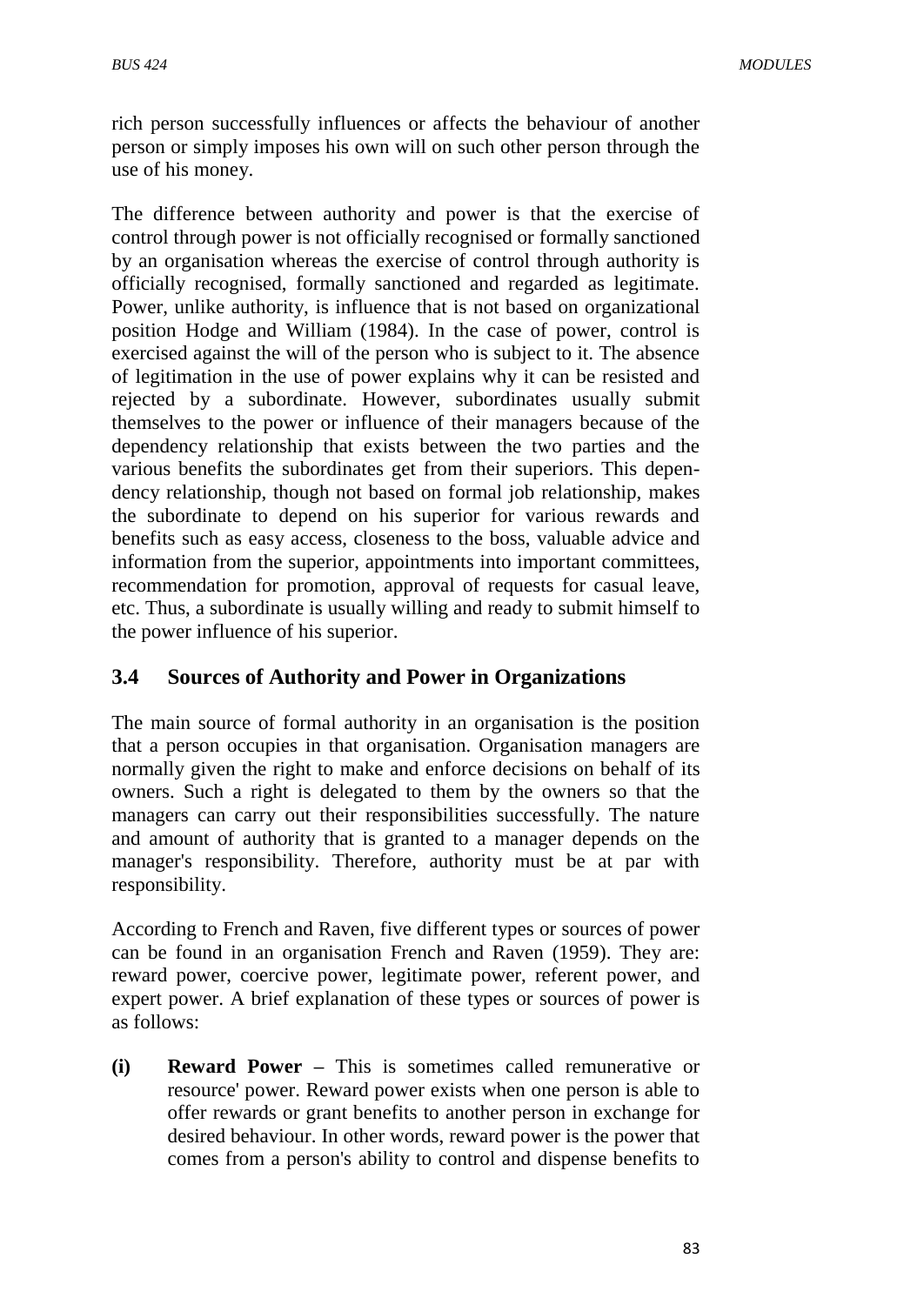another person Raven (1965). The user of the power who is the controller of the benefits is able to influence or shape the behaviour of others because he can offer or withhold those benefits. The reward may be in the form of money, material, praise, .promotion or recognition. For reward power to be effective in achieving results, the individual or group being offered the reward must actually desire and value the reward. The value of a reward will vary with people depending on their individual situations and needs. Thus, the effectiveness of a reward as a basis of control will differ among people.

- **(ii) Coercive power –** This is the exercise of control by the use of punishment or the threat of it. The punishment may be physical or non-physical. Physical coercion is the traditional method of exercising and maintaining control in prisons and mental homes. Non-physical punishment may involve the denial of financial or no-financial privileges, the use of demotion or suspension from office or outright dismissal from the organisation. In order to use coercive power effectively, the punishment must be clearly and properly defined and related to the offence. The perceived impact and probability of the use of the punishment must also be very high. Coercive power will not be effective if the possible punishment is not defined as such, by the "offender", if the punishment is perceived to be relatively mild or if the chance or probability of its being applied is very low.
- **(iii) Legitimate or positional power –** This is the power that derives from the position or office occupied by a person in an organisation. It is also called rational-legal power or executive power. This power is based on the belief that the person exercising control has the right to do so. The power stems from one person's acceptance that its exercise by another person agrees with some set of rules or protocol that is considered to be legitimate by both parties Hodge and William (1984). This means that "obedience is not owed to a person but to a set of impersonal principles which include the requirement to follow directives originating from an office superior to one's own regardless of who occupies the higher office" Blau and Richard (1977). Thus, legitimate power or ability to control is the same as authority which is accepted or acknowledged by those over whom it is exercised.
- **(iv) Charismatic power –** Charismatic power is the ability to exercise control or influence followers by sheer force of personality or charisma. It does not derive from the ability to offer reward or to inflict punishment or by virtue of a person's position in the organisation. The exercise of charismatic power requires no special effort because it is based only on the user's personal qualities which endear others to follow him.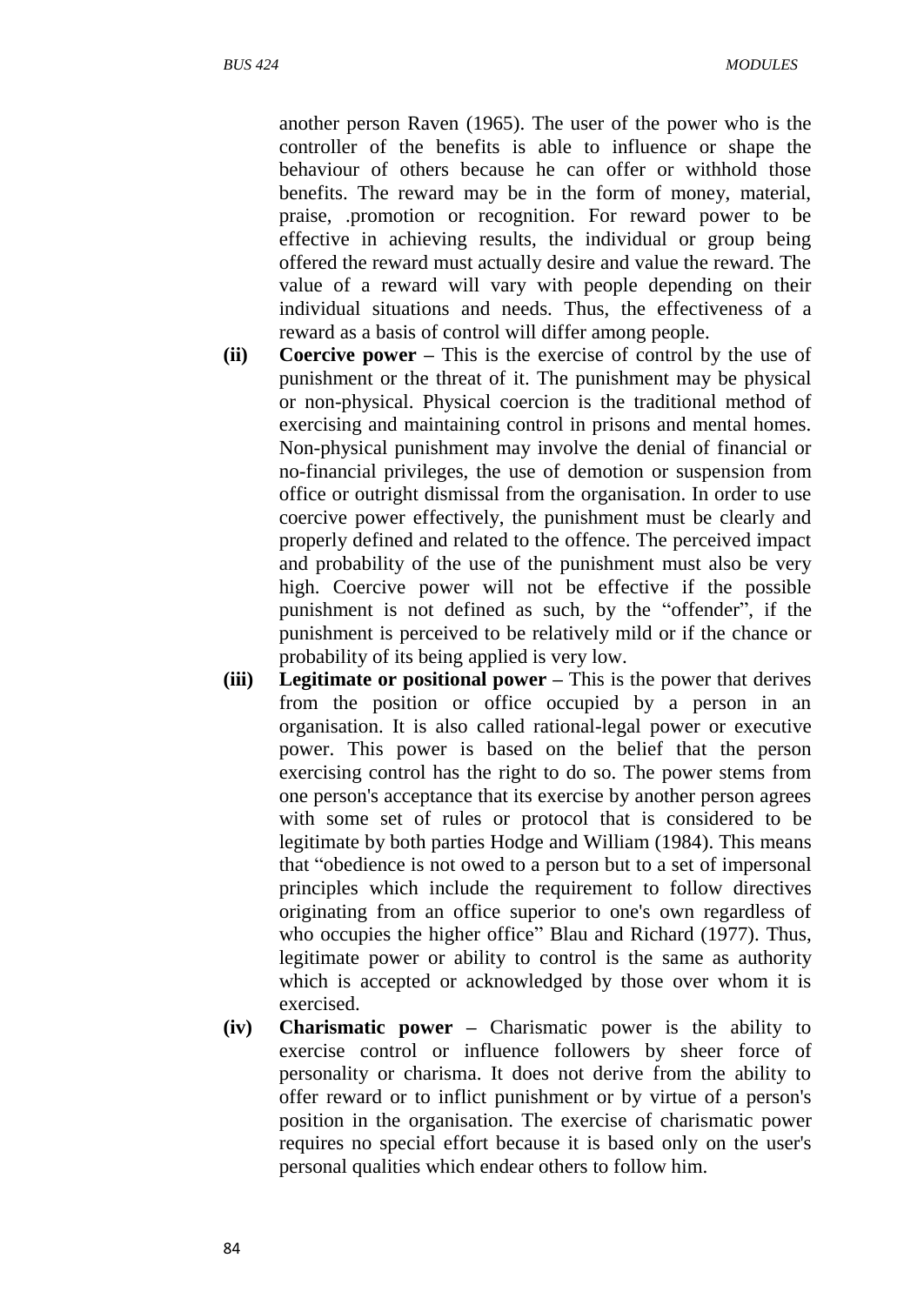- **(v) Expert power –** Expert power is the ability to control others as a result of one's special knowledge or expertise in a given field. In order to use expert power as a basis for control, the expertise that a person possesses or claims to possess must be acknowledged by those over whom the power is to be exercised so that they can submit themselves to it willingly and without force. Medical doctors, lawyers, accountants and renowned scientists are examples of those who possess expert power.
- **(vi) Referent power –** This is defined by French and Raven as the influence that A has over B because B identifies with A French and Raven (1959). This sense of identification gives A the ability to influence B"s behaviour. A successful person who is highly respected can become his reference point. In this case, the successful person can exercise some influence over his admirer.

Regardless of its source, power makes it possible for a person to impose his will on others.

#### **3.5 How People Respond to Different Types of Power**

Different types of power produce different effects and responses from organisation members. The study by Amitai Etzioni shows that the involvement in organisations or responses to power by organisations members varies with the type of power that is used.

The first kind of response or involvement is called "calculative" involvement and it is generated by the use of reward or remunerative power. Calculative involvement is an economic – instrumental involvement whereby an individual participates voluntarily in an organisation for the benefits which he expects to get from his membership of the organisation. A person decides to be a member of an organisation after making a careful consideration of the costs and benefits of belonging to that organisation. In short, membership is the result of a rational calculation and decision. Calculative involvement is typical amongst employees of various types of organisations who may decide to remain in the employment of the organisation or leave the organization depending on the remuneration or benefits of the organisation to them.

The second kind of response or involvement is called 'moral' involvement and it results from the use of normative power which is the ability to exercise control by allocating or with-holding symbolic rewards such as acceptance or prestige. Moral involvement is an intense, committed, and strongly favourable form of involvement or identification with an organisation and its goals. Moral involvement is typical amongst members of religious and political groups where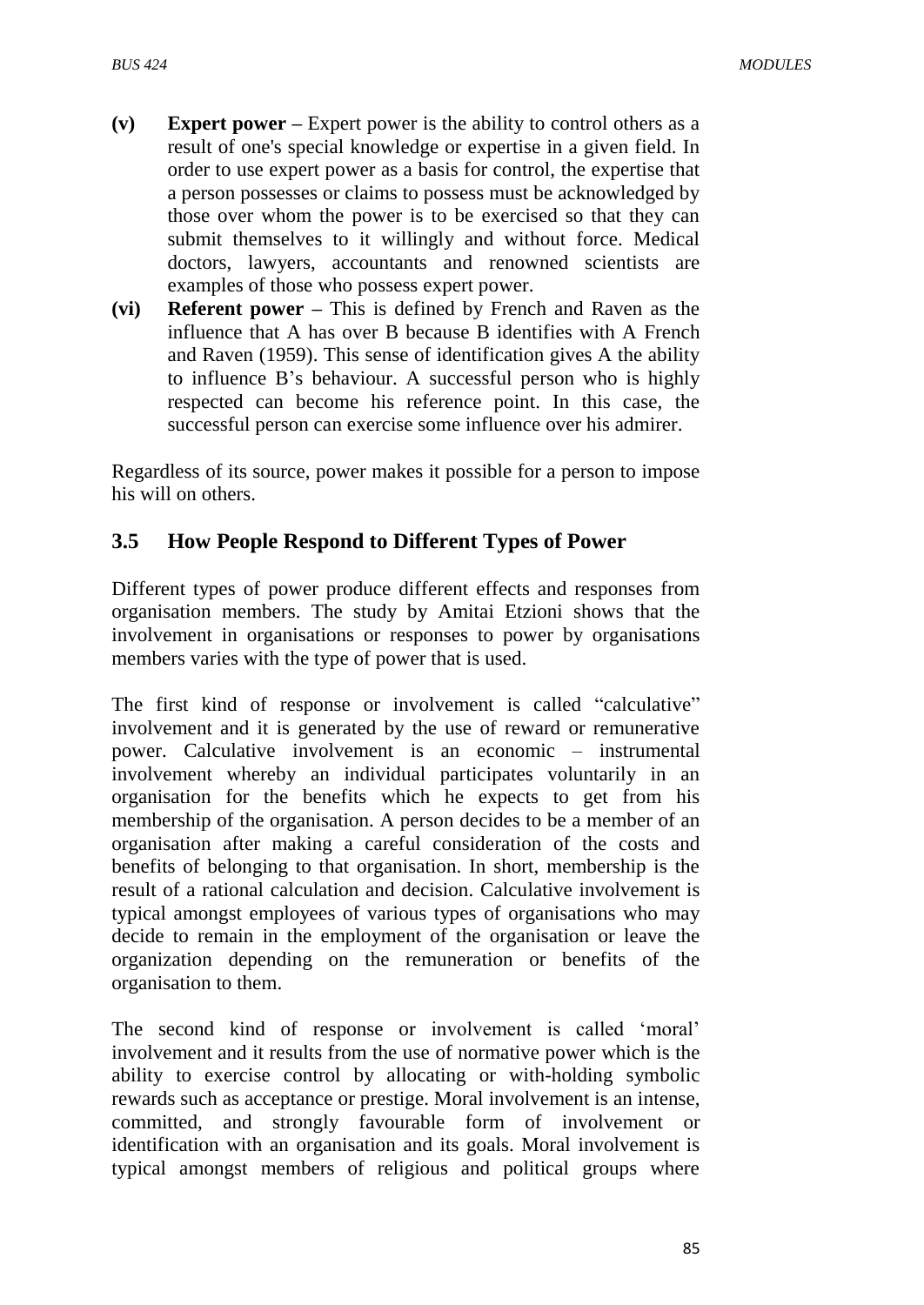membership is maintained because of the commitment of the organisation"s members to certain ideals.

The third kind of involvement or response is called 'Alienative' involvement and it results from the use of coercive power which is manifested as threats and punishment. 'Alienative' involvement is a state of non-identification with the organisation and its goals. It is a negative form of involvement whereby the individual strongly dissociates himself or herself from the organisation and what it stands for. In other words, his membership of the organisation is involuntary i.e. it is against his or her will. 'Alienative' involvement is typical of prison inmates and patients of mental homes where physical force is used to secure compliance.

In rounding up this chapter, it is worth restating that a manager must exercise some control over the behaviour of his subordinates if the goals of his unit or organization are to be achieved. This means that organizations must secure compliance from their members if they want to succeed. Whether this compliance will be freely given and productive or not depends on the type of power source that is used to gain it. As noted above, different types of power source produce different types of response or involvement.

The use of reward or remunerative power may be expected to produce a neutral, instrumental, and calculating involvement with an organisation and its goals. The use of 'legitimate' or 'position' power can lead to full compliance and control. This is because, the people that are subject to position power see themselves as responding to directives originating from those whom they see as having the legal right to issue such directives. But the people who receive such directives may not identify with the directives given to them or the goals they are intended to achieve because they themselves are not persuaded or personally convinced to follow the course of action concerned. Rather, they have been instructed to do certain things.

The use of coercive power tends to create feelings of alienation and hostility on the part of those over whom it is exercised. For obvious reasons, coercive power is not used in dealing with modern day employees.

# **4.0 CONCLUSION**

The difference between authority and power is that the exercise of control through power is not officially recognised or formally sanctioned by an organisation whereas the exercise of control through authority is officially recognised, formally sanctioned and regarded as legitimate.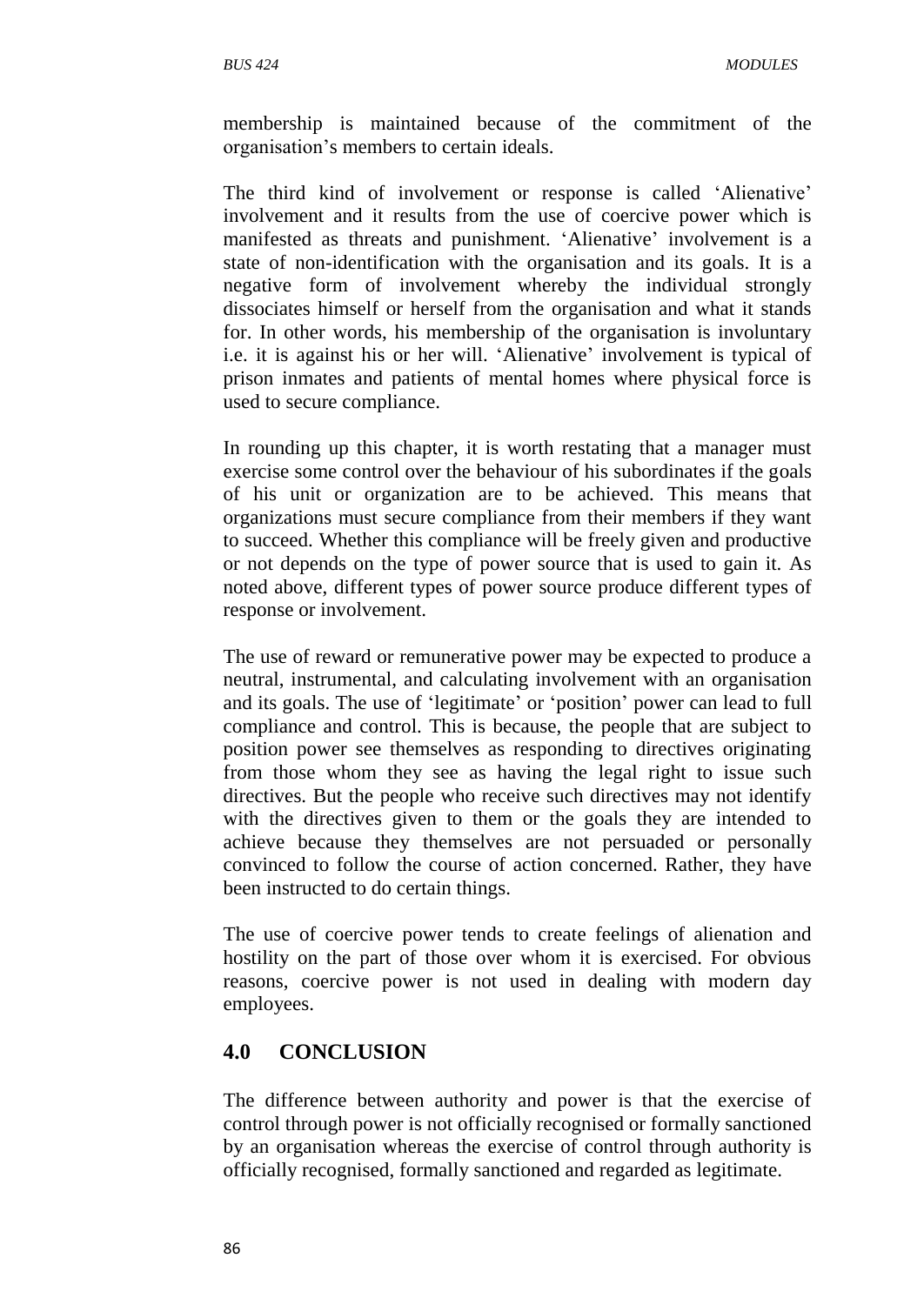#### **5.0 SUMMARY**

We have been able to successfully examine and differentiate between Power and Authority, understand the nature of Authority and power, identify the sources of power and Authority and finally how people respond to Power and Authority.

#### **6.0 TUTOR-MARKED ASSIGNMENT**

- 1. Explain what you understand by authority and power. How are they different?
- 2. Of what use are authority and power in the management of an organisation? With suitable examples, discuss the main types of power that can be found in an organisation.
- 3. How do people respond to each of the following types of power?
	- 1. reward power
	- 2. coercive power
	- 3. normative power

#### **7.0 REFERENCES/FURTHER READINGS**

Ajonbadi, H. A. (2000) *Applied Business Management Theory Lagos*, Vantage Publishing company

- Blau, Peter M. and Richard, W. Scott, (1977) Formal *Organization* London Routledge Kengan Paul. pp. 3-32.
- Hodge, B. J. and William, P. A. (1984) *Organization Theory* Boston Allyn & Bacon Inc. P. 383.
- French, J.R.P. and B.H. Raven, (1959) *"The Bases of Social Power"* Studies in Social Power ed. D. Cartwright Ann Arbor: Institute for Social Research, pp. 150-169.
- Khalid, A. (2008) *Management from Islamic perspectives, principles and practice* Malaysia, IIUM press
- Lawal, A. A (2016) *Management in focus*, Lagos, Abdol publications
- Lawal, K. A. A and Oludimu, O. L (2011) *Management Principles, Practices and Focus*, Ibadan, Asogun Books
- Ogundele, O. J. K (2005) *Management and Organisation: Theory and Behavior,* Lagos, Molofin Nominee.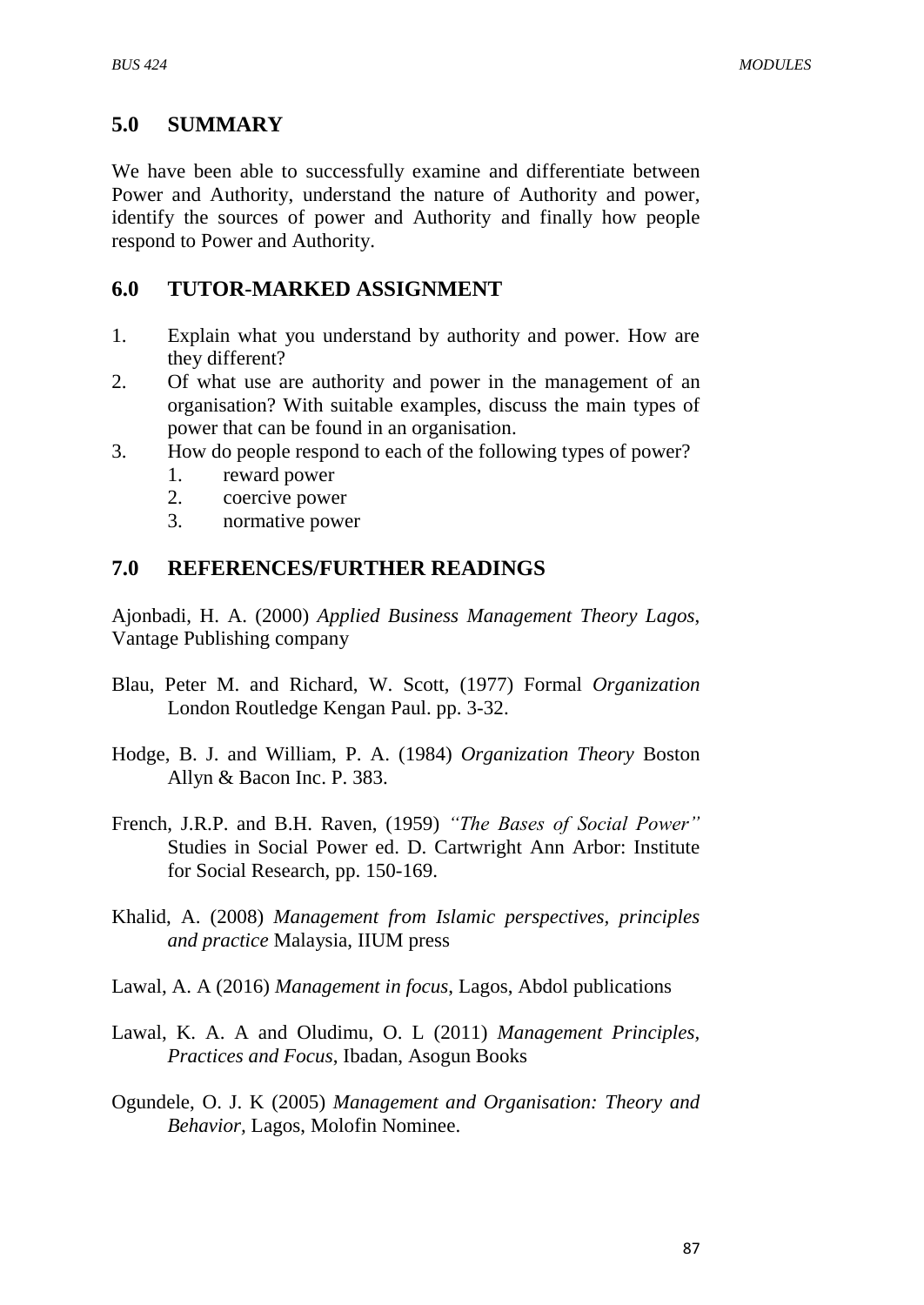Otokiti, S. O. (2007) *Theoretical Concept and Scope of Management*  Lagos

Vantage publishing company

Oyedijo, A. (1998) *The Key Concepts in Business* Ibadan Paramount books Ltd [www.vectorstudy.com/managementtheories.](http://www.vectorstudy.com/managementtheories)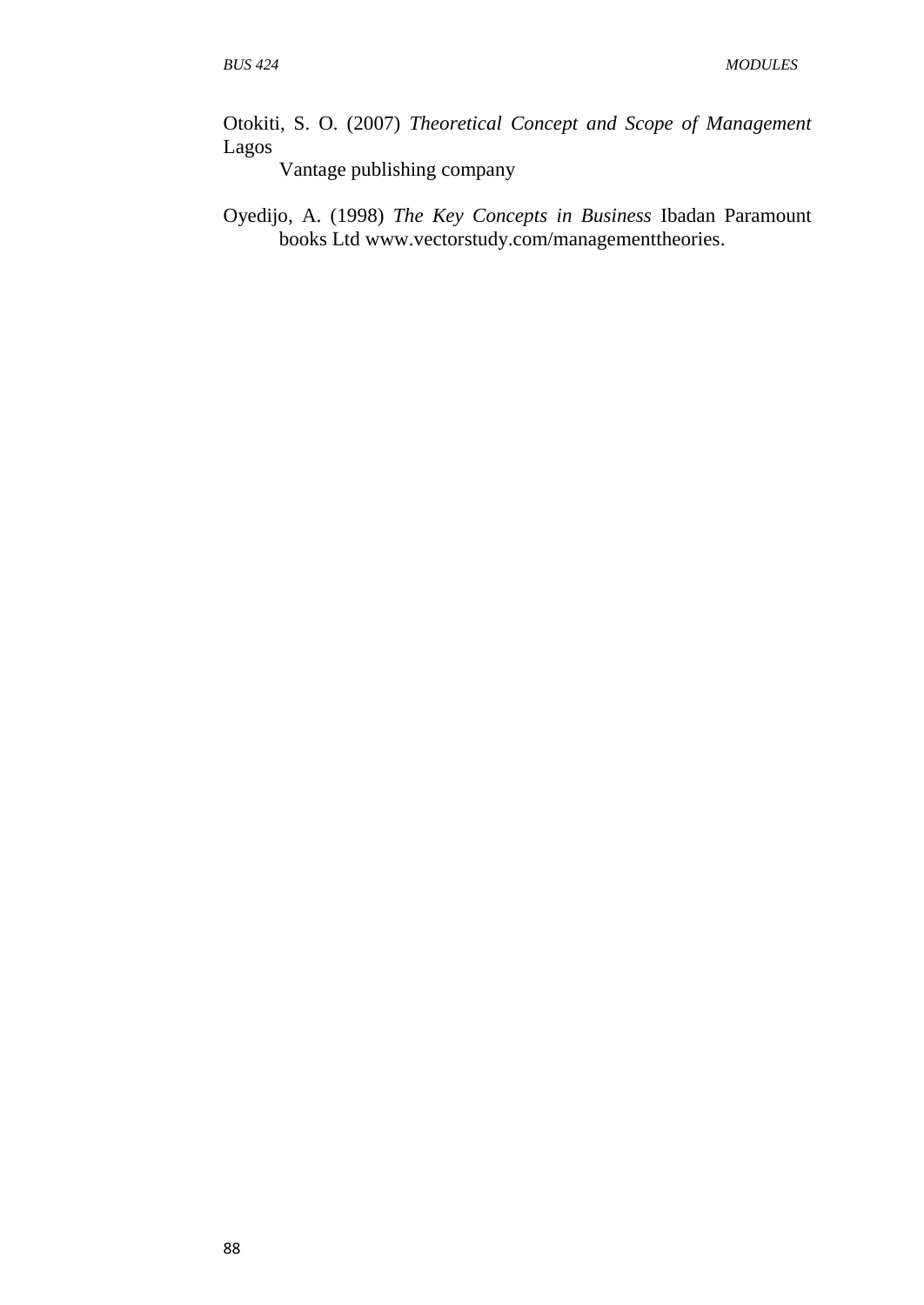# **UNIT 2 THE NATURE AND CAUSES OF ORGANISATIONAL CONFLICTS**

#### **CONTENTS**

- 1.0 Introduction
- 2.0 Objectives
- 3.0 Main Content
	- 3.1 The Nature of Organisational Conflicts
	- 3.2 Causes of Organisational Conflicts
	- 3.3 Negative Effects of Organisational Conflicts
	- 3.4 Tools and Strategies of Conflict Management
	- 3.5 Meaning and Objectives of Organisational Change
	- 3.6 Approaches to Organisational Change
	- 3.7 Resistance to Change: Causes and Solutions.
- 4.0 Conclusion
- 5.0 Summary
- 6.0 Tutor-Marked Assignment
- 7.0 References/Further Readings

# **1.0 INTRODUCTION**

In this unit we would take you through the nature and causes of organisational conflicts, the negative effects of organisational conflicts, tools and strategies of conflict management, the meaning and objectives of organisational change, various approaches to organisational change and resistance to change: causes and solutions.

# **2.0 OBJECTIVES**

At the end of this unit, you should be able to understand:

- the nature and causes of organisational conflicts
- the negative effects of organisational conflicts
- the various tools and strategies of conflict management
- the meaning and objectives of organisational change
- the approaches to organisational change
- resistance to change: causes and solutions.

# **3.0 MAIN CONTENT**

# **3.1 The Nature of Organisational Conflicts**

Conflict is a state in which two parties are in opposition to each other. Conflictual behaviour may be planned and formal or unplanned and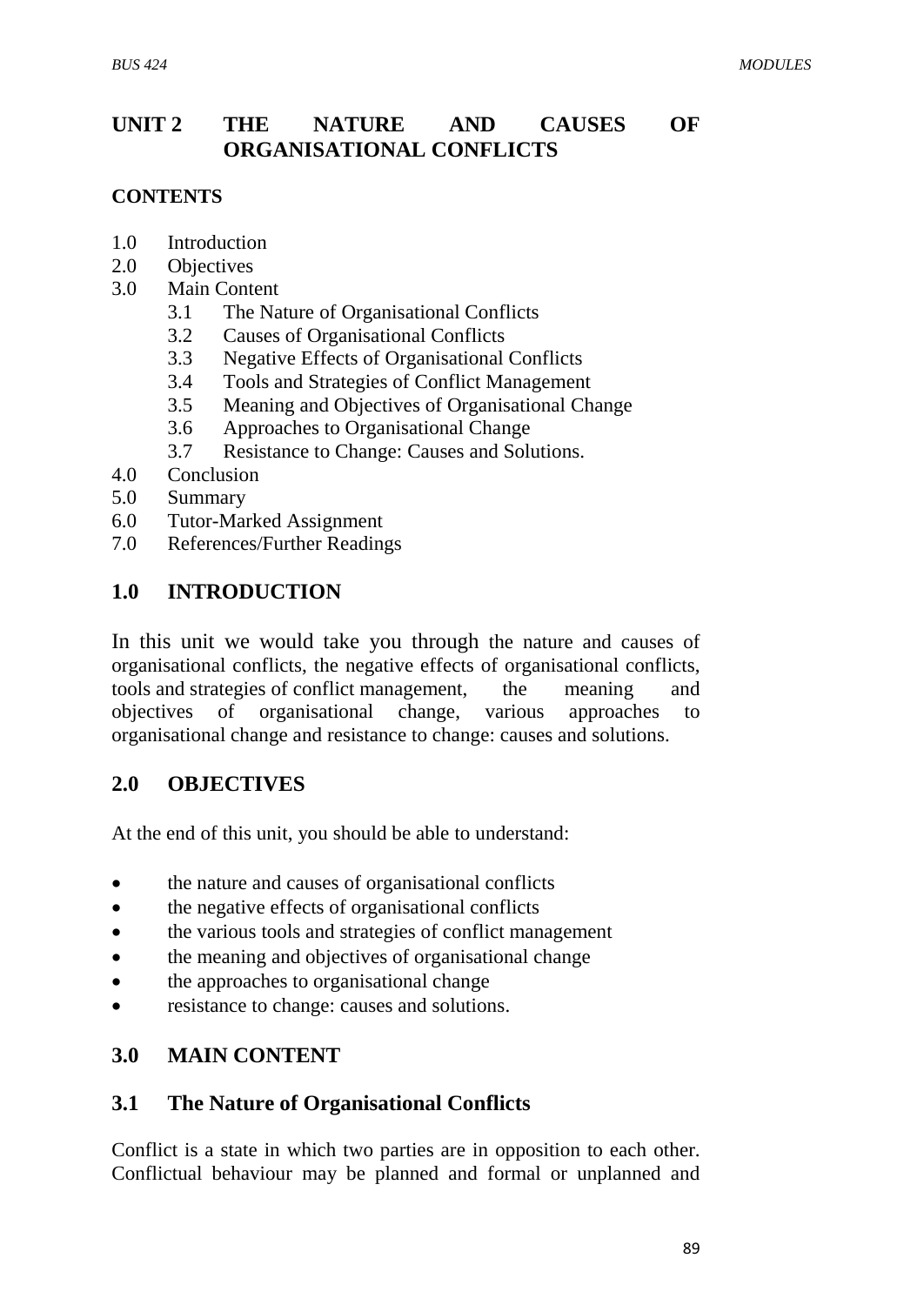spontaneous; it may be verbal or physical, ranging from passive resistance to active aggression. Conflictual behaviour includes direct interference with and resistance of the action of one party by another as well as other expressions of negative attitudes.

Conflicts may be interpersonal or intergroup. Interpersonal conflicts may be between a superior and his subordinate or between two individuals at the same level of the organisational hierarchy. Intergroup conflicts may arise between two trade unions, between two departments or between management and workers while attempting to implement the policies and programmes of their organisation.

# **3.2 Causes of Organisational Conflicts**

There are many causes or conditions that could lead to interpersonal or intergroup conflict. Some of these conditions of latent or potential conflict are as follows:

- **1. Orientation toward different publics and conflicting external norms and rules:** The conflicts and pressures in the ecosystem may be carried over into an organization any organizations have several publics-in-contact. For example, business concerns relate directly to customers, to suppliers of various materials, to government agencies, to unions and to other groups. The internal organization of such concern frequently reflects these basic is. Thus, an enterprise will have a sales department, a purchasing' department, a labour-relations department, etc. Some of the internal organizational conflicts which develop between departments result from their structural differences and diverse orientation towards different publics. Conflicts occur between various departments because they deal with different pressures twin diverse outside groups Blau and Scott (1963). In other words, many conflicts between departments in an organization are subject to a number of constraints external to the conflicting departments themselves. For example if the law requires one department to do one thing and another department is making it difficult conflict may arise because of incompatible needs or preferences regarding some action.
- **2. Growth and complexity of organization:** These create social distance and reduce communication arid and interaction between organisation members. This leads to wrong enactments or perceptions of situations and issues between one department and another.
- **3. Competition for resources:** Interpersonal and intergroup conflicts often occur where two parties are competing for resources. The resources which include money, materials, power,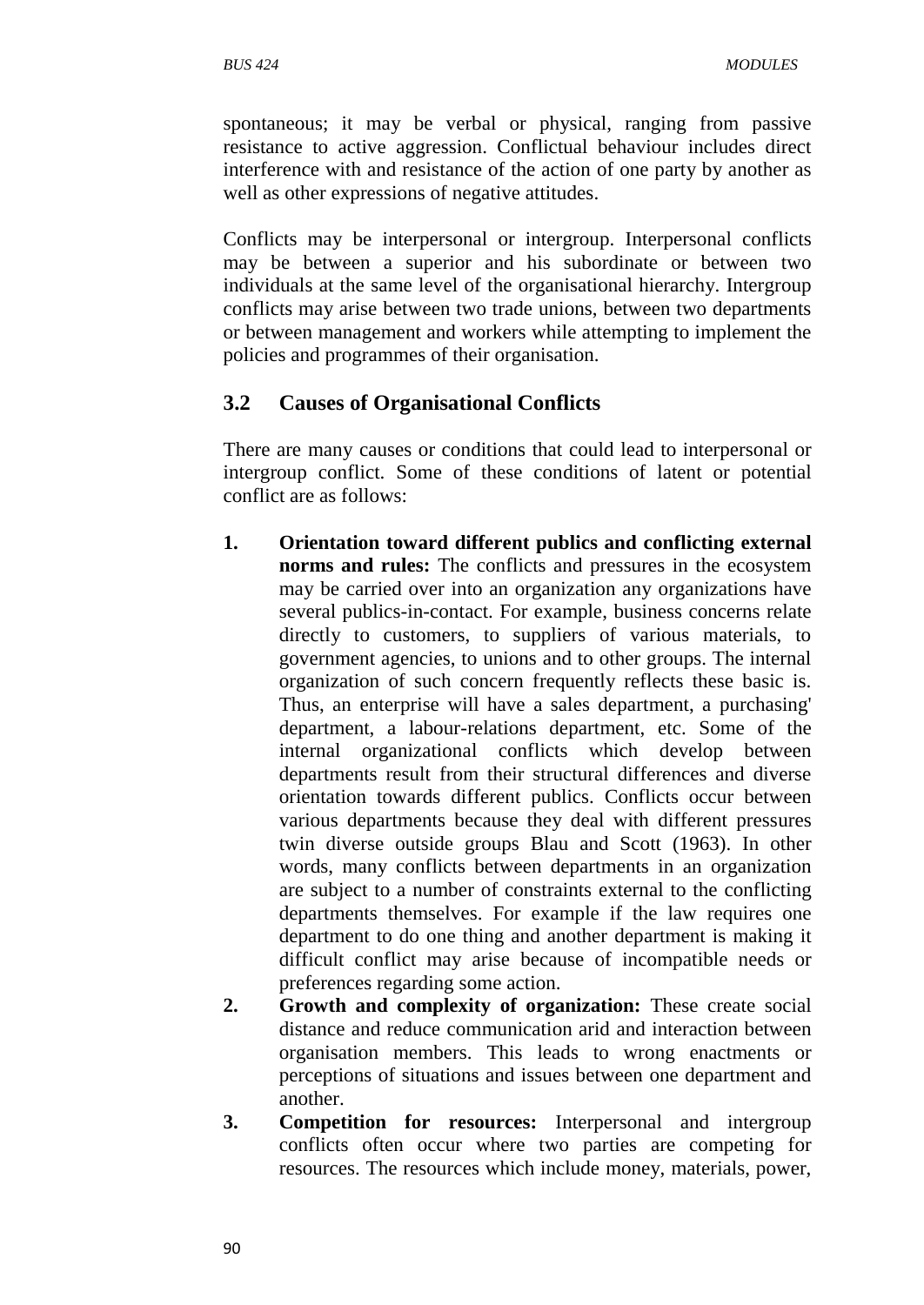prestige, position and status are generally valued by organisation members and the competition to obtain them usually evokes a vigorous exercise of power and an intense display of emotion. Such conflicts frequently manifest themselves between individuals who have diverse personalities and predispositions and are vying for positions and personal power and prestige. These types of conflicts also occur between functional departments and between workers' unions and management.

- **4. Divergence or incompatibility of goals and ideologies:** Interpersonal and intergroup conflicts may occur where two parties who should work as a team cannot agree on the goals or objectives to work towards or the methods to use in achieving the goals The stronger the convictions of each party, the more serious and severe the conflict. Divergences of goals often result from departmentation which leads to conflicts of priorities or interests. For example, the marketing department may want low price items and variety of goods to get larger share of the market. The production department may want to have fewer products at a higher price in order to show greater profit in manufacturing.
- **5. Competition for territory:** According to Rushbrooks and Glover, the word territory in the context of organizations means the rights, duties and jurisdiction of any job holder and the privileges and practices which may be evolved over time Glover and Rushbrooke (1983). Conflicts arising from competition for the territory can be a result of territorial violation, or territorial jealousy or overcrowding.
- **Territorial violation:** occurs where one party seeks to exercise control over gain access to something which another regards as his own. Examples of such situation are a challenge to the "prerogative" or "authority" of the management from the rank and file (the shop floor), or an attempt by specialist departments to force their advice and recommendations on and exercise control over line manager. In short, interpersonal or intergroup conflicts will occur where one party trespasses, or is felt to trespassing, on another"s "domain" or threatening its autonomy or security.
- **Territorial jealousy:** arises where one party envies the territory of another party because that other party enjoys some exclusive rights or privileges which the envious party does not have. Competition for such privileges can generate conflicts between individuals and departments.

Overcrowding occurs where too many people are doing too few jobs. When people have insufficient jobs or territory of their own,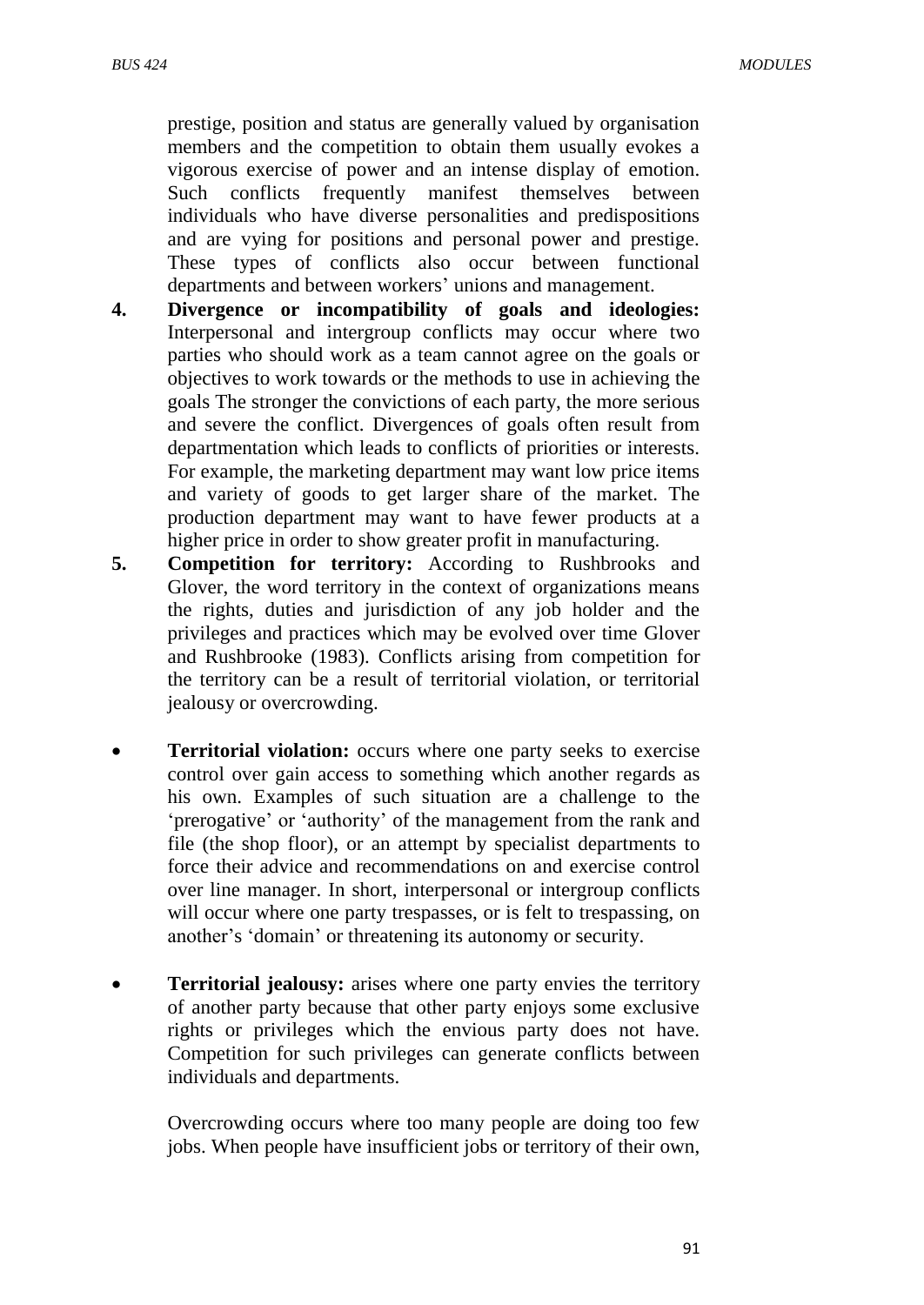they will spend time and effort competing for territory thus creating conflict between them.

 **Sequential work flow:** When work is interdependent and two or more departments must depend on each other to complete their individual tasks, the potential for either conflict or co-operation exists conflict can occur when one group has more work to do than the other group. Conflict is especially likely when work is sequential and one group is unable to start work until the other group finishes its task.

# **3.2 Negative Effects of Organisational Conflicts**

Organisational conflict is dangerous because it produces the following dysfunctional or destructive consequences:

- 1. It diverts attention from organisational goal attainment and creates resentment and anxiety among organisation members which make the organisation unable to function properly.
- 2. It causes delays in organisational action and reduces efficiency and co-ordination.
- 3. It can erode and destroy the bases for co-operation and teamwork among organisation Members.
- 4. It can lead to a high rate of lateness to work, absenteeism and deliberate sabotage.
- 5. Recurrent and -persistent conflicts can cause a feeling of alienation, a loss of morale and other forms of discontent which can make individual to withdraw completely from the organisation.

# **3.3 Tools and Strategies of Conflict Management**

The following are the main mechanisms for resolving intergroup and interpersonal conflicts.

- **a. The use of formal rules and agreed procedures:** These can be used to resolve recurrent superior subordinate conflicts and to settle continual disciplinary matters and grievances.
- **b.** Open encounter and negotiation: This is a strategy of constructive engagement in which the parties in conflict engage one another over issues and attempt to arrive at a mutually desirable action or outcome by modifying their points of view or negotiating out their differences. The aim is to restore effective working relationship or achieve a workable solution: - Although the strategy is a negotiation exercise, it is not as formalised as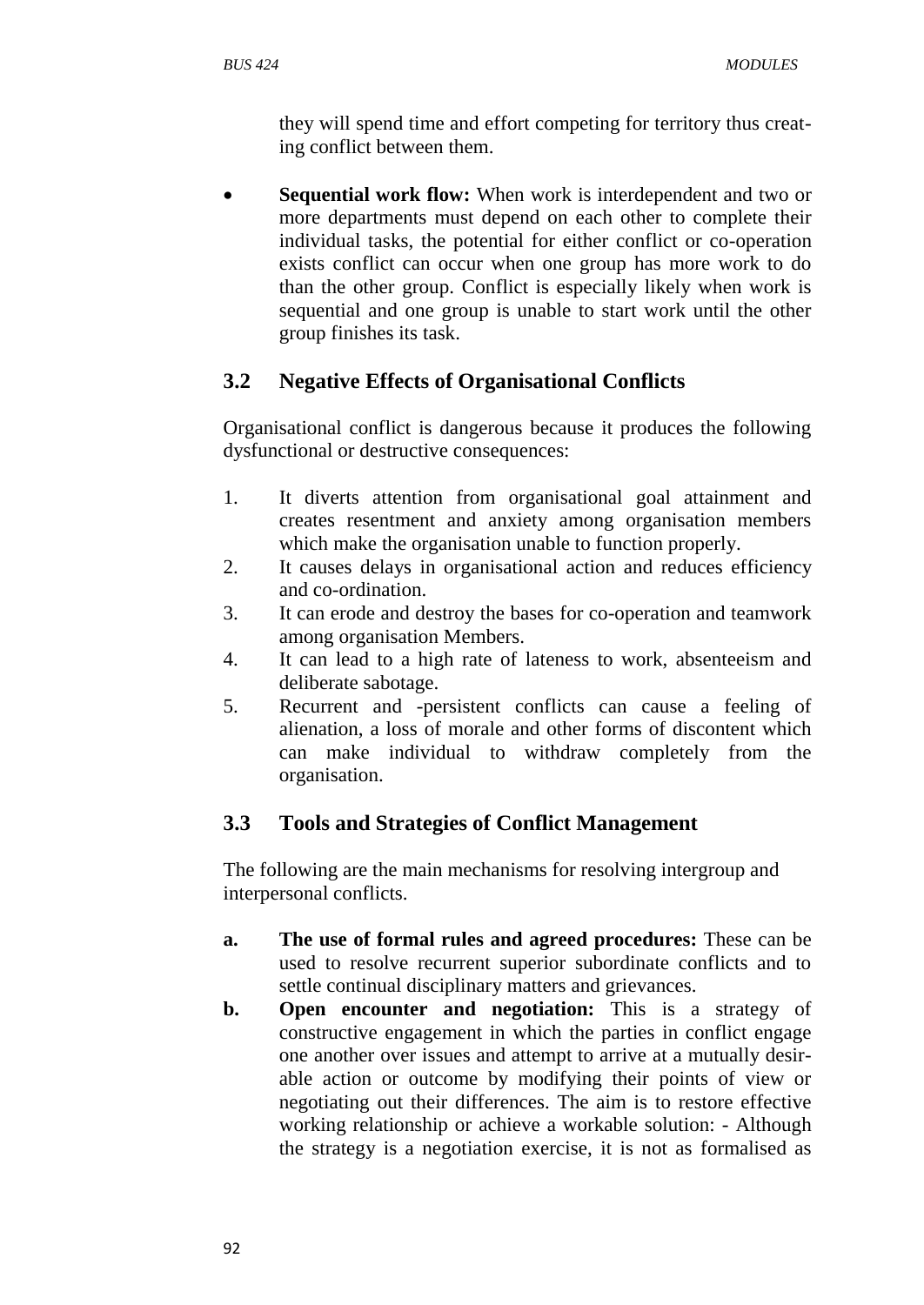collective bargaining. For this approach to succeed', there must be:

- i. Open communication between We parties so that the parties can release any information that is vital to the resolution of the conflict.
- ii. A flexible attitude towards the problem by the parties so that they can exchange concessions with each other until agreed terms are reached.
- iii. People must make attempt to diagnose the problem before seeking solutions to it
- iv. The use of threats must be avoided to permit the parties to fully articulate their grievances and arrive at mutually satisfactory agreement.
- **c. Arbitration by a third party:** This is used when the division between the warring factions is so intense that open confrontation cannot be used because the factions are not ready to come together for a roundtable conference. The factions have taken definite positions and their divisions are very fundamental. The arbitration approach is then used to break the deadlock. The arbitrator, who acts at the request of and is chosen by both parties in conflict, examines the facts and makes a decision to settle the conflict. Although this approach may not eliminate the cause of the conflict, it could prevent its escalation and minimise its negative effects a major weakness of this approach is that the solution arrived at by the arbitrator can alienate one of the parties in conflict because the arbitrator acts as a judge.
- **(d) Mediation-by a third party:** Here, a third party comes in to act as a peacemaker between opposing sides in order to bring about peace or agreement. Unlike the arbitrator, the mediator does not act as a judge. All he does is to find common grounds and bring the warring parties together.
- **(e) Separation of the parties:** This is a very drastic strategy involving the redeployment of the warring personnel to separate departments or branches. The separation may be permanent or for a temporary period to allow tension and nerves to cool off. Difficult and sensitive interpersonal conflicts can be resolved in this way especially where the basis of the conflict is emotional.
- **(f) Changes in role expectations:** Conflicting role expectations are immediate determinants of conflict behaviour. Changing such role expectations is therefore almost certain to change behaviour. This can be done by bringing about changes in the structure of conflicting roles, by sympathetic discussion, clearer job descriptions and demarcation of duties although these measures are likely to require prior changes in organizational policies and properties.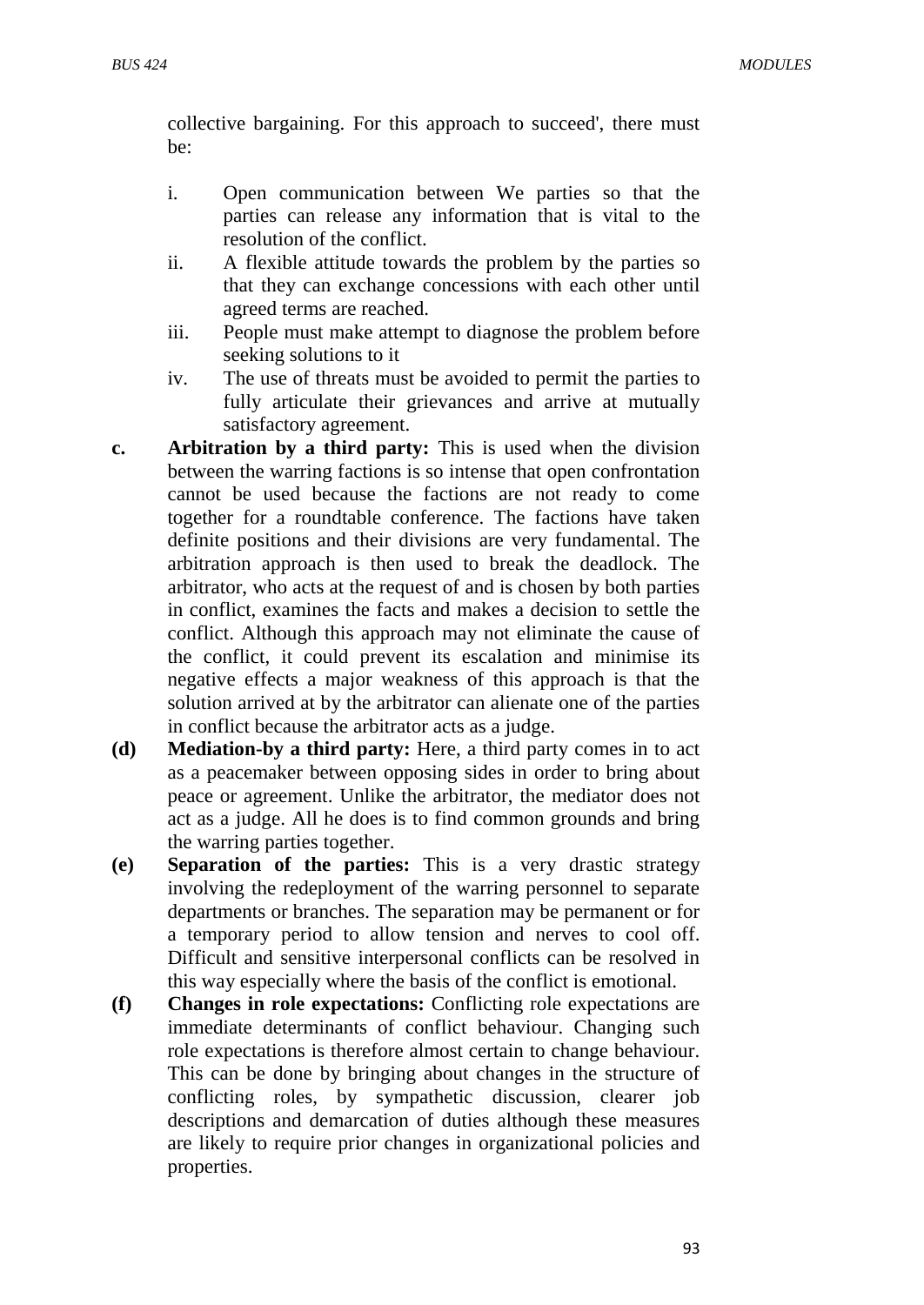**(g) Dominance and force:** Here, the boss uses his superior authority and position to dictate the solution to a conflict which the warring subordinates are bound to accept.

#### **4.0 CONCLUSION**

Conflict among the people in an organization is inevitable and has adverse effect on the organisation, knowing the best approach to manage conflict is crucial to the survival of an organization growth and its ability to achieve its set goals.

#### **5.0 SUMMARY**

We have been able to examine the nature and causes of organisational conflicts, the negative effects of organisational conflicts and finally the various tools and strategies of conflict management.

#### **6.0 TUTOR-MARKED ASSIGNMENT**

- 1. Outline some of the causes of conflict among people in organisations.
- 2. Enumerate four ways of resolving conflict. Which of these would you recommend and why?
- 3. One of the emergent problems in the management of an organisation is the conflict that occurs between the different categories of staff and between departments while attempting to implement the policies and programmes of that organisation. Specify five causes of conflict in an organisation and five dysfunctional consequences of conflict.

#### **7.0 REFERENCES/FURTHER READINGS**

- Ajonbadi, H. A (2000) *Applied Business Management Theory* Lagos, Vantage Publishing company.
- Blau, Peter, M. and Scott, R W. (1963) *Formal Organizations: A Comparative Approach*, London Routledge and Kegan Paul, pp 59-B6.
- Glover, J.W.D. and Rushbrooke, W.G. (1983) *Organisation Studies* Surrey, Thomas Nelson and Sons, p.20
- Khalid, A. (2008) *Management from Islamic perspectives, principles and practice* Malaysia, IIUM press
- Lawal, A. A (2016) *Management in focus*, Lagos, Abdol publications.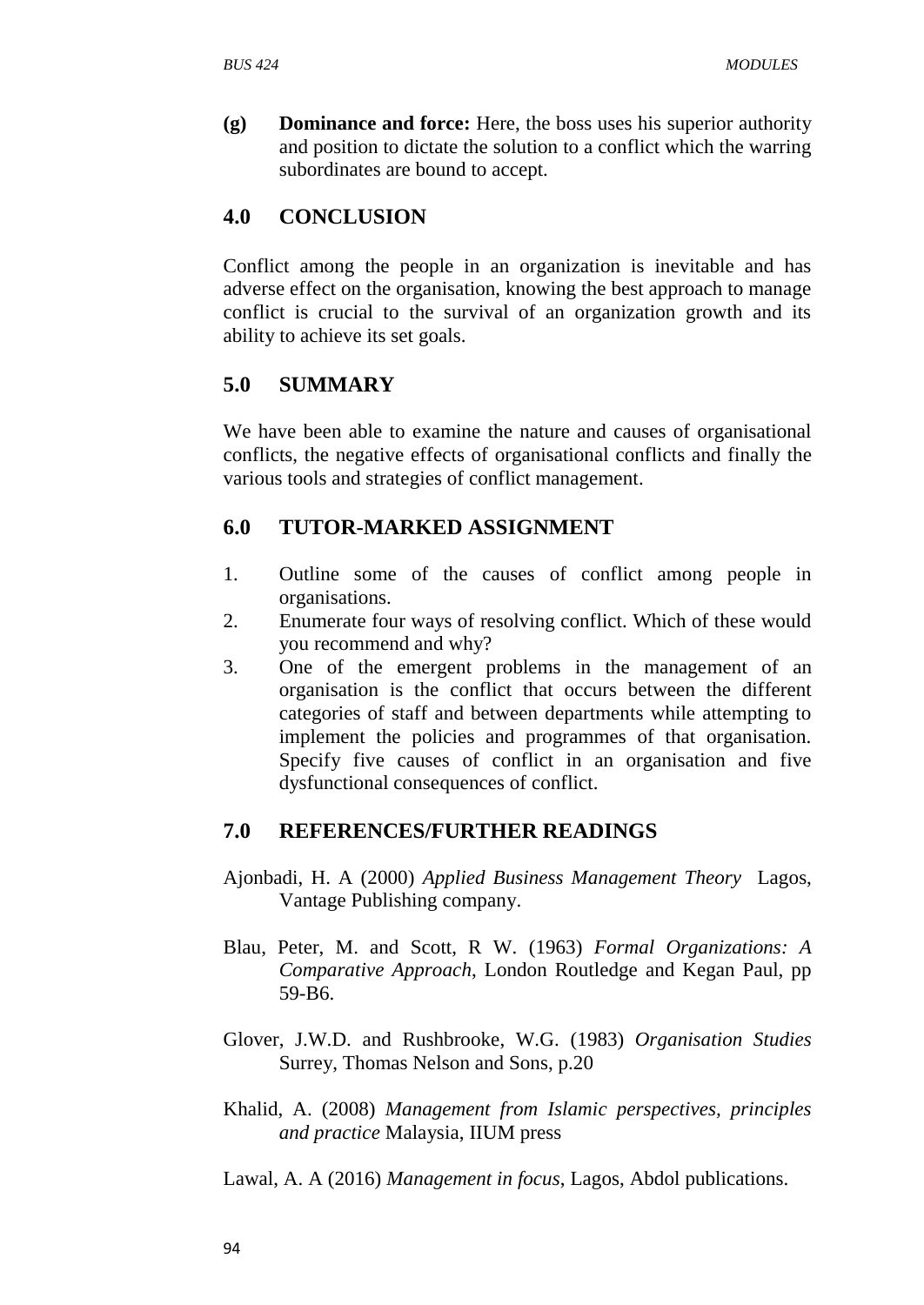- Lawal, K. A. A and Oludimu, O. L (2011) *Management Principles, Practices and Focus*, Ibadan, Asogun Books
- Ogundele, O. J. K (2005) *Management and Organisation: Theory and Behavior,* Lagos, Molofin Nominee.
- Otokiti, S. O. (2007) *Theoretical Concept and Scope of Management*  Lagos Vantage publishing company
- Oyedijo, A. (1998) *The Key Concepts in Business* Ibadan Paramount books Ltd [www.vectorstudy.com/managementtheories.](http://www.vectorstudy.com/managementtheories)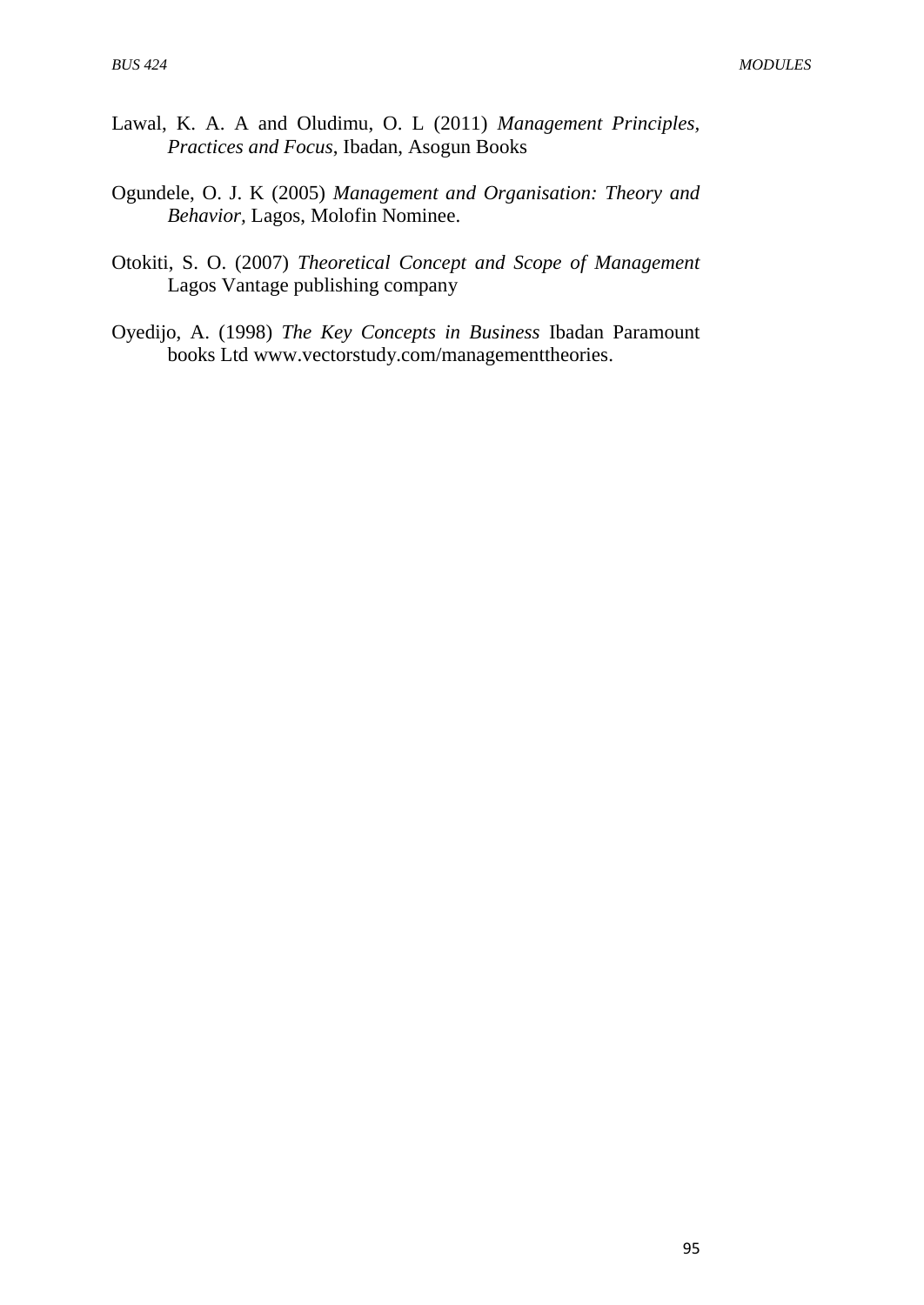# **UNIT 3 MEANING AND OBJECTIVES OF ORGANSATIONA CHANGE**

#### **CONTENTS**

- 1.0 Introduction
- 2.0 Objectives
- 3.0 Main Content
	- 3.1 Meaning of Organisational Change
	- 3.2 Objectives of Organisational Change
	- 3.3 Approaches to Organisational Change
	- 3.4 Resistance to Change: Causes and Solutions 3.4.1 How to overcome resistance to change
- 4.0 Conclusion
- 
- 5.0 Summary
- 6.0 Tutor-Marked Assignment
- 7.0 References/Further Readings

#### **1.0 INTRODUCTION**

In this unit we would take you through the meaning and objectives of organisational change, various approaches to organisational change and resistance to change: causes and solutions and finally how to overcome resistance to change.

#### **2.0 OBJECTIVES**

At the end of this unit, you should be able to:

- the meaning and objectives of organisational change
- the approaches to organisational change
- Resistance to change: causes and solutions
- how to overcome resistance to change

# **3.0 MAIN CONTENT**

#### **3.1 Meaning and Objectives of Organisational Change**

#### **3.2 Meaning of Organisational Change**

Organisational change is the adaptation or adjustment of an organisation to the changing demands that are made upon it by the environment in which it operates.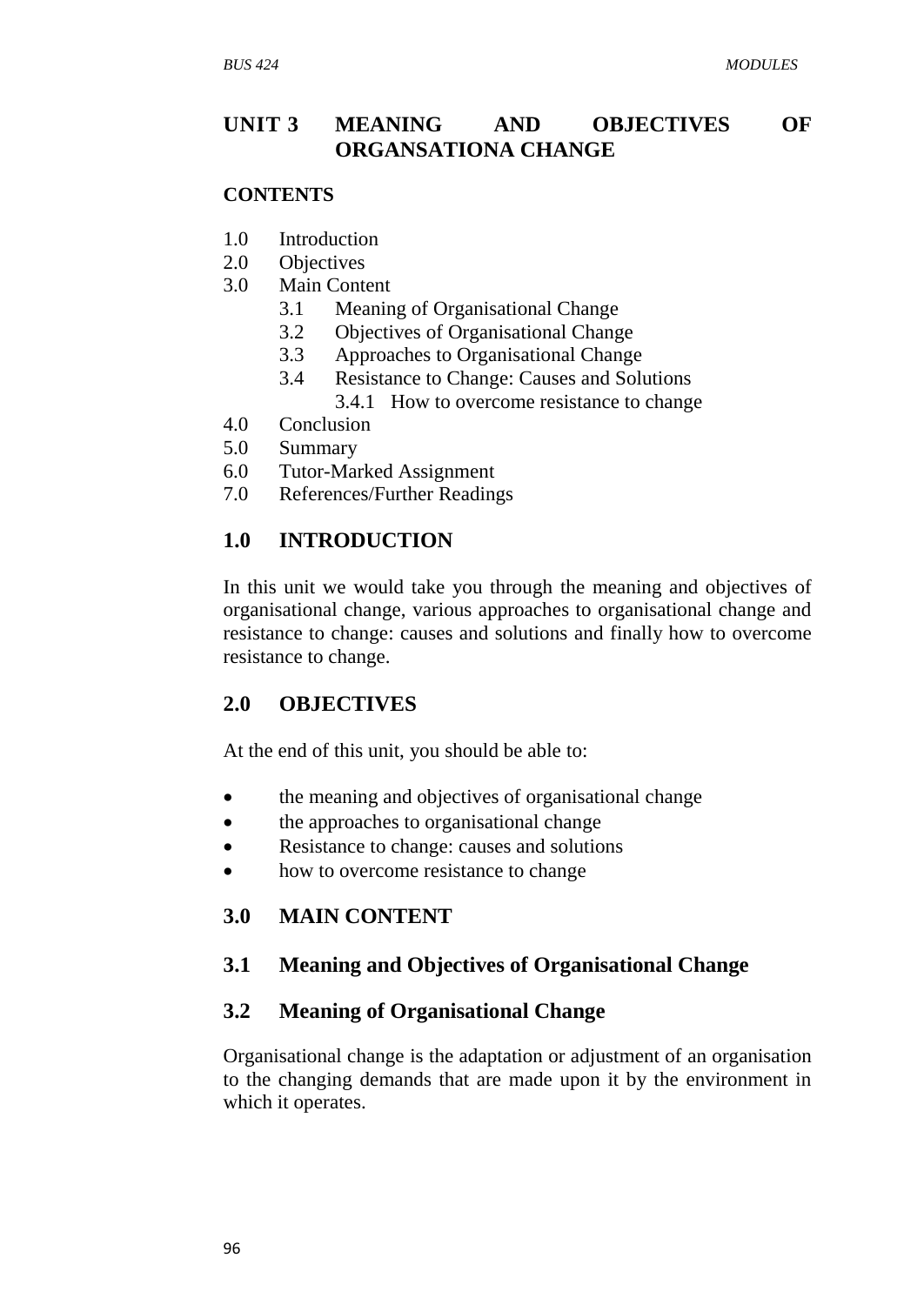# **3.2 Objectives of Organisational Change**

Six objectives of organisational change have been identified by Michael and Jones (1973). They are:

- **1. Integration:** i.e. to resolve the conflicts between individual needs and organisational objectives, to reconcile individual freedom and autonomy with industrial and technological imperatives and needs.
- **2. Social influence:** i.e. to redistribute power and prestige among members of the organisation.
- **3. Collaboration:** i.e. to achieve collaboration and resolve the conflict arising from division of labour and functional specialization that are found in modern organizations. The aim is to reduce the tension created by the narrow organizational perspectives of specialists.
- **4. Adaptation:** i.e. to adjust to the rapid economic, political, technological and social changes that are taking place in society.
- **5. Identity:** i.e. to maintain in the era of change the identity of an organization which evolves from the objectives it pursues, the strategies it devises and the people it employs.
- **6. Revitalization:** i.e. to revitalize and renew the organization by learning from its own experiences.

# **3.3 Approaches to Organisational Change**

According to Harold Leavit (1965), there are five approaches through which organisational change can be achieved. These approaches are enumerated below:

- **1. Task approach:** i.e. a change in the specific jobs and activities that are performed in the organisation. This involves a redesign of the roles and jobs of organisation members.
- **2. Technological approach:** i.e. a change in the methods of operation, the procedures and the equipment used.
- **3. Structural approach:** i.e. a change in the organisation structure or administrative apparatus itself. This involves changing many organisational variables or properties such as channels of communication and authority relationships.
- **4. Humanistic approach:** i.e. a change in the people, the individuals and the social activities that are included in the organization, included here are improvements in selection and placement practices, training of workers and increasing employees motivation and commitment.
- **5. Psychological and social [approach:](http://approach.i.e.an/)** i.e. an improvement in the quality of communication and interpersonal relationships that are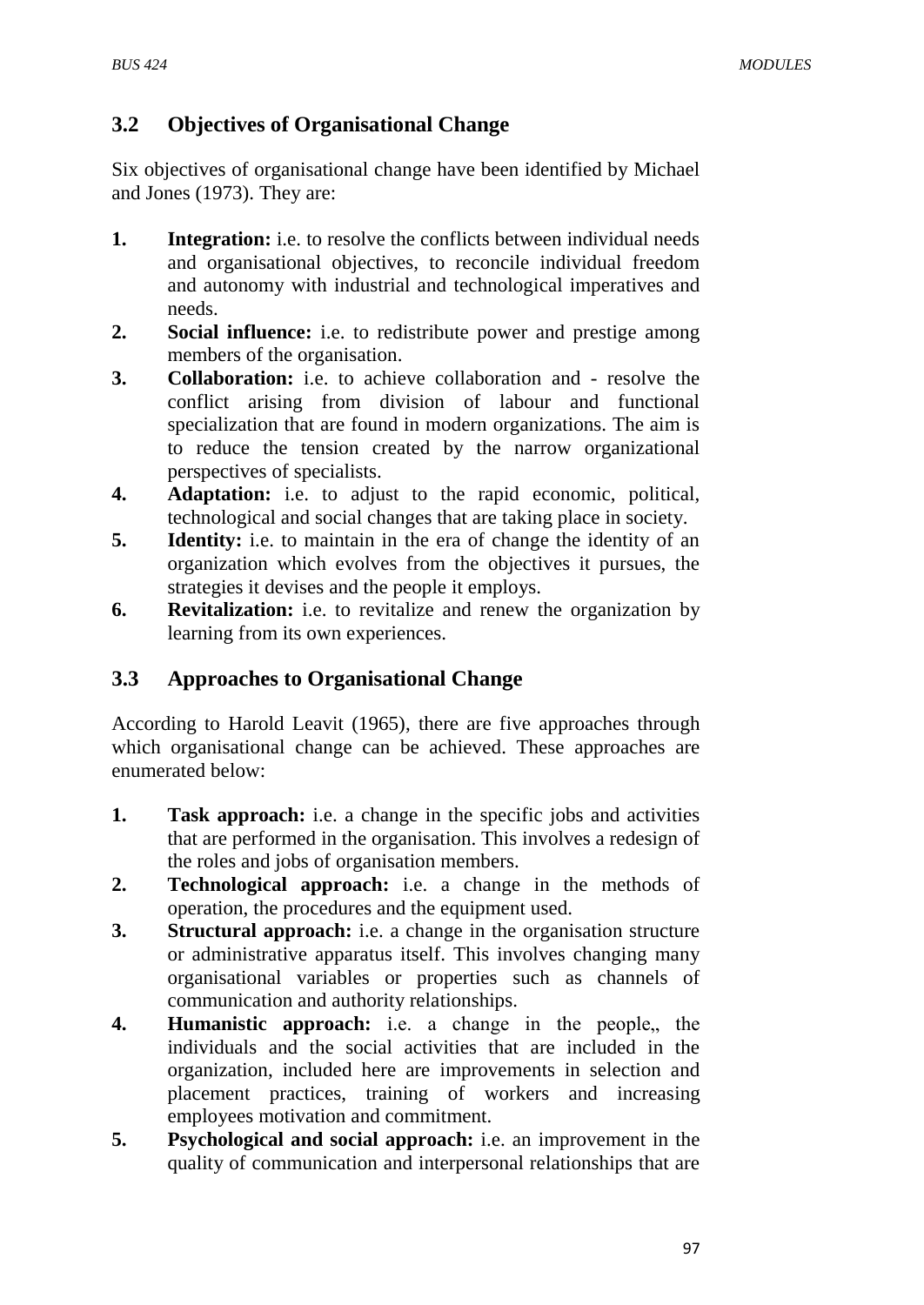taking place within and between groups and people in organizations to reduce dysfunctional conflict and to improve the quality of managerial leadership processes.

It is pertinent to state at this juncture that the need for organisational change may arise because of changes in organizational task environment and in the technology of production and the objectives and strategy of a company.

# **3.4 Resistance to Organisational Change: Causes and Solutions**

#### **Why People Resist Change**

Employees may resist change for the following reasons:

- 1. Because of extreme routinization of organizational structure and processes which makes employees to develop rigid way of doing things and an established pattern of behaviour.
- 2. Change, especially in the form of company reorganisation, is often seen as a threat to job security and creates anxiety for many employees.
- 3. Change may alter informal group relationships on the job for the worse. Since employees generally derive considerable satisfaction from these relationships, they will resist changes which are capable of disrupting such associations.
- 4. Change may involve additional education for the employees and this may be regarded with hostility and antagonism.
- 5. A general ignorance about the nature, scope and extent of an in pending change may cause employees to resist the changes.
- 6. Change may signify a loss of status and prestige for certain employees hence it will be resisted by such people because of their vested interests and personal involvement.
- 7. Change will be resisted where the agent of change, such as a consultant, is seen as an outsider who is intruding unnecessarily into the lives of organisation members.
- 8. Employees may resist a change because of their selective perception. People tend to respond to situations in terms of their existing attitudes and these tend to be enduring and rather difficult to change. For this reason, they are selective in what they perceive and retain and in the way they interpret reality so that they may distort or deny reality in order to make it conform with their existing attitudes.
- 9. Employees may also resist a change because of primacy. The manner in which a person first copes with a situation tends to become a response pattern which is rather consistent and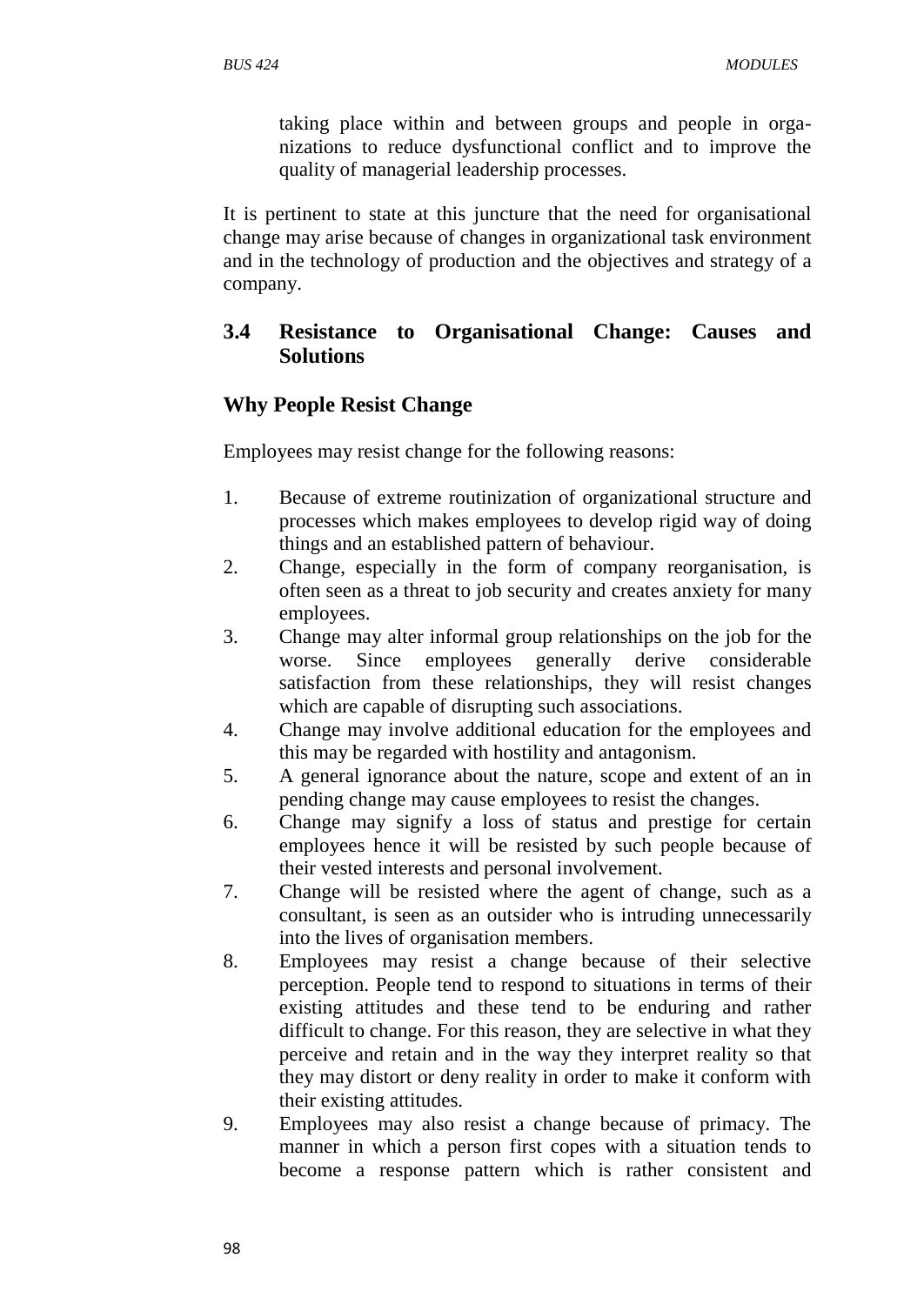subsequent behaviour tends to be influenced by the initial behavioural patterns.

## **3.4.1 How to Overcome Resistance to Change**

- i. The involvement of employees in making decisions that directly affect their work could minimise potential resistance to change.
- ii. Information regarding the proposed changes should be disseminated to employees so that they are notified early.
- iii. The change should be introduced gradually i.e. in the form of phases.
- iv. There should be regular meetings and possibly training programmes for all levels of organisation members in order to fill them in on current developments concerning the change.
- v. Individuals who are capable of harmonious social relations should be brought together to work together and to serve as centres of introducing organisational change.

# **4.0 CONCLUSION**

Organisational change plays a prominent role in resolving the conflict arising from division of labour and functional specialization that are found in modern organizations, therefore the need for organisational change may arise because of changes in organizational task environment and in the technology of production and the objectives and strategy of a company.

### **5.0 SUMMARY**

We have been able to examine the meaning and objectives of organisational change, the approaches to organisational change, resistance to change: causes and solutions and finally how to overcome resistance to change.

# **6.0 TUTOR-MARKED ASSIGNMENT**

- 1. What is organisational change?
- 2. Discuss the objectives of and the approaches to organisational change.
- 3. What do you understand by organisational change? Why do people sometimes resist change? How can this resistance be reduced or overcome.

# **7.0 REFERENCES/FURTHER READINGS**

Ajonbadi, H. A (2000) *Applied Business Management Theory Lagos*, Vantage Publishing company.